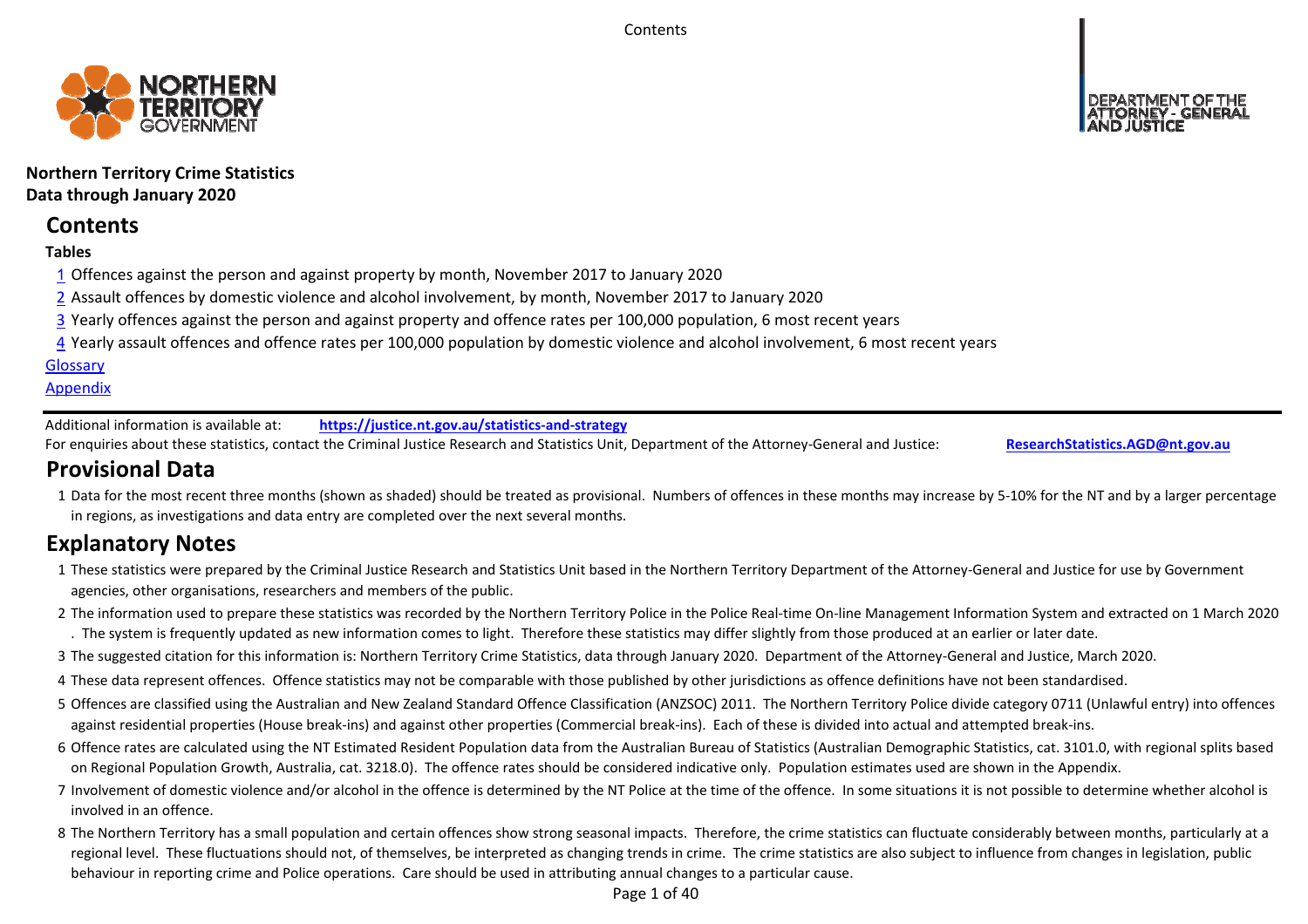

### **Northern Territory Crime Statistics**

**Data through January 2020**

| Number of offences                                        | <b>Nov-17</b>  | <b>Dec-17</b>  | Jan-18         | Feb-18         | Mar-18         | <b>Apr-18</b> | $May-18$       | <b>Jun-18</b>  | <b>Jul-18</b>            | Aug-18         | Sep-18       | Oct-18         |
|-----------------------------------------------------------|----------------|----------------|----------------|----------------|----------------|---------------|----------------|----------------|--------------------------|----------------|--------------|----------------|
| 0111 Murder                                               | <sup>0</sup>   | $\Omega$       | $\Omega$       | $\Omega$       | $\Omega$       |               | $\mathbf{1}$   | $\Omega$       | $\Omega$                 | $\Omega$       | 0            |                |
| 0121 Attempted murder                                     | ŋ              | O              | 0              | $\Omega$       | n              | $\Omega$      | O              | 0              | $\Omega$                 | ŋ              | n            | $\Omega$       |
| 0131 Manslaughter                                         | $\Omega$       | 0              | 0              | $\mathbf{1}$   |                | $\Omega$      | O              | 1              | $\Omega$                 | $\Omega$       | $\Omega$     | $\mathbf{0}$   |
| 0132 Driving causing death                                | 0              | $\Omega$       | $\overline{2}$ | $\Omega$       |                | 0             | $\Omega$       |                | $\overline{\phantom{a}}$ | $\Omega$       | 0            |                |
| 01 Homicide and related offences                          | $\mathbf 0$    | $\mathbf{0}$   | $\overline{2}$ | $\mathbf{1}$   | 1              | 1             | $\mathbf{1}$   | $\overline{2}$ | $\overline{2}$           | 0              | $\mathbf 0$  | $\mathbf{2}$   |
| 021 Assault                                               | 649            | 817            | 652            | 625            | 679            | 604           | 550            | 529            | 559                      | 526            | 571          | 596            |
| 029 Acts intended to cause injury - other                 | 3              | 3              | 3              | $\overline{4}$ | $\overline{2}$ | 0             | 1              | $\overline{7}$ | $\overline{2}$           | 1              | 2            | $\overline{2}$ |
| 02 Acts intended to cause injury                          | 652            | 820            | 655            | 629            | 681            | 604           | 551            | 536            | 561                      | 527            | 573          | 598            |
| 031 Sexual assault                                        | 32             | 38             | 24             | 45             | 41             | 25            | 23             | 32             | 42                       | 30             | 26           | 35             |
| 032 Non-assaultive sexual offences                        | 10             | $\overline{2}$ | 1              | 8              | $\overline{7}$ | 3             | 8              | 5              | $\overline{2}$           | 5              | 3            | $\overline{4}$ |
| 03 Sexual assault and related offences                    | 42             | 40             | 25             | 53             | 48             | 28            | 31             | 37             | 44                       | 35             | 29           | 39             |
| 049 Other dangerous or negligent acts endangering persons | 12             | 17             | 23             | 15             | 13             | 17            | 15             | 17             | 11                       | 10             | 14           | 13             |
| 0511 Abduction and kidnapping                             | $\Omega$       | $\Omega$       | $\mathbf 0$    | $\Omega$       | $\Omega$       | 0             | $\Omega$       | $\Omega$       | $\Omega$                 | $\Omega$       | 0            | $\mathbf 0$    |
| 0521 Deprivation of liberty/false imprisonment            | 3              | 1              | $\mathbf{1}$   | 5              |                | Δ             | $\mathbf{1}$   | 0              | $\mathbf{1}$             | 2              | $\mathbf{1}$ | $\overline{2}$ |
| 0531 Harassment and private nuisance                      | $\overline{2}$ | $\overline{a}$ | $\overline{2}$ | 3              | n              | 5             | $\overline{2}$ | 3              | $\Delta$                 | $\overline{3}$ | 5            | 7 <sup>1</sup> |
| 0532 Threatening behaviour                                | 29             | 21             | 23             | 34             | 34             | 23            | 23             | 22             | 24                       | 33             | 35           | 29             |
| 05 Abduction, harassment and other offences               | 34             | 26             | 26             | 42             | 38             | 32            | 26             | 25             | 29                       | 38             | 41           | 38             |
| 061 Robberv                                               | 11             | 12             | 18             | 6              | 8              | 11            | 12             | $\overline{7}$ | 6                        | 13             | 8            | 8              |
| 0621 Blackmail and extortion                              | $\mathbf{1}$   | 0              | 0              | 0              | $\Omega$       | 0             | 0              | 0              | $\Omega$                 | $\Omega$       | 0            | $\mathbf 0$    |
| 06 Robbery, extortion and related offences                | 12             | 12             | 18             | 6              | 8              | 11            | 12             | $\overline{7}$ | 6                        | 13             | 8            | 8              |
| Total offences against the person                         | 752            | 915            | 749            | 746            | 789            | 693           | 636            | 624            | 653                      | 623            | 665          | 698            |
| House break-ins, actual                                   | 158            | 177            | 265            | 155            | 156            | 176           | 185            | 111            | 133                      | 200            | 211          | 184            |
| House break-ins, attempted                                | 16             | 18             | 27             | 20             | 25             | 25            | 26             | 17             | 17                       | 23             | 15           | 18             |
| 0711 House break-ins                                      | 174            | 195            | 292            | 175            | 181            | 201           | 211            | 128            | 150                      | 223            | 226          | 202            |
| Commercial break-ins, actual                              | 141            | 193            | 239            | 231            | 219            | 244           | 240            | 164            | 190                      | 144            | 166          | 153            |
| Commercial break-ins, attempted                           | 14             | 25             | 18             | 38             | 26             | 27            | 22             | 17             | 22                       | 13             | 22           | 18             |
| 0711 Commercial break-ins                                 | 155            | 218            | 257            | 269            | 245            | 271           | 262            | 181            | 212                      | 157            | 188          | 171            |
| 0812 Illegal use of a motor vehicle                       | 59             | 91             | 106            | 88             | 77             | 87            | 75             | 62             | 65                       | 81             | 66           | 83             |
| 0813 Theft of motor vehicle parts or contents             | 53             | 94             | 72             | 57             | 56             | 84            | 82             | 67             | 101                      | 98             | 88           | 94             |
| 081 Motor vehicle theft and related offences              | 112            | 185            | 178            | 145            | 133            | 171           | 157            | 129            | 166                      | 179            | 154          | 177            |
| 08* Theft and related offences (other than MV)            | 650            | 658            | 732            | 676            | 686            | 714           | 661            | 607            | 651                      | 630            | 630          | 630            |
| 12 Property damage offences                               | 576            | 717            | 698            | 624            | 554            | 664           | 627            | 478            | 650                      | 611            | 651          | 651            |
| <b>Total property offences</b>                            | 1,667          | 1.973          | 2,157          | 1.889          | 1.799          | 2,021         | 1,918          | 1,523          | 1.829                    | 1.800          | 1.849        | 1,831          |

Data extracted from PROMIS on 01/03/2020

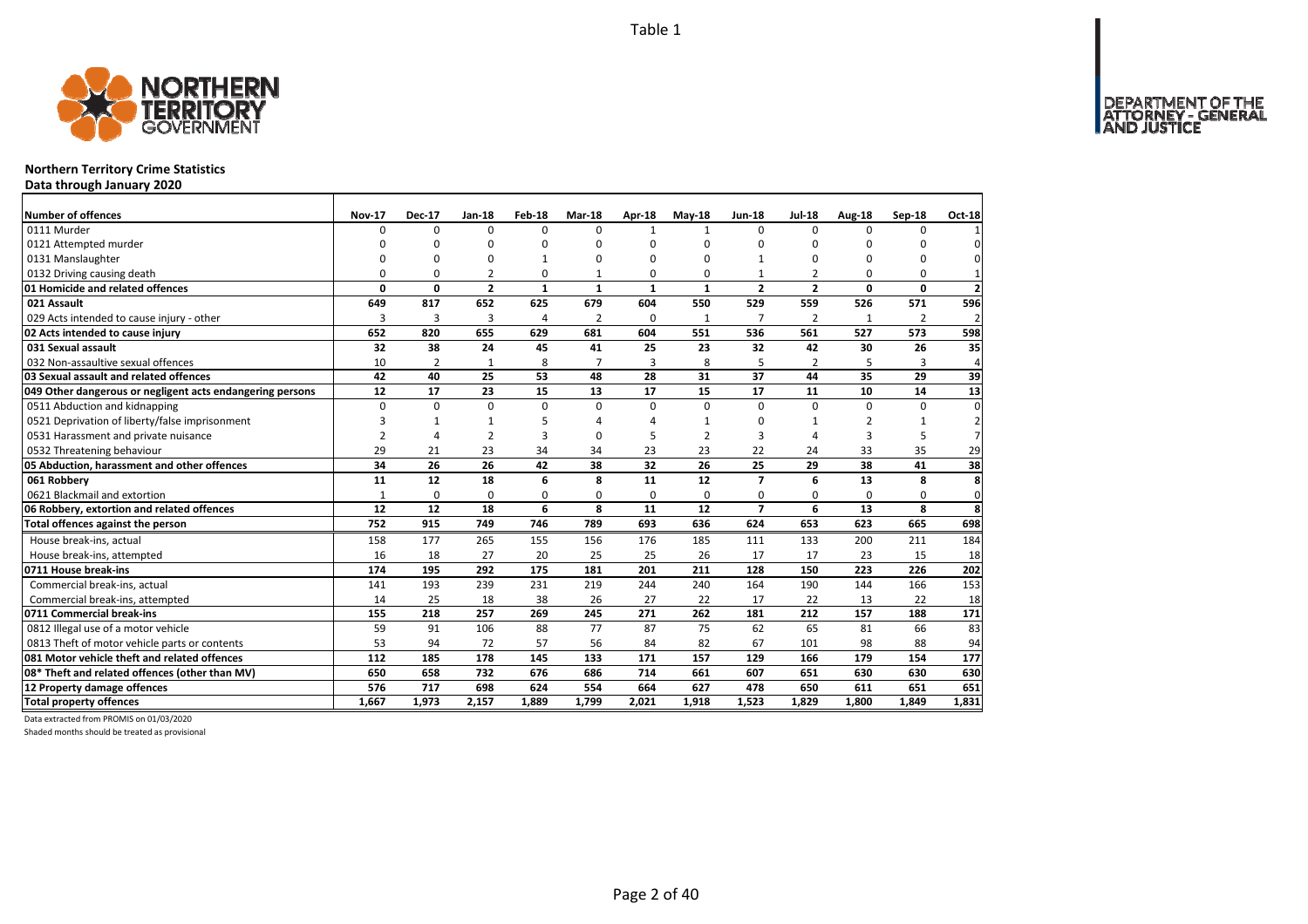

### **Northern Territory Crime Statistics**

**Data through January 2020**

| <b>Number of offences</b>                                 | <b>Nov-18</b>            | <b>Dec-18</b>  | Jan-19   | Feb-19         | <b>Mar-19</b>  | Apr-19   | $May-19$ | Jun-19                   | <b>Jul-19</b>  | <b>Aug-19</b>  | Sep-19         | Oct-19         | <b>Nov-19</b> | <b>Dec-19</b>            | <b>Jan-20</b>   |
|-----------------------------------------------------------|--------------------------|----------------|----------|----------------|----------------|----------|----------|--------------------------|----------------|----------------|----------------|----------------|---------------|--------------------------|-----------------|
| 0111 Murder                                               | $\Omega$                 |                | $\Omega$ | $\Omega$       | $\Omega$       | n        | $\Omega$ | $\mathfrak{p}$           | $\Omega$       | $\Omega$       | $\Omega$       | $\Omega$       | $\mathbf{1}$  | $\overline{z}$           |                 |
| 0121 Attempted murder                                     |                          |                | $\Omega$ | n              | ŋ              |          |          | n                        | n              | U              |                |                | $\Omega$      |                          |                 |
| 0131 Manslaughter                                         |                          |                |          | n              | ŋ              |          |          | n                        | ∩              |                |                |                |               |                          |                 |
| 0132 Driving causing death                                |                          |                | $\Omega$ | $\Omega$       | 0              |          |          | $\Omega$                 | $\Omega$       | $\Omega$       |                |                | $\Omega$      |                          |                 |
| 01 Homicide and related offences                          | $\overline{\phantom{a}}$ | $\overline{2}$ | $\Omega$ | $\mathbf{0}$   | $\mathbf{0}$   | $\Omega$ | $\Omega$ | $\overline{2}$           | $\mathbf{0}$   | 0              | $\Omega$       | $\mathbf{1}$   |               | $\overline{\phantom{a}}$ |                 |
| 021 Assault                                               | 567                      | 628            | 521      | 490            | 579            | 501      | 500      | 433                      | 520            | 537            | 524            | 575            | 582           | 634                      | 573             |
| 029 Acts intended to cause injury - other                 | 3                        | 2              | $\Omega$ | 0              | 2              | $\Omega$ | -1       | O                        | $\overline{2}$ | 0              | $\overline{2}$ | 3              | $\mathbf{1}$  | 3                        | $\overline{2}$  |
| 02 Acts intended to cause injury                          | 570                      | 630            | 521      | 490            | 581            | 501      | 501      | 433                      | 522            | 537            | 526            | 578            | 583           | 637                      | 575             |
| 031 Sexual assault                                        | 36                       | 15             | 34       | 28             | 34             | 26       | 22       | 32                       | 26             | 30             | 31             | 32             | 35            | 25                       | $\overline{37}$ |
| 032 Non-assaultive sexual offences                        | 6                        | 0              | 6        | $\overline{3}$ | $\overline{4}$ |          | 6        | 3                        | 6              | 14             |                | $\overline{7}$ | 3             | 6                        | $\overline{4}$  |
| 03 Sexual assault and related offences                    | 42                       | 15             | 40       | 31             | 38             | 30       | 28       | 35                       | 32             | 44             | 36             | 39             | 38            | 31                       | 41              |
| 049 Other dangerous or negligent acts endangering persons | 16                       | q              | 11       | 8              | 15             | 12       | 10       | 10                       | 12             | 10             | q              | 13             | 6             | 9                        |                 |
| 0511 Abduction and kidnapping                             | $\Omega$                 |                | $\Omega$ | 0              | 0              | $\Omega$ | $\Omega$ | $\Omega$                 | $\Omega$       | 0              | $\Omega$       | $\Omega$       | $\Omega$      | $\Omega$                 |                 |
| 0521 Deprivation of liberty/false imprisonment            |                          |                |          | $\Omega$       | $\mathcal{P}$  |          |          | n                        |                | 3              |                |                |               |                          |                 |
| 0531 Harassment and private nuisance                      |                          |                | ີ        |                |                |          |          |                          |                | $\overline{2}$ |                |                | $\Omega$      | 6                        |                 |
| 0532 Threatening behaviour                                | 30                       | 36             | 22       | 20             | 23             | 27       | 26       | 24                       | 28             | 23             | 22             | 26             | 26            | 23                       | 22              |
| 05 Abduction, harassment and other offences               | 33                       | 44             | 28       | 24             | 29             | 36       | 33       | 29                       | 35             | 28             | 25             | 34             | 28            | 32                       | 29              |
| 061 Robbery                                               | 10                       | 17             | 12       | 8              | 15             | 19       | 11       | $\overline{\phantom{a}}$ | 12             | 10             | 13             | 14             | 21            | 12                       | $\overline{20}$ |
| 0621 Blackmail and extortion                              | $\Omega$                 | $\Omega$       | $\Omega$ | $\Omega$       | 0              | $\Omega$ | $\Omega$ | $\Omega$                 | $\Omega$       | 0              | $\Omega$       | $\Omega$       |               | $\overline{z}$           |                 |
| 06 Robbery, extortion and related offences                | 10                       | 17             | 12       | 8              | 15             | 19       | 11       | $\overline{z}$           | 12             | 10             | 13             | 14             | 22            | 14                       | 21              |
| Total offences against the person                         | 673                      | 717            | 612      | 561            | 678            | 598      | 583      | 516                      | 613            | 629            | 609            | 679            | 678           | $\overline{725}$         | 673             |
| House break-ins, actual                                   | 190                      | 188            | 259      | 196            | 182            | 167      | 181      | 146                      | 138            | 134            | 139            | 240            | 207           | 232                      | 290             |
| House break-ins, attempted                                | 18                       | 22             | 40       | 11             | 20             | 17       | 19       | 17                       | 12             | 9              | 10             | 19             | 28            | 23                       | 53              |
| 0711 House break-ins                                      | 208                      | 210            | 299      | 207            | 202            | 184      | 200      | 163                      | 150            | 143            | 149            | 259            | 235           | 255                      | 343             |
| Commercial break-ins, actual                              | 158                      | 212            | 285      | 196            | 252            | 204      | 199      | 113                      | 123            | 120            | 110            | 145            | 162           | 140                      | 221             |
| Commercial break-ins, attempted                           | 26                       | 23             | 30       | 23             | 16             | 17       | 19       | 8                        | 10             | 10             | 16             | 11             | 23            | 16                       | 37              |
| 0711 Commercial break-ins                                 | 184                      | 235            | 315      | 219            | 268            | 221      | 218      | 121                      | 133            | 130            | 126            | 156            | 185           | 156                      | 258             |
| 0812 Illegal use of a motor vehicle                       | 68                       | 66             | 112      | 72             | 89             | 65       | 65       | 53                       | 36             | 54             | 59             | 77             | 82            | 64                       | 73              |
| 0813 Theft of motor vehicle parts or contents             | 72                       | 58             | 77       | 71             | 87             | 73       | 79       | 85                       | 60             | 85             | 67             | 101            | 82            | 59                       | 73              |
| 081 Motor vehicle theft and related offences              | 140                      | 124            | 189      | 143            | 176            | 138      | 144      | 138                      | 96             | 139            | 126            | 178            | 164           | 123                      | 146             |
| 08* Theft and related offences (other than MV)            | 633                      | 667            | 719      | 597            | 647            | 610      | 658      | 515                      | 546            | 644            | 599            | 700            | 686           | 629                      | 707             |
| 12 Property damage offences                               | 633                      | 611            | 730      | 488            | 637            | 561      | 651      | 528                      | 510            | 568            | 530            | 658            | 624           | 703                      | 726             |
| <b>Total property offences</b>                            | 1.798                    | 1.847          | 2.252    | 1.654          | 1.930          | 1.714    | 1.871    | 1.465                    | 1.435          | 1.624          | 1.530          | 1.951          | 1,894         | 1.866                    | 2,180           |

Data extracted from PROMIS on 01/03/2020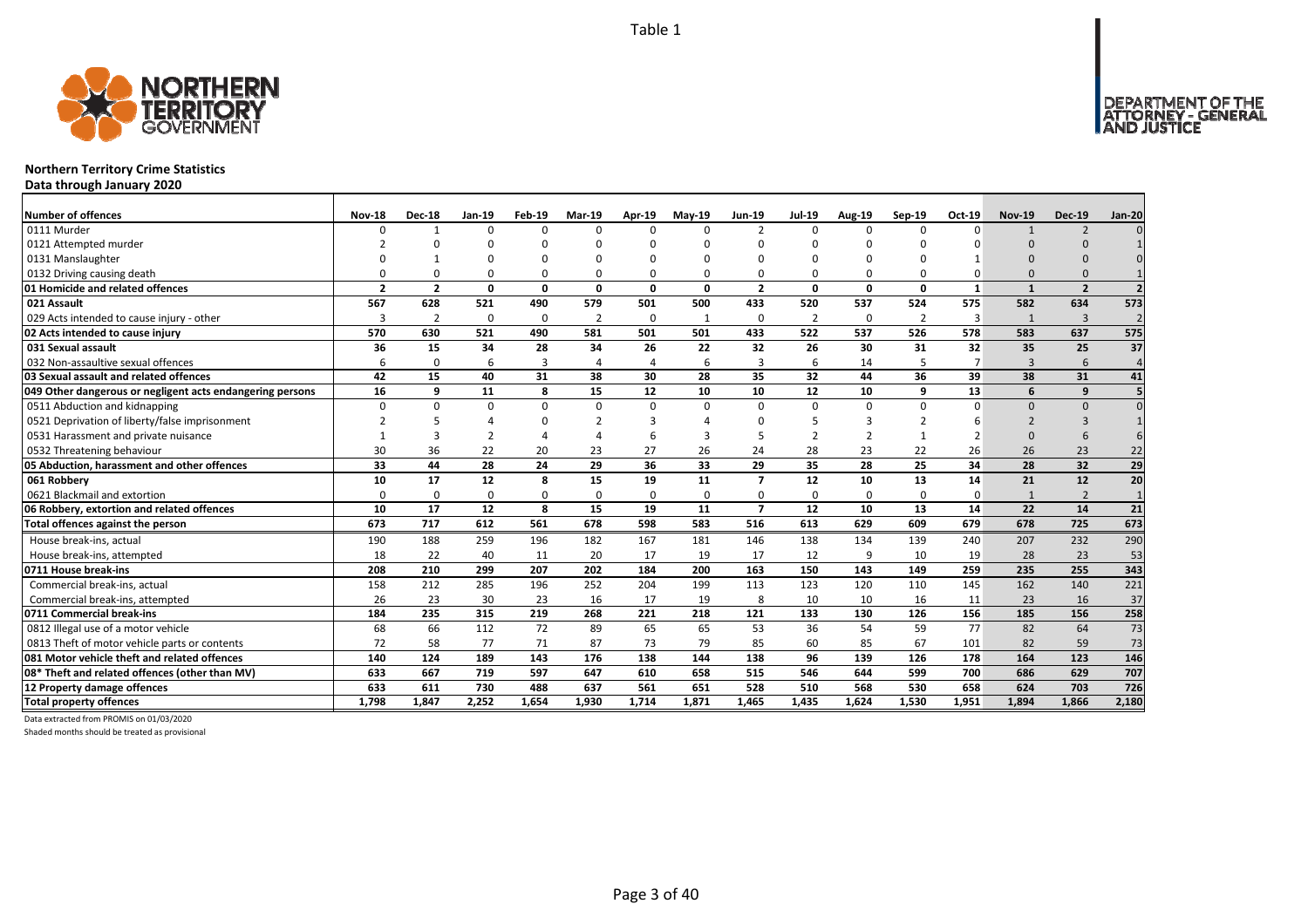

#### **Darwin Crime Statistics**

**Data through January 2020**

| <b>Number of offences</b>                                 | <b>Nov-17</b>  | <b>Dec-17</b>  | Jan-18      | Feb-18          | <b>Mar-18</b>           | Apr-18         | $Mav-18$        | <b>Jun-18</b>  | <b>Jul-18</b>           | Aug-18         | Sep-18         | Oct-18         |
|-----------------------------------------------------------|----------------|----------------|-------------|-----------------|-------------------------|----------------|-----------------|----------------|-------------------------|----------------|----------------|----------------|
| 0111 Murder                                               | 0              | 0              | $\Omega$    | $\Omega$        | $\Omega$                | $\Omega$       | <sup>0</sup>    | $\Omega$       | $\Omega$                | $\Omega$       | $\Omega$       |                |
| 0121 Attempted murder                                     | U              | ŋ              | ŋ           | 0               |                         | O              | n               | ŋ              | O                       |                | ŋ              |                |
| 0131 Manslaughter                                         | $\Omega$       | 0              | $\Omega$    | $\Omega$        |                         | $\Omega$       | $\Omega$        | O              | $\Omega$                |                | $\Omega$       | 0              |
| 0132 Driving causing death                                | 0              | 0              | 0           | 0               | 0                       | 0              | 0               |                | 0                       | O              | 0              | 0              |
| 01 Homicide and related offences                          | 0              | 0              | 0           | $\mathbf 0$     | 0                       | 0              | 0               | $\mathbf{1}$   | $\mathbf 0$             | $\mathbf{0}$   | 0              | $\mathbf 0$    |
| 021 Assault                                               | 167            | 191            | 156         | 170             | 178                     | 176            | 148             | 144            | 161                     | 131            | 138            | 157            |
| 029 Acts intended to cause injury - other                 | $\overline{2}$ | $\mathbf{1}$   | 1           | 0               | 1                       | $\Omega$       | 0               | $\mathbf{1}$   | 1                       |                | $\mathbf{1}$   | 0              |
| 02 Acts intended to cause injury                          | 169            | 192            | 157         | 170             | 179                     | 176            | 148             | 145            | 162                     | 132            | 139            | 157            |
| 031 Sexual assault                                        | 11             | 9              | 8           | 15              | 11                      | 8              | 11              | 13             | 16                      | 18             | 9              | Я              |
| 032 Non-assaultive sexual offences                        | $\mathbf{1}$   | $\overline{2}$ | 0           | $\overline{2}$  | 3                       | $\overline{2}$ | 5               | $\overline{2}$ |                         |                | $\overline{2}$ |                |
| 03 Sexual assault and related offences                    | 12             | 11             | 8           | $\overline{17}$ | 14                      | 10             | $\overline{16}$ | 15             | 17                      | 19             | 11             | 12             |
| 049 Other dangerous or negligent acts endangering persons | $\mathbf{2}$   | 4              | 4           | 4               | 5                       | 3              | 6               | 6              | 3                       | $\mathbf{2}$   | $\mathbf{2}$   | $\overline{a}$ |
| 0511 Abduction and kidnapping                             | 0              | 0              | 0           | $\mathbf 0$     | $\Omega$                | $\Omega$       | $\Omega$        | $\Omega$       | $\mathbf 0$             | $\Omega$       | 0              | $\Omega$       |
| 0521 Deprivation of liberty/false imprisonment            | $\mathfrak{p}$ | 0              | $\Omega$    | $\overline{2}$  | n                       |                | $\Omega$        | O              | $\Omega$                | $\Omega$       | 1              | 0              |
| 0531 Harassment and private nuisance                      | 1              | 0              |             | $\mathbf{1}$    | n                       | $\Omega$       |                 |                | 3                       | O              | 1              |                |
| 0532 Threatening behaviour                                | 9              | 0              | 3           | $\overline{7}$  | 8                       | $\overline{7}$ | 4               | 4              | 5                       | $\overline{7}$ | 12             |                |
| 05 Abduction, harassment and other offences               | 12             | 0              | 4           | 10              | 8                       | 8              | 5               | 5              | 8                       | $\overline{7}$ | 14             | 8              |
| 061 Robbery                                               | $\overline{7}$ | $\overline{7}$ | 5           | $\overline{a}$  | 3                       | 8              | 9               | 5              | $\overline{\mathbf{3}}$ | 5              | $\overline{2}$ | 5              |
| 0621 Blackmail and extortion                              | $\mathbf{1}$   | 0              | $\mathbf 0$ | 0               | 0                       | 0              | 0               | 0              | $\mathbf 0$             | 0              | 0              | 0              |
| 06 Robbery, extortion and related offences                | 8              | $\overline{7}$ | 5           | $\overline{a}$  | $\overline{\mathbf{3}}$ | 8              | 9               | 5              | $\overline{\mathbf{3}}$ | 5              | $\overline{2}$ | 5              |
| Total offences against the person                         | 203            | 214            | 178         | 205             | 209                     | 205            | 184             | 177            | 193                     | 165            | 168            | 186            |
| House break-ins, actual                                   | 49             | 51             | 71          | 42              | 57                      | 79             | 57              | 31             | 36                      | 43             | 62             | 52             |
| House break-ins, attempted                                | $\overline{2}$ | $\overline{2}$ | 1           | 5               | 12                      | 6              | 8               | 5              | $\mathbf{1}$            | $\Lambda$      | 3              | 4              |
| 0711 House break-ins                                      | 51             | 53             | 72          | 47              | 69                      | 85             | 65              | 36             | 37                      | 47             | 65             | 56             |
| Commercial break-ins, actual                              | 45             | 52             | 49          | 50              | 52                      | 63             | 66              | 39             | 34                      | 21             | 33             | 33             |
| Commercial break-ins, attempted                           | 4              | 4              | 1           | 10              | 5                       | $\mathbf{1}$   | 4               | 2              | 6                       | 0              | 3              | $\mathbf{1}$   |
| 0711 Commercial break-ins                                 | 49             | 56             | 50          | 60              | 57                      | 64             | 70              | 41             | 40                      | 21             | 36             | 34             |
| 0812 Illegal use of a motor vehicle                       | 25             | 36             | 36          | 33              | 27                      | 34             | 20              | 20             | 12                      | 30             | 26             | 29             |
| 0813 Theft of motor vehicle parts or contents             | 23             | 37             | 26          | 28              | 23                      | 31             | 25              | 22             | 24                      | 30             | 30             | 43             |
| 081 Motor vehicle theft and related offences              | 48             | 73             | 62          | 61              | 50                      | 65             | 45              | 42             | 36                      | 60             | 56             | 72             |
| 08* Theft and related offences (other than MV)            | 262            | 249            | 271         | 259             | 277                     | 294            | 312             | 234            | 235                     | 250            | 282            | 252            |
| 12 Property damage offences                               | 225            | 232            | 185         | 169             | 162                     | 206            | 205             | 124            | 163                     | 108            | 155            | 184            |
| <b>Total property offences</b>                            | 635            | 663            | 640         | 596             | 615                     | 714            | 697             | 477            | 511                     | 486            | 594            | 598            |

Data extracted from PROMIS on 01/03/2020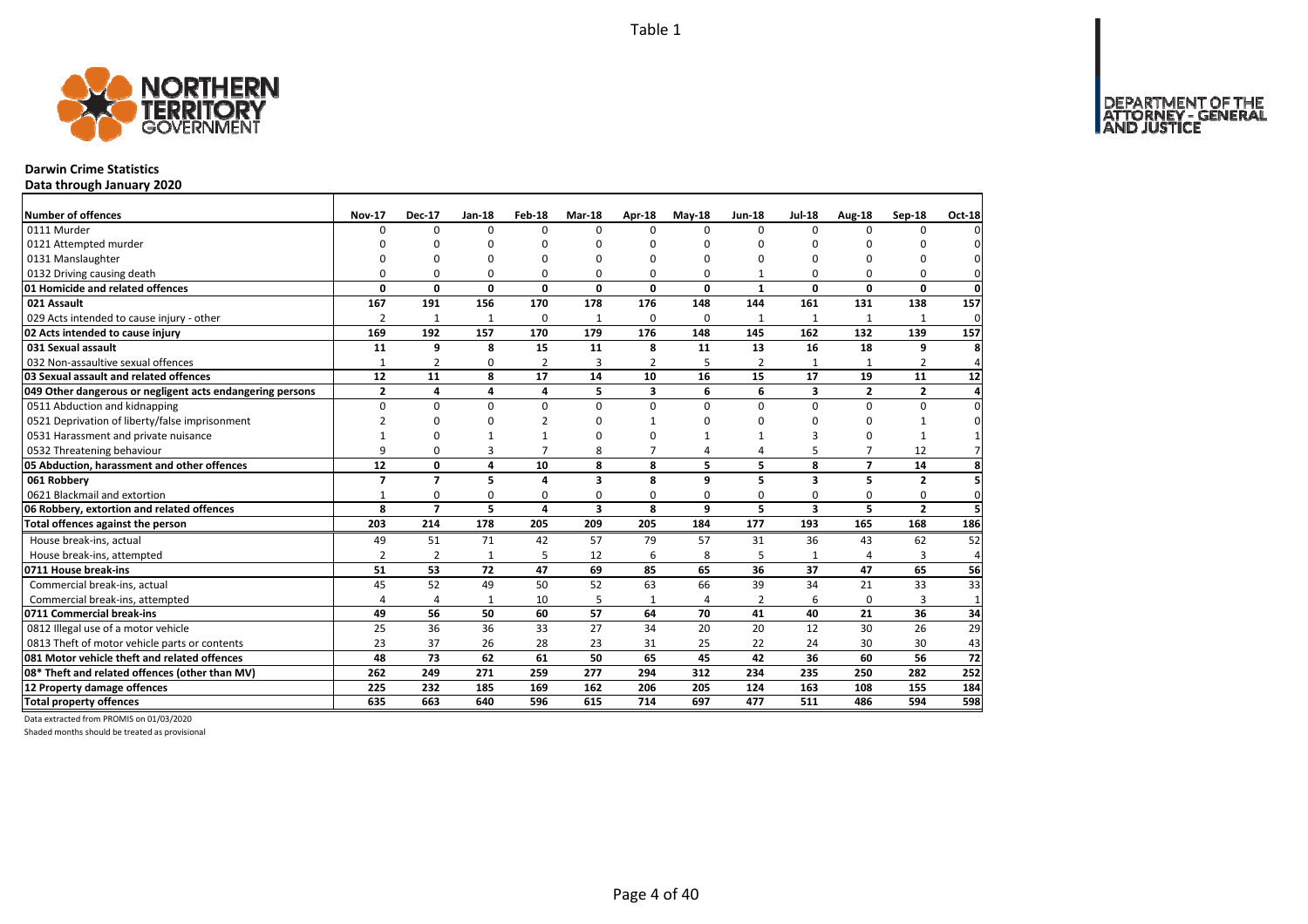

#### **Darwin Crime Statistics**

**Data through January 2020**

| <b>Number of offences</b>                                 | <b>Nov-18</b> | <b>Dec-18</b>  | Jan-19         | Feb-19         | Mar-19         | Apr-19                  | <b>Mav-19</b> | <b>Jun-19</b> | <b>Jul-19</b>  | Aug-19         | Sep-19         | Oct-19                   | <b>Nov-19</b>           | <b>Dec-19</b>           | <b>Jan-20</b>   |
|-----------------------------------------------------------|---------------|----------------|----------------|----------------|----------------|-------------------------|---------------|---------------|----------------|----------------|----------------|--------------------------|-------------------------|-------------------------|-----------------|
| 0111 Murder                                               | n             | $\Omega$       | $\Omega$       | $\Omega$       | $\Omega$       | n                       | $\Omega$      | $\mathbf{1}$  | $\Omega$       | $\Omega$       | $\Omega$       | $\Omega$                 | $\Omega$                | $\mathbf{1}$            |                 |
| 0121 Attempted murder                                     |               |                | n              |                | ŋ              |                         |               | n             |                | U              |                |                          |                         |                         |                 |
| 0131 Manslaughter                                         |               |                |                |                |                |                         |               |               |                |                |                |                          |                         |                         |                 |
| 0132 Driving causing death                                |               |                | $\Omega$       | $\Omega$       | $\Omega$       |                         |               | O             | $\Omega$       | 0              |                |                          | $\Omega$                |                         |                 |
| 01 Homicide and related offences                          |               | n              | $\Omega$       | $\mathbf{0}$   | $\mathbf{0}$   | $\Omega$                | $\Omega$      | $\mathbf{1}$  | $\mathbf{0}$   | $\mathbf{0}$   | $\Omega$       | $\Omega$                 | $\Omega$                | $\mathbf{1}$            | $\Omega$        |
| 021 Assault                                               | 142           | 152            | 143            | 133            | 150            | 147                     | 160           | 114           | 131            | 165            | 124            | 150                      | 135                     | 167                     | 172             |
| 029 Acts intended to cause injury - other                 | $\Omega$      | -1             | $\Omega$       | $\mathbf 0$    | 0              | $\Omega$                | -1            | $\Omega$      | $\overline{2}$ | 0              | $\mathbf{1}$   | $\Omega$                 | $\Omega$                | $\Omega$                |                 |
| 02 Acts intended to cause injury                          | 142           | 153            | 143            | 133            | 150            | 147                     | 161           | 114           | 133            | 165            | 125            | 150                      | 135                     | 167                     | 173             |
| 031 Sexual assault                                        | 13            | 6              | $\overline{ }$ | 16             | 8              | 11                      | 10            | 13            | 14             | 16             | 9              | 8                        | 11                      | 8                       | 12              |
| 032 Non-assaultive sexual offences                        |               |                |                | $\mathbf 0$    | 3              |                         |               | $\mathbf{1}$  | $\mathbf{1}$   | $\overline{4}$ |                |                          | $\Omega$                | $\overline{3}$          |                 |
| 03 Sexual assault and related offences                    | 14            | 6              | 8              | 16             | 11             | 14                      | 11            | 14            | 15             | 20             | 13             | 12                       | 11                      | 11                      | 13              |
| 049 Other dangerous or negligent acts endangering persons | 3             | $\overline{2}$ | 0              | $\mathbf{1}$   | $\overline{2}$ | $\Delta$                | $\mathbf{1}$  | 3             | $\mathbf{1}$   | 3              |                | $\mathbf{1}$             |                         | $\overline{\mathbf{3}}$ | $\Omega$        |
| 0511 Abduction and kidnapping                             | $\Omega$      | U              | $\Omega$       | $\mathbf 0$    | $\Omega$       | U                       | $\Omega$      | $\Omega$      | $\Omega$       | $\Omega$       | $\Omega$       | $\Omega$                 | $\Omega$                | $\Omega$                |                 |
| 0521 Deprivation of liberty/false imprisonment            |               |                |                | n              | $\mathbf{1}$   |                         |               | n             |                | U              |                |                          | $\Omega$                |                         |                 |
| 0531 Harassment and private nuisance                      |               |                |                |                |                |                         |               |               |                |                |                |                          |                         |                         |                 |
| 0532 Threatening behaviour                                | 10            |                |                | 6              | 3              |                         |               |               | 6              | 3              |                |                          |                         |                         |                 |
| 05 Abduction, harassment and other offences               | 11            | 11             | 5              | 8              | 6              | $\overline{\mathbf{z}}$ | 8             | 9             | 8              | 5              | 6              | 6                        | $\overline{\mathbf{3}}$ | 10                      |                 |
| 061 Robbery                                               |               | 6              | 6              | $\Delta$       | 9              | 13                      | 5             |               | 6              | 4              |                | $\overline{\phantom{a}}$ | 10                      | 3                       |                 |
| 0621 Blackmail and extortion                              |               |                | $\Omega$       | $\Omega$       | 0              |                         |               | O             | $\Omega$       | 0              |                |                          | $\Omega$                | $\Omega$                |                 |
| 06 Robbery, extortion and related offences                |               | 6              | 6              | $\overline{a}$ | 9              | 13                      | 5             | 4             | 6              | 4              | 5              | $\overline{7}$           | 10                      | $\overline{\mathbf{3}}$ |                 |
| Total offences against the person                         | 175           | 178            | 162            | 162            | 178            | 185                     | 186           | 145           | 163            | 197            | 150            | 176                      | 160                     | 195                     | 201             |
| House break-ins, actual                                   | 39            | 38             | 57             | 66             | 73             | 64                      | 70            | 45            | 38             | 39             | 48             | 90                       | 67                      | 71                      | 75              |
| House break-ins, attempted                                |               | $\overline{2}$ | 9              | $\overline{4}$ | 6              | 6                       | 5             | 6             | $\mathbf{1}$   | $\overline{2}$ | $\mathcal{P}$  | В                        | 8                       | $\overline{7}$          | 17              |
| 0711 House break-ins                                      | 40            | 40             | 66             | 70             | 79             | 70                      | 75            | 51            | 39             | 41             | 50             | 93                       | 75                      | 78                      | 92              |
| Commercial break-ins, actual                              | 41            | 51             | 60             | 35             | 54             | 31                      | 44            | 27            | 31             | 27             | 18             | 19                       | 29                      | 29                      | 35              |
| Commercial break-ins, attempted                           | $\Omega$      | $\overline{2}$ | $\overline{2}$ | 0              | $\overline{2}$ | $\Omega$                | $\Omega$      | 3             | $\mathbf{1}$   | 3              | $\overline{2}$ |                          | $\mathbf{1}$            | 1                       | $\overline{2}$  |
| 0711 Commercial break-ins                                 | 41            | 53             | 62             | 35             | 56             | 31                      | 44            | 30            | 32             | 30             | 20             | 20                       | 30                      | 30                      | $\overline{37}$ |
| 0812 Illegal use of a motor vehicle                       | 5             | 12             | 43             | 34             | 38             | 29                      | 20            | 16            | 16             | 24             | 24             | 32                       | 27                      | 15                      | $\overline{22}$ |
| 0813 Theft of motor vehicle parts or contents             | 31            | 22             | 48             | 44             | 38             | 27                      | 40            | 43            | 27             | 40             | 38             | 46                       | 38                      | 29                      | 23              |
| 081 Motor vehicle theft and related offences              | 36            | 34             | 91             | 78             | 76             | 56                      | 60            | 59            | 43             | 64             | 62             | 78                       | 65                      | 44                      | 45              |
| 08* Theft and related offences (other than MV)            | 259           | 267            | 300            | 270            | 286            | 243                     | 276           | 219           | 222            | 258            | 256            | 304                      | 291                     | 276                     | 247             |
| 12 Property damage offences                               | 161           | 143            | 223            | 152            | 187            | 153                     | 175           | 142           | 173            | 163            | 142            | 191                      | 169                     | 224                     | 177             |
| <b>Total property offences</b>                            | 537           | 537            | 742            | 605            | 684            | 553                     | 630           | 501           | 509            | 556            | 530            | 686                      | 630                     | 652                     | 598             |

Data extracted from PROMIS on 01/03/2020

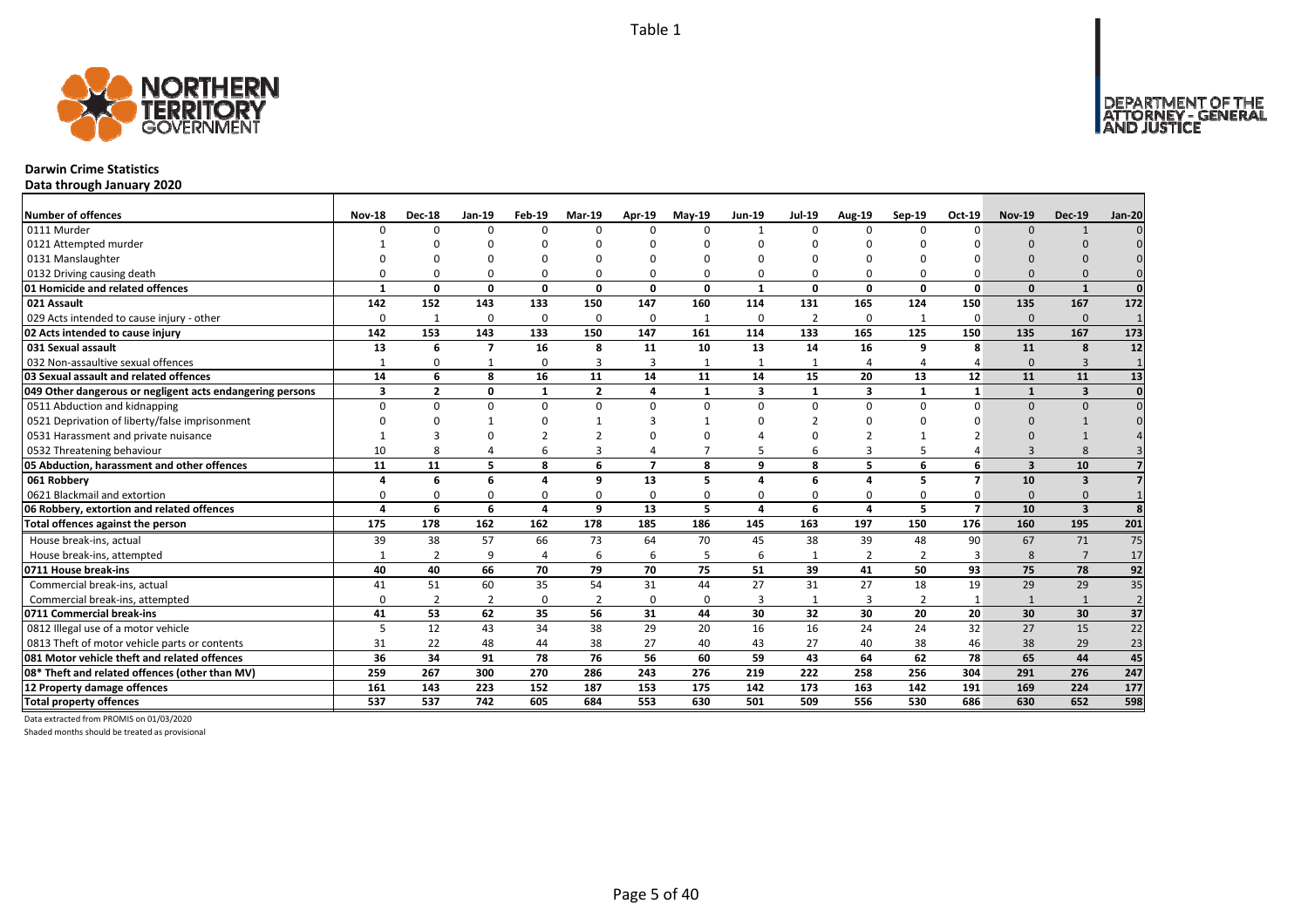DEPARTMENT OF THE<br>ATTORNEY - GENERAL



#### **Palmerston Crime Statistics**

**Data through January 2020**

| <b>Number of offences</b>                                 | <b>Nov-17</b>  | <b>Dec-17</b>  | Jan-18          | Feb-18         | <b>Mar-18</b>           | Apr-18         | <b>May-18</b>  | <b>Jun-18</b>   | <b>Jul-18</b>  | Aug-18                  | Sep-18         | Oct-18         |
|-----------------------------------------------------------|----------------|----------------|-----------------|----------------|-------------------------|----------------|----------------|-----------------|----------------|-------------------------|----------------|----------------|
| 0111 Murder                                               | 0              | 0              | $\Omega$        | $\Omega$       | $\Omega$                | $\Omega$       | $\Omega$       | $\Omega$        | $\Omega$       | $\Omega$                | 0              | $\mathbf{1}$   |
| 0121 Attempted murder                                     |                | U              | n               | n              | n                       | n              | ŋ              | n               |                | ŋ                       | n              | 0              |
| 0131 Manslaughter                                         |                | $\Omega$       | n               | n              |                         |                |                |                 |                | ŋ                       | $\Omega$       | $\mathbf 0$    |
| 0132 Driving causing death                                | 0              | 0              | 0               | $\Omega$       | 0                       | $\Omega$       | 0              | O               | $\Omega$       | 0                       | 0              | 0              |
| 01 Homicide and related offences                          | 0              | 0              | $\mathbf 0$     | 0              | 0                       | $\mathbf{0}$   | 0              | $\mathbf{1}$    | 0              | 0                       | $\mathbf{0}$   | $\mathbf{1}$   |
| 021 Assault                                               | 43             | 56             | 61              | 65             | 55                      | 51             | 46             | 43              | 28             | 38                      | 34             | 50             |
| 029 Acts intended to cause injury - other                 | $\mathbf{1}$   | $\mathbf{1}$   | $\Omega$        | $\overline{3}$ | $\Omega$                | $\Omega$       | 0              | 3               | $\Omega$       | $\Omega$                | $\Omega$       | 0              |
| 02 Acts intended to cause injury                          | 44             | 57             | 61              | 68             | 55                      | 51             | 46             | 46              | 28             | 38                      | 34             | 50             |
| 031 Sexual assault                                        | 0              | $\overline{2}$ | $\mathbf{1}$    | 6              | $\overline{2}$          | $\mathbf{1}$   | 1              | $\overline{2}$  | 1              | $\overline{2}$          | 3              | 5              |
| 032 Non-assaultive sexual offences                        | 4              | 0              | 0               | $\mathbf{1}$   | 1                       | 0              | 0              | $\overline{2}$  | 0              | 1                       | $\mathbf{1}$   | $\mathbf 0$    |
| 03 Sexual assault and related offences                    | 4              | $\mathbf{2}$   | $\mathbf{1}$    | $\overline{7}$ | $\overline{\mathbf{3}}$ | $\mathbf{1}$   | $\mathbf{1}$   | 4               | $\mathbf{1}$   | $\overline{\mathbf{3}}$ | 4              | 5 <sub>l</sub> |
| 049 Other dangerous or negligent acts endangering persons | 0              | 3              | 0               | $\mathbf{1}$   | $\overline{2}$          | 0              | $\overline{2}$ | $\mathbf{1}$    | 0              | $\mathbf{1}$            | $\overline{2}$ | $\mathbf{1}$   |
| 0511 Abduction and kidnapping                             | $\Omega$       | 0              | $\mathbf 0$     | $\mathbf 0$    | $\Omega$                | $\Omega$       | $\Omega$       | $\Omega$        | $\Omega$       | 0                       | $\Omega$       | $\pmb{0}$      |
| 0521 Deprivation of liberty/false imprisonment            | $\Omega$       | O              | 1               | n              | n                       | n              | ŋ              | ŋ               | <sup>0</sup>   | $\overline{2}$          | $\Omega$       | 0              |
| 0531 Harassment and private nuisance                      | $\Omega$       | O              | 0               | O              |                         |                | O              | O               |                | $\Omega$                | O              | $\mathbf 0$    |
| 0532 Threatening behaviour                                | 0              | 2              | 5               | 4              | 2                       | $\overline{2}$ | 5              | $\mathbf{1}$    | 4              | 5                       | $\mathbf{1}$   | $\overline{a}$ |
| 05 Abduction, harassment and other offences               | 0              | $\overline{2}$ | 6               | 4              | $\overline{2}$          | $\overline{2}$ | 5              | $\mathbf{1}$    | 5              | $\overline{7}$          | $\mathbf{1}$   | 4              |
| 061 Robberv                                               | $\mathbf{1}$   | 0              | 6               | 0              | $\mathbf{1}$            | $\mathbf{0}$   | $\mathbf{1}$   | 0               | 0              | 0                       | $\overline{2}$ | $\mathbf{1}$   |
| 0621 Blackmail and extortion                              | $\Omega$       | 0              | 0               | $\Omega$       | 0                       | $\Omega$       | 0              | 0               | $\Omega$       | $\Omega$                | $\mathbf 0$    | $\mathbf{0}$   |
| 06 Robbery, extortion and related offences                | $\mathbf{1}$   | 0              | 6               | $\mathbf{0}$   | $\mathbf{1}$            | $\mathbf{0}$   | $\mathbf{1}$   | 0               | 0              | 0                       | $\mathbf{2}$   | $\mathbf{1}$   |
| Total offences against the person                         | 49             | 64             | $\overline{74}$ | 80             | 63                      | 54             | 55             | $\overline{53}$ | 34             | 49                      | 43             | 62             |
| House break-ins, actual                                   | 32             | 32             | 34              | 41             | 12                      | 15             | 32             | 32              | 25             | 37                      | 38             | 31             |
| House break-ins, attempted                                | $\overline{4}$ | $\overline{7}$ | 4               | 8              | $\overline{2}$          | 6              | 6              | 2               | 5              |                         | $\mathbf{1}$   | $\overline{2}$ |
| 0711 House break-ins                                      | 36             | 39             | 38              | 49             | 14                      | 21             | 38             | 34              | 30             | 41                      | 39             | 33             |
| Commercial break-ins, actual                              | 8              | 21             | 23              | 27             | 20                      | 29             | 34             | 21              | 24             | 19                      | 8              | 5 <sup>1</sup> |
| Commercial break-ins, attempted                           | 0              | $\mathbf{1}$   | 0               | 5              | 5                       | 3              | $\overline{2}$ | 3               | $\overline{2}$ | 2                       | $\overline{2}$ | 0              |
| 0711 Commercial break-ins                                 | 8              | 22             | 23              | 32             | 25                      | 32             | 36             | 24              | 26             | 21                      | 10             | 5 <sup>1</sup> |
| 0812 Illegal use of a motor vehicle                       | 5              | 10             | 13              | 11             | $\overline{7}$          | 13             | 10             | 6               | 12             | 11                      | 8              | 9              |
| 0813 Theft of motor vehicle parts or contents             | 15             | 18             | 14              | 12             | 6                       | 22             | 22             | 15              | 22             | 12                      | 10             | 13             |
| 081 Motor vehicle theft and related offences              | 20             | 28             | 27              | 23             | 13                      | 35             | 32             | 21              | 34             | 23                      | 18             | 22             |
| 08* Theft and related offences (other than MV)            | 80             | 96             | 102             | 129            | 98                      | 104            | 83             | 104             | 106            | 87                      | 68             | 87             |
| 12 Property damage offences                               | 72             | 94             | 66              | 119            | 58                      | 93             | 121            | 84              | 127            | 94                      | 78             | 106            |
| <b>Total property offences</b>                            | 216            | 279            | 256             | 352            | 208                     | 285            | 310            | 267             | 323            | 266                     | 213            | 253            |

Data extracted from PROMIS on 01/03/2020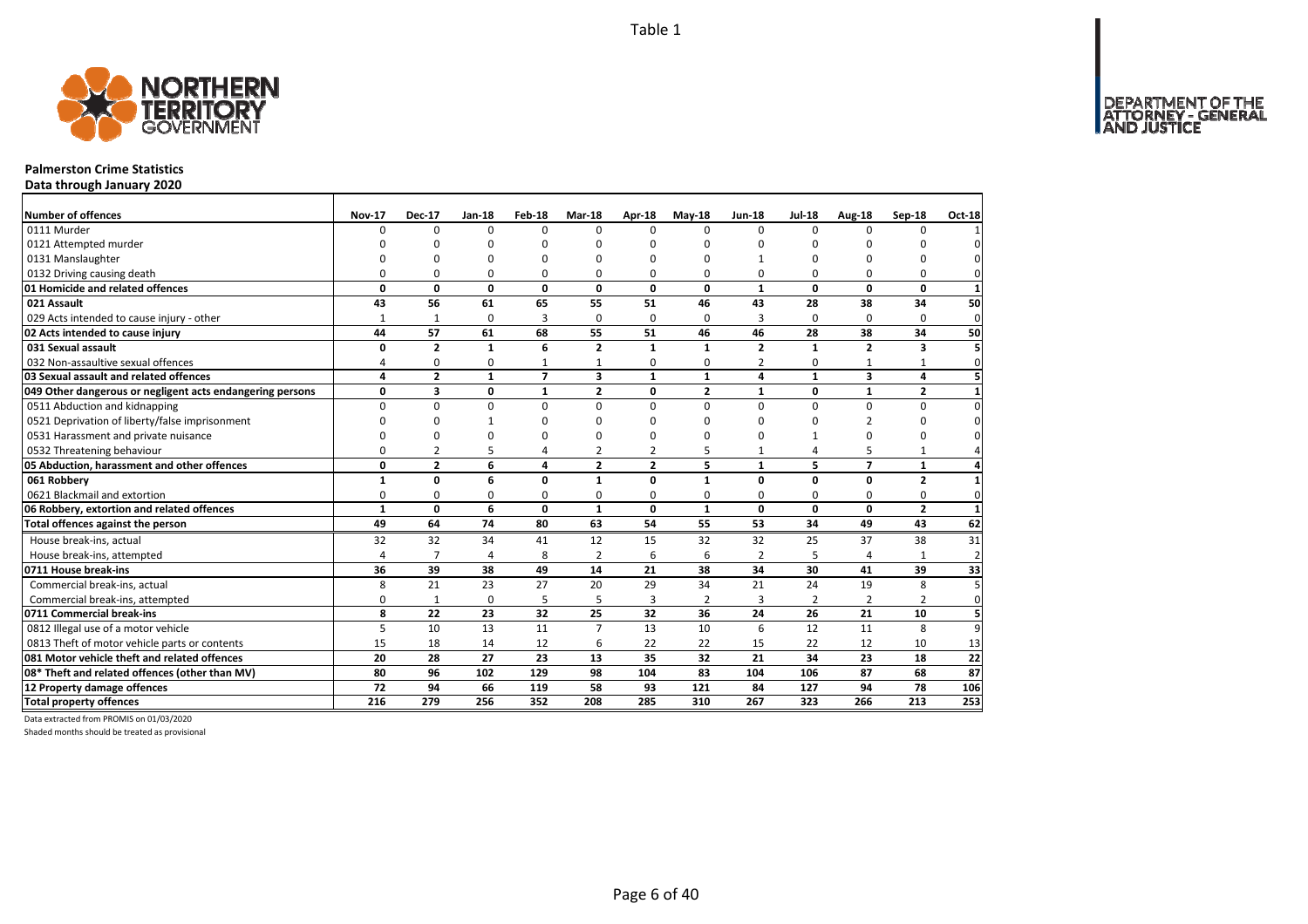

## **Palmerston Crime Statistics**

**Data through January 2020**

| <b>Number of offences</b>                                 | <b>Nov-18</b>            | <b>Dec-18</b>           | Jan-19                  | Feb-19                  | Mar-19          | Apr-19                  | <b>Mav-19</b>  | <b>Jun-19</b>  | <b>Jul-19</b>  | Aug-19         | Sep-19                  | Oct-19         | <b>Nov-19</b>            | <b>Dec-19</b>           | <b>Jan-20</b>  |
|-----------------------------------------------------------|--------------------------|-------------------------|-------------------------|-------------------------|-----------------|-------------------------|----------------|----------------|----------------|----------------|-------------------------|----------------|--------------------------|-------------------------|----------------|
| 0111 Murder                                               | n                        | <sup>0</sup>            | $\Omega$                | $\Omega$                | $\Omega$        | n                       | $\Omega$       | $\Omega$       | $\Omega$       | $\Omega$       | $\Omega$                | $\Omega$       | $\Omega$                 | $\mathbf{1}$            |                |
| 0121 Attempted murder                                     |                          |                         |                         |                         | n               |                         |                | n              |                |                |                         |                |                          |                         |                |
| 0131 Manslaughter                                         |                          |                         |                         |                         |                 |                         |                |                |                |                |                         |                |                          |                         |                |
| 0132 Driving causing death                                |                          |                         | $\Omega$                | $\Omega$                | $\Omega$        |                         |                | O              | $\Omega$       | 0              |                         |                | $\Omega$                 |                         |                |
| 01 Homicide and related offences                          | O                        | n                       | $\Omega$                | $\mathbf{0}$            | $\mathbf{0}$    | $\Omega$                | $\Omega$       | $\Omega$       | $\mathbf{0}$   | $\mathbf{0}$   | $\Omega$                | $\Omega$       | $\Omega$                 | $\mathbf{1}$            |                |
| 021 Assault                                               | 41                       | 42                      | 50                      | 58                      | 62              | 52                      | 36             | 32             | 47             | 55             | 43                      | 49             | 35                       | 39                      | 41             |
| 029 Acts intended to cause injury - other                 | O                        | 1                       | $\Omega$                | $\Omega$                | 0               | $\Omega$                | $\Omega$       | $\Omega$       | $\Omega$       | 0              | $\Omega$                | -1             | $\mathbf{1}$             | $\Omega$                |                |
| 02 Acts intended to cause injury                          | 41                       | 43                      | 50                      | 58                      | 62              | 52                      | 36             | 32             | 47             | 55             | 43                      | 50             | 36                       | 39                      | 42             |
| 031 Sexual assault                                        | 6                        | $\overline{\mathbf{z}}$ | $\overline{7}$          | $\overline{a}$          | 5               |                         | Δ              | 5              | $\mathbf{0}$   | $\overline{2}$ | 5                       | 3              | 5                        |                         |                |
| 032 Non-assaultive sexual offences                        |                          |                         |                         | $\mathbf{1}$            | 0               |                         | O              | $\Omega$       | $\Omega$       | 3              | $\Omega$                |                | $\overline{\phantom{0}}$ |                         |                |
| 03 Sexual assault and related offences                    | $\overline{\phantom{a}}$ | $\overline{2}$          | 8                       | 5                       | 5               | 4                       | Δ              | 5              | $\mathbf 0$    | 5              | 5                       | 3              | $\overline{ }$           | 5                       |                |
| 049 Other dangerous or negligent acts endangering persons | $\mathbf{1}$             | O                       | $\overline{\mathbf{3}}$ | $\overline{\mathbf{1}}$ | $\overline{2}$  | $\Omega$                |                | $\mathbf{1}$   | $\mathbf{1}$   | 0              |                         |                | $\Omega$                 | $\Omega$                |                |
| 0511 Abduction and kidnapping                             | n                        |                         | $\Omega$                | $\Omega$                | $\Omega$        | n                       | $\Omega$       | $\Omega$       | $\Omega$       | $\Omega$       | $\Omega$                | $\Omega$       | $\Omega$                 | $\Omega$                |                |
| 0521 Deprivation of liberty/false imprisonment            |                          |                         | $\Omega$                |                         | ŋ               |                         |                | n              |                | O              |                         |                | $\Omega$                 |                         |                |
| 0531 Harassment and private nuisance                      |                          |                         |                         |                         |                 |                         |                |                |                |                |                         |                |                          |                         |                |
| 0532 Threatening behaviour                                |                          |                         |                         |                         | 4               |                         |                |                |                | 3              |                         |                |                          |                         |                |
| 05 Abduction, harassment and other offences               | $\overline{3}$           | 3                       | 3                       | $\overline{2}$          | 5               | 6                       |                | 6              | 8              | 3              | 6                       | $\overline{2}$ | 6                        | $\overline{2}$          |                |
| 061 Robbery                                               | R                        |                         | 3                       | $\mathbf{1}$            | 0               | 3                       | $\overline{2}$ | O              | $\overline{2}$ | $\overline{2}$ | $\overline{2}$          | $\overline{2}$ |                          | $\overline{\mathbf{3}}$ |                |
| 0621 Blackmail and extortion                              |                          |                         | $\Omega$                | $\Omega$                | 0               |                         |                | O              | $\Omega$       | 0              |                         |                | $\Omega$                 |                         |                |
| 06 Robbery, extortion and related offences                | $\overline{\mathbf{3}}$  | 4                       | $\overline{\mathbf{3}}$ | $\mathbf{1}$            | $\mathbf{0}$    | $\overline{\mathbf{3}}$ | $\overline{2}$ | 0              | $\overline{2}$ | $\overline{2}$ | $\overline{2}$          | $\overline{2}$ | $\Delta$                 | $\overline{\mathbf{3}}$ |                |
| Total offences against the person                         | 55                       | 52                      | 67                      | 67                      | $\overline{74}$ | 65                      | 47             | 44             | 58             | 65             | 57                      | 58             | 53                       | 50                      | 57             |
| House break-ins, actual                                   | 33                       | 26                      | 30                      | 30                      | 24              | 24                      | 14             | 12             | 23             | 20             | 24                      | 30             | 37                       | 36                      | 42             |
| House break-ins, attempted                                |                          | 3                       | $\overline{3}$          | $\mathbf 0$             | 0               | $\Omega$                |                | $\overline{2}$ | $\mathbf{1}$   | $\mathbf{1}$   |                         | $\overline{2}$ | $\mathbf{3}$             | $\mathcal{D}$           | $\overline{7}$ |
| 0711 House break-ins                                      | 34                       | 29                      | 33                      | 30                      | 24              | 24                      | 15             | 14             | 24             | 21             | 25                      | 32             | 40                       | 38                      | 49             |
| Commercial break-ins, actual                              | 11                       | 11                      | 15                      | 6                       | 25              | 27                      | 12             | $\overline{2}$ | 9              | $\overline{a}$ | 3                       | 10             | Δ                        | 11                      | 13             |
| Commercial break-ins, attempted                           | $\Omega$                 | -1                      |                         | 0                       | 1               | $\overline{2}$          |                | $\Omega$       | $\mathbf{1}$   | 0              | 0                       |                |                          | $\Omega$                | $\overline{2}$ |
| 0711 Commercial break-ins                                 | 11                       | 12                      | 16                      | 6                       | 26              | 29                      | 13             | $\overline{2}$ | 10             | 4              | $\overline{\mathbf{3}}$ | 11             | 5                        | 11                      | 15             |
| 0812 Illegal use of a motor vehicle                       | 12                       | 10                      | 8                       | 6                       | 19              | 13                      | 10             | $\Delta$       | 5              | 12             | 8                       | 8              | 14                       | 9                       | 8              |
| 0813 Theft of motor vehicle parts or contents             |                          | 13                      | 6                       | 5                       | 10              | 8                       | 11             | $\overline{7}$ | $\overline{2}$ | 10             | 10                      | 17             | 14                       | 10                      | 19             |
| 081 Motor vehicle theft and related offences              | 17                       | 23                      | 14                      | 11                      | 29              | 21                      | 21             | 11             | $\overline{7}$ | 22             | 18                      | 25             | 28                       | 19                      | 27             |
| 08* Theft and related offences (other than MV)            | 90                       | 78                      | 76                      | 54                      | 76              | 68                      | 52             | 48             | 55             | 73             | 64                      | 85             | 93                       | 61                      | 119            |
| 12 Property damage offences                               | 101                      | 75                      | 84                      | 50                      | 84              | 86                      | 80             | 69             | 67             | 67             | 73                      | 82             | 61                       | 82                      | 101            |
| <b>Total property offences</b>                            | 253                      | 217                     | 223                     | 151                     | 239             | 228                     | 181            | 144            | 163            | 187            | 183                     | 235            | 227                      | 211                     | 311            |

Data extracted from PROMIS on 01/03/2020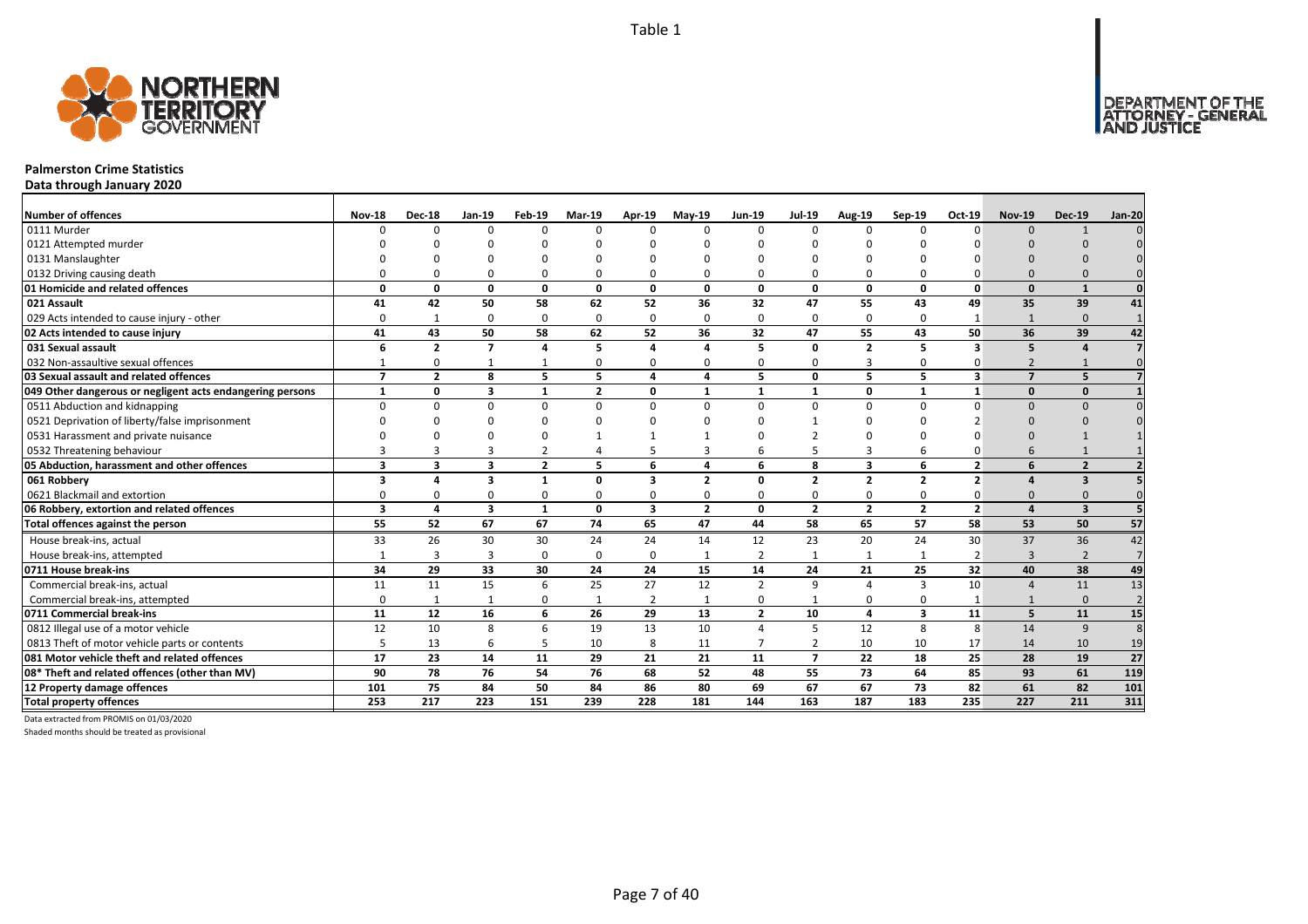

## **Alice Springs Crime Statistics**

**Data through January 2020**

| <b>Number of offences</b>                                 | <b>Nov-17</b>           | <b>Dec-17</b>  | Jan-18         | Feb-18         | Mar-18                  | Apr-18         | $May-18$       | <b>Jun-18</b>            | <b>Jul-18</b>           | Aug-18                  | Sep-18                  | <b>Oct-18</b>   |
|-----------------------------------------------------------|-------------------------|----------------|----------------|----------------|-------------------------|----------------|----------------|--------------------------|-------------------------|-------------------------|-------------------------|-----------------|
| 0111 Murder                                               | <sup>0</sup>            | $\Omega$       | 0              | $\Omega$       | $\Omega$                |                | $\mathbf{1}$   | $\Omega$                 | $\Omega$                | $\Omega$                | 0                       | $\Omega$        |
| 0121 Attempted murder                                     | O                       | O              | $\Omega$       | $\Omega$       |                         | $\Omega$       | U              | 0                        | $\Omega$                |                         | ŋ                       | $\mathbf{0}$    |
| 0131 Manslaughter                                         | $\Omega$                | O              | $\Omega$       | $\Omega$       |                         | $\Omega$       | O              | <sup>0</sup>             | $\Omega$                | $\Omega$                | $\Omega$                | 0               |
| 0132 Driving causing death                                | 0                       | 0              | 2              | $\Omega$       | O                       | 0              | $\Omega$       | 0                        | $\mathbf 1$             | $\Omega$                | 0                       | $\mathbf{1}$    |
| 01 Homicide and related offences                          | $\mathbf 0$             | $\mathbf{0}$   | $\overline{2}$ | 0              | 0                       | 1              | $\mathbf{1}$   | 0                        | $\mathbf{1}$            | 0                       | $\mathbf{0}$            | $\mathbf{1}$    |
| 021 Assault                                               | 176                     | 216            | 188            | 151            | 183                     | 145            | 147            | 138                      | 139                     | 115                     | 126                     | 108             |
| 029 Acts intended to cause injury - other                 | $\Omega$                | 0              | 1              | $\mathbf{1}$   | 1                       | 0              | 0              | 2                        | $\Omega$                | $\Omega$                | 0                       | $\mathbf{0}$    |
| 02 Acts intended to cause injury                          | 176                     | 216            | 189            | 152            | 184                     | 145            | 147            | 140                      | 139                     | 115                     | 126                     | 108             |
| 031 Sexual assault                                        | 8                       | 8              | 5              | $\overline{a}$ | 11                      | 3              | $\overline{2}$ | $\overline{\phantom{a}}$ | 13                      | Δ                       | 3                       | 6               |
| 032 Non-assaultive sexual offences                        | $\mathbf{1}$            | 0              | 0              | $\overline{4}$ | 2                       | 1              | 0              | 0                        | 0                       | 0                       | 0                       | $\mathbf 0$     |
| 03 Sexual assault and related offences                    | 9                       | 8              | 5              | 8              | 13                      | 4              | $\overline{2}$ | $\overline{7}$           | 13                      | 4                       | 3                       | $6 \mid$        |
| 049 Other dangerous or negligent acts endangering persons | 5                       | $\overline{2}$ | $\overline{7}$ | $\overline{z}$ | 3                       | 6              | 3              | 3                        | $\overline{\mathbf{3}}$ | 3                       | 6                       | $\mathbf{0}$    |
| 0511 Abduction and kidnapping                             | $\Omega$                | $\Omega$       | $\mathbf 0$    | $\Omega$       | $\Omega$                | $\Omega$       | $\Omega$       | $\Omega$                 | $\Omega$                | $\Omega$                | 0                       | $\mathbf 0$     |
| 0521 Deprivation of liberty/false imprisonment            | $\Omega$                | $\Omega$       | 0              | $\Omega$       |                         | ŋ              | 1              | 0                        | -1                      | $\Omega$                | 0                       | $\mathbf 0$     |
| 0531 Harassment and private nuisance                      | $\Omega$                | 1              | 0              | $\Omega$       |                         |                | O              | 0                        | $\Omega$                |                         | $\Omega$                | $\mathbf{0}$    |
| 0532 Threatening behaviour                                | 9                       | $\overline{7}$ | $\overline{7}$ | 9              | 8                       | 3              | 5              | 8                        | $\overline{7}$          | 8                       | 6                       | $\overline{4}$  |
| 05 Abduction, harassment and other offences               | 9                       | 8              | $\overline{7}$ | 9              | 9                       | 4              | 6              | 8                        | 8                       | 9                       | 6                       | $\overline{4}$  |
| 061 Robberv                                               | 3                       | 4              | 6              | $\mathbf 0$    | 3                       | $\overline{2}$ | $\overline{2}$ | $\overline{2}$           | $\overline{\mathbf{3}}$ | $\overline{\mathbf{3}}$ | 3                       | $1\overline{ }$ |
| 0621 Blackmail and extortion                              | 0                       | 0              | 0              | 0              | $\Omega$                | 0              | 0              | 0                        | $\Omega$                | $\Omega$                | 0                       | $\mathbf 0$     |
| 06 Robbery, extortion and related offences                | $\overline{\mathbf{3}}$ | 4              | 6              | $\mathbf 0$    | $\overline{\mathbf{3}}$ | $\overline{2}$ | $\overline{2}$ | $\overline{2}$           | $\overline{\mathbf{3}}$ | $\overline{\mathbf{3}}$ | $\overline{\mathbf{3}}$ | $\mathbf{1}$    |
| Total offences against the person                         | 202                     | 238            | 216            | 176            | 212                     | 162            | 161            | 160                      | 167                     | 134                     | 144                     | 120             |
| House break-ins, actual                                   | 28                      | 27             | 48             | 25             | 32                      | 25             | 55             | 15                       | 35                      | 65                      | 55                      | 43              |
| House break-ins, attempted                                | $\mathbf{1}$            | $\mathbf{1}$   | 8              | $\mathbf{1}$   | 5                       | 6              | 5              | 4                        | $\overline{4}$          | 11                      | 4                       | 3               |
| 0711 House break-ins                                      | 29                      | 28             | 56             | 26             | 37                      | 31             | 60             | 19                       | 39                      | 76                      | 59                      | 46              |
| Commercial break-ins, actual                              | 20                      | 34             | 32             | 8              | 22                      | 23             | 41             | 18                       | 54                      | 32                      | 37                      | 22              |
| Commercial break-ins, attempted                           | $\overline{2}$          | 3              | 4              | 1              | $\overline{4}$          | 3              | 5              | 4                        | 6                       | 4                       | 6                       | $\mathbf{0}$    |
| 0711 Commercial break-ins                                 | 22                      | 37             | 36             | 9              | 26                      | 26             | 46             | 22                       | 60                      | 36                      | 43                      | 22              |
| 0812 Illegal use of a motor vehicle                       | 12                      | 21             | 31             | 18             | 20                      | 13             | 23             | 14                       | 17                      | 18                      | 13                      | 21              |
| 0813 Theft of motor vehicle parts or contents             | 12                      | 20             | 23             | 8              | 13                      | 20             | 19             | 10                       | 37                      | 39                      | 26                      | 25              |
| 081 Motor vehicle theft and related offences              | 24                      | 41             | 54             | 26             | 33                      | 33             | 42             | 24                       | 54                      | 57                      | 39                      | 46              |
| 08* Theft and related offences (other than MV)            | 145                     | 133            | 163            | 95             | 106                     | 134            | 116            | 95                       | 149                     | 152                     | 128                     | 120             |
| 12 Property damage offences                               | 113                     | 169            | 199            | 97             | 117                     | 152            | 137            | 91                       | 187                     | 205                     | 188                     | 137             |
| <b>Total property offences</b>                            | 333                     | 408            | 508            | 253            | 319                     | 376            | 401            | 251                      | 489                     | 526                     | 457                     | 371             |

Data extracted from PROMIS on 01/03/2020

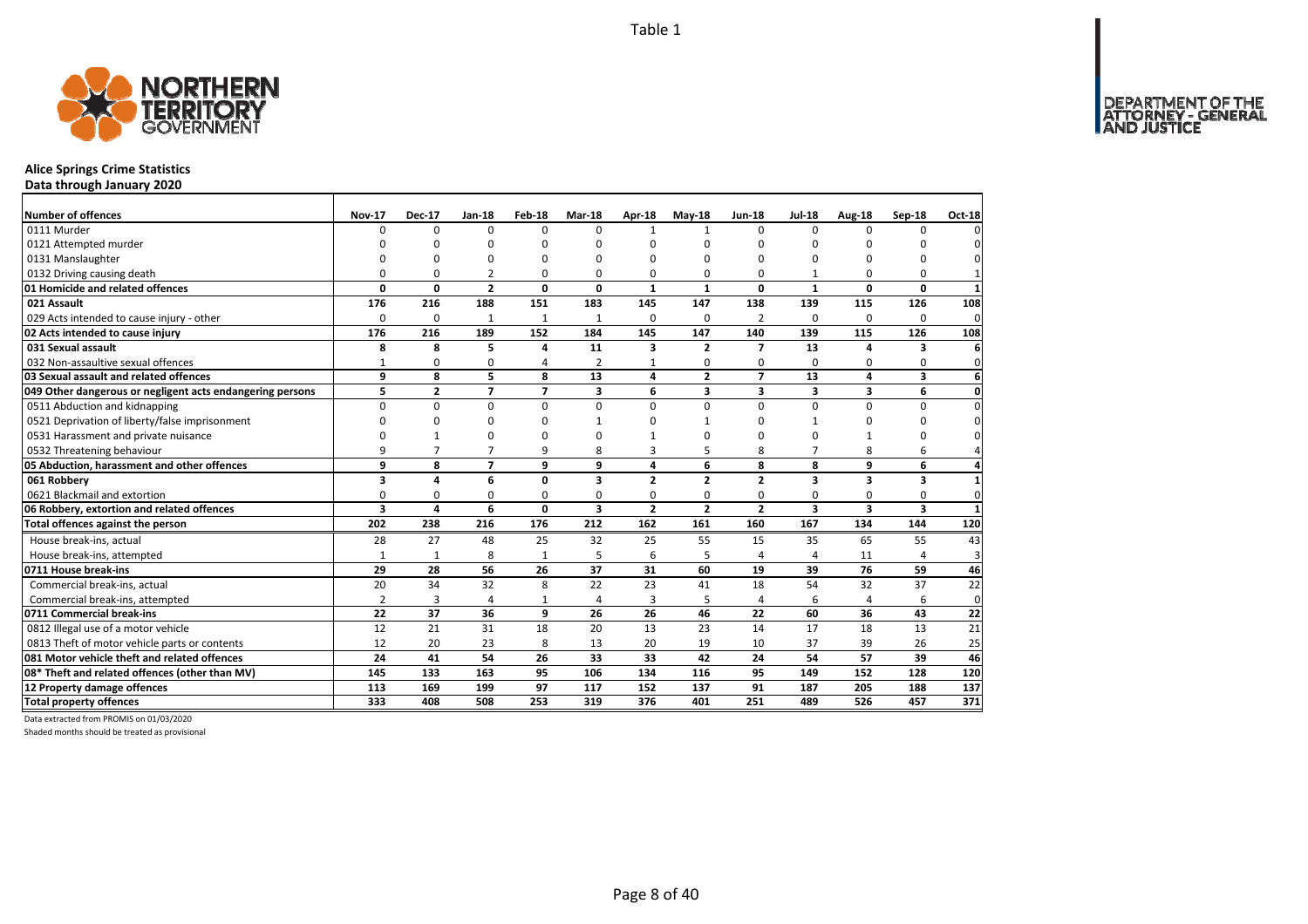

## **Alice Springs Crime Statistics**

**Data through January 2020**

| <b>Number of offences</b>                                 | <b>Nov-18</b>            | <b>Dec-18</b> | $Jan-19$                 | Feb-19                  | <b>Mar-19</b>  | Apr-19                  | $May-19$       | Jun-19                   | <b>Jul-19</b>           | <b>Aug-19</b>  | Sep-19                  | Oct-19         | <b>Nov-19</b>           | <b>Dec-19</b>  | <b>Jan-20</b>   |
|-----------------------------------------------------------|--------------------------|---------------|--------------------------|-------------------------|----------------|-------------------------|----------------|--------------------------|-------------------------|----------------|-------------------------|----------------|-------------------------|----------------|-----------------|
| 0111 Murder                                               | $\Omega$                 | $\Omega$      | $\Omega$                 | $\Omega$                | 0              | $\Omega$                | $\Omega$       | $\Omega$                 | $\Omega$                | 0              | $\Omega$                | $\Omega$       | $\Omega$                | $\Omega$       |                 |
| 0121 Attempted murder                                     |                          |               | n                        |                         |                |                         |                | n                        |                         |                |                         |                |                         |                |                 |
| 0131 Manslaughter                                         |                          |               |                          |                         |                |                         |                | n                        |                         |                |                         |                |                         |                |                 |
| 0132 Driving causing death                                |                          |               | $\Omega$                 | $\Omega$                | 0              |                         |                | $\Omega$                 | $\Omega$                | $\Omega$       |                         |                | $\Omega$                |                |                 |
| 01 Homicide and related offences                          | n                        | $\Omega$      | 0                        | $\mathbf{0}$            | 0              | $\Omega$                | $\Omega$       | 0                        | $\Omega$                | 0              | $\Omega$                | $\Omega$       | $\Omega$                | $\Omega$       | $\Omega$        |
| 021 Assault                                               | 120                      | 149           | 109                      | 102                     | 127            | 99                      | 105            | 100                      | 143                     | 105            | 121                     | 147            | 149                     | 158            | 135             |
| 029 Acts intended to cause injury - other                 | $\mathbf{1}$             | $\Omega$      | O                        | 0                       | $\overline{2}$ | $\Omega$                | $\Omega$       | <sup>0</sup>             | 0                       | 0              | $\Omega$                | $\mathbf{1}$   | $\Omega$                | $\overline{2}$ | $\Omega$        |
| 02 Acts intended to cause injury                          | 121                      | 149           | 109                      | 102                     | 129            | 99                      | 105            | 100                      | 143                     | 105            | 121                     | 148            | 149                     | 160            | 135             |
| 031 Sexual assault                                        | 6                        | Δ             | $\overline{z}$           | $\overline{2}$          | 4              | 5                       |                | Δ                        | $\overline{\mathbf{3}}$ | 5              | 6                       |                | $\mathbf{q}$            | $\overline{2}$ | 11              |
| 032 Non-assaultive sexual offences                        |                          | O             | $\Omega$                 | $\mathbf{1}$            | $\mathbf{1}$   | $\Omega$                |                | $\Omega$                 | $\Omega$                | $\overline{4}$ |                         | $\overline{2}$ | $\Omega$                | $\mathbf{1}$   |                 |
| 03 Sexual assault and related offences                    | $\overline{\phantom{a}}$ | Δ             | $\overline{\phantom{a}}$ | 3                       | 5              | 5.                      | 8              | Δ                        | 3                       | 9              | $\overline{ }$          | 8              | q                       | 3              | 12              |
| 049 Other dangerous or negligent acts endangering persons | 4                        |               | 1                        | 5                       | $\mathbf{1}$   |                         | $\overline{2}$ | 5                        | 5                       | $\mathbf{2}$   | $\overline{2}$          | Δ              | $\overline{\mathbf{3}}$ | $\Delta$       |                 |
| 0511 Abduction and kidnapping                             |                          | $\Omega$      | $\Omega$                 | $\Omega$                | 0              | <sup>0</sup>            | <sup>0</sup>   | $\Omega$                 | $\Omega$                | 0              | $\Omega$                | O              | $\Omega$                | $\Omega$       |                 |
| 0521 Deprivation of liberty/false imprisonment            |                          |               |                          | $\Omega$                |                |                         |                | n                        |                         |                |                         |                | $\Omega$                |                |                 |
| 0531 Harassment and private nuisance                      |                          |               | C                        |                         |                |                         |                | n                        |                         |                |                         |                |                         |                |                 |
| 0532 Threatening behaviour                                |                          | 10            |                          | 3                       | 6              |                         |                | 8                        | 6                       | 5              |                         |                |                         |                |                 |
| 05 Abduction, harassment and other offences               | $\overline{\phantom{a}}$ | 11            | 8                        | $\overline{\mathbf{3}}$ | $\overline{7}$ | 4                       | 10             | 8                        | 6                       | 6              | $\overline{7}$          | $\overline{ }$ | $\overline{2}$          | $\overline{z}$ |                 |
| 061 Robberv                                               | $\overline{\phantom{a}}$ | 5             | $\overline{\phantom{a}}$ | $\mathbf{1}$            | $\overline{2}$ | ₹                       |                | $\overline{\phantom{a}}$ | $\overline{2}$          | $\mathbf{1}$   | ર                       | R              |                         |                |                 |
| 0621 Blackmail and extortion                              |                          |               | $\Omega$                 | $\Omega$                | 0              |                         |                | $\Omega$                 | $\Omega$                | $\Omega$       | $\Omega$                |                | $\Omega$                |                | $\Omega$        |
| 06 Robbery, extortion and related offences                | $\overline{2}$           | 5             | $\overline{2}$           | $\mathbf{1}$            | $\overline{2}$ | $\overline{\mathbf{3}}$ | $\Delta$       | $\overline{2}$           | $\overline{2}$          | $\mathbf{1}$   | $\overline{\mathbf{3}}$ | $\mathbf{3}$   | $\mathbf{A}$            | 6              | 6               |
| Total offences against the person                         | 141                      | 170           | 127                      | 114                     | 144            | 116                     | 129            | 119                      | 159                     | 123            | 140                     | 170            | 167                     | 180            | 161             |
| House break-ins, actual                                   | 81                       | 58            | 53                       | 39                      | 47             | 22                      | 27             | 35                       | 26                      | 26             | 18                      | 60             | 35                      | 43             | 65              |
| House break-ins, attempted                                | 11                       | 6             | $\overline{7}$           | 5                       | 8              | $\mathbf{1}$            | $\overline{ }$ | 5                        | 5                       | 5              |                         | $\overline{7}$ | 3                       | 8              | 13              |
| 0711 House break-ins                                      | 92                       | 64            | 60                       | 44                      | 55             | 23                      | 34             | 40                       | 31                      | 31             | 20                      | 67             | 38                      | 51             | 78              |
| Commercial break-ins, actual                              | 29                       | 31            | 21                       | 17                      | 19             | 19                      | 41             | 19                       | 6                       | 10             | 23                      | 34             | 39                      | 27             | 39              |
| Commercial break-ins, attempted                           | 13                       | 6             | 5                        | 8                       | 5              |                         | 2              | $\Omega$                 | $\overline{4}$          | $\mathbf{1}$   | $\Delta$                | 3              | 8                       | $\overline{4}$ | 14              |
| 0711 Commercial break-ins                                 | 42                       | 37            | 26                       | 25                      | 24             | 22                      | 43             | 19                       | 10                      | 11             | 27                      | 37             | 47                      | 31             | 53              |
| 0812 Illegal use of a motor vehicle                       | 34                       | 23            | 15                       | 14                      | 14             | 4                       | 13             | 13                       | 6                       | $\overline{7}$ | 11                      | 23             | 15                      | 19             | $\overline{25}$ |
| 0813 Theft of motor vehicle parts or contents             | 23                       | 16            | 10                       | 13                      | 19             | 26                      | 21             | 26                       | 19                      | 24             | 9                       | 21             | $\mathbf{q}$            | 13             | 22              |
| 081 Motor vehicle theft and related offences              | 57                       | 39            | 25                       | 27                      | 33             | 30                      | 34             | 39                       | 25                      | 31             | 20                      | 44             | 24                      | 32             | 47              |
| 08* Theft and related offences (other than MV)            | 155                      | 152           | 106                      | 123                     | 107            | 140                     | 146            | 101                      | 122                     | 145            | 124                     | 165            | 135                     | 169            | 150             |
| 12 Property damage offences                               | 163                      | 166           | 112                      | 91                      | 126            | 118                     | 181            | 167                      | 116                     | 176            | 124                     | 195            | 155                     | 176            | 213             |
| <b>Total property offences</b>                            | 509                      | 458           | 329                      | 310                     | 345            | 333                     | 438            | 366                      | 304                     | 394            | 315                     | 508            | 399                     | 459            | 541             |

Data extracted from PROMIS on 01/03/2020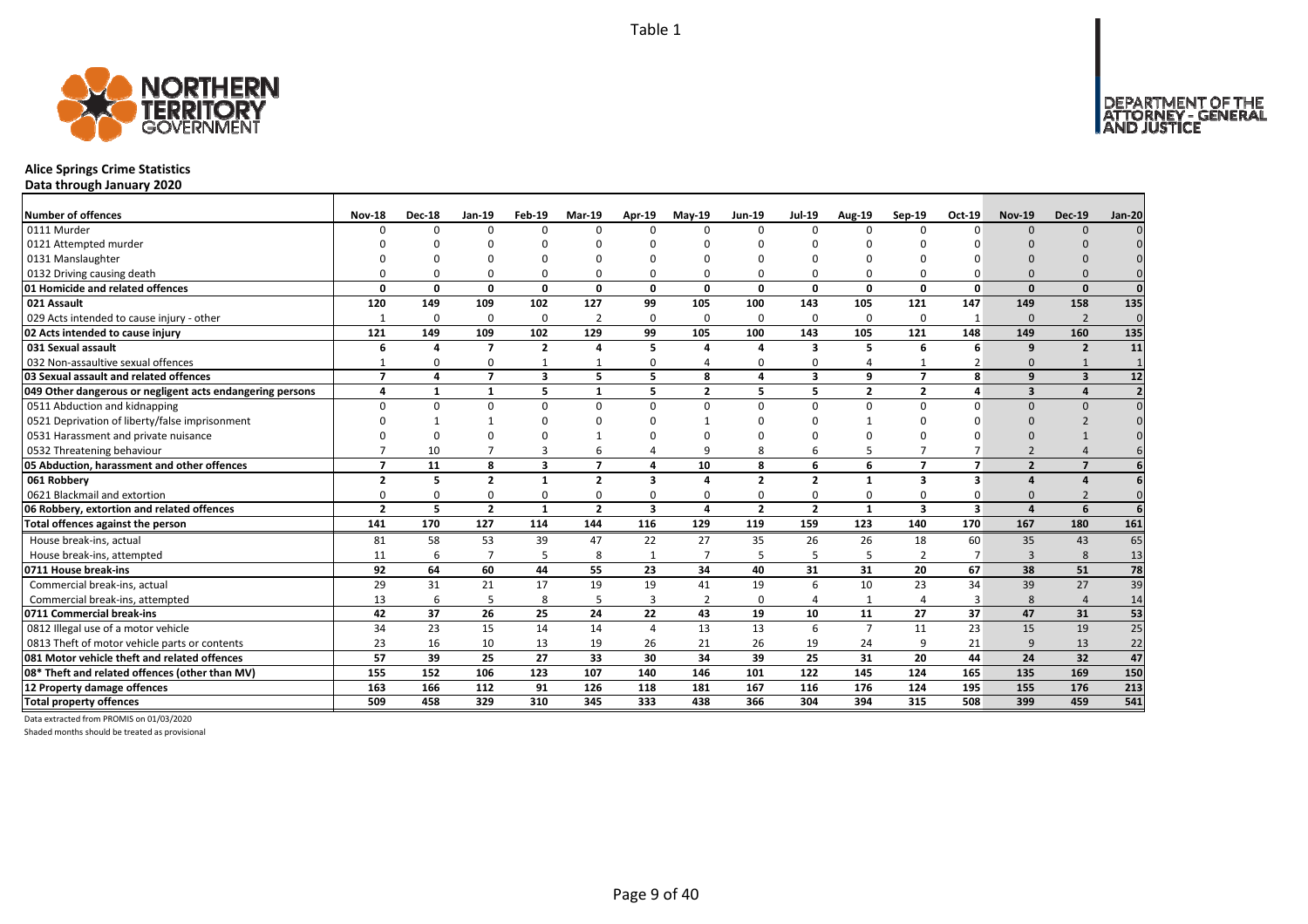DEPARTMENT OF THE<br>ATTORNEY - GENERAL



#### **Katherine Crime Statistics**

**Data through January 2020**

| Number of offences                                        | <b>Nov-17</b>           | <b>Dec-17</b>           | Jan-18                  | Feb-18         | <b>Mar-18</b>   | Apr-18          | $May-18$       | <b>Jun-18</b>  | <b>Jul-18</b>  | Aug-18          | Sep-18         | Oct-18          |
|-----------------------------------------------------------|-------------------------|-------------------------|-------------------------|----------------|-----------------|-----------------|----------------|----------------|----------------|-----------------|----------------|-----------------|
| 0111 Murder                                               | $\Omega$                | $\Omega$                | $\Omega$                | $\Omega$       | $\Omega$        | $\Omega$        | <sup>0</sup>   | $\Omega$       | $\Omega$       | $\Omega$        | $\Omega$       |                 |
| 0121 Attempted murder                                     |                         | ŋ                       | O                       | C              |                 | n               | n              | ŋ              | O              |                 |                |                 |
| 0131 Manslaughter                                         |                         | $\Omega$                | 0                       | $\Omega$       |                 | O               | O              | O              | $\Omega$       |                 | 0              |                 |
| 0132 Driving causing death                                | 0                       | 0                       | 0                       | 0              | O               | 0               | 0              | 0              | $\Omega$       | O               | 0              |                 |
| 01 Homicide and related offences                          | 0                       | 0                       | 0                       | 0              | 0               | 0               | 0              | 0              | $\mathbf{0}$   | $\mathbf{0}$    | 0              | $\mathbf 0$     |
| 021 Assault                                               | 57                      | 67                      | 41                      | 49             | 55              | 44              | 44             | 50             | 56             | 49              | 51             | 65              |
| 029 Acts intended to cause injury - other                 | $\Omega$                | 0                       | 0                       | 0              | $\Omega$        | 0               | 0              | $\Omega$       | $\Omega$       | $\Omega$        | $\Omega$       | $\mathbf{1}$    |
| 02 Acts intended to cause injury                          | 57                      | 67                      | 41                      | 49             | 55              | 44              | 44             | 50             | 56             | 49              | 51             | 66              |
| 031 Sexual assault                                        | $\overline{2}$          | 6                       | $\overline{2}$          | $\overline{7}$ |                 | 3               | 0              | 0              | $\overline{2}$ | n               | 3              | Δ               |
| 032 Non-assaultive sexual offences                        | 0                       | 0                       | $\mathbf{1}$            | $\mathbf 1$    | $\Omega$        | $\Omega$        | 0              | O              | 0              | $\Omega$        | 0              | 0               |
| 03 Sexual assault and related offences                    | $\overline{2}$          | 6                       | $\overline{\mathbf{3}}$ | 8              | 5.              | 3               | $\Omega$       | $\mathbf{0}$   | $\overline{2}$ | O               | 3              |                 |
| 049 Other dangerous or negligent acts endangering persons | $\mathbf{1}$            | 2                       | 3                       | 1              | $\mathbf{1}$    | 1               | 0              | 0              | $\mathbf 0$    | 0               | 0              | 0               |
| 0511 Abduction and kidnapping                             | $\Omega$                | $\Omega$                | $\mathbf 0$             | $\Omega$       | $\Omega$        | $\Omega$        | 0              | $\Omega$       | $\Omega$       | $\Omega$        | 0              | $\Omega$        |
| 0521 Deprivation of liberty/false imprisonment            | n                       | $\Omega$                | 0                       | $\Omega$       |                 | n               | <sup>0</sup>   | ŋ              | O              | C               | O              |                 |
| 0531 Harassment and private nuisance                      | n                       | $\Omega$                | 0                       | $\Omega$       |                 | ŋ               | U              | ŋ              | $\Omega$       | $\Omega$        | 0              |                 |
| 0532 Threatening behaviour                                | 3                       | 3                       | 0                       | $\overline{2}$ | $\Omega$        | 3               | $\overline{2}$ |                | 0              | $\overline{2}$  | $\overline{2}$ |                 |
| 05 Abduction, harassment and other offences               | 3                       | 3                       | 0                       | $\overline{2}$ | 0               | 3               | $\overline{2}$ | $\mathbf{1}$   | $\mathbf 0$    | $\overline{2}$  | $\overline{2}$ | $\overline{2}$  |
| 061 Robbery                                               | 0                       | 0                       | 0                       | $\mathbf{1}$   | 1               | $\Omega$        | $\Omega$       | 0              | $\mathbf{0}$   | $\Omega$        | 0              | $\mathbf{0}$    |
| 0621 Blackmail and extortion                              | 0                       | 0                       | 0                       | 0              | $\Omega$        | 0               | 0              | 0              | 0              | 0               | 0              | 0               |
| 06 Robbery, extortion and related offences                | $\mathbf 0$             | $\mathbf{0}$            | $\mathbf{0}$            | $\mathbf{1}$   | $\mathbf{1}$    | $\mathbf{0}$    | $\mathbf{0}$   | $\mathbf{0}$   | $\mathbf 0$    | $\mathbf 0$     | 0              | $\mathbf 0$     |
| Total offences against the person                         | 63                      | 78                      | $\overline{47}$         | 61             | 62              | 51              | 46             | 51             | 58             | 51              | 56             | $\overline{72}$ |
| House break-ins, actual                                   | 3                       | 14                      | 17                      | 15             | 15              | 4               | 6              | $\overline{7}$ | 5              | 14              | 13             | 12              |
| House break-ins, attempted                                | 0                       | 0                       | 3                       | $\overline{2}$ | $\mathbf 0$     | $\mathbf{1}$    | 2              | $\mathbf{1}$   | $\mathbf{1}$   | $\Omega$        | $\mathbf{1}$   | $\mathbf{1}$    |
| 0711 House break-ins                                      | 3                       | 14                      | 20                      | 17             | 15              | 5               | 8              | 8              | 6              | 14              | 14             | 13              |
| Commercial break-ins, actual                              | 9                       | $\overline{7}$          | 18                      | 26             | $\overline{24}$ | 13              | 27             | 11             | 5              | $\overline{26}$ | 40             | 33              |
| Commercial break-ins, attempted                           | $\Omega$                | 0                       | 1                       | 8              | $\overline{2}$  | $\mathbf{1}$    | 4              | $\overline{2}$ | 1              | $\Omega$        | 3              | $\overline{2}$  |
| 0711 Commercial break-ins                                 | 9                       | $\overline{7}$          | 19                      | 34             | 26              | 14              | 31             | 13             | 6              | 26              | 43             | 35              |
| 0812 Illegal use of a motor vehicle                       | 3                       | $\mathbf{1}$            | $\mathbf{1}$            | $\overline{a}$ | $\Omega$        | 0               | 5              | $\overline{2}$ | $\overline{3}$ | 3               | 5              | $\overline{a}$  |
| 0813 Theft of motor vehicle parts or contents             | 0                       | $\overline{2}$          | $\overline{2}$          | $\overline{4}$ | 4               | 5               | 0              | 8              | $\overline{4}$ | 3               | 0              | $\overline{1}$  |
| 081 Motor vehicle theft and related offences              | $\overline{\mathbf{3}}$ | $\overline{\mathbf{3}}$ | $\overline{\mathbf{3}}$ | 8              | 4               | 5               | 5              | 10             | $\overline{7}$ | 6               | 5              | 3               |
| 08* Theft and related offences (other than MV)            | 26                      | 33                      | 42                      | 49             | 34              | 28              | 34             | 37             | 28             | 41              | 45             | 45              |
| 12 Property damage offences                               | 29                      | 19                      | 29                      | 42             | 36              | 20              | 20             | 30             | 26             | 34              | 38             | 35              |
| <b>Total property offences</b>                            | $\overline{70}$         | $\overline{76}$         | 113                     | 150            | 115             | $\overline{72}$ | 98             | 98             | 73             | 121             | 145            | 131             |

Data extracted from PROMIS on 01/03/2020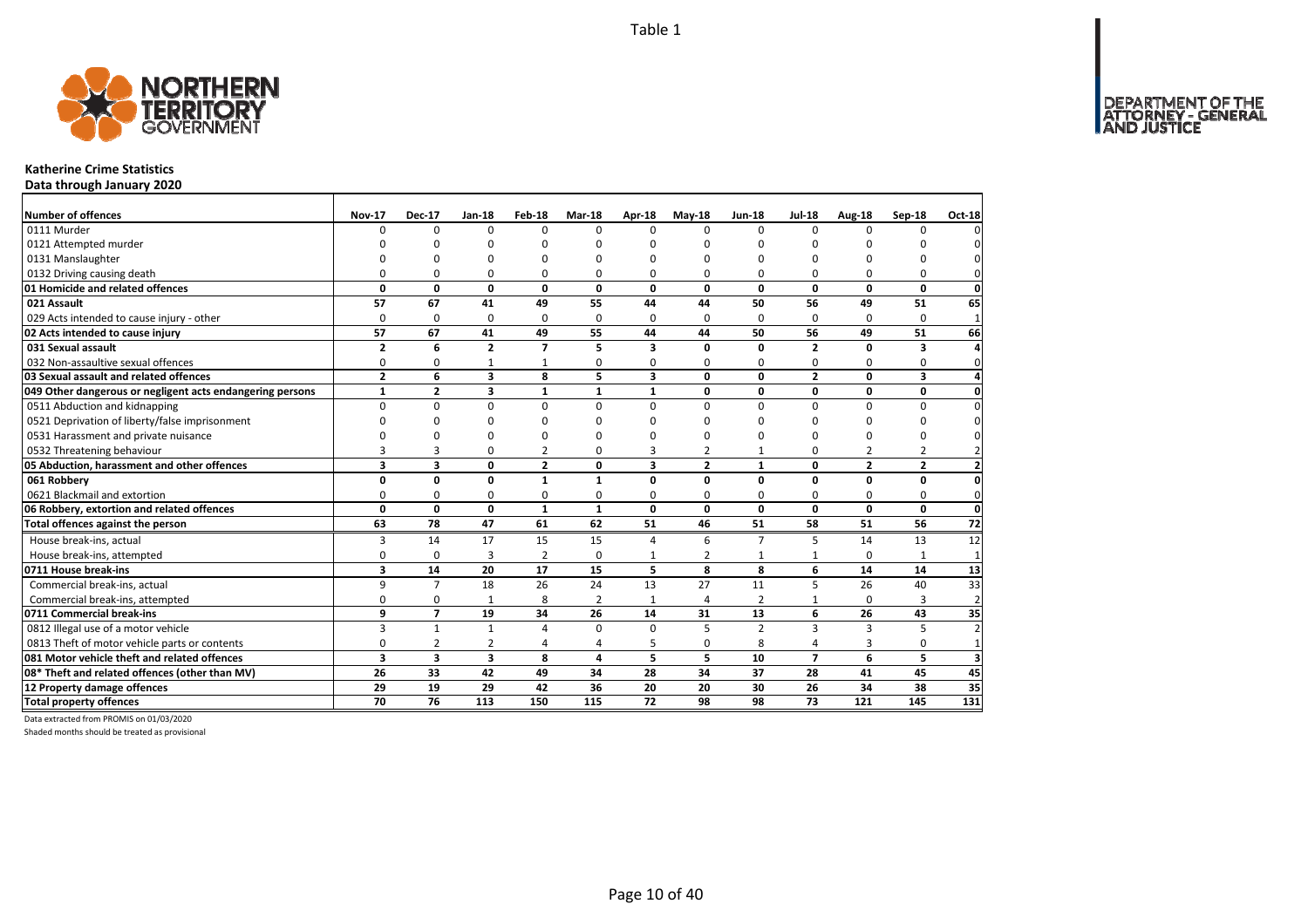

#### **Katherine Crime Statistics**

**Data through January 2020**

| <b>Number of offences</b>                                 | <b>Nov-18</b> | <b>Dec-18</b>  | $Jan-19$                | Feb-19                  | <b>Mar-19</b>           | Apr-19         | <b>Mav-19</b>  | <b>Jun-19</b>            | <b>Jul-19</b>  | Aug-19          | Sep-19         | Oct-19                   | <b>Nov-19</b>            | <b>Dec-19</b>  | <b>Jan-20</b>   |
|-----------------------------------------------------------|---------------|----------------|-------------------------|-------------------------|-------------------------|----------------|----------------|--------------------------|----------------|-----------------|----------------|--------------------------|--------------------------|----------------|-----------------|
| 0111 Murder                                               | n             | $\Omega$       | $\Omega$                | $\Omega$                | $\Omega$                | $\Omega$       | $\Omega$       | $\mathbf{1}$             | $\Omega$       | $\Omega$        | $\Omega$       | $\Omega$                 | $\Omega$                 | $\Omega$       |                 |
| 0121 Attempted murder                                     |               |                |                         |                         |                         |                |                | $\Omega$                 |                |                 |                |                          |                          |                |                 |
| 0131 Manslaughter                                         |               |                |                         |                         |                         |                |                |                          |                |                 |                |                          |                          |                |                 |
| 0132 Driving causing death                                |               |                | O                       | $\Omega$                | 0                       |                |                | $\Omega$                 | $\Omega$       | 0               |                |                          |                          |                |                 |
| 01 Homicide and related offences                          | n             | $\Omega$       | 0                       | $\mathbf{0}$            | $\mathbf{0}$            | $\Omega$       | $\Omega$       | $\mathbf{1}$             | $\Omega$       | $\mathbf{0}$    | $\Omega$       | $\Omega$                 | $\Omega$                 | $\Omega$       |                 |
| 021 Assault                                               | 47            | 50             | 44                      | 28                      | 48                      | 37             | 35             | 39                       | 35             | 32              | 32             | 38                       | 49                       | 52             | 36              |
| 029 Acts intended to cause injury - other                 | n             | $\Omega$       | 0                       | $\Omega$                | 0                       | $\Omega$       | $\Omega$       | $\Omega$                 | $\Omega$       | 0               | $\Omega$       | 0                        | $\Omega$                 | $\Omega$       | $\mathbf 0$     |
| 02 Acts intended to cause injury                          | 47            | 50             | 44                      | 28                      | 48                      | 37             | 35             | 39                       | 35             | 32              | 32             | 38                       | 49                       | 52             | $\overline{36}$ |
| 031 Sexual assault                                        | з             | 0              | $\overline{2}$          | $\overline{2}$          | 6                       | $\Omega$       | $\mathbf 0$    | 3                        | $\overline{2}$ | 0               | $\mathbf{3}$   | $\overline{\phantom{a}}$ | $\overline{2}$           |                |                 |
| 032 Non-assaultive sexual offences                        |               | O              | $\mathbf{1}$            | $\mathbf 0$             | 0                       | ŋ              | 0              | $\overline{2}$           | $\overline{3}$ | 0               | $\Omega$       |                          | $\Omega$                 |                |                 |
| 03 Sexual assault and related offences                    | 4             | 0              | 3                       | $\overline{\mathbf{2}}$ | 6                       | $\Omega$       | $\mathbf 0$    | 5                        | 5              | 0               | 3              | $\overline{2}$           | $\overline{2}$           |                |                 |
| 049 Other dangerous or negligent acts endangering persons | $\Omega$      | O              | $\overline{\mathbf{z}}$ | $\mathbf 0$             | $\mathbf{2}$            | $\Omega$       | 0              | <sup>0</sup>             | $\mathbf{0}$   | 0               | $\overline{2}$ | $\overline{2}$           |                          | $\Omega$       |                 |
| 0511 Abduction and kidnapping                             |               |                | $\Omega$                | $\Omega$                | 0                       | n              | $\Omega$       | $\Omega$                 | $\Omega$       | 0               | $\Omega$       | O                        | $\Omega$                 | $\Omega$       |                 |
| 0521 Deprivation of liberty/false imprisonment            |               |                | U                       |                         |                         |                |                | n                        |                |                 |                |                          | n                        |                |                 |
| 0531 Harassment and private nuisance                      |               |                | C                       |                         |                         |                |                |                          |                |                 |                |                          |                          |                |                 |
| 0532 Threatening behaviour                                |               |                |                         | $\Omega$                | $\overline{2}$          |                |                | $\Omega$                 |                | 0               |                |                          |                          |                |                 |
| 05 Abduction, harassment and other offences               | $\mathbf{1}$  | $\overline{2}$ | 1                       | $\mathbf 0$             | $\overline{2}$          | $\mathbf{1}$   | $\mathbf{1}$   | $\mathbf{1}$             | $\mathbf{1}$   | 0               | $\mathbf{1}$   | $\mathbf{1}$             | $\mathbf{1}$             | $\overline{2}$ |                 |
| 061 Robbery                                               | n             | $\overline{2}$ | O                       | $\mathbf{1}$            | 3                       | $\Omega$       | 0              | $\mathbf 1$              | $\mathbf{1}$   | 0               |                | $\Omega$                 | $\Omega$                 | $\Omega$       |                 |
| 0621 Blackmail and extortion                              |               |                | <sup>0</sup>            | $\Omega$                | 0                       |                | O              | <sup>0</sup>             | $\Omega$       | 0               |                |                          | $\Omega$                 |                |                 |
| 06 Robbery, extortion and related offences                | 0             | $\overline{2}$ | 0                       | $\mathbf{1}$            | $\overline{\mathbf{3}}$ | 0              | $\mathbf 0$    | $\mathbf{1}$             | 1              | 0               | 1              | $\mathbf{0}$             | $\Omega$                 | $\Omega$       | $\Omega$        |
| Total offences against the person                         | 52            | 54             | 50                      | 31                      | 61                      | 38             | 36             | 47                       | 42             | $\overline{32}$ | 39             | 43                       | 53                       | 58             | 39              |
| House break-ins, actual                                   | 10            | 12             | 25                      | 6                       | 6                       | 3              | $\overline{7}$ | 3                        | $\mathbf 0$    | 5               | $\overline{7}$ | 10                       | 18                       | 14             | 16              |
| House break-ins, attempted                                |               | $\overline{2}$ | 3                       | 0                       | $\mathbf{1}$            |                |                |                          | 0              | 0               | $\mathcal{P}$  | 0                        | $\overline{\phantom{0}}$ | $\overline{1}$ | $\overline{2}$  |
| 0711 House break-ins                                      | 11            | 14             | 28                      | 6                       | $\overline{z}$          | 4              | 8              | 4                        | $\mathbf{0}$   | 5               | 9              | 10                       | 20                       | 15             | 18              |
| Commercial break-ins, actual                              | 22            | 38             | 40                      | 27                      | 35                      | 13             | 10             | $\overline{7}$           | 9              | 10              | 6              | $\overline{7}$           | 11                       | 8              | 19              |
| Commercial break-ins, attempted                           |               |                | $\overline{2}$          | 0                       | 3                       | 3              |                | $\Omega$                 | $\overline{2}$ | 0               | $\overline{2}$ | 0                        | $\overline{2}$           |                |                 |
| 0711 Commercial break-ins                                 | 24            | 41             | 42                      | 27                      | 38                      | 16             | 14             | $\overline{\phantom{a}}$ | 11             | 10              | 8              | $\overline{ }$           | 13                       | $\mathbf{q}$   | 21              |
| 0812 Illegal use of a motor vehicle                       | 3             | 5              | 13                      | 6                       | $\overline{2}$          | $\overline{2}$ | $\Delta$       |                          | $\mathbf{1}$   | $\mathbf{1}$    |                | $\mathfrak{p}$           | $\mathbf{3}$             | $\mathbf{B}$   |                 |
| 0813 Theft of motor vehicle parts or contents             |               |                | 4                       | $\overline{2}$          | 6                       | $\Omega$       | 0              | $\overline{2}$           | 0              | 0               | $\Omega$       |                          | $\mathbf{3}$             |                |                 |
| 081 Motor vehicle theft and related offences              | 10            | 8              | 17                      | 8                       | 8                       | $\overline{2}$ | 4              | 6                        | $\mathbf{1}$   | $\mathbf{1}$    | $\mathbf{1}$   | 4                        | 6                        | 5              |                 |
| 08* Theft and related offences (other than MV)            | 30            | 47             | 56                      | 27                      | 37                      | 23             | 34             | 28                       | 27             | 40              | 21             | 29                       | 49                       | 25             | 48              |
| 12 Property damage offences                               | 31            | 35             | 60                      | 28                      | 47                      | 28             | 28             | 24                       | 21             | 16              | 34             | 31                       | 43                       | 33             | 42              |
| <b>Total property offences</b>                            | 106           | 145            | 203                     | 96                      | 137                     | 73             | 88             | 69                       | 60             | $\overline{72}$ | 73             | 81                       | 131                      | 87             | 132             |

Data extracted from PROMIS on 01/03/2020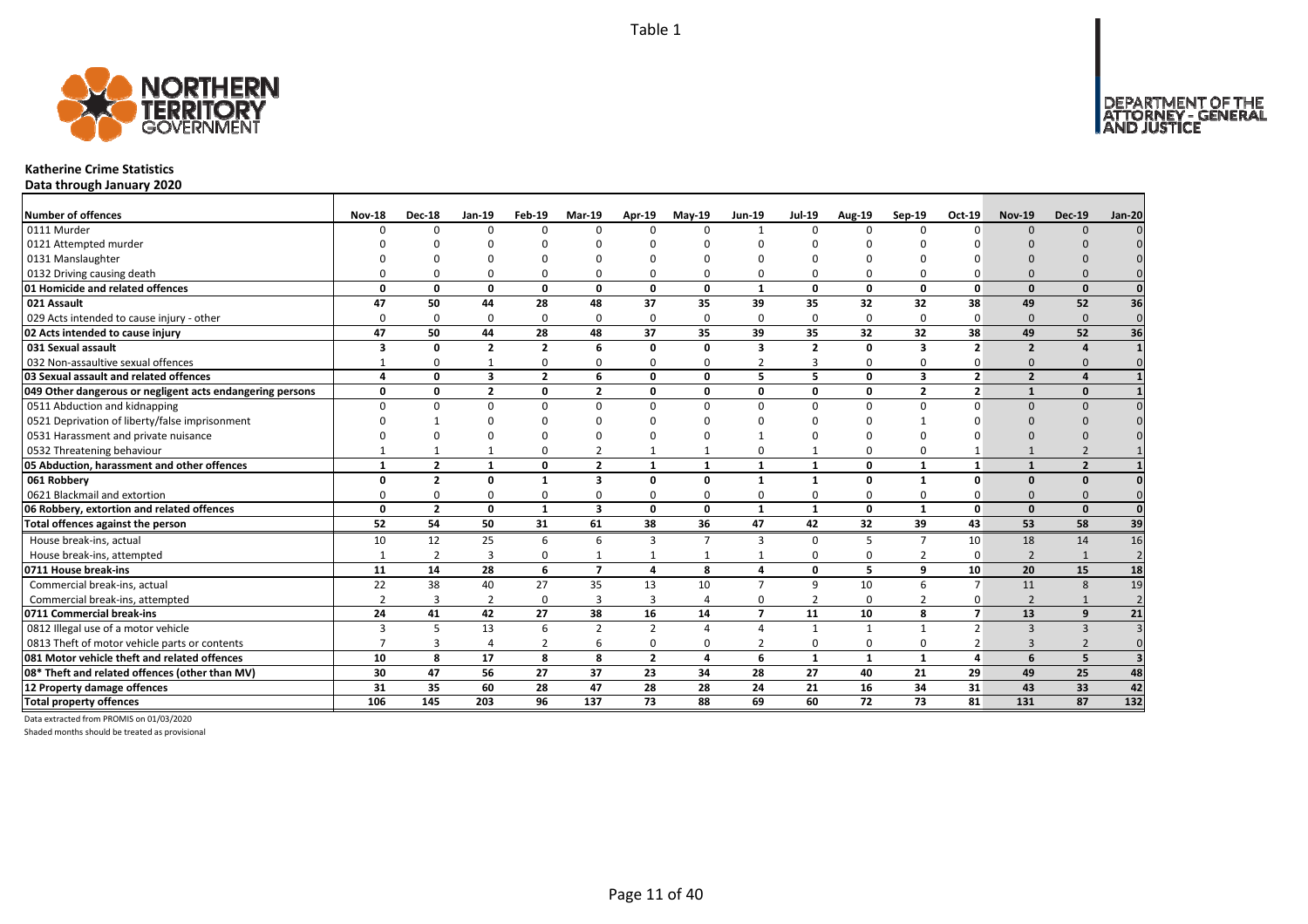DEPARTMENT OF THE<br>ATTORNEY - GENERAL



#### **Tennant Creek Crime Statistics**

**Data through January 2020**

| Number of offences                                        | <b>Nov-17</b> | <b>Dec-17</b> | Jan-18       | Feb-18         | <b>Mar-18</b> | Apr-18         | $May-18$                | <b>Jun-18</b>  | <b>Jul-18</b>  | Aug-18          | <b>Sep-18</b> | Oct-18         |
|-----------------------------------------------------------|---------------|---------------|--------------|----------------|---------------|----------------|-------------------------|----------------|----------------|-----------------|---------------|----------------|
| 0111 Murder                                               | $\Omega$      | $\Omega$      | $\Omega$     | $\Omega$       | $\Omega$      | $\Omega$       | $\Omega$                | $\Omega$       | $\Omega$       | $\Omega$        | 0             | $\Omega$       |
| 0121 Attempted murder                                     |               | ŋ             | n            |                |               |                | O                       | O              | $\Omega$       |                 |               | $\Omega$       |
| 0131 Manslaughter                                         |               | O             | U            |                |               |                | $\Omega$                | O              | $\Omega$       |                 | 0             | $\Omega$       |
| 0132 Driving causing death                                | $\Omega$      | 0             | 0            | 0              | ŋ             | 0              | 0                       | 0              | $\Omega$       | 0               | 0             | $\mathbf{0}$   |
| 01 Homicide and related offences                          | 0             | 0             | $\mathbf 0$  | $\mathbf{1}$   | 0             | 0              | 0                       | 0              | 0              | 0               | $\mathbf 0$   | $\mathbf{0}$   |
| 021 Assault                                               | 21            | 26            | 25           | 48             | 24            | 23             | 19                      | 11             | 24             | 26              | 14            | 25             |
| 029 Acts intended to cause injury - other                 | 0             | 1             | 1            | 0              | $\Omega$      | $\Omega$       | 0                       | 1              | $\Omega$       | $\Omega$        | 0             | $\mathbf 0$    |
| 02 Acts intended to cause injury                          | 21            | 27            | 26           | 48             | 24            | 23             | 19                      | 12             | 24             | 26              | 14            | 25             |
| 031 Sexual assault                                        | $\mathbf{1}$  | 0             | 0            | $\overline{2}$ | 1             | 1              | $\overline{2}$          | 0              | $\mathbf 0$    | 1               | $\Omega$      | $\mathbf{1}$   |
| 032 Non-assaultive sexual offences                        | 0             | 0             | 0            | $\Omega$       | 0             | $\Omega$       | 0                       | 0              | 0              |                 | 0             | $\mathbf{0}$   |
| 03 Sexual assault and related offences                    | $\mathbf{1}$  | 0             | $\mathbf{0}$ | $\overline{2}$ | $\mathbf{1}$  | $\mathbf{1}$   | $\overline{2}$          | $\mathbf{0}$   | $\mathbf{0}$   | $\overline{2}$  | O             | $\mathbf{1}$   |
| 049 Other dangerous or negligent acts endangering persons | $\mathbf{2}$  | 0             | 0            | 0              | 0             | 0              | $\mathbf{1}$            | 0              | 0              | 0               | 0             | $\mathbf{1}$   |
| 0511 Abduction and kidnapping                             | 0             | 0             | $\mathbf 0$  | $\Omega$       | $\Omega$      | $\Omega$       | $\Omega$                | $\Omega$       | $\Omega$       | 0               | 0             | $\overline{0}$ |
| 0521 Deprivation of liberty/false imprisonment            | $\Omega$      | $\Omega$      | 0            | $\Omega$       |               | n              | ŋ                       | <sup>0</sup>   | $\Omega$       | $\Omega$        | 0             | $\mathbf{0}$   |
| 0531 Harassment and private nuisance                      | $\Omega$      | O             | 0            | O              |               | n              | O                       | O              | O              | O               |               | $\mathbf 0$    |
| 0532 Threatening behaviour                                | 0             | 0             | $\mathbf{1}$ | 0              | 0             |                | 0                       | 0              | 0              | 0               | 0             | $\mathbf 0$    |
| 05 Abduction, harassment and other offences               | 0             | 0             | $\mathbf{1}$ | 0              | $\mathbf{0}$  | $\mathbf{1}$   | 0                       | $\Omega$       | 0              | 0               | $\mathbf{1}$  | $\mathbf{0}$   |
| 061 Robbery                                               | 0             | 0             | 0            | 0              | 0             | 0              | 0                       | 0              | 0              | $\mathbf{1}$    | 0             | $\mathbf{0}$   |
| 0621 Blackmail and extortion                              | 0             | 0             | 0            | 0              | 0             | $\Omega$       | 0                       | 0              | $\Omega$       | 0               | 0             | $\mathbf{0}$   |
| 06 Robbery, extortion and related offences                | $\mathbf{0}$  | 0             | $\mathbf{0}$ | $\mathbf 0$    | 0             | $\mathbf{0}$   | 0                       | 0              | 0              | $\mathbf{1}$    | $\mathbf 0$   | <sub>0</sub>   |
| Total offences against the person                         | 24            | 27            | 27           | 51             | 25            | 25             | 22                      | 12             | 24             | 29              | 15            | 27             |
| House break-ins, actual                                   | 5             | 13            | 19           | $\overline{7}$ | 5             | 15             | 11                      | $\mathbf{1}$   | 8              | 14              | 14            | 21             |
| House break-ins, attempted                                | 0             | 0             | 0            | 0              |               | $\Omega$       | 0                       | 0              | $\Omega$       |                 | 1             | $\mathbf{1}$   |
| 0711 House break-ins                                      | 5             | 13            | 19           | $\overline{7}$ | 6             | 15             | 11                      | $\mathbf{1}$   | 8              | 15              | 15            | 22             |
| Commercial break-ins, actual                              | 9             | 5             | 10           | 21             | 15            | 4              | $\overline{7}$          | 4              | $\overline{4}$ | 6               | 10            | 7 <sup>1</sup> |
| Commercial break-ins, attempted                           | $\mathbf{1}$  | 1             | 0            | $\overline{2}$ | 1             |                | 0                       | 0              | $\mathbf{1}$   | 1               | 0             | $\overline{4}$ |
| 0711 Commercial break-ins                                 | 10            | 6             | 10           | 23             | 16            | 5              | $\overline{7}$          | 4              | 5              | $\overline{7}$  | 10            | 11             |
| 0812 Illegal use of a motor vehicle                       | $\Omega$      | 3             | 3            | $\Omega$       | $\Omega$      | 3              | 3                       | $\overline{2}$ | $\overline{3}$ | $\overline{2}$  | $\mathbf{1}$  | $\overline{2}$ |
| 0813 Theft of motor vehicle parts or contents             | $\mathbf{1}$  | 0             | 2            | $\overline{2}$ | $\Omega$      | $\overline{2}$ | 0                       | 0              | 3              | 4               | 8             | $\mathbf 0$    |
| 081 Motor vehicle theft and related offences              | $\mathbf{1}$  | 3             | 5            | $\overline{2}$ | $\mathbf{0}$  | 5              | $\overline{\mathbf{3}}$ | $\overline{2}$ | 6              | 6               | 9             | $\mathbf{2}$   |
| 08* Theft and related offences (other than MV)            | 22            | 27            | 20           | 25             | 22            | 11             | 13                      | 11             | 14             | 21              | 22            | 19             |
| 12 Property damage offences                               | 14            | 30            | 28           | 50             | 21            | 19             | 12                      | 10             | 14             | 33              | 28            | 20             |
| <b>Total property offences</b>                            | 52            | 79            | 82           | 107            | 65            | 55             | 46                      | 28             | 47             | $\overline{82}$ | 84            | 74             |

Data extracted from PROMIS on 01/03/2020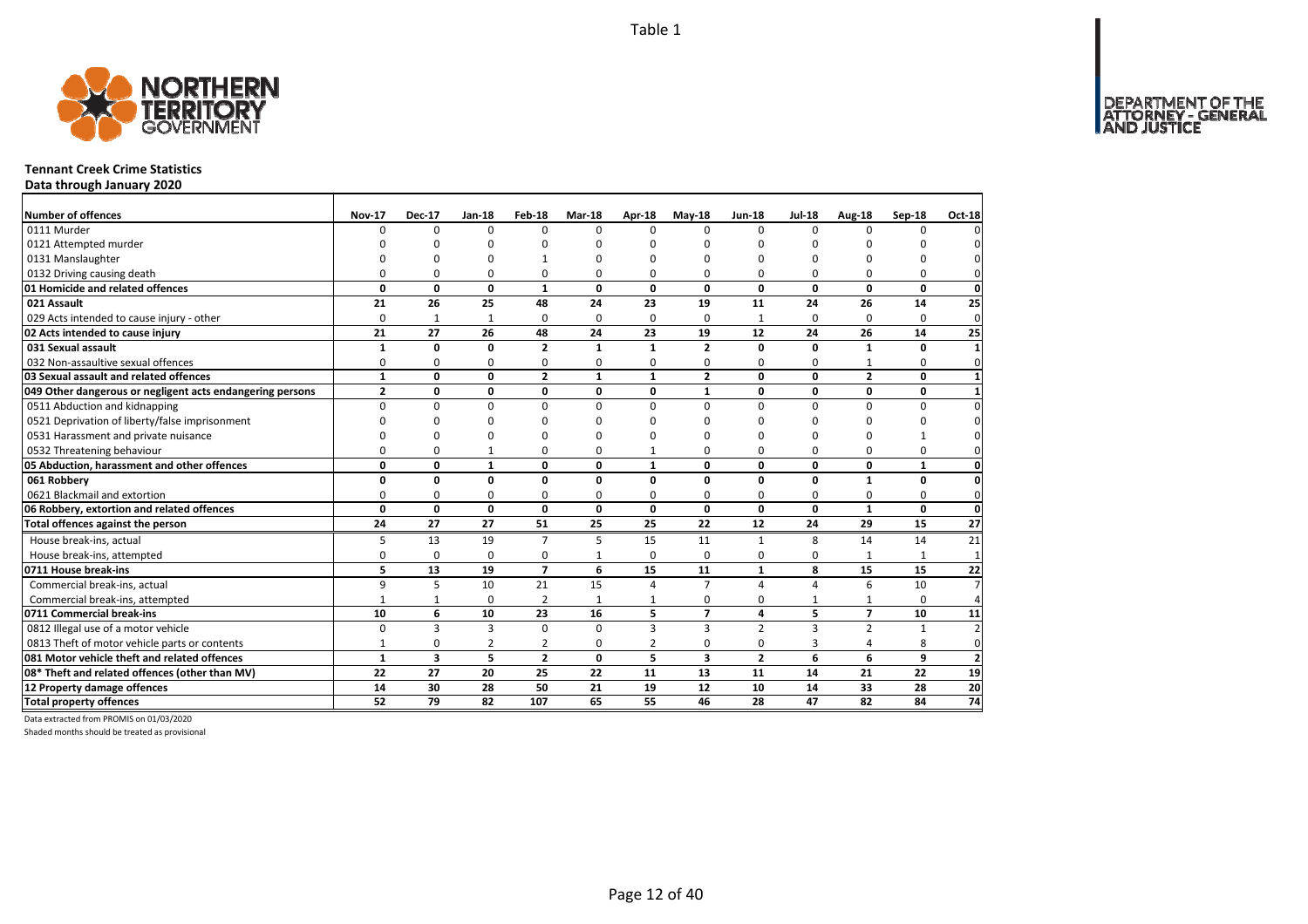

#### **Tennant Creek Crime Statistics**

**Data through January 2020**

| <b>Number of offences</b>                                 | <b>Nov-18</b>           | <b>Dec-18</b> | <b>Jan-19</b>  | Feb-19       | <b>Mar-19</b>  | Apr-19         | $May-19$       | <b>Jun-19</b>  | <b>Jul-19</b>  | Aug-19                  | Sep-19         | Oct-19         | <b>Nov-19</b>  | <b>Dec-19</b> | <b>Jan-20</b>  |
|-----------------------------------------------------------|-------------------------|---------------|----------------|--------------|----------------|----------------|----------------|----------------|----------------|-------------------------|----------------|----------------|----------------|---------------|----------------|
| 0111 Murder                                               | $\Omega$                | $\Omega$      | $\Omega$       | $\Omega$     | $\Omega$       | n              | n              | $\Omega$       | $\Omega$       | $\Omega$                |                | $\Omega$       | $\Omega$       | $\Omega$      |                |
| 0121 Attempted murder                                     |                         |               |                |              |                |                |                |                |                |                         |                |                |                |               |                |
| 0131 Manslaughter                                         |                         |               |                |              |                |                |                |                |                |                         |                |                |                |               |                |
| 0132 Driving causing death                                |                         |               |                | O            | $\Omega$       |                |                | $\Omega$       | $\Omega$       | O                       |                |                |                |               |                |
| 01 Homicide and related offences                          | $\Omega$                | 0             | 0              | $\mathbf{0}$ | 0              | $\Omega$       | $\Omega$       | 0              | $\mathbf{0}$   | $\mathbf{0}$            | $\Omega$       | $\Omega$       | $\Omega$       | $\Omega$      |                |
| 021 Assault                                               | 33                      | 26            | 27             | 21           | 16             | 19             | 16             | 18             | 19             | 28                      | 37             | 26             | 27             | 22            | 17             |
| 029 Acts intended to cause injury - other                 |                         | $\Omega$      | $\Omega$       | $\mathbf 0$  | $\mathbf 0$    | $\Omega$       | $\Omega$       | $\Omega$       | $\Omega$       | 0                       | $\Omega$       | $\Omega$       | $\Omega$       | $\Omega$      | $\mathbf 0$    |
| 02 Acts intended to cause injury                          | 34                      | 26            | 27             | 21           | 16             | 19             | 16             | 18             | 19             | 28                      | 37             | 26             | 27             | 22            | 17             |
| 031 Sexual assault                                        | $\overline{2}$          | 0             | $\overline{2}$ | $\mathbf{0}$ | $\overline{2}$ | $\Omega$       | O              | $\Omega$       | $\mathbf{0}$   | $\overline{\mathbf{3}}$ | $\Omega$       | $\overline{2}$ | $\Omega$       | $\Omega$      |                |
| 032 Non-assaultive sexual offences                        | $\Omega$                | O             | $\Omega$       | $\Omega$     | 0              | $\Omega$       | ŋ              | $\Omega$       | 0              | 0                       | $\Omega$       |                | $\Omega$       | $\Omega$      |                |
| 03 Sexual assault and related offences                    | $\overline{2}$          | $\Omega$      | $\overline{2}$ | $\mathbf{0}$ | $\overline{2}$ | $\Omega$       | $\Omega$       | $\Omega$       | $\mathbf{0}$   | 3                       | $\Omega$       | $\overline{2}$ | $\Omega$       | $\Omega$      |                |
| 049 Other dangerous or negligent acts endangering persons | 0                       | 0             | 0              | 0            | $\mathbf{1}$   | $\Omega$       | $\overline{2}$ | 0              | 0              | 0                       | 0              | $\mathbf{1}$   | $\Omega$       | $\Omega$      |                |
| 0511 Abduction and kidnapping                             | $\Omega$                | <sup>0</sup>  | $\Omega$       | $\Omega$     | $\Omega$       | $\Omega$       | $\Omega$       | $\Omega$       | $\Omega$       | $\Omega$                | $\Omega$       | $\Omega$       | $\Omega$       | $\Omega$      |                |
| 0521 Deprivation of liberty/false imprisonment            |                         |               |                |              | ŋ              |                |                |                |                | U                       |                |                | $\Omega$       |               |                |
| 0531 Harassment and private nuisance                      |                         |               |                |              | O              |                |                |                |                | O                       |                |                |                |               |                |
| 0532 Threatening behaviour                                |                         |               |                |              | $\mathbf{1}$   |                |                |                | $\mathbf{1}$   | $\mathbf{1}$            |                |                |                |               |                |
| 05 Abduction, harassment and other offences               | $\Omega$                | $\mathbf{1}$  | $\Omega$       | 1            | $\mathbf{1}$   | $\mathbf{0}$   | O              | $\mathbf{1}$   | $\mathbf{1}$   | $\mathbf{1}$            | $\Omega$       |                | $\Omega$       | $\Omega$      |                |
| 061 Robbery                                               | $\mathbf{1}$            | 0             |                | 0            | $\mathbf{1}$   | $\Omega$       | O              | 0              | 0              | 0                       | 1              | $\mathbf{1}$   | $\overline{2}$ | $\Omega$      |                |
| 0621 Blackmail and extortion                              |                         | 0             | $\Omega$       | 0            | 0              | 0              | 0              | $\Omega$       | 0              | 0                       | $\Omega$       |                | $\Omega$       |               |                |
| 06 Robbery, extortion and related offences                | $\mathbf{1}$            | 0             | $\mathbf{1}$   | $\mathbf 0$  | 1              | $\mathbf{0}$   | 0              | 0              | $\mathbf 0$    | 0                       | 1              | $\mathbf{1}$   | $\overline{2}$ | $\Omega$      | $\Omega$       |
| Total offences against the person                         | 37                      | 27            | 30             | 22           | 21             | 19             | 18             | 19             | 20             | 32                      | 38             | 34             | 29             | 22            | 17             |
| House break-ins, actual                                   | 13                      | 5             | 12             | 13           | 4              | 8              | 10             | 13             | 15             | 19                      | 18             | 16             | 18             | 10            | 15             |
| House break-ins, attempted                                | $\overline{2}$          | <sup>0</sup>  | $\overline{2}$ | $\Omega$     | 1              |                | -1             |                | $\overline{3}$ | $\mathbf{1}$            | $\Omega$       | Δ              | $\overline{2}$ | $\mathbf{1}$  | $\overline{1}$ |
| 0711 House break-ins                                      | 15                      | 5             | 14             | 13           | 5              | 9              | 11             | 14             | 18             | 20                      | 18             | 20             | 20             | 11            | 16             |
| Commercial break-ins, actual                              |                         | 5             | 10             | 9            | 15             | 24             | $\overline{7}$ | 6              | 8              | 12                      | 6              | 15             | 23             | 10            |                |
| Commercial break-ins, attempted                           |                         |               | 3              | $\mathbf{1}$ | $\mathbf{1}$   |                |                | $\Omega$       | 0              | 0                       | 2              | $\Omega$       | $\Omega$       | $\mathbf{1}$  |                |
| 0711 Commercial break-ins                                 | $\overline{\mathbf{3}}$ | 5             | 13             | 10           | 16             | 25             | 8              | 6              | 8              | 12                      | 8              | 15             | 23             | 11            |                |
| 0812 Illegal use of a motor vehicle                       | $\Omega$                | 3             | 5              | 0            | 3              | $\overline{2}$ |                | $\Omega$       | $\Omega$       | 0                       |                | $\mathcal{P}$  | $\mathbf{3}$   | $\Omega$      |                |
| 0813 Theft of motor vehicle parts or contents             | $\Omega$                |               | 3              | $\mathbf{1}$ | 3              | $\overline{2}$ | ŋ              | $\overline{2}$ | $\overline{2}$ | $\mathbf{1}$            |                |                |                |               |                |
| 081 Motor vehicle theft and related offences              | $\Omega$                | 4             | 8              | $\mathbf{1}$ | 6              | 4              | $\mathbf{1}$   | $\overline{2}$ | $\overline{2}$ | $\mathbf{1}$            | $\overline{2}$ | 5              | $\mathbf{A}$   | $\mathbf{1}$  |                |
| 08* Theft and related offences (other than MV)            | 19                      | 13            | 18             | 15           | 17             | 23             | 24             | 21             | 17             | 26                      | 24             | 30             | 31             | 18            | 23             |
| 12 Property damage offences                               | 23                      | 27            | 26             | 24           | 38             | 43             | 26             | 17             | 34             | 28                      | 35             | 44             | 51             | 39            | 31             |
| <b>Total property offences</b>                            | 60                      | 54            | 79             | 63           | 82             | 104            | 70             | 60             | 79             | $\overline{87}$         | 87             | 114            | 129            | 80            | 82             |

Data extracted from PROMIS on 01/03/2020

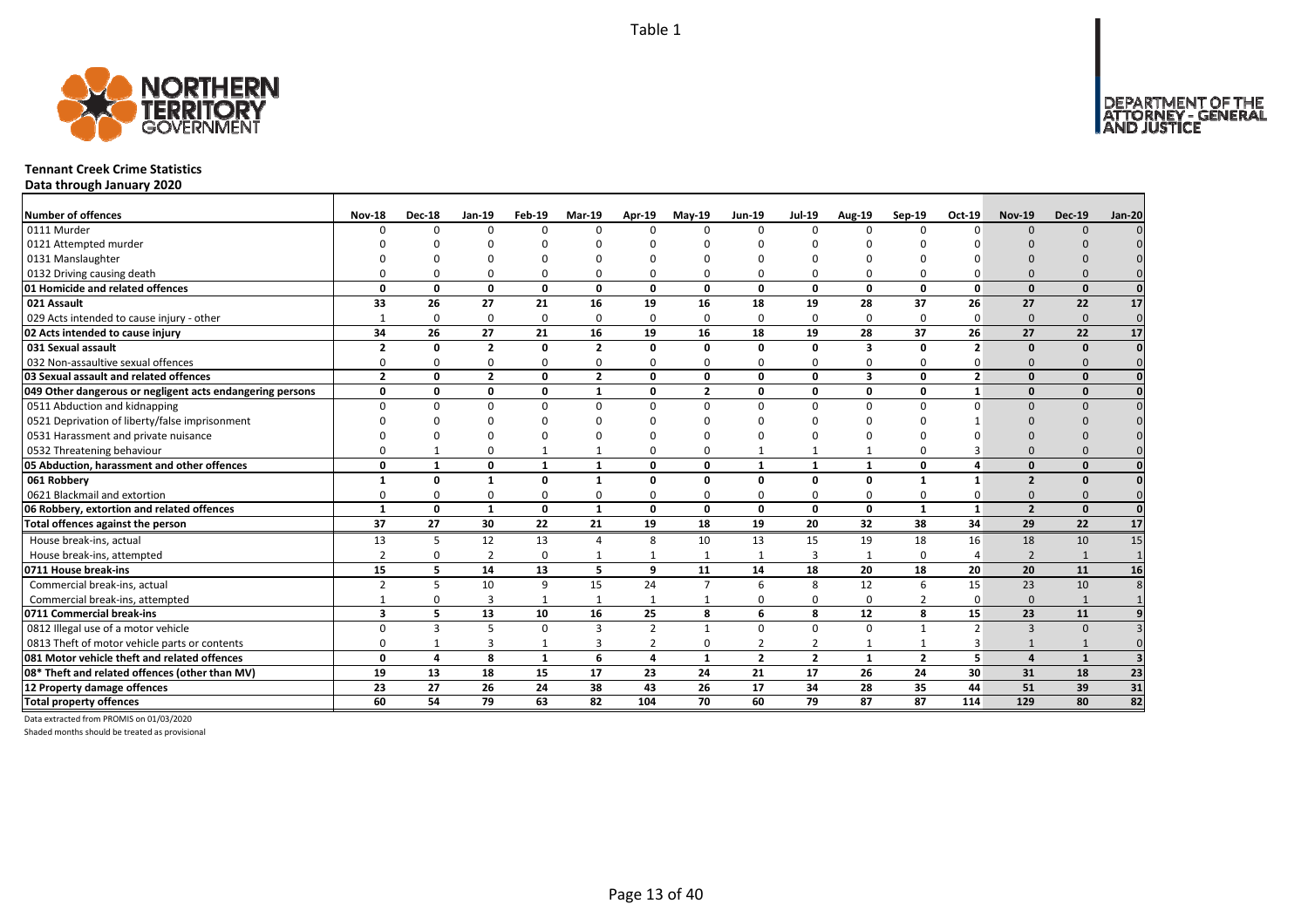

## **Nhulunbuy Crime Statistics**

**Data through January 2020**

| Number of offences                                        | <b>Nov-17</b>  | <b>Dec-17</b>           | <b>Jan-18</b>  | Feb-18                  | <b>Mar-18</b>            | <b>Apr-18</b>  | <b>May-18</b>  | <b>Jun-18</b>           | <b>Jul-18</b> | Aug-18                  | Sep-18                   | <b>Oct-18</b> |
|-----------------------------------------------------------|----------------|-------------------------|----------------|-------------------------|--------------------------|----------------|----------------|-------------------------|---------------|-------------------------|--------------------------|---------------|
| 0111 Murder                                               | $\Omega$       | $\Omega$                | $\Omega$       | $\Omega$                | $\Omega$                 | $\Omega$       | $\Omega$       | $\Omega$                | $\Omega$      | $\Omega$                | <sup>0</sup>             |               |
| 0121 Attempted murder                                     |                |                         |                |                         |                          | n              | n              | n                       |               |                         |                          |               |
| 0131 Manslaughter                                         |                |                         |                |                         |                          |                |                |                         |               |                         |                          |               |
| 0132 Driving causing death                                | U              | $\Omega$                | 0              | $\Omega$                | $\Omega$                 | 0              | $\Omega$       | $\Omega$                | $\Omega$      | $\Omega$                | 0                        |               |
| 01 Homicide and related offences                          | 0              | $\mathbf{0}$            | $\mathbf{0}$   | $\mathbf 0$             | 0                        | 0              | 0              | 0                       | 0             | 0                       | 0                        | $\Omega$      |
| 021 Assault                                               | 3              | 11                      | 8              | $\overline{\mathbf{3}}$ | $\overline{\phantom{a}}$ | 12             | 6              | $\overline{\mathbf{3}}$ | 6             | 11                      | $\overline{\phantom{a}}$ | 10            |
| 029 Acts intended to cause injury - other                 | 0              | 0                       | 0              | 0                       | $\Omega$                 | 0              | $\Omega$       | 0                       | $\Omega$      | $\Omega$                | 0                        | $\mathbf 0$   |
| 02 Acts intended to cause injury                          | 3              | 11                      | 8              | 3                       | $\overline{7}$           | 12             | 6              | $\overline{\mathbf{3}}$ | 6             | 11                      | $\overline{ }$           | 10            |
| 031 Sexual assault                                        | 0              | $\mathbf{1}$            | 0              | $\overline{\mathbf{3}}$ | $\Omega$                 | $\Omega$       | $\mathbf{1}$   | $\overline{2}$          | $\Omega$      | $\Omega$                | 0                        | $\mathbf 0$   |
| 032 Non-assaultive sexual offences                        | $\mathbf{1}$   | 0                       | 0              | 0                       | 0                        | 0              | 0              | 0                       | $\Omega$      | 0                       | 0                        | $\Omega$      |
| 03 Sexual assault and related offences                    | $\mathbf{1}$   | $\mathbf{1}$            | 0              | $\overline{\mathbf{3}}$ | $\Omega$                 | $\Omega$       | $\mathbf{1}$   | $\overline{2}$          | $\Omega$      | $\Omega$                | 0                        | O             |
| 049 Other dangerous or negligent acts endangering persons | 0              | 0                       | 0              | $\mathbf 0$             | $\mathbf{1}$             | 0              | 0              | 0                       | 0             | 0                       | 0                        | 0             |
| 0511 Abduction and kidnapping                             | <sup>0</sup>   | $\Omega$                | $\mathbf 0$    | $\Omega$                | $\Omega$                 | $\Omega$       | $\Omega$       | $\Omega$                | $\Omega$      | $\Omega$                | 0                        |               |
| 0521 Deprivation of liberty/false imprisonment            | n              | n                       | O              |                         | n                        | n              | n              | O                       | C             | ŋ                       | n                        |               |
| 0531 Harassment and private nuisance                      |                |                         | $\Omega$       |                         |                          |                | O              | O                       | O             | ŋ                       | U                        |               |
| 0532 Threatening behaviour                                |                | 0                       | 0              | 0                       |                          | 0              | 0              | $\Omega$                | 0             | 1                       | 0                        |               |
| 05 Abduction, harassment and other offences               | $\mathbf{1}$   | $\mathbf{1}$            | 0              | $\mathbf{1}$            | $\mathbf{1}$             | O.             | 0              | 0                       | 0             | $\mathbf{1}$            | $\mathbf{0}$             |               |
| 061 Robberv                                               | 0              | $\mathbf{1}$            | 0              | $\mathbf{0}$            | 0                        | 0              | 0              | 0                       | $\mathbf{0}$  | 3                       | 0                        |               |
| 0621 Blackmail and extortion                              | 0              | $\mathbf 0$             | $\mathbf 0$    | $\Omega$                | $\Omega$                 | 0              | $\Omega$       | $\Omega$                | $\Omega$      | $\Omega$                | 0                        | 0             |
| 06 Robbery, extortion and related offences                | 0              | $\mathbf{1}$            | 0              | $\mathbf{0}$            | 0                        | 0              | 0              | 0                       | $\mathbf{0}$  | $\overline{\mathbf{3}}$ | 0                        | 0             |
| Total offences against the person                         | 5              | 14                      | 8              | $\overline{7}$          | 9                        | 12             | $\overline{7}$ | 5                       | 6             | 15                      | $\overline{7}$           | 10            |
| House break-ins, actual                                   | $\overline{2}$ | $\mathbf{1}$            | $\overline{4}$ | $\mathbf{1}$            | $\mathbf{1}$             | $\mathbf{1}$   | 3              | $\overline{2}$          | $\mathbf{1}$  | $\mathbf{1}$            | $\mathbf{1}$             |               |
| House break-ins, attempted                                | 0              | 0                       | $\mathbf{1}$   | $\mathbf{1}$            | 0                        | 0              | $\Omega$       | 0                       | $\Omega$      | $\Omega$                | 0                        | O             |
| 0711 House break-ins                                      | $\overline{2}$ | $\mathbf{1}$            | 5              | $\overline{\mathbf{2}}$ | $\mathbf{1}$             | $\mathbf{1}$   | 3              | $\overline{2}$          | $\mathbf{1}$  | $\mathbf{1}$            | $\mathbf 1$              |               |
| Commercial break-ins, actual                              | 1              | $\overline{3}$          | 8              | $\overline{2}$          | 6                        | $\overline{7}$ | $\overline{2}$ | $\overline{3}$          | 8             | $\mathbf{1}$            | $\mathbf{1}$             |               |
| Commercial break-ins, attempted                           | 0              | 0                       | 3              | 0                       | 0                        | 0              | 2              | 0                       | $\Omega$      | 0                       | 0                        | O             |
| 0711 Commercial break-ins                                 | $\mathbf{1}$   | $\overline{\mathbf{3}}$ | 11             | $\overline{2}$          | 6                        | $\overline{ }$ | 4              | $\overline{\mathbf{3}}$ | 8             | $\mathbf{1}$            | $\mathbf{1}$             | O             |
| 0812 Illegal use of a motor vehicle                       | $\overline{2}$ | 0                       | $\overline{2}$ | $\mathbf{1}$            | $\mathbf{1}$             | $\Omega$       | $\Omega$       | $\overline{2}$          | 5             | $\Omega$                | $\mathbf{1}$             |               |
| 0813 Theft of motor vehicle parts or contents             | 0              | $\mathbf{1}$            | $\mathbf 0$    | $\mathbf 0$             | 0                        | 0              | $\mathbf{1}$   | $\mathbf{1}$            | $\mathbf{1}$  | 0                       | 0                        | $\Omega$      |
| 081 Motor vehicle theft and related offences              | $\overline{2}$ | $\mathbf{1}$            | $\overline{2}$ | $\mathbf{1}$            | $\mathbf{1}$             | $\Omega$       | $\mathbf{1}$   | $\overline{\mathbf{3}}$ | 6             | 0                       | $\mathbf{1}$             | O             |
| 08* Theft and related offences (other than MV)            | 9              | 11                      | $\overline{7}$ | 5                       | 6                        | $\overline{ }$ | 13             | 12                      | 13            | 9                       | 3                        |               |
| 12 Property damage offences                               | 8              | $\overline{7}$          | 13             | 5                       | 5                        | 6              | 9              | $\overline{ }$          | 10            | 6                       | 9                        |               |
| <b>Total property offences</b>                            | 22             | 23                      | 38             | 15                      | 19                       | 21             | 30             | 27                      | 38            | 17                      | 15                       | 6             |

Data extracted from PROMIS on 01/03/2020

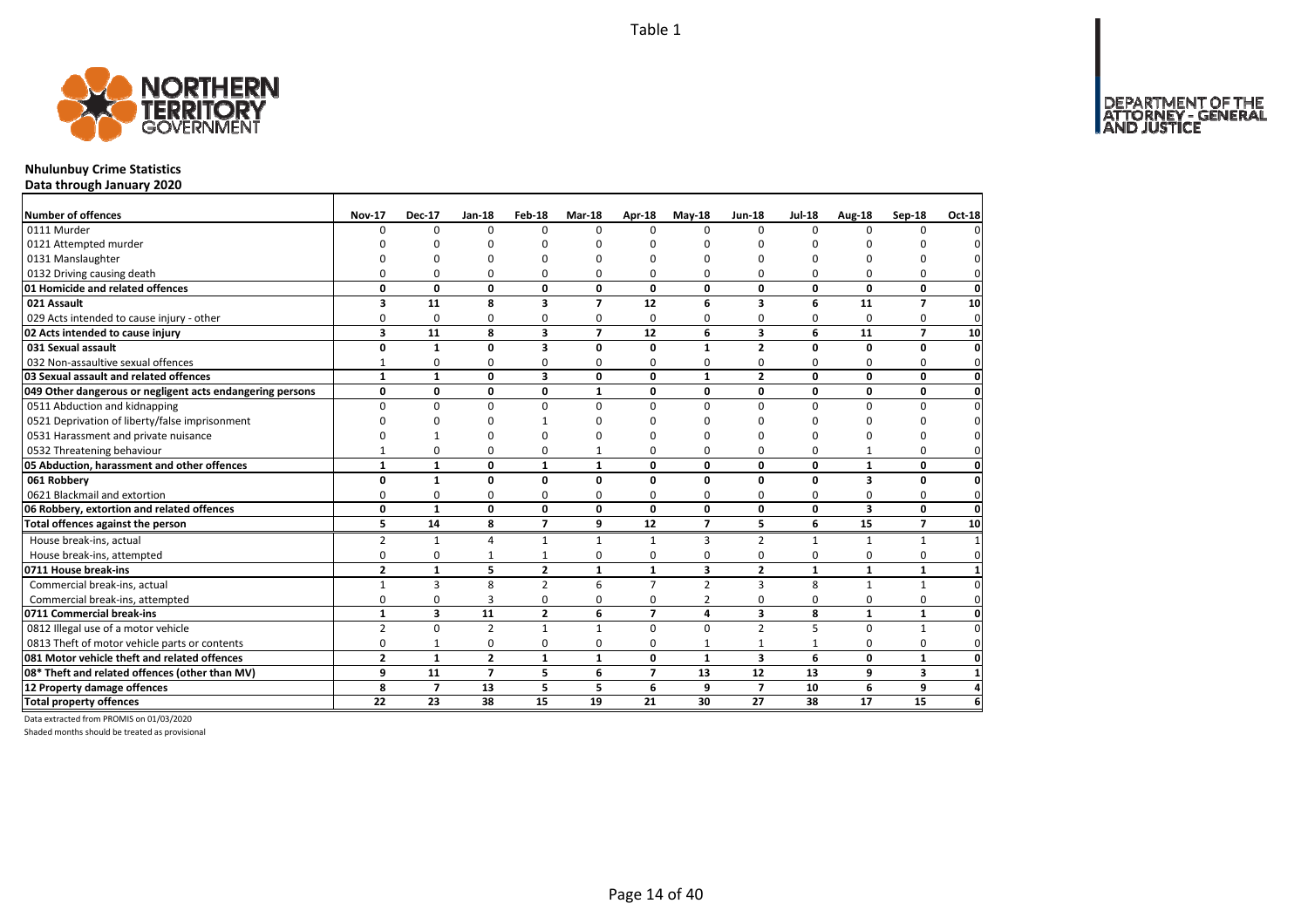

## **Nhulunbuy Crime Statistics**

**Data through January 2020**

| <b>Number of offences</b>                                 | <b>Nov-18</b>            | <b>Dec-18</b>  | <b>Jan-19</b>           | Feb-19         | <b>Mar-19</b>  | <b>Apr-19</b>           | $May-19$       | <b>Jun-19</b>           | <b>Jul-19</b>  | <b>Aug-19</b>  | Sep-19                  | Oct-19         | <b>Nov-19</b>            | <b>Dec-19</b>           | <b>Jan-20</b> |
|-----------------------------------------------------------|--------------------------|----------------|-------------------------|----------------|----------------|-------------------------|----------------|-------------------------|----------------|----------------|-------------------------|----------------|--------------------------|-------------------------|---------------|
| 0111 Murder                                               | n                        | $\Omega$       | $\Omega$                | $\Omega$       | $\Omega$       | $\Omega$                | U              | $\Omega$                | $\Omega$       | $\Omega$       |                         |                | $\Omega$                 | $\Omega$                |               |
| 0121 Attempted murder                                     |                          |                |                         |                |                |                         |                |                         |                |                |                         |                |                          |                         |               |
| 0131 Manslaughter                                         |                          |                |                         |                |                |                         |                |                         |                |                |                         |                |                          |                         |               |
| 0132 Driving causing death                                |                          |                |                         | O              | $\Omega$       |                         |                |                         | $\Omega$       | $\Omega$       |                         |                |                          |                         |               |
| 01 Homicide and related offences                          | $\Omega$                 | 0              | 0                       | $\mathbf{0}$   | 0              | $\Omega$                | n              | $\Omega$                | $\mathbf{0}$   | 0              | 0                       | O              | $\Omega$                 |                         |               |
| 021 Assault                                               | $\overline{\phantom{a}}$ |                | 3                       | 5              | 8              |                         | 5              |                         | 5              | 3              | 5                       | 8              | $\overline{\phantom{a}}$ |                         |               |
| 029 Acts intended to cause injury - other                 |                          |                | $\Omega$                | $\Omega$       | 0              |                         | o              |                         | $\Omega$       | 0              |                         |                | $\Omega$                 |                         |               |
| 02 Acts intended to cause injury                          | $\overline{\phantom{a}}$ | $\Delta$       | $\overline{\mathbf{3}}$ | 5              | 8              | 4                       | 5              | $\mathbf{A}$            | 5              | 3              | 5                       | 8              | $\overline{ }$           |                         |               |
| 031 Sexual assault                                        | $\overline{2}$           | n              | n                       | $\Omega$       | 1              | O                       | O              |                         | $\Omega$       | 1              | <sup>0</sup>            | ŋ              |                          |                         |               |
| 032 Non-assaultive sexual offences                        | 0                        |                | $\Omega$                | $\Omega$       | 0              | 0                       | O              | $\Omega$                | $\Omega$       | 0              | 0                       |                | $\Omega$                 |                         |               |
| 03 Sexual assault and related offences                    | $\overline{2}$           | 0              | 0                       | $\mathbf{0}$   | $\mathbf{1}$   | $\mathbf{0}$            | 0              | $\mathbf{1}$            | $\mathbf{0}$   | $\mathbf{1}$   | $\mathbf{0}$            | O              | $\Omega$                 |                         |               |
| 049 Other dangerous or negligent acts endangering persons | $\mathbf 0$              | 0              | 0                       | $\mathbf{0}$   | 0              | 0                       | O              | 0                       | $\mathbf{0}$   | 0              | 0                       | U              | $\Omega$                 | $\Omega$                |               |
| 0511 Abduction and kidnapping                             | $\Omega$                 |                | $\Omega$                | $\Omega$       | $\Omega$       | $\Omega$                | n              | $\Omega$                | $\Omega$       | $\Omega$       | $\Omega$                |                | $\Omega$                 |                         |               |
| 0521 Deprivation of liberty/false imprisonment            |                          |                |                         |                | ŋ              |                         |                |                         |                | n              |                         |                |                          |                         |               |
| 0531 Harassment and private nuisance                      |                          |                |                         |                | ŋ              |                         |                |                         |                | n              |                         |                |                          |                         |               |
| 0532 Threatening behaviour                                |                          |                | $\Omega$                | $\Omega$       | $\mathbf 0$    | $\Omega$                |                | $\Omega$                | $\Omega$       | 0              | O                       |                | $\Omega$                 |                         |               |
| 05 Abduction, harassment and other offences               | $\Omega$                 |                | $\Omega$                | $\mathbf 0$    | 0              | $\Omega$                | O              | $\Omega$                | 0              | 0              | $\mathbf{0}$            | O              | $\Omega$                 | $\Omega$                |               |
| 061 Robbery                                               | $\Omega$                 | 0              | 0                       | $\mathbf{0}$   | 0              | 0                       | 0              | $\Omega$                | $\mathbf{0}$   | $\mathbf{1}$   | $\mathbf{0}$            | 1              | $\Omega$                 | $\Omega$                |               |
| 0621 Blackmail and extortion                              |                          | O              | $\Omega$                | $\Omega$       | 0              | $\Omega$                | n              | $\Omega$                | $\Omega$       | 0              | 0                       |                | $\Omega$                 |                         |               |
| 06 Robbery, extortion and related offences                | $\Omega$                 | 0              | 0                       | $\mathbf 0$    | 0              | $\mathbf{0}$            | 0              | 0                       | $\mathbf 0$    | 1              | $\mathbf{0}$            | $\mathbf{1}$   | $\Omega$                 | $\Omega$                |               |
| Total offences against the person                         | 9                        | 5              | $\overline{\mathbf{3}}$ | 5              | 9              | $\overline{\mathbf{4}}$ | 5              | 5                       | 5              | 5              | 5                       | 9              | $\overline{ }$           | 5                       |               |
| House break-ins, actual                                   | $\Omega$                 | $\mathbf{1}$   |                         | 1              | $\mathbf{1}$   | $\Omega$                | 6              | $\mathcal{P}$           | 1              | $\overline{2}$ | $\mathbf{1}$            | $\Delta$       | $\mathbf{1}$             | $\mathbf{R}$            |               |
| House break-ins, attempted                                | O                        | <sup>0</sup>   |                         | $\Omega$       | 0              |                         | O              | $\Omega$                | $\Omega$       | 0              | 0                       |                | $\Omega$                 |                         |               |
| 0711 House break-ins                                      | 0                        | $\mathbf{1}$   | $\overline{2}$          | $\mathbf{1}$   | $\mathbf{1}$   | 1                       | 6              | $\overline{2}$          | $\mathbf{1}$   | $\overline{2}$ | $\mathbf{1}$            | Δ              |                          | $\overline{\mathbf{z}}$ |               |
| Commercial break-ins, actual                              | ŋ                        | $\mathbf 1$    | 6                       | $\overline{3}$ | $\mathbf{1}$   | $\overline{2}$          | 3              |                         | $\Omega$       | $\mathbf{1}$   | $\Omega$                |                | $\Omega$                 |                         |               |
| Commercial break-ins, attempted                           |                          |                |                         |                | 0              | $\Omega$                |                |                         | $\Omega$       | 0              | 0                       |                | $\Omega$                 |                         |               |
| 0711 Commercial break-ins                                 | 0                        | $\mathbf{1}$   | 6                       | $\overline{a}$ | $\mathbf{1}$   | $\overline{2}$          | 3              | $\overline{2}$          | 0              | $\mathbf{1}$   | 0                       | $\mathbf{1}$   | $\Omega$                 |                         |               |
| 0812 Illegal use of a motor vehicle                       | 3                        | $\overline{1}$ | $\overline{\mathbf{z}}$ | $\Omega$       | $\mathbf 0$    | $\overline{2}$          | $\Omega$       | $\Omega$                | $\overline{1}$ | $\mathbf 0$    | $\Omega$                | $\mathbf{1}$   |                          | $\Omega$                |               |
| 0813 Theft of motor vehicle parts or contents             |                          | $\Omega$       | 3                       | $\Omega$       | $\mathbf 0$    | $\Omega$                | O              |                         | $\Omega$       | $\mathbf{1}$   | $\overline{2}$          | O              | $\Omega$                 |                         |               |
| 081 Motor vehicle theft and related offences              | 4                        | $\mathbf{1}$   | 6                       | 0              | 0              | $\overline{2}$          | 0              | $\mathbf{1}$            | 1              | 1              | $\overline{2}$          | $\mathbf{1}$   | $\mathbf{1}$             | $\Omega$                |               |
| 08* Theft and related offences (other than MV)            | $\Omega$                 | 5              | 11                      | 10             | 6              | 10                      | $\overline{7}$ | $\overline{\mathbf{3}}$ | 6              | 4              | $\overline{\mathbf{3}}$ | 5              | $\overline{\mathbf{3}}$  | 7                       |               |
| 12 Property damage offences                               | $\overline{\phantom{a}}$ | 4              | 17                      | 5              | $\overline{7}$ | $\overline{7}$          | 9              | 4                       | $\overline{2}$ | 3              | 4                       | $\overline{7}$ | $\overline{\mathbf{3}}$  | 6                       |               |
| <b>Total property offences</b>                            | 11                       | 12             | 42                      | 20             | 15             | 22                      | 25             | 12                      | 10             | 11             | 10                      | 18             | 8                        | 17                      |               |

Data extracted from PROMIS on 01/03/2020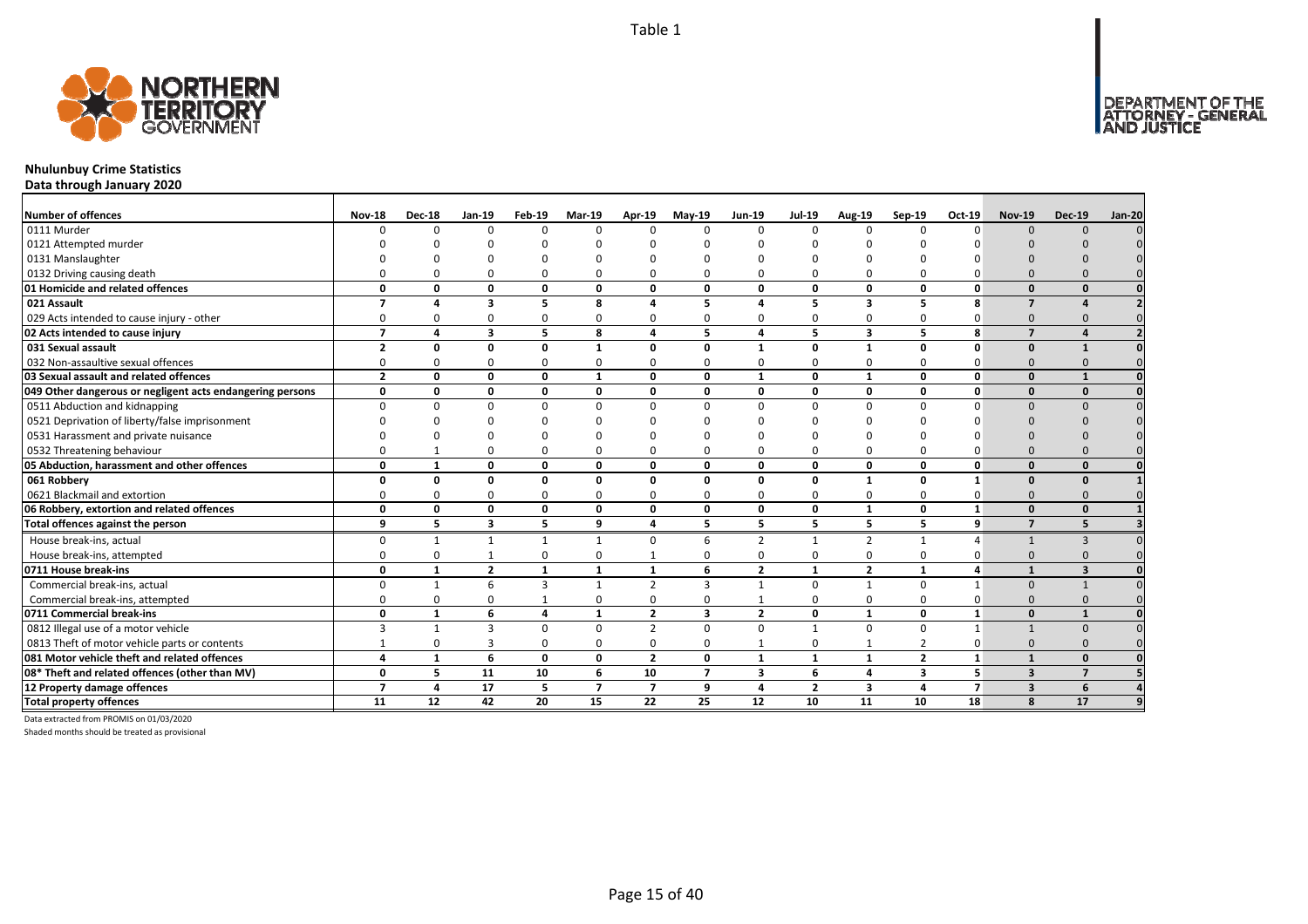Page 16 of 40



## **NT Balance Crime Statistics**

**Data through January 2020**

| Number of offences                                        | <b>Nov-17</b>  | <b>Dec-17</b>  | Jan-18         | Feb-18         | Mar-18       | Apr-18         | $Mav-18$       | <b>Jun-18</b>  | <b>Jul-18</b> | Aug-18         | Sep-18       | Oct-18                  |
|-----------------------------------------------------------|----------------|----------------|----------------|----------------|--------------|----------------|----------------|----------------|---------------|----------------|--------------|-------------------------|
| 0111 Murder                                               | $\Omega$       | $\Omega$       | $\Omega$       | $\Omega$       | $\Omega$     | $\Omega$       | <sup>0</sup>   | $\Omega$       | $\Omega$      | $\Omega$       | $\Omega$     | 0                       |
| 0121 Attempted murder                                     |                | O              | 0              | O              | ŋ            | n              | O              | O              | <sup>0</sup>  | O              |              | 0                       |
| 0131 Manslaughter                                         |                | O              | U              | O              | ŋ            | n              | O              | 0              | 0             | 0              | $\Omega$     | $\mathbf 0$             |
| 0132 Driving causing death                                | 0              | 0              | 0              | 0              |              | $\Omega$       | 0              | 0              | -1            | 0              | 0            | $\mathbf{0}$            |
| 01 Homicide and related offences                          | 0              | $\mathbf 0$    | $\mathbf 0$    | 0              | $\mathbf{1}$ | 0              | 0              | 0              | $\mathbf{1}$  | 0              | 0            | $\mathbf{0}$            |
| 021 Assault                                               | 182            | 250            | 173            | 139            | 177          | 153            | 140            | 140            | 145           | 156            | 201          | 181                     |
| 029 Acts intended to cause injury - other                 | 0              | 0              | 0              | 0              | 0            | 0              | $\mathbf{1}$   | 0              | 1             | 0              | $\mathbf{1}$ | $\mathbf{1}$            |
| 02 Acts intended to cause injury                          | 182            | 250            | 173            | 139            | 177          | 153            | 141            | 140            | 146           | 156            | 202          | 182                     |
| 031 Sexual assault                                        | 10             | 12             | 8              | 8              | 11           | 9              | 6              | 8              | 10            | 5              | 8            | 11                      |
| 032 Non-assaultive sexual offences                        | 3              | $\mathbf 0$    | $\Omega$       | $\Omega$       | $\mathbf{1}$ | $\Omega$       | 3              | 1              | -1            | 2              | 0            | $\mathbf 0$             |
| 03 Sexual assault and related offences                    | 13             | 12             | 8              | 8              | 12           | 9              | 9              | 9              | 11            | $\overline{7}$ | 8            | 11                      |
| 049 Other dangerous or negligent acts endangering persons | $\mathbf{2}$   | 6              | 9              | $\overline{2}$ | $\mathbf{1}$ | $\overline{7}$ | 3              | $\overline{7}$ | 5             | 4              | 4            | $\overline{\mathbf{z}}$ |
| 0511 Abduction and kidnapping                             | 0              | $\mathbf 0$    | 0              | 0              | $\mathbf 0$  | $\Omega$       | $\Omega$       | 0              | 0             | 0              | 0            | 0                       |
| 0521 Deprivation of liberty/false imprisonment            | $\mathbf{1}$   |                | 0              | $\overline{2}$ | 3            | 3              | O              | $\Omega$       | 0             | $\mathbf 0$    | $\Omega$     | $\overline{2}$          |
| 0531 Harassment and private nuisance                      | $\mathbf{1}$   | $\overline{2}$ | $\mathbf{1}$   | $\overline{2}$ | ŋ            |                |                | $\overline{2}$ | 0             | $\overline{2}$ | 3            | 6                       |
| 0532 Threatening behaviour                                | $\overline{7}$ | 9              | $\overline{7}$ | 12             | 15           | $\overline{7}$ | $\overline{7}$ | 8              | 8             | 10             | 14           | 12                      |
| 05 Abduction, harassment and other offences               | 9              | 12             | 8              | 16             | 18           | 14             | 8              | 10             | 8             | 12             | 17           | 20                      |
| 061 Robbery                                               | 0              | $\mathbf 0$    | $\mathbf{1}$   | $\mathbf{1}$   | $\Omega$     | $\mathbf{1}$   | $\Omega$       | 0              | 0             | $\mathbf{1}$   | $\mathbf{1}$ | $\mathbf{1}$            |
| 0621 Blackmail and extortion                              | 0              | $\mathbf 0$    | 0              | $\mathbf 0$    | 0            | 0              | 0              | 0              | 0             | 0              | $\mathbf 0$  | $\mathbf{0}$            |
| 06 Robbery, extortion and related offences                | $\mathbf{0}$   | $\mathbf 0$    | $\mathbf{1}$   | $\mathbf{1}$   | 0            | $\mathbf{1}$   | 0              | 0              | 0             | $\mathbf{1}$   | $\mathbf{1}$ | $\mathbf{1}$            |
| Total offences against the person                         | 206            | 280            | 199            | 166            | 209          | 184            | 161            | 166            | 171           | 180            | 232          | 221                     |
| House break-ins, actual                                   | 39             | 39             | 72             | 24             | 34           | 37             | 21             | 23             | 23            | 26             | 28           | 24                      |
| House break-ins, attempted                                | 9              | 8              | 10             | 3              | 5            | 6              | 5              | 5              | 6             |                | 5            | $\overline{7}$          |
| 0711 House break-ins                                      | 48             | 47             | 82             | 27             | 39           | 43             | 26             | 28             | 29            | 29             | 33           | 31                      |
| Commercial break-ins, actual                              | 49             | 71             | 99             | 97             | 80           | 105            | 63             | 68             | 61            | 39             | 37           | 53                      |
| Commercial break-ins, attempted                           | $\overline{7}$ | 16             | 9              | 12             | 9            | 18             | 5              | 6              | 6             | 6              | 8            | 11                      |
| 0711 Commercial break-ins                                 | 56             | 87             | 108            | 109            | 89           | 123            | 68             | 74             | 67            | 45             | 45           | 64                      |
| 0812 Illegal use of a motor vehicle                       | 12             | 20             | 20             | 21             | 22           | 24             | 14             | 16             | 13            | 17             | 12           | 20                      |
| 0813 Theft of motor vehicle parts or contents             | $\overline{2}$ | 16             | 5              | 3              | 10           | 4              | 15             | 11             | 10            | 10             | 14           | 12                      |
| 081 Motor vehicle theft and related offences              | 14             | 36             | 25             | 24             | 32           | 28             | 29             | 27             | 23            | 27             | 26           | 32                      |
| 08* Theft and related offences (other than MV)            | 106            | 109            | 127            | 114            | 143          | 136            | 90             | 114            | 106           | 70             | 82           | 106                     |
| 12 Property damage offences                               | 115            | 166            | 178            | 142            | 155          | 168            | 123            | 132            | 123           | 131            | 155          | 165                     |
| <b>Total property offences</b>                            | 339            | 445            | 520            | 416            | 458          | 498            | 336            | 375            | 348           | 302            | 341          | 398                     |

Data extracted from PROMIS on 01/03/2020

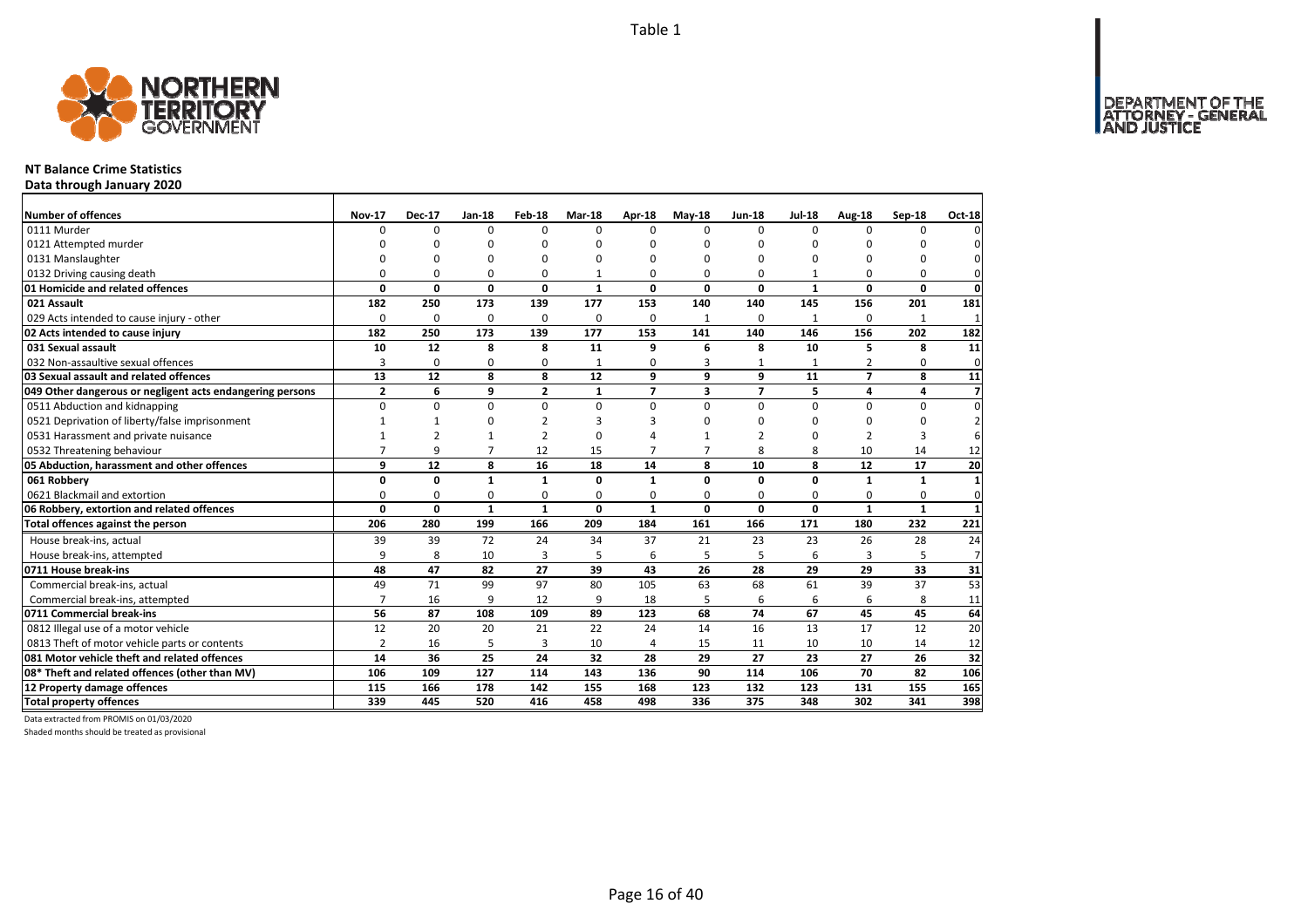

#### **NT Balance Crime Statistics**

**Data through January 2020**

| Number of offences                                        | <b>Nov-18</b> | <b>Dec-18</b>  | Jan-19   | Feb-19         | <b>Mar-19</b>  | Apr-19                   | $Mav-19$       | Jun-19         | <b>Jul-19</b>  | Aug-19                  | Sep-19       | Oct-19       | <b>Nov-19</b>  | <b>Dec-19</b>  | Jan-20         |
|-----------------------------------------------------------|---------------|----------------|----------|----------------|----------------|--------------------------|----------------|----------------|----------------|-------------------------|--------------|--------------|----------------|----------------|----------------|
| 0111 Murder                                               | $\Omega$      |                | $\Omega$ | $\Omega$       | $\Omega$       | n                        | n              | $\Omega$       | $\Omega$       | $\Omega$                |              | $\Omega$     |                | $\Omega$       |                |
| 0121 Attempted murder                                     |               |                |          |                |                |                          |                |                |                |                         |              |              |                |                |                |
| 0131 Manslaughter                                         |               |                |          |                | O              |                          |                |                |                |                         |              |              |                |                |                |
| 0132 Driving causing death                                |               |                |          | 0              | $\Omega$       |                          |                | $\Omega$       | $\Omega$       | 0                       |              |              |                |                |                |
| 01 Homicide and related offences                          | $\mathbf{1}$  | $\overline{2}$ | 0        | 0              | 0              | $\Omega$                 | 0              | 0              | 0              | $\mathbf 0$             | 0            | $\mathbf{1}$ | $\mathbf{1}$   | $\Omega$       |                |
| 021 Assault                                               | 177           | 205            | 145      | 143            | 168            | 143                      | 143            | 126            | 140            | 149                     | 162          | 157          | 180            | 192            | 170            |
| 029 Acts intended to cause injury - other                 |               | $\Omega$       | $\Omega$ | $\mathbf 0$    | $\mathbf 0$    | $\Omega$                 | 0              | $\Omega$       | $\mathbf 0$    | 0                       |              |              | $\Omega$       | 1              | $\Omega$       |
| 02 Acts intended to cause injury                          | 178           | 205            | 145      | 143            | 168            | 143                      | 143            | 126            | 140            | 149                     | 163          | 158          | 180            | 193            | 170            |
| 031 Sexual assault                                        |               | 3              | 9        | $\Delta$       | 8              | 6                        | Δ              | 6              | $\overline{7}$ | $\overline{\mathbf{3}}$ | 8            | 11           | 8              | 6              |                |
| 032 Non-assaultive sexual offences                        |               | $\Omega$       | 3        |                | 0              |                          |                | $\Omega$       | $\overline{2}$ | 3                       |              |              |                |                |                |
| 03 Sexual assault and related offences                    | 6             | 3              | 12       | 5              | 8              | $\overline{\phantom{a}}$ | 5              | 6              | 9              | 6                       | 8            | 12           | $\mathbf{q}$   | $\overline{7}$ |                |
| 049 Other dangerous or negligent acts endangering persons | 8             | 6              | 5        | $\mathbf{1}$   | $\overline{7}$ | 3                        | 4              | $\mathbf{1}$   | 5              | 5                       | 3            | 4            | $\mathbf{1}$   | $\overline{2}$ |                |
| 0511 Abduction and kidnapping                             | $\Omega$      | <sup>0</sup>   | $\Omega$ | $\Omega$       | $\Omega$       | $\Omega$                 | $\Omega$       | $\Omega$       | $\Omega$       | 0                       | $\Omega$     | n            | $\Omega$       | $\Omega$       |                |
| 0521 Deprivation of liberty/false imprisonment            |               |                |          |                |                |                          |                | n              |                | $\overline{2}$          |              |              |                |                |                |
| 0531 Harassment and private nuisance                      |               |                |          |                |                |                          |                |                |                | $\Omega$                |              |              |                |                |                |
| 0532 Threatening behaviour                                |               | 12             |          | 8              | $\overline{7}$ | 13                       |                |                | 9              | 11                      |              | 11           | 14             |                | 11             |
| 05 Abduction, harassment and other offences               | 11            | 15             | 11       | 10             | 8              | 18                       | 10             | 4              | 11             | 13                      | 5            | 14           | 16             | 11             | 13             |
| 061 Robbery                                               | Ω             | 0              | 0        | 1              | 0              | $\Omega$                 | 0              | 0              | $\mathbf{1}$   | $\overline{2}$          | $\mathbf{1}$ | 0            | $\mathbf{1}$   | $\overline{2}$ |                |
| 0621 Blackmail and extortion                              |               | O              | $\Omega$ | $\Omega$       | 0              | $\Omega$                 | ŋ              | $\Omega$       | 0              | 0                       |              | 0            |                | $\Omega$       |                |
| 06 Robbery, extortion and related offences                | $\Omega$      | 0              | 0        | $\mathbf{1}$   | 0              | $\mathbf{0}$             | 0              | 0              | $\mathbf{1}$   | $\overline{2}$          | 1            | $\mathbf{0}$ | $\overline{2}$ | $\overline{2}$ |                |
| Total offences against the person                         | 204           | 231            | 173      | 160            | 191            | 171                      | 162            | 137            | 166            | 175                     | 180          | 189          | 209            | 215            | 195            |
| House break-ins, actual                                   | 14            | 48             | 81       | 41             | 27             | 46                       | 47             | 36             | 35             | 23                      | 23           | 30           | 31             | 55             | 77             |
| House break-ins, attempted                                |               | 9              | 15       | $\overline{2}$ | 4              |                          | $\overline{a}$ | $\overline{2}$ | $\overline{2}$ | 0                       |              | 3            | 10             |                | 13             |
| 0711 House break-ins                                      | 16            | 57             | 96       | 43             | 31             | 53                       | 51             | 38             | 37             | 23                      | 26           | 33           | 41             | 59             | 90             |
| Commercial break-ins, actual                              | 53            | 75             | 133      | 99             | 103            | 88                       | 82             | 51             | 60             | 56                      | 54           | 59           | 56             | 54             | 107            |
| Commercial break-ins, attempted                           | 10            | 11             | 17       | 13             | 4              | 8                        | 11             | 4              | $\overline{2}$ | 6                       | 6            | 6            | 11             | 9              | 16             |
| 0711 Commercial break-ins                                 | 63            | 86             | 150      | 112            | 107            | 96                       | 93             | 55             | 62             | 62                      | 60           | 65           | 67             | 63             | 123            |
| 0812 Illegal use of a motor vehicle                       | 11            | 12             | 25       | 12             | 13             | 13                       | 17             | 16             | $\overline{7}$ | 10                      | 14           | 9            | 19             | 18             | 12             |
| 0813 Theft of motor vehicle parts or contents             |               | 3              | 3        | 6              | 11             | 10                       | $\overline{7}$ | $\overline{a}$ | 10             | 9                       |              | 12           | 17             | $\overline{4}$ | $\overline{9}$ |
| 081 Motor vehicle theft and related offences              | 16            | 15             | 28       | 18             | 24             | 23                       | 24             | 20             | 17             | 19                      | 21           | 21           | 36             | 22             | 21             |
| 08* Theft and related offences (other than MV)            | 80            | 105            | 152      | 98             | 118            | 103                      | 119            | 95             | 97             | 98                      | 107          | 82           | 84             | 73             | 115            |
| 12 Property damage offences                               | 147           | 161            | 208      | 138            | 148            | 126                      | 152            | 105            | 97             | 115                     | 118          | 108          | 142            | 143            | 158            |
| <b>Total property offences</b>                            | 322           | 424            | 634      | 409            | 428            | 401                      | 439            | 313            | 310            | 317                     | 332          | 309          | 370            | 360            | 507            |

Data extracted from PROMIS on 01/03/2020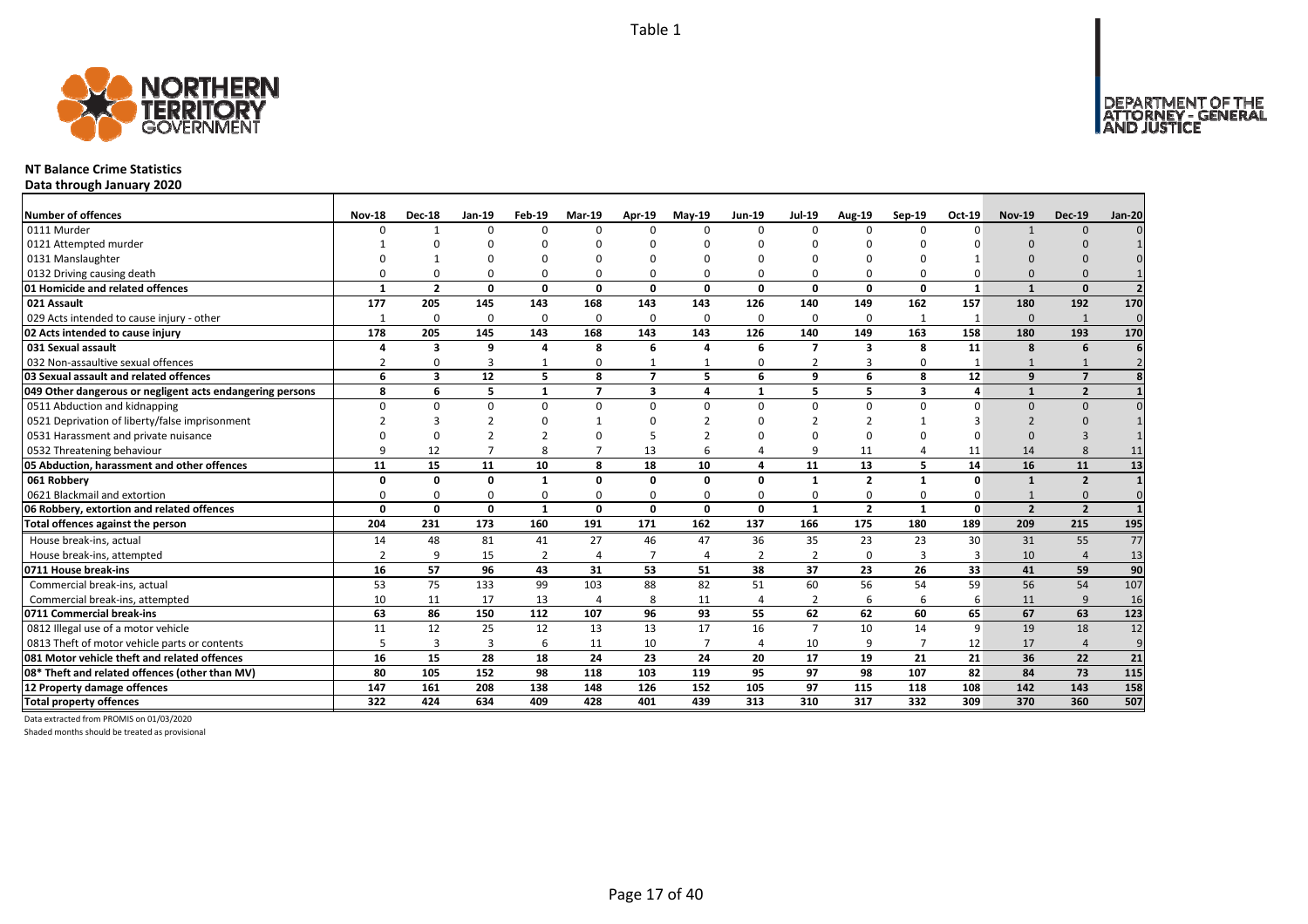

### **Northern Territory Assault Statistics Data through January 2020**

| <b>Domestic violence</b>              | <b>Alcohol involvement</b>                      | <b>Nov-17</b> | <b>Dec-17</b> | <b>Jan-18</b> | Feb-18 | Mar-18 | Apr-18 | $Mav-18$ | <b>Jun-18</b> | Jul-18 | Aug-18 | $Sep-18$ | <b>Oct-18</b> | <b>Nov-18</b> |
|---------------------------------------|-------------------------------------------------|---------------|---------------|---------------|--------|--------|--------|----------|---------------|--------|--------|----------|---------------|---------------|
| DV involved                           | Alcohol involved                                | 222           | 313           | 203           | 227    | 250    | 203    | 195      | 202           | 208    | 191    | 226      | 197           | 196           |
|                                       | No alcohol involved                             | 108           | 120           | 120           | 91     | 85     | 87     | 84       | 75            | 69     | 88     | 87       | 104           | 96            |
|                                       | Not known                                       | 56            | 61            | 52            | 40     | 36     | 46     | 40       | 36            | 53     | 36     | 49       | 60            | 65            |
| DV involved Total                     |                                                 | 386           | 494           | 375           | 358    | 371    | 336    | 319      | 313           | 330    | 315    | 362      | 361           | 357           |
| DV not involved                       | Alcohol involved                                | 133           | 171           | 124           | 121    | 148    | 124    | 108      | 89            | 109    | 98     | 88       | 94            | 76            |
|                                       | No alcohol involved                             | 73            | 68            | 68            | 66     | 79     | 69     | 68       | 62            | 64     | 60     | 59       | 78            | 68            |
|                                       | Not known                                       | 57            | 84            | 85            | 80     | 81     | 75     | 55       | 65            | 56     | 53     | 62       | 63            | 66            |
| DV not involved Total                 |                                                 | 263           | 323           | 277           | 267    | 308    | 268    | 231      | 216           | 229    | 211    | 209      | 235           | 210           |
| Total assaults                        |                                                 | 649           | 817           | 652           | 625    | 679    | 604    | 550      | 529           | 559    | 526    | 571      | 596           | 567           |
| Assaults with alcohol involved        |                                                 | 355           | 484           | 327           | 348    | 398    | 327    | 303      | 291           | 317    | 289    | 314      | 291           | 272           |
| Assaults with no alcohol involved     |                                                 | 181           | 188           | 188           | 157    | 164    | 156    | 152      | 137           | 133    | 148    | 146      | 182           | 164           |
|                                       | Assaults with alcohol involvement unknown       | 113           | 145           | 137           | 120    | 117    | 121    | 95       | 101           | 109    | 89     | 111      | 123           | 131           |
|                                       | % of assaults associated with domestic violence | 59.5%         | 60.5%         | 57.5%         | 57.3%  | 54.6%  | 55.6%  | 58.0%    | 59.2%         | 59.0%  | 59.9%  | 63.4%    | 60.6%         | 63.0%         |
| % of assaults associated with alcohol |                                                 | 54.7%         | 59.2%         | 50.2%         | 55.7%  | 58.6%  | 54.1%  | 55.1%    | 55.0%         | 56.7%  | 54.9%  | 55.0%    | 48.8%         | 48.0%         |

Data extracted from PROMIS on 01/03/2020

Shaded months should be treated as provisional

#### **Darwin Assault Statistics Data through January 2020**

| Domestic violence                             | <b>Alcohol involvement</b>                       | <b>Nov-17</b> | <b>Dec-17</b> | <b>Jan-18</b> | Feb-18 | <b>Mar-18</b> | Apr-18 | $May-18$ | <b>Jun-18</b> | <b>Jul-18</b> | Aug-18 | Sep-18 | Oct-18 | <b>Nov-18</b> |
|-----------------------------------------------|--------------------------------------------------|---------------|---------------|---------------|--------|---------------|--------|----------|---------------|---------------|--------|--------|--------|---------------|
| DV involved                                   | Alcohol involved                                 | 41            | 54            | 51            | 48     | 54            | 46     | 38       | 44            | 47            | 38     | 45     | 45     | 39            |
|                                               | No alcohol involved                              | 12            | 14            | 11            | 12     | 12            | 11     | 11       | 11            | 11            | 15     | 14     | 16     | 11            |
|                                               | Not known                                        | 10            | 8             | 22            | 10     | 6             | 9      |          |               | 14            | 9      |        | 12     | 14            |
| <b>DV</b> involved Total                      |                                                  | 63            | 76            | 84            | 70     | 72            | 66     | 54       | 59            | 72            | 62     | 64     | 73     | 64            |
| DV not involved                               | Alcohol involved                                 | 50            | 56            | 34            | 45     | 45            | 61     | 46       | 38            | 48            | 37     | 31     | 34     | 34            |
|                                               | No alcohol involved                              | 20            | 22            | 10            | 13     | 23            | 22     | 21       | 20            | 16            | 16     | 25     | 24     | 22            |
|                                               | Not known                                        | 34            | 37            | 28            | 42     | 38            | 27     | 27       | 27            | 25            | 16     | 18     | 26     | 22            |
| DV not involved Total                         |                                                  | 104           | 115           | 72            | 100    | 106           | 110    | 94       | 85            | 89            | 69     | 74     | 84     | 78            |
| <b>Total assaults</b>                         |                                                  | 167           | 191           | 156           | 170    | 178           | 176    | 148      | 144           | 161           | 131    | 138    | 157    | 142           |
| Assaults with alcohol involved                |                                                  | 91            | 110           | 85            | 93     | 99            | 107    | 84       | 82            | 95            | 75     | 76     | 79     | 73            |
| Assaults with no alcohol involved             |                                                  | 32            | 36            | 21            | 25     | 35            | 33     | 32       | 31            | 27            | 31     | 39     | 40     | 33            |
|                                               | Assaults with alcohol involvement unknown        | 44            | 45            | 50            | 52     | 44            | 36     | 32       | 31            | 39            | 25     | 23     | 38     | 36            |
|                                               | l% of assaults associated with domestic violence | 37.7%         | 39.8%         | 53.8%         | 41.2%  | 40.4%         | 37.5%  | 36.5%    | 41.0%         | 44.7%         | 47.3%  | 46.4%  | 46.5%  | 45.1%         |
| <b>1% of assaults associated with alcohol</b> |                                                  | 54.5%         | 57.6%         | 54.5%         | 54.7%  | 55.6%         | 60.8%  | 56.8%    | 56.9%         | 59.0%         | 57.3%  | 55.1%  | 50.3%  | 51.4%         |

Data extracted from PROMIS on 01/03/2020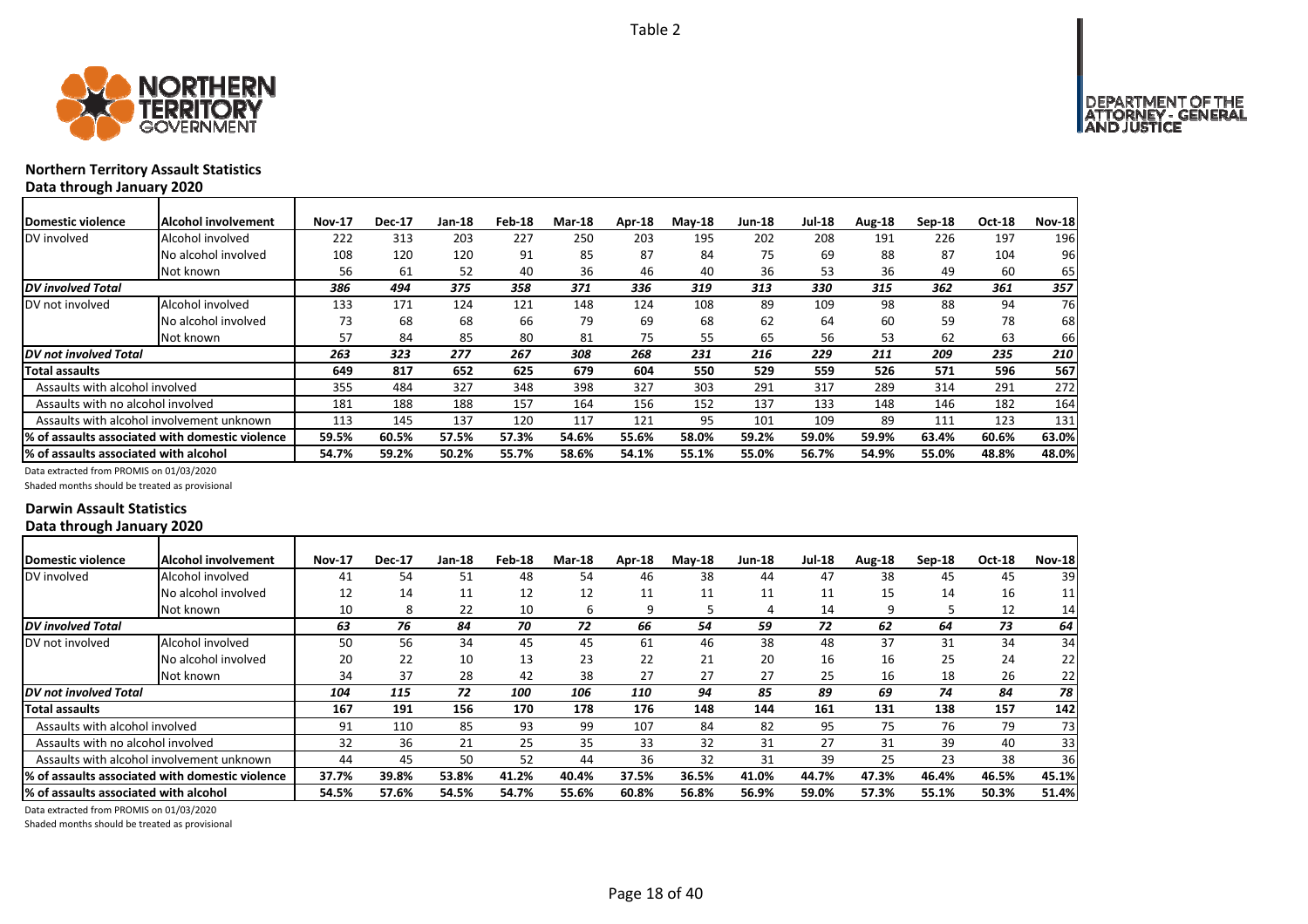



# **Northern Territory Assault Statistics**

**Data through January 2020**

| Domestic violence                         | Alcohol involvement                              | <b>Dec-18</b> | Jan-19 | Feb-19 | Mar-19 | Apr-19 | <b>May-19</b> | Jun-19 | <b>Jul-19</b> | <b>Aug-19</b> | $Sep-19$ | Oct-19 | <b>Nov-19</b> | <b>Dec-19</b> | <b>Jan-20</b> |
|-------------------------------------------|--------------------------------------------------|---------------|--------|--------|--------|--------|---------------|--------|---------------|---------------|----------|--------|---------------|---------------|---------------|
| DV involved                               | Alcohol involved                                 | 230           | 175    | 133    | 179    | 160    | 177           | 146    | 174           | 172           | 178      | 185    | 207           | 227           | 175           |
|                                           | No alcohol involved                              | 109           | 83     | 111    | 99     | 95     | 88            | 74     | 98            | 89            | 95       | 83     | 108           | 104           | 123           |
|                                           | Not known                                        | 64            | 45     | 40     | 51     | 45     | 40            | 38     | 45            | 50            | 43       | 60     | 48            | 64            | 57            |
| <b>DV</b> involved Total                  |                                                  | 403           | 303    | 284    | 329    | 300    | 305           | 258    | 317           | 311           | 316      | 328    | 363           | 395           | 355           |
| DV not involved                           | Alcohol involved                                 | 108           | 85     | 80     | 97     | 89     | 75            | 59     | 76            | 78            | 67       | 102    | 95            | 97            | 82            |
|                                           | No alcohol involved                              | 63            | 72     | 58     | 92     | 62     | 67            | 71     | 55            | 78            | 71       | 81     | 68            | 60            | 63            |
|                                           | Not known                                        | 54            | 61     | 68     | 61     | 50     | 53            | 45     | 72            | 70            | 70       | 64     | 56            | 82            | 73            |
| DV not involved Total                     |                                                  | 225           | 218    | 206    | 250    | 201    | 195           | 175    | 203           | 226           | 208      | 247    | 219           | 239           | 218           |
| Total assaults                            |                                                  | 628           | 521    | 490    | 579    | 501    | 500           | 433    | 520           | 537           | 524      | 575    | 582           | 634           | 573           |
| Assaults with alcohol involved            |                                                  | 338           | 260    | 213    | 276    | 249    | 252           | 205    | 250           | 250           | 245      | 287    | 302           | 324           | 257           |
| Assaults with no alcohol involved         |                                                  | 172           | 155    | 169    | 191    | 157    | 155           | 145    | 153           | 167           | 166      | 164    | 176           | 164           | 186           |
| Assaults with alcohol involvement unknown |                                                  | 118           | 106    | 108    | 112    | 95     | 93            | 83     | 117           | 120           | 113      | 124    | 104           | 146           | 130           |
|                                           | 1% of assaults associated with domestic violence | 64.2%         | 58.2%  | 58.0%  | 56.8%  | 59.9%  | 61.0%         | 59.6%  | 61.0%         | 57.9%         | 60.3%    | 57.0%  | 62.4%         | 62.3%         | 62.0%         |
| I% of assaults associated with alcohol    |                                                  | 53.8%         | 49.9%  | 43.5%  | 47.7%  | 49.7%  | 50.4%         | 47.3%  | 48.1%         | 46.6%         | 46.8%    | 49.9%  | 51.9%         | 51.1%         | 44.9%         |

Data extracted from PROMIS on 01/03/2020

Shaded months should be treated as provisional

#### **Darwin Assault Statistics Data through January 2020**

| Domestic violence                      | Alcohol involvement                              | <b>Dec-18</b> | Jan-19 | Feb-19 | Mar-19 | Apr-19 | $Mav-19$ | <b>Jun-19</b> | Jul-19 | <b>Aug-19</b> | $Sep-19$ | Oct-19 | <b>Nov-19</b> | <b>Dec-19</b> | <b>Jan-20</b> |
|----------------------------------------|--------------------------------------------------|---------------|--------|--------|--------|--------|----------|---------------|--------|---------------|----------|--------|---------------|---------------|---------------|
| DV involved                            | Alcohol involved                                 | 43            | 43     | 30     | 46     | 37     | 49       | 32            | 51     | 56            | 39       | 43     | 46            | 59            | 58            |
|                                        | No alcohol involved                              | 16            |        | 12     | 8      | 12     | 17       |               | h      | 13            | 13       | 10     | 8             | 11            | 18            |
|                                        | Not known                                        | 12            |        |        | 11     | 13     |          |               | 9      | ь             |          | 12     |               | 17            |               |
| <b>DV</b> involved Total               |                                                  | 71            | 59     | 49     | 65     | 62     | 73       | 46            | 66     | 75            | 59       | 65     | 59            | 87            | 83            |
| DV not involved                        | Alcohol involved                                 | 51            | 34     | 36     | 43     | 41     | 40       | 31            | 28     | 40            | 22       | 40     | 37            | 44            | 41            |
|                                        | No alcohol involved                              | 13            | 20     | 18     | 15     | 23     | 18       | 17            | 9      | 20            | 18       | 22     | 17            | 8             | 20            |
|                                        | Not known                                        |               | 30     | 30     | 27     | 21     | 29       | 20            | 28     | 30            | 25       | 23     | 22            | 28            | 28            |
| DV not involved Total                  |                                                  | 81            | 84     | 84     | 85     | 85     | 87       | 68            | 65     | 90            | 65       | 85     | 76            | 80            | 89            |
| Total assaults                         |                                                  | 152           | 143    | 133    | 150    | 147    | 160      | 114           | 131    | 165           | 124      | 150    | 135           | 167           | 172           |
| Assaults with alcohol involved         |                                                  | 94            | 77     | 66     | 89     | 78     | 89       | 63            | 79     | 96            | 61       | 83     | 83            | 103           | 99            |
| Assaults with no alcohol involved      |                                                  | 29            | 29     | 30     | 23     | 35     | 35       | 24            | 15     | 33            | 31       | 32     | 25            | 19            | 38            |
|                                        | Assaults with alcohol involvement unknown        | 29            | 37     | 37     | 38     | 34     | 36       | 27            | 37     | 36            | 32       | 35     | 27            | 45            | 35            |
|                                        | I% of assaults associated with domestic violence | 46.7%         | 41.3%  | 36.8%  | 43.3%  | 42.2%  | 45.6%    | 40.4%         | 50.4%  | 45.5%         | 47.6%    | 43.3%  | 43.7%         | 52.1%         | 48.3%         |
| I% of assaults associated with alcohol |                                                  | 61.8%         | 53.8%  | 49.6%  | 59.3%  | 53.1%  | 55.6%    | 55.3%         | 60.3%  | 58.2%         | 49.2%    | 55.3%  | 61.5%         | 61.7%         | 57.6%         |

Data extracted from PROMIS on 01/03/2020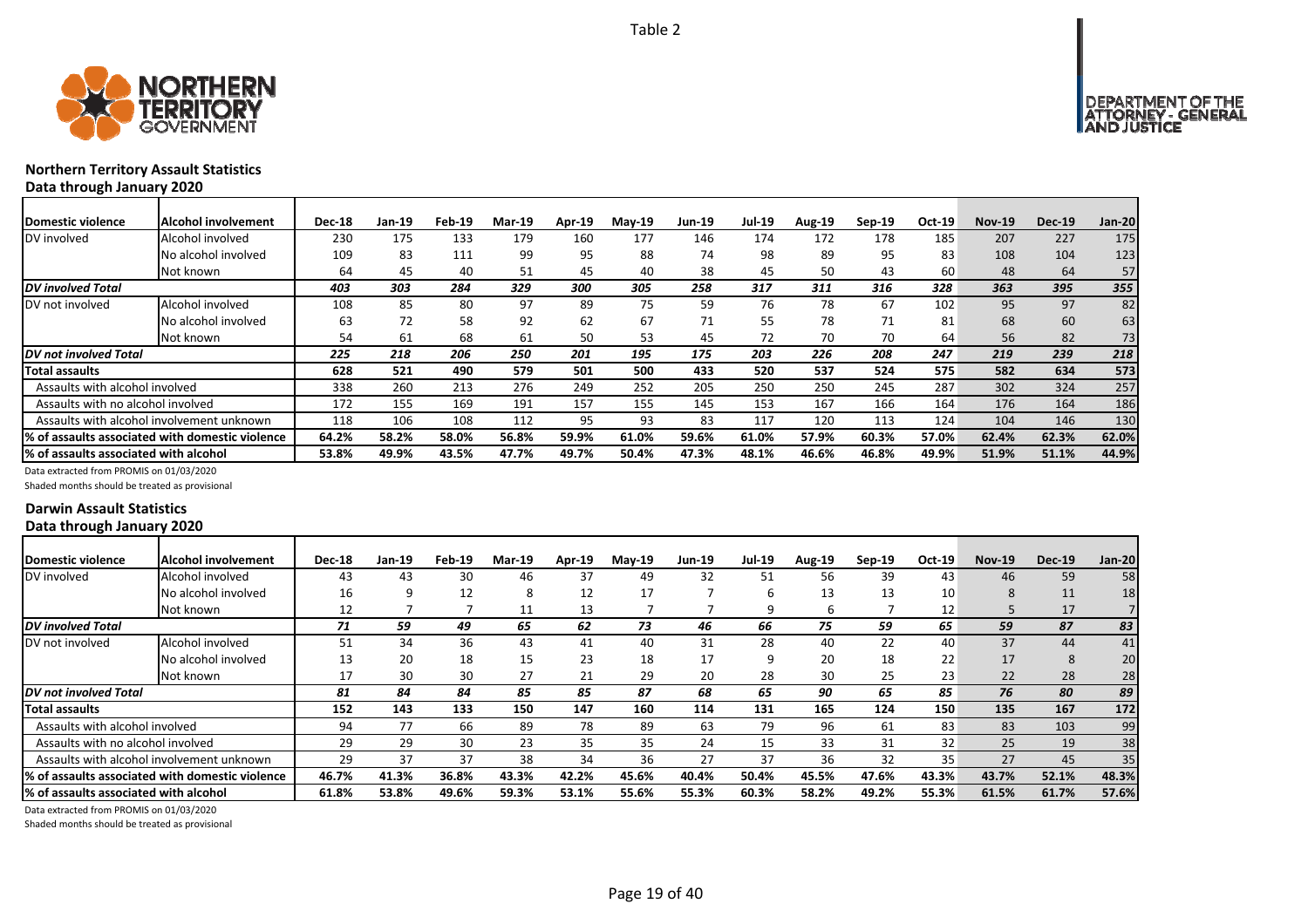

## **Palmerston Assault Statistics**

**Data through January 2020**

| Domestic violence                     | Alcohol involvement                             | <b>Nov-17</b> | <b>Dec-17</b> | Jan-18 | Feb-18 | <b>Mar-18</b> | Apr-18 | $M$ ay-18 | <b>Jun-18</b> | <b>Jul-18</b> | Aug-18 | $Sep-18$ | <b>Oct-18</b> | <b>Nov-18</b> |
|---------------------------------------|-------------------------------------------------|---------------|---------------|--------|--------|---------------|--------|-----------|---------------|---------------|--------|----------|---------------|---------------|
| DV involved                           | Alcohol involved                                | 17            | 20            | 11     | 22     | 18            | 14     | 17        |               | 11            | 13     | 15       | 16            | 16            |
|                                       | No alcohol involved                             |               |               |        | 9      | 8             | 10     |           |               |               | 4      |          |               |               |
|                                       | Not known                                       |               | ь             | 9      |        |               |        | 8         |               |               | 4      |          | b             |               |
| <b>DV</b> involved Total              |                                                 | 26            | 33            | 27     | 36     | 28            | 31     | 32        | 19            | 18            | 21     | 23       | 28            | 21            |
| DV not involved                       | Alcohol involved                                |               | 13            | 12     | 9      | 16            |        |           | 11            |               | 6      |          |               | 10            |
|                                       | No alcohol involved                             |               | 4             | 11     | 13     |               |        |           |               |               | q      |          | 10            |               |
|                                       | Not known                                       |               | ь             | 11     |        | 8             | 6      |           | h             |               |        |          |               |               |
| DV not involved Total                 |                                                 | 17            | 23            | 34     | 29     | 27            | 20     | 14        | 24            | 10            | 17     | 11       | 22            | 20            |
| <b>Total assaults</b>                 |                                                 | 43            | 56            | 61     | 65     | 55            | 51     | 46        | 43            | 28            | 38     | 34       | 50            | 41            |
| Assaults with alcohol involved        |                                                 | 22            | 33            | 23     | 31     | 34            | 21     | 24        | 20            | 15            | 19     | 18       | 23            | 26            |
| Assaults with no alcohol involved     |                                                 | 11            | 11            | 18     | 22     | 11            | 17     | 11        | 14            |               | 13     | 8        | 16            | 8             |
|                                       | Assaults with alcohol involvement unknown       | 10            | 12            | 20     | 12     | 10            | 13     | 11        | 9             |               | h      |          | 11            |               |
|                                       | % of assaults associated with domestic violence | 60.5%         | 58.9%         | 44.3%  | 55.4%  | 50.9%         | 60.8%  | 69.6%     | 44.2%         | 64.3%         | 55.3%  | 67.6%    | 56.0%         | 51.2%         |
| % of assaults associated with alcohol |                                                 | 51.2%         | 58.9%         | 37.7%  | 47.7%  | 61.8%         | 41.2%  | 52.2%     | 46.5%         | 53.6%         | 50.0%  | 52.9%    | 46.0%         | 63.4%         |

Data extracted from PROMIS on 01/03/2020

Shaded months should be treated as provisional

### **Alice Springs Assault Statistics Data through January 2020**

| <b>IDomestic violence</b>              | Alcohol involvement                              | <b>Nov-17</b> | <b>Dec-17</b> | $Jan-18$ | Feb-18 | <b>Mar-18</b> | Apr-18 | $M$ ay-18 | <b>Jun-18</b> | <b>Jul-18</b> | Aug-18 | $Sep-18$ | Oct-18 | <b>Nov-18</b> |
|----------------------------------------|--------------------------------------------------|---------------|---------------|----------|--------|---------------|--------|-----------|---------------|---------------|--------|----------|--------|---------------|
| DV involved                            | Alcohol involved                                 | 66            | 106           | 55       | 67     | 79            | 47     | 68        | 70            | 52            | 44     | 43       | 41     | 47            |
|                                        | No alcohol involved                              | 11            | 12            | 21       |        | q             | 9      | 10        |               |               |        |          | 12     |               |
|                                        | Not known                                        | 19            | 13            | q        |        | 11            | 12     | q         | 14            | 15            | b      | 14       | b      | 15            |
| <b>DV</b> involved Total               |                                                  | 96            | 131           | 85       | 79     | 99            | 68     | 87        | 91            | 74            | 54     | 62       | 59     | 71            |
| DV not involved                        | Alcohol involved                                 | 47            | 49            | 50       | 44     | 50            | 33     | 30        | 18            | 32            | 23     | 33       | 16     | 18            |
|                                        | No alcohol involved                              | 23            | 15            | 21       | q      | 14            | 18     | 14        | 11            | 16            | 16     | 11       | 16     | 12            |
|                                        | Not known                                        | 10            | 21            | 32       | 19     | 20            | 26     | 16        | 18            | 17            | 22     | 20       | 17     | 19            |
| DV not involved Total                  |                                                  | 80            | 85            | 103      | 72     | 84            | 77     | 60        | 47            | 65            | 61     | 64       | 49     | 49            |
| Total assaults                         |                                                  | 176           | 216           | 188      | 151    | 183           | 145    | 147       | 138           | 139           | 115    | 126      | 108    | <b>120</b>    |
| Assaults with alcohol involved         |                                                  | 113           | 155           | 105      | 111    | 129           | 80     | 98        | 88            | 84            | 67     | 76       | 57     | 65            |
| Assaults with no alcohol involved      |                                                  | 34            | 27            | 42       | 14     | 23            | 27     | 24        | 18            | 23            | 20     | 16       | 28     | 21            |
|                                        | Assaults with alcohol involvement unknown        | 29            | 34            | 41       | 26     | 31            | 38     | 25        | 32            | 32            | 28     | 34       | 23     | 34            |
|                                        | I% of assaults associated with domestic violence | 54.5%         | 60.6%         | 45.2%    | 52.3%  | 54.1%         | 46.9%  | 59.2%     | 65.9%         | 53.2%         | 47.0%  | 49.2%    | 54.6%  | 59.2%         |
| l% of assaults associated with alcohol |                                                  | 64.2%         | 71.8%         | 55.9%    | 73.5%  | 70.5%         | 55.2%  | 66.7%     | 63.8%         | 60.4%         | 58.3%  | 60.3%    | 52.8%  | 54.2%         |

Data extracted from PROMIS on 01/03/2020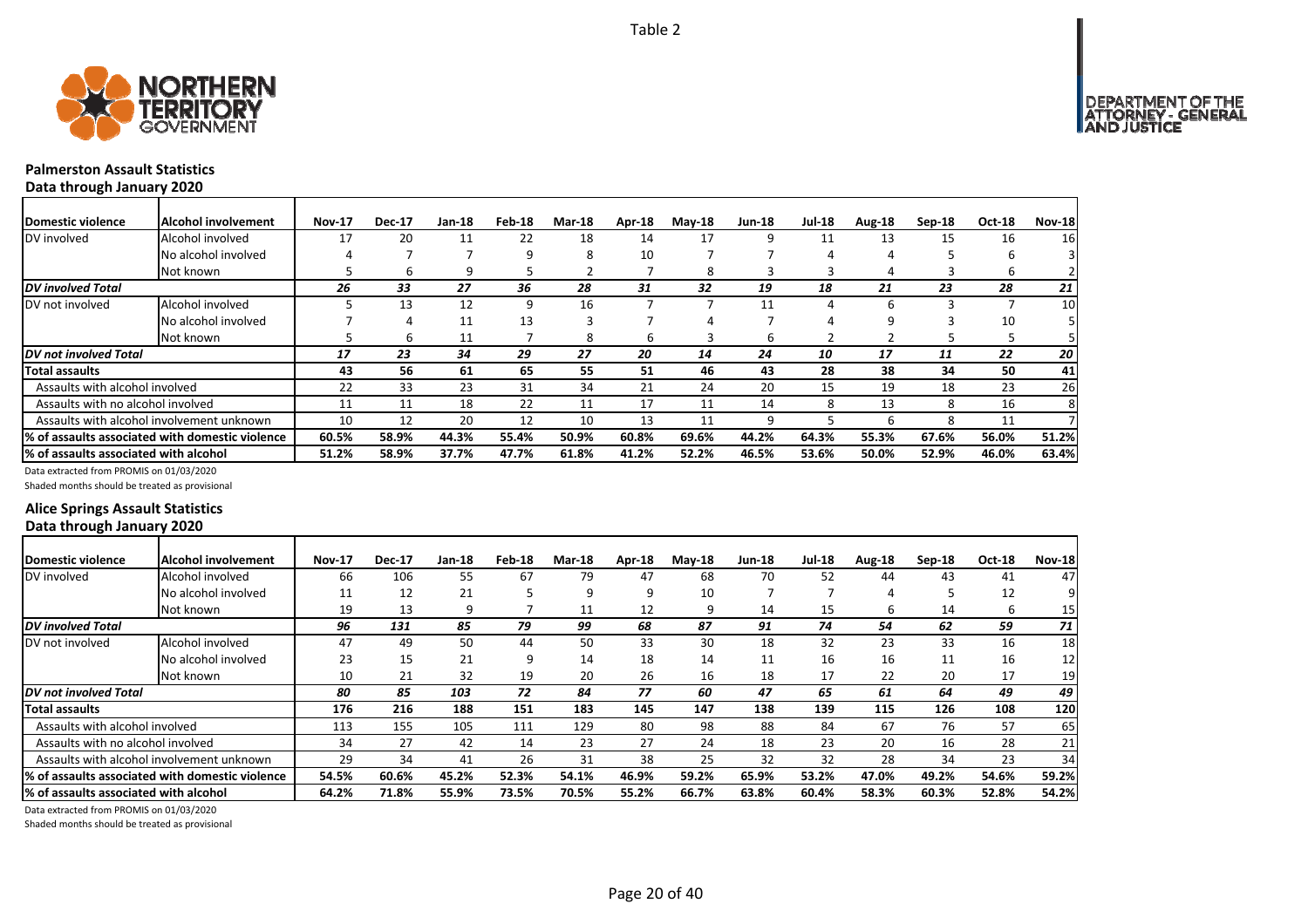



## **Palmerston Assault Statistics**

**Data through January 2020**

| Domestic violence                     | <b>Alcohol involvement</b>                      | <b>Dec-18</b> | Jan-19 | Feb-19 | Mar-19 | Apr-19 | $Mav-19$ | <b>Jun-19</b> | <b>Jul-19</b> | <b>Aug-19</b> | $Sep-19$ | Oct-19 | <b>Nov-19</b> | <b>Dec-19</b>   | Jan-20 |
|---------------------------------------|-------------------------------------------------|---------------|--------|--------|--------|--------|----------|---------------|---------------|---------------|----------|--------|---------------|-----------------|--------|
| DV involved                           | Alcohol involved                                | 17            | 12     |        | 20     | 16     | 12       | 10            | 12            | 10            | 15       | 13     | 13            | $\lambda$       | 17     |
|                                       | No alcohol involved                             |               | 8      | q      | 11     | 12     | b        |               | q             | 12            |          | h      | b             |                 |        |
|                                       | Not known                                       |               |        |        |        |        |          |               |               |               |          | b      |               |                 |        |
| <b>DV</b> involved Total              |                                                 | 22            | 23     | 25     | 36     | 31     | 20       | 14            | 22            | 28            | 23       | 25     | 23            | 23              | 23     |
| DV not involved                       | Alcohol involved                                |               | 12     | 12     | 9      |        |          |               | 8             | 10            |          |        |               |                 |        |
|                                       | No alcohol involved                             |               | 9      |        | 12     |        |          | 10            | 10            | 12            |          |        |               |                 |        |
|                                       | Not known                                       | 11            | 6      | 14     |        |        |          |               |               |               | q        | 11     |               |                 |        |
| <b>DV</b> not involved Total          |                                                 | 20            | 27     | 33     | 26     | 21     | 16       | 18            | 25            | 27            | 20       | 24     | <b>12</b>     | 16              | 18     |
| Total assaults                        |                                                 | 42            | 50     | 58     | 62     | 52     | 36       | 32            | 47            | 55            | 43       | 49     | 35            | 39              | 41     |
| Assaults with alcohol involved        |                                                 | 20            | 24     | 21     | 29     | 21     | 17       | 13            | 20            | 20            | 18       | 19     | 20            | 13              | 25     |
| Assaults with no alcohol involved     |                                                 | 10            | 17     | 16     | 23     | 21     | 15       | 11            | 19            | 24            | 13       | 13     | 8             | 13              | 10     |
|                                       | Assaults with alcohol involvement unknown       | 12            |        | 21     | 10     | 10     | 4        | 8             | Я             | 11            | 12       | 17     |               | 13 <sup>°</sup> | 61     |
|                                       | % of assaults associated with domestic violence | 52.4%         | 46.0%  | 43.1%  | 58.1%  | 59.6%  | 55.6%    | 43.8%         | 46.8%         | 50.9%         | 53.5%    | 51.0%  | 65.7%         | 59.0%           | 56.1%  |
| % of assaults associated with alcohol |                                                 | 47.6%         | 48.0%  | 36.2%  | 46.8%  | 40.4%  | 47.2%    | 40.6%         | 42.6%         | 36.4%         | 41.9%    | 38.8%  | 57.1%         | 33.3%           | 61.0%  |

Data extracted from PROMIS on 01/03/2020

Shaded months should be treated as provisional

### **Alice Springs Assault Statistics Data through January 2020**

| Domestic violence                     | Alcohol involvement                              | <b>Dec-18</b> | Jan-19 | Feb-19 | <b>Mar-19</b> | Apr-19 | $Mav-19$ | <b>Jun-19</b> | Jul-19 | Aug-19 | $Sep-19$ | Oct-19 | <b>Nov-19</b> | <b>Dec-19</b> | Jan-20          |
|---------------------------------------|--------------------------------------------------|---------------|--------|--------|---------------|--------|----------|---------------|--------|--------|----------|--------|---------------|---------------|-----------------|
| DV involved                           | Alcohol involved                                 | 48            | 37     | 37     | 44            | 38     | 42       | 41            | 53     | 35     | 52       | 50     | 63            | 49            | 45              |
|                                       | No alcohol involved                              | 11            | 10     | 13     | 11            | q      |          | 10            | 19     | 10     | 8        | 14     | 11            | 18            | 15 <sub>l</sub> |
|                                       | Not known                                        | 20            | 11     | 12     | 18            | 10     | 8        | 12            | 17     | 10     | 11       | 15     | 15            | 20            | 19              |
| <b>DV</b> involved Total              |                                                  | 79            | 58     | 62     | 73            | 57     | 57       | 63            | 89     | 55     | 71       | 79     | 89            | 87            | 79              |
| DV not involved                       | Alcohol involved                                 | 29            | 15     | 15     | 21            | 23     | 17       | 11            | 20     |        | 23       | 29     | 27            | 21            | 16              |
|                                       | No alcohol involved                              | 22            | 23     | 12     | 17            | h      | 16       | 17            | 14     | 20     | 11       | 17     | 22            | 15            | 17              |
|                                       | Not known                                        | 19            | 13     | 13     | 16            | 13     | 15       | ٩             | 20     | 23     | 16       | 22     | 11            | 35            | 23              |
| <b>DV</b> not involved Total          |                                                  | 70            | 51     | 40     | 54            | 42     | 48       | 37            | 54     | 50     | 50       | 68     | 60            | 71            | 56              |
| <b>Total assaults</b>                 |                                                  | 149           | 109    | 102    | 127           | 99     | 105      | 100           | 143    | 105    | 121      | 147    | 149           | 158           | 135             |
| Assaults with alcohol involved        |                                                  | 77            | 52     | 52     | 65            | 61     | 59       | 52            | 73     | 42     | 75       | 79     | 90            | 70            | 61              |
| Assaults with no alcohol involved     |                                                  | 33            | 33     | 25     | 28            | 15     | 23       | 27            | 33     | 30     | 19       | 31     | 33            | 33            | 32              |
|                                       | Assaults with alcohol involvement unknown        | 39            | 24     | 25     | 34            | 23     | 23       | 21            | 37     | 33     | 27       | 37     | 26            | 55            | 42              |
|                                       | I% of assaults associated with domestic violence | 53.0%         | 53.2%  | 60.8%  | 57.5%         | 57.6%  | 54.3%    | 63.0%         | 62.2%  | 52.4%  | 58.7%    | 53.7%  | 59.7%         | 55.1%         | 58.5%           |
| % of assaults associated with alcohol |                                                  | 51.7%         | 47.7%  | 51.0%  | 51.2%         | 61.6%  | 56.2%    | 52.0%         | 51.0%  | 40.0%  | 62.0%    | 53.7%  | 60.4%         | 44.3%         | 45.2%           |

Data extracted from PROMIS on 01/03/2020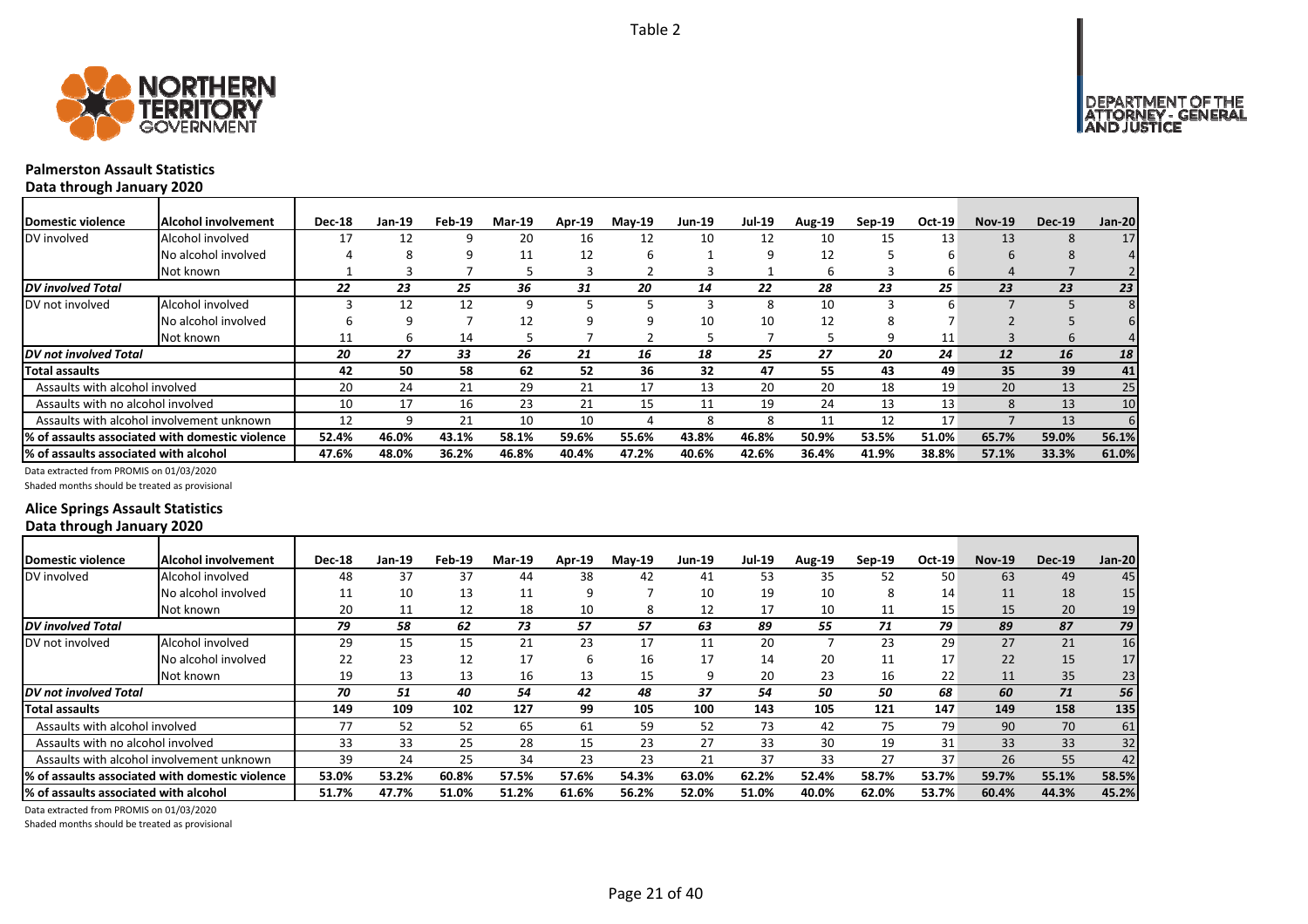

## **Katherine Assault Statistics**

**Data through January 2020**

| <b>IDomestic violence</b>             | Alcohol involvement                              | <b>Nov-17</b> | <b>Dec-17</b> | Jan-18 | Feb-18 | <b>Mar-18</b> | Apr-18 | $M$ ay-18 | Jun-18 | <b>Jul-18</b> | Aug-18 | $Sep-18$ | Oct-18 | <b>Nov-18</b>   |
|---------------------------------------|--------------------------------------------------|---------------|---------------|--------|--------|---------------|--------|-----------|--------|---------------|--------|----------|--------|-----------------|
| DV involved                           | Alcohol involved                                 | 30            | 32            | 20     | 24     | 28            | 27     | 19        | 26     | 33            | 28     | 35       | 31     | 29              |
|                                       | No alcohol involved                              | 8             | 6             | b      |        |               |        |           |        |               |        |          |        |                 |
|                                       | Not known                                        |               | b             |        |        |               | 4      |           |        |               |        |          | 8      |                 |
| DV involved Total                     |                                                  | 42            | 44            | 26     | 33     | 35            | 34     | 26        | 34     | 40            | 35     | 41       | 44     | 35 I            |
| DV not involved                       | Alcohol involved                                 |               | 18            | h      |        | 14            |        | q         | 11     | ጸ             |        | 4        | 10     | 61              |
|                                       | No alcohol involved                              |               |               |        |        |               |        |           |        | h             |        |          |        | 41              |
|                                       | Not known                                        |               |               | 4      |        |               | 6      | b         |        |               |        |          |        |                 |
| <b>IDV</b> not involved Total         |                                                  | 15            | 23            | 15     | 16     | 20            | 10     | 18        | 16     | 16            | 14     | 10       | 21     | 12 <sup>1</sup> |
| <b>Total assaults</b>                 |                                                  | 57            | 67            | 41     | 49     | 55            | 44     | 44        | 50     | 56            | 49     | 51       | 65     | 47              |
| Assaults with alcohol involved        |                                                  | 39            | 50            | 26     | 29     | 42            | 30     | 28        | 37     | 41            | 35     | 39       | 41     | 35              |
| Assaults with no alcohol involved     |                                                  | 12            | ь             | 11     | 14     | 9             | 4      | b         | 8      | 10            | 10     | 6        | 9      | 9               |
|                                       | Assaults with alcohol involvement unknown        | h             | 11            | 4      | h      | 4             | 10     | 10        |        |               | 4      | h        | 15     |                 |
|                                       | 1% of assaults associated with domestic violence | 73.7%         | 65.7%         | 63.4%  | 67.3%  | 63.6%         | 77.3%  | 59.1%     | 68.0%  | 71.4%         | 71.4%  | 80.4%    | 67.7%  | 74.5%           |
| % of assaults associated with alcohol |                                                  | 68.4%         | 74.6%         | 63.4%  | 59.2%  | 76.4%         | 68.2%  | 63.6%     | 74.0%  | 73.2%         | 71.4%  | 76.5%    | 63.1%  | 74.5%           |

Data extracted from PROMIS on 01/03/2020

Shaded months should be treated as provisional

#### **Tennant Creek Assault Statistics Data through January 2020**

| <b>IDomestic violence</b>             | <b>Alcohol involvement</b>                       | <b>Nov-17</b> | <b>Dec-17</b> | <b>Jan-18</b> | Feb-18 | <b>Mar-18</b> | Apr-18 | $M$ ay-18 | <b>Jun-18</b> | <b>Jul-18</b> | Aug-18 | $Sep-18$ | <b>Oct-18</b> | <b>Nov-18</b> |
|---------------------------------------|--------------------------------------------------|---------------|---------------|---------------|--------|---------------|--------|-----------|---------------|---------------|--------|----------|---------------|---------------|
| DV involved                           | Alcohol involved                                 | 11            | 15            | 19            | 26     | 11            | 14     | 6         |               | 15            | 12     | 6        |               | 15            |
|                                       | No alcohol involved                              |               |               |               |        |               |        |           |               |               |        |          |               |               |
|                                       | Not known                                        |               |               |               |        |               |        |           |               |               |        | 0        | ь             |               |
| <b>DV</b> involved Total              |                                                  | 16            | 19            | 22            | 32     | 13            | 19     | 13        | 10            | 20            | 18     | 10       | 13            | 21            |
| DV not involved                       | Alcohol involved                                 |               |               |               |        |               |        |           |               |               |        |          |               |               |
|                                       | No alcohol involved                              |               |               |               |        |               |        |           |               |               |        |          |               |               |
|                                       | Not known                                        |               |               |               |        |               |        |           |               |               |        | 0        |               |               |
| <b>DV</b> not involved Total          |                                                  | ,             |               |               | 16     | 11            | 4      | 6         |               |               | 8      | 4        | 12            | 12            |
| Total assaults                        |                                                  | 21            | 26            | 25            | 48     | 24            | 23     | 19        | 11            | 24            | 26     | 14       | 25            | 33            |
| Assaults with alcohol involved        |                                                  | 15            | 20            | 22            | 33     | 16            | 17     | q         |               | 18            | 15     | 8        | 9             | 18            |
| Assaults with no alcohol involved     |                                                  |               |               | 0             | 8      | 4             |        | b         |               |               | b      | 6        | 10            | -61           |
|                                       | Assaults with alcohol involvement unknown        |               |               |               |        |               |        |           |               |               |        | ŋ        | h             | 9             |
|                                       | I% of assaults associated with domestic violence | 76.2%         | 73.1%         | 88.0%         | 66.7%  | 54.2%         | 82.6%  | 68.4%     | 90.9%         | 83.3%         | 69.2%  | 71.4%    | 52.0%         | 63.6%         |
| % of assaults associated with alcohol |                                                  | 71.4%         | 76.9%         | 88.0%         | 68.8%  | 66.7%         | 73.9%  | 47.4%     | 81.8%         | 75.0%         | 57.7%  | 57.1%    | 36.0%         | 54.5%         |

Data extracted from PROMIS on 01/03/2020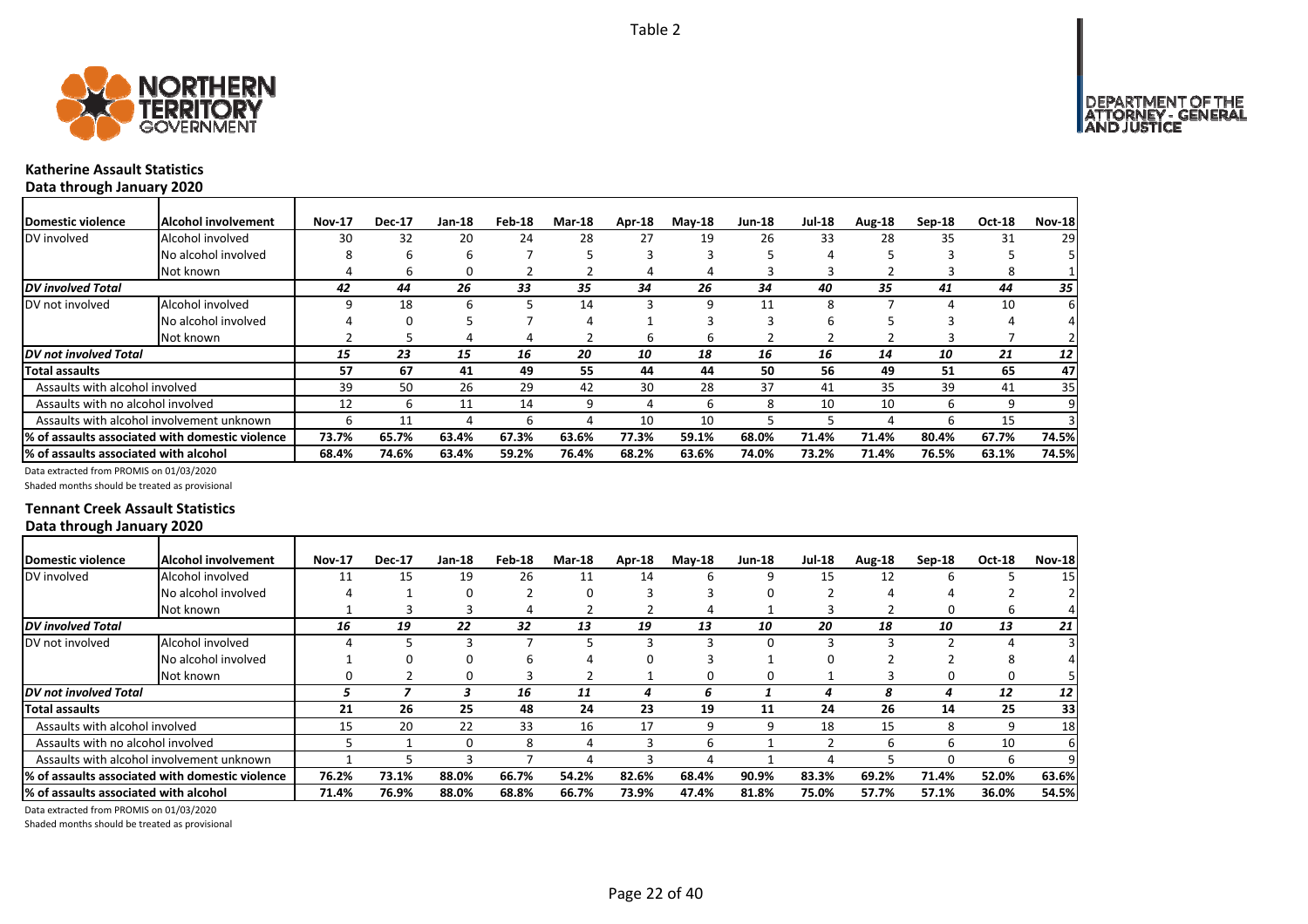



## **Katherine Assault Statistics**

**Data through January 2020**

| Domestic violence                     | Alcohol involvement                             | <b>Dec-18</b> | Jan-19 | Feb-19 | Mar-19 | Apr-19 | <b>May-19</b> | Jun-19 | Jul-19   | <b>Aug-19</b> | $Sep-19$ | Oct-19 | <b>Nov-19</b> | <b>Dec-19</b> | <b>Jan-20</b> |
|---------------------------------------|-------------------------------------------------|---------------|--------|--------|--------|--------|---------------|--------|----------|---------------|----------|--------|---------------|---------------|---------------|
| DV involved                           | Alcohol involved                                | 32            | 28     | 15     | 22     | 18     | 21            | 18     | 15       | 17            | 17       | 14     | 24            | 32            | 18            |
|                                       | No alcohol involved                             |               |        |        |        |        |               |        | q        |               |          |        |               |               |               |
|                                       | Not known                                       |               |        |        |        |        | h             |        |          |               |          |        |               |               |               |
| <b>DV</b> involved Total              |                                                 | 40            | 33     | 22     | 32     | 27     | 30            | 28     | 25       | 25            | 19       | 21     | 31            | 42            | 27            |
| DV not involved                       | Alcohol involved                                |               |        |        | 9      |        |               | h      |          |               |          | 10     |               |               |               |
|                                       | No alcohol involved                             |               |        |        |        |        |               |        |          |               |          |        |               |               |               |
|                                       | Not known                                       |               |        |        |        |        |               |        | $\Omega$ |               |          |        |               |               |               |
| <b>IDV</b> not involved Total         |                                                 | 10            | 11     | h      | 16     | 10     |               | 11     | 10       |               | 13       | 17     | 18            | 10            | 9             |
| Total assaults                        |                                                 | 50            | 44     | 28     | 48     | 37     | 35            | 39     | 35       | 32            | 32       | 38     | 49            | 52            | 36            |
| Assaults with alcohol involved        |                                                 | 36            | 34     | 19     | 31     | 23     | 23            | 24     | 22       | 20            | 21       | 24     | 30            | 37            | 22            |
| Assaults with no alcohol involved     |                                                 |               |        | h      | 12     | 10     |               | 10     | 12       |               | 10       | 11     | 11            | 9             | 61            |
|                                       | Assaults with alcohol involvement unknown       |               |        |        |        |        |               |        |          |               |          |        |               |               |               |
|                                       | % of assaults associated with domestic violence | 80.0%         | 75.0%  | 78.6%  | 66.7%  | 73.0%  | 85.7%         | 71.8%  | 71.4%    | 78.1%         | 59.4%    | 55.3%  | 63.3%         | 80.8%         | 75.0%         |
| % of assaults associated with alcohol |                                                 | 72.0%         | 77.3%  | 67.9%  | 64.6%  | 62.2%  | 65.7%         | 61.5%  | 62.9%    | 62.5%         | 65.6%    | 63.2%  | 61.2%         | 71.2%         | 61.1%         |

Data extracted from PROMIS on 01/03/2020

Shaded months should be treated as provisional

#### **Tennant Creek Assault Statistics Data through January 2020**

| <b>IDomestic violence</b>                 | <b>Alcohol involvement</b>                       | <b>Dec-18</b> | Jan-19 | Feb-19 | <b>Mar-19</b> | Apr-19 | $May-19$ | <b>Jun-19</b> | <b>Jul-19</b> | <b>Aug-19</b> | $Sep-19$ | Oct-19 | <b>Nov-19</b> | <b>Dec-19</b> | Jan-20 |
|-------------------------------------------|--------------------------------------------------|---------------|--------|--------|---------------|--------|----------|---------------|---------------|---------------|----------|--------|---------------|---------------|--------|
| DV involved                               | Alcohol involved                                 | 15            | 15     |        |               |        | a        | 10            | 9             | 17            | 17       | 14     | 14            | 14            |        |
|                                           | No alcohol involved                              |               |        |        |               |        |          |               |               |               |          |        |               | $\Omega$      |        |
|                                           | Not known                                        |               |        |        |               |        |          |               |               |               |          |        |               | 0             |        |
| <b>DV</b> involved Total                  |                                                  | 19            | 18     | 14     | 10            | 13     | 13       | 15            | 13            | 22            | 26       | 21     | 21            | 14            | 13     |
| DV not involved                           | Alcohol involved                                 |               |        |        |               |        |          |               |               |               |          |        |               | $\mathbf b$   |        |
|                                           | No alcohol involved                              |               |        |        |               |        |          |               |               | U             |          |        |               |               |        |
|                                           | Not known                                        |               |        |        |               |        |          |               |               |               |          |        |               |               |        |
| <b>DV</b> not involved Total              |                                                  |               |        |        |               |        |          |               | b.            | h             | 11       | 5.     |               |               |        |
| Total assaults                            |                                                  | 26            | 27     | 21     | 16            | 19     | 16       | 18            | 19            | 28            | 37       | 26     | 27            | 22            | 17     |
| Assaults with alcohol involved            |                                                  | 20            | 18     | 13     | 11            | 13     | 11       | 10            | 10            | 21            | 20       | 15     | 18            | 20            | 10     |
| Assaults with no alcohol involved         |                                                  |               |        |        |               |        |          |               |               |               | 12       |        | 6             | $\Omega$      | 6      |
| Assaults with alcohol involvement unknown |                                                  |               |        |        |               |        |          |               |               |               |          | h      |               |               |        |
|                                           | 1% of assaults associated with domestic violence | 73.1%         | 66.7%  | 66.7%  | 62.5%         | 68.4%  | 81.3%    | 83.3%         | 68.4%         | 78.6%         | 70.3%    | 80.8%  | 77.8%         | 63.6%         | 76.5%  |
| % of assaults associated with alcohol     |                                                  | 76.9%         | 66.7%  | 61.9%  | 68.8%         | 68.4%  | 68.8%    | 55.6%         | 52.6%         | 75.0%         | 54.1%    | 57.7%  | 66.7%         | 90.9%         | 58.8%  |

Data extracted from PROMIS on 01/03/2020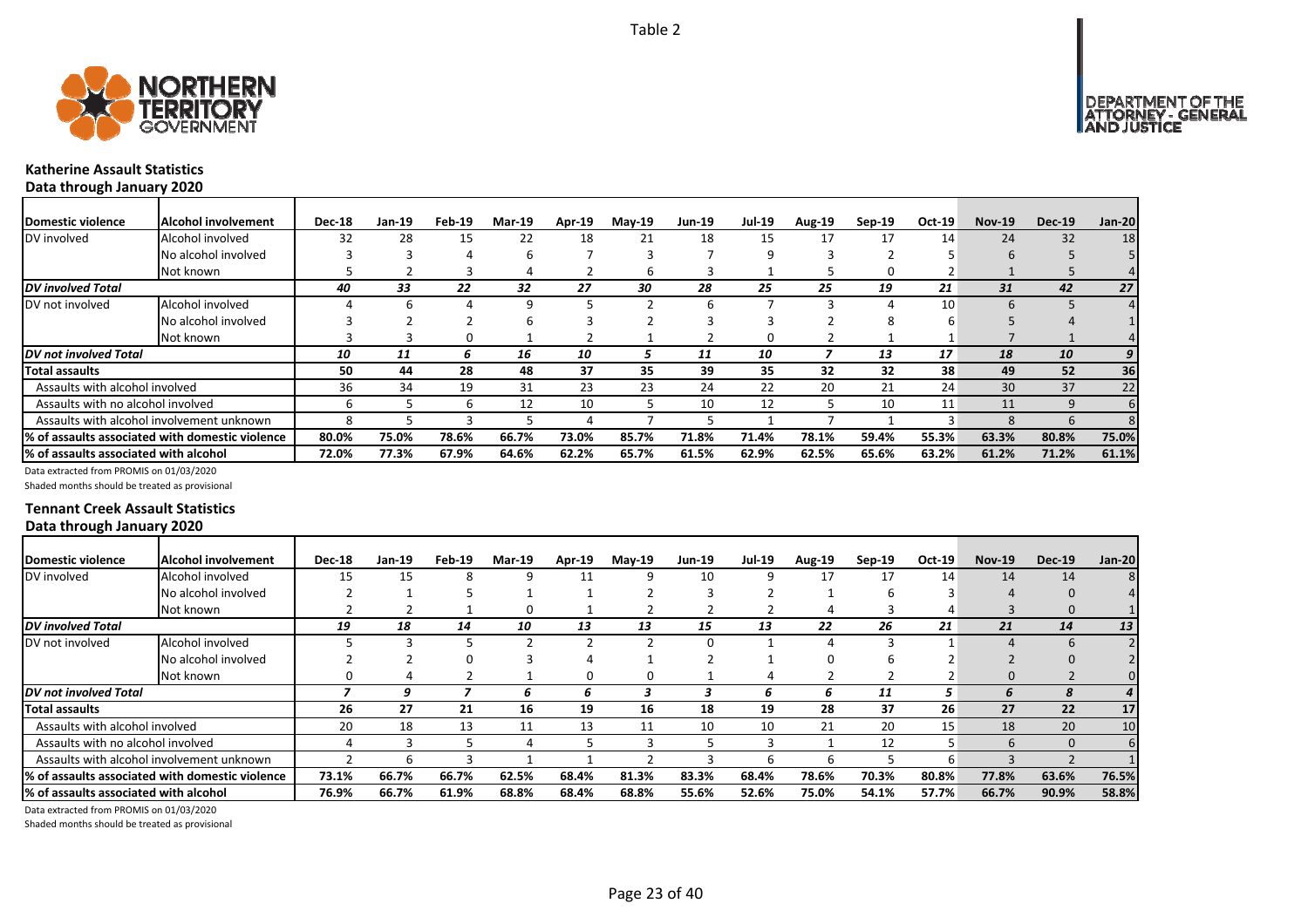

# **Nhulunbuy Assault Statistics**

**Data through January 2020**

| Domestic violence                     | Alcohol involvement                              | <b>Nov-17</b> | <b>Dec-17</b> | Jan-18 | Feb-18 | <b>Mar-18</b> | Apr-18 | $May-18$ | <b>Jun-18</b> | <b>Jul-18</b> | Aug-18 | Sep-18 | Oct-18 | <b>Nov-18</b> |
|---------------------------------------|--------------------------------------------------|---------------|---------------|--------|--------|---------------|--------|----------|---------------|---------------|--------|--------|--------|---------------|
| DV involved                           | Alcohol involved                                 |               | 4             |        |        |               |        |          |               |               |        |        |        |               |
|                                       | No alcohol involved                              |               |               |        |        |               |        |          |               |               |        |        |        |               |
|                                       | Not known                                        |               |               |        |        |               |        |          |               |               |        |        |        |               |
| <b>DV</b> involved Total              |                                                  |               |               |        |        |               | 4      | h        |               |               | 8      |        |        |               |
| DV not involved                       | Alcohol involved                                 |               |               |        |        |               |        |          |               |               |        |        |        |               |
|                                       | No alcohol involved                              |               |               |        |        |               |        |          |               |               |        |        |        |               |
|                                       | Not known                                        |               |               |        |        | n             |        |          |               |               |        |        | O      |               |
| <b>IDV</b> not involved Total         |                                                  |               |               |        |        |               | 8      | 0        |               |               |        | h      | ь      | 0             |
| <b>Total assaults</b>                 |                                                  |               | 11            |        | к.     |               | 12     |          |               |               | 11     |        | 10     |               |
| Assaults with alcohol involved        |                                                  |               | 8             |        |        |               | 10     |          |               | h             | 8      |        | q      |               |
| Assaults with no alcohol involved     |                                                  |               |               |        | O      |               |        |          |               |               |        |        |        |               |
|                                       | Assaults with alcohol involvement unknown        | 0             |               |        |        |               |        |          |               |               |        |        |        |               |
|                                       | 1% of assaults associated with domestic violence | 66.7%         | 45.5%         | 50.0%  | 33.3%  | 57.1%         | 33.3%  | 100.0%   | 33.3%         | 50.0%         | 72.7%  | 14.3%  | 40.0%  | 100.0%        |
| % of assaults associated with alcohol |                                                  | 66.7%         | 72.7%         | 62.5%  | 66.7%  | 100.0%        | 83.3%  | 100.0%   | 33.3%         | 100.0%        | 72.7%  | 57.1%  | 90.0%  | 85.7%         |

Data extracted from PROMIS on 01/03/2020

Shaded months should be treated as provisional

#### **NT Balance Assault Statistics Data through January 2020**

| <b>IDomestic violence</b>              | IAlcohol involvement                             | <b>Nov-17</b> | <b>Dec-17</b> | <b>Jan-18</b> | Feb-18 | <b>Mar-18</b> | Apr-18 | $May-18$ | <b>Jun-18</b> | <b>Jul-18</b> | Aug-18 | Sep-18 | Oct-18 | <b>Nov-18</b> |
|----------------------------------------|--------------------------------------------------|---------------|---------------|---------------|--------|---------------|--------|----------|---------------|---------------|--------|--------|--------|---------------|
| DV involved                            | Alcohol involved                                 | 55            | 82            | 44            | 39     | 56            | 52     | 41       | 44            | 47            | 50     | 81     | 56     | 44            |
|                                        | No alcohol involved                              | 69            | 79            | 74            | 56     | 51            | 50     | 50       | 44            | 41            | 56     | 56     | 62     | 66            |
|                                        | Not known                                        | 17            | 25            | q             | 12     | 13            | 12     | 10       | 11            | 15            | 11     | 24     | 22     | 28            |
| DV involved Total                      |                                                  | 141           | 186           | 127           | 107    | 120           | 114    | 101      | 99            | 103           | 117    | 161    | 140    | 138           |
| DV not involved                        | Alcohol involved                                 | 18            | 26            | 17            | 10     | 15            | 10     | 13       | 10            | 11            | 20     | 12     | 17     |               |
|                                        | No alcohol involved                              | 17            | 27            | 20            | 18     | 31            | 21     | 23       | 20            | 22            | 11     | 14     | 16     | 21            |
|                                        | Not known                                        | h             | 11            | q             | 4      | 11            | 8      |          | 11            | q             | 8      | 14     | 8      | 13            |
| DV not involved Total                  |                                                  | 41            | 64            | 46            | 32     | 57            | 39     | 39       | 41            | 42            | 39     | 40     | 41     | 39            |
| <b>Total assaults</b>                  |                                                  | 182           | 250           | 173           | 139    | 177           | 153    | 140      | 140           | 145           | 156    | 201    | 181    | 177           |
| Assaults with alcohol involved         |                                                  | 73            | 108           | 61            | 49     | 71            | 62     | 54       | 54            | 58            | 70     | 93     | 73     | 49            |
| Assaults with no alcohol involved      |                                                  | 86            | 106           | 94            | 74     | 82            | 71     | 73       | 64            | 63            | 67     | 70     | 78     | 87            |
|                                        | Assaults with alcohol involvement unknown        | 23            | 36            | 18            | 16     | 24            | 20     | 13       | 22            | 24            | 19     | 38     | 30     | 41            |
|                                        | I% of assaults associated with domestic violence | 77.5%         | 74.4%         | 73.4%         | 77.0%  | 67.8%         | 74.5%  | 72.1%    | 70.7%         | 71.0%         | 75.0%  | 80.1%  | 77.3%  | 78.0%         |
| I% of assaults associated with alcohol |                                                  | 40.1%         | 43.2%         | 35.3%         | 35.3%  | 40.1%         | 40.5%  | 38.6%    | 38.6%         | 40.0%         | 44.9%  | 46.3%  | 40.3%  | 27.7%         |

Data extracted from PROMIS on 01/03/2020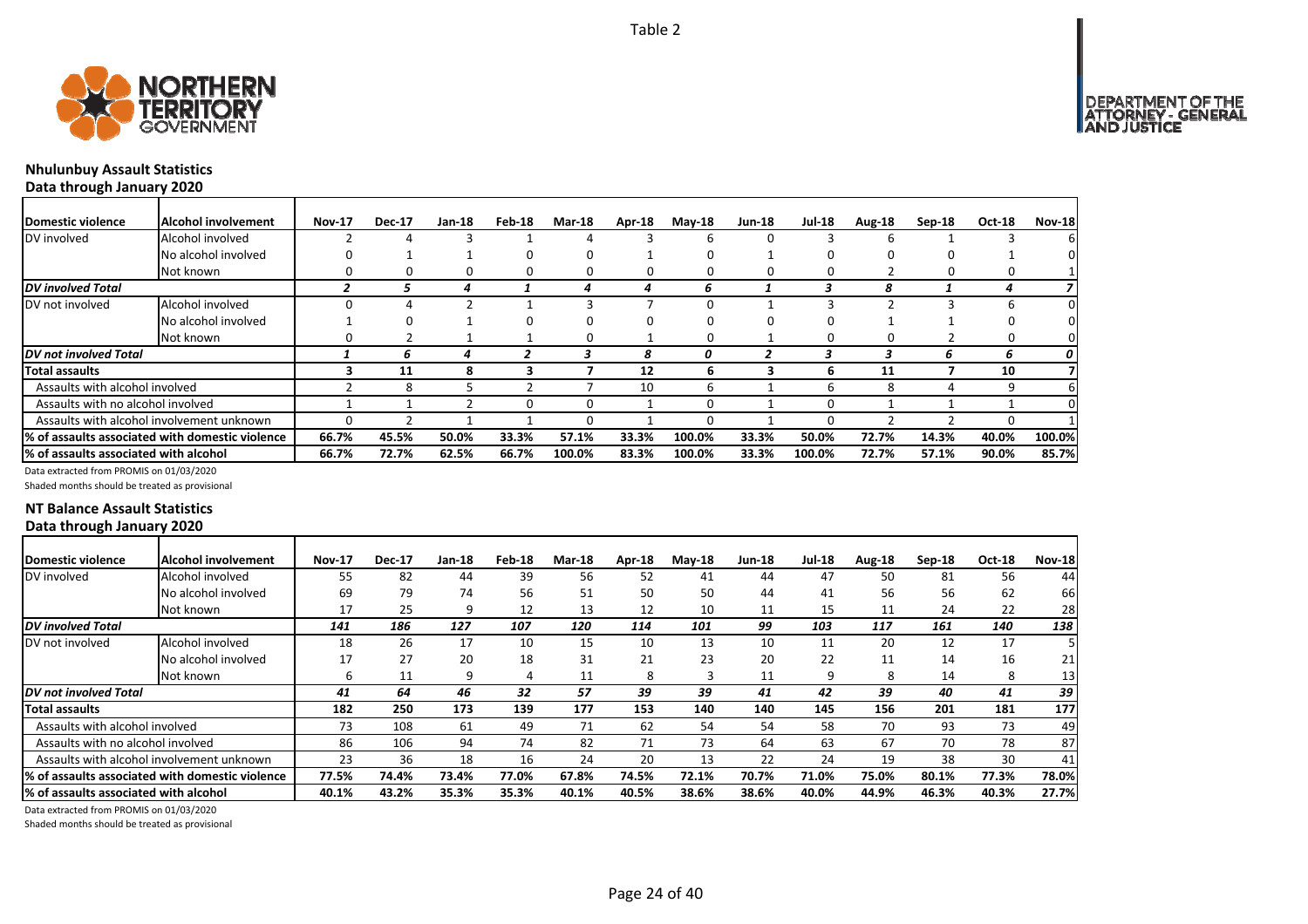

DEPARTMENT OF THE<br>ATTORNEY - GENERAL<br>AND JUSTICE



# **Nhulunbuy Assault Statistics**

**Data through January 2020**

| Domestic violence                     | Alcohol involvement                              | <b>Dec-18</b> | Jan-19 | Feb-19 | <b>Mar-19</b> | Apr-19 | <b>May-19</b> | <b>Jun-19</b> | <b>Jul-19</b> | Aug-19       | $Sep-19$     | Oct-19 | <b>Nov-19</b> | <b>Dec-19</b> | <b>Jan-20</b> |
|---------------------------------------|--------------------------------------------------|---------------|--------|--------|---------------|--------|---------------|---------------|---------------|--------------|--------------|--------|---------------|---------------|---------------|
| DV involved                           | Alcohol involved                                 |               |        |        |               |        |               |               |               |              |              |        |               |               |               |
|                                       | No alcohol involved                              |               |        |        |               |        |               |               |               |              |              |        |               |               |               |
|                                       | Not known                                        |               |        |        |               |        |               |               |               |              | 0            |        |               |               |               |
| DV involved Total                     |                                                  |               |        |        |               |        |               |               |               |              |              | 3      | h             |               |               |
| DV not involved                       | Alcohol involved                                 |               |        | O      |               |        |               |               |               |              |              |        |               |               |               |
|                                       | No alcohol involved                              |               |        |        |               |        |               |               |               |              |              |        |               |               |               |
|                                       | Not known                                        |               |        | n      |               |        | O             |               | $\Omega$      | $\mathbf{U}$ | 0            |        |               |               |               |
| <b>DV</b> not involved Total          |                                                  | 0             |        |        |               |        |               |               |               |              |              |        |               | 0             |               |
| <b>Total assaults</b>                 |                                                  |               |        |        | я             |        |               |               |               |              |              |        |               |               |               |
| Assaults with alcohol involved        |                                                  |               |        |        |               |        |               |               |               |              |              |        |               |               |               |
| Assaults with no alcohol involved     |                                                  | O.            |        |        |               |        |               |               | O             |              |              |        |               |               |               |
|                                       | Assaults with alcohol involvement unknown        | n             |        |        |               |        | O             |               |               |              | <sup>0</sup> |        |               |               |               |
|                                       | 1% of assaults associated with domestic violence | 100.0%        | 33.3%  | 100.0% | 37.5%         | 50.0%  | 40.0%         | 25.0%         | 20.0%         | 33.3%        | 60.0%        | 37.5%  | 85.7%         | 100.0%        | 0.0%          |
| % of assaults associated with alcohol |                                                  | 100.0%        | 66.7%  | 40.0%  | 50.0%         | 75.0%  | 100.0%        | 50.0%         | 80.0%         | 100.0%       | 60.0%        | 87.5%  | 100.0%        | 100.0%        | 50.0%         |

Data extracted from PROMIS on 01/03/2020

Shaded months should be treated as provisional

#### **NT Balance Assault Statistics Data through January 2020**

| Domestic violence                      | Alcohol involvement                             | <b>Dec-18</b> | Jan-19 | Feb-19 | Mar-19            | Apr-19 | $Mav-19$ | Jun-19 | Jul-19 | <b>Aug-19</b> | $Sep-19$ | Oct-19 | <b>Nov-19</b> | <b>Dec-19</b> | <b>Jan-20</b> |
|----------------------------------------|-------------------------------------------------|---------------|--------|--------|-------------------|--------|----------|--------|--------|---------------|----------|--------|---------------|---------------|---------------|
| DV involved                            | Alcohol involved                                | 71            | 39     | 32     | 35                | 39     | 42       | 34     | 34     | 36            | 36       | 48     | 41            | 61            | 29            |
|                                        | No alcohol involved                             | 73            | 52     | 65     | 62                | 53     | 53       | 46     | 53     | 50            | 60       | 45     | 73            | 62            | 77            |
|                                        | Not known                                       | 24            | 20     | 10     | 13                | 16     | 15       | 11     | 14     | 19            | 19       | 21     | 20            | 15            | 24            |
| <b>DV</b> involved Total               |                                                 | 168           | 111    | 107    | <i><b>110</b></i> | 108    | 110      | 91     | 101    | 105           | 115      | 114    | 134           | 138           | 130           |
| DV not involved                        | Alcohol involved                                | 16            | 14     | 8      | 12                | 11     | ь        |        | 8      | 12            | 11       | 12     | 13            | 16            | 10            |
|                                        | No alcohol involved                             | 17            | 15     | 19     | 36                | 17     | 21       | 21     | 18     | 24            | 19       | 27     | 20            | 28            | 17            |
|                                        | Not known                                       |               |        | 9      | 10                |        | 6        |        | 13     | 8             | 17       | 4      | 13            | 10            | 13            |
| DV not involved Total                  |                                                 | 37            | 34     | 36     | 58                | 35     | 33       | 35     | 39     | 44            | 47       | 43     | 46            | 54            | 40            |
| <b>Total assaults</b>                  |                                                 | 205           | 145    | 143    | 168               | 143    | 143      | 126    | 140    | 149           | 162      | 157    | 180           | 192           | 170           |
| Assaults with alcohol involved         |                                                 | 87            | 53     | 40     | 47                | 50     | 48       | 41     | 42     | 48            | 47       | 60     | 54            | 77            | 39            |
| Assaults with no alcohol involved      |                                                 | 90            | 67     | 84     | 98                | 70     | 74       | 67     | 71     | 74            | 79       | 72     | 93            | 90            | 94            |
|                                        | Assaults with alcohol involvement unknown       | 28            | 25     | 19     | 23                | 23     | 21       | 18     | 27     | 27            | 36       | 25     | 33            | 25            | 37            |
|                                        | % of assaults associated with domestic violence | 82.0%         | 76.6%  | 74.8%  | 65.5%             | 75.5%  | 76.9%    | 72.2%  | 72.1%  | 70.5%         | 71.0%    | 72.6%  | 74.4%         | 71.9%         | 76.5%         |
| l% of assaults associated with alcohol |                                                 | 42.4%         | 36.6%  | 28.0%  | 28.0%             | 35.0%  | 33.6%    | 32.5%  | 30.0%  | 32.2%         | 29.0%    | 38.2%  | 30.0%         | 40.1%         | 22.9%         |

Data extracted from PROMIS on 01/03/2020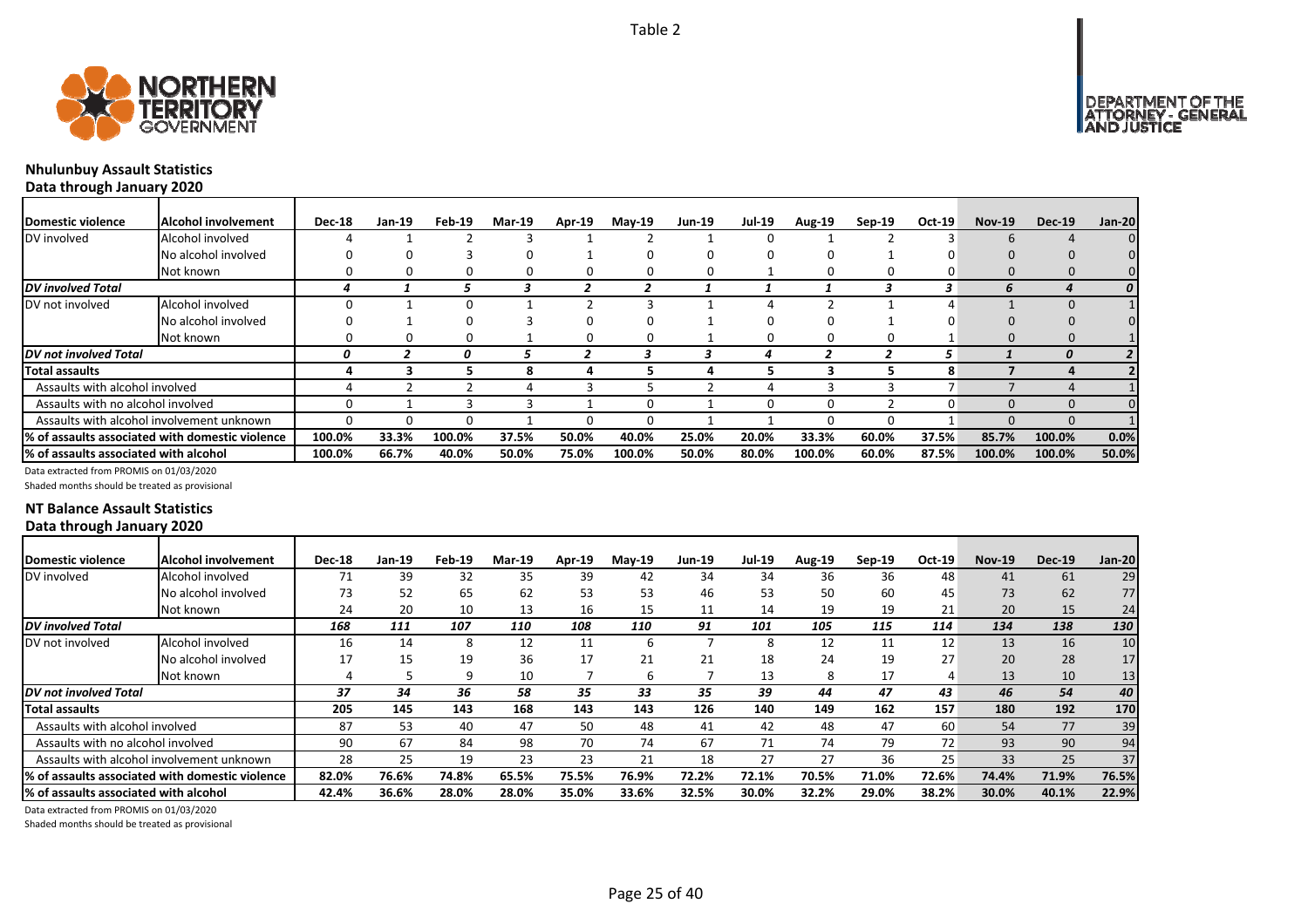

## **Northern Territory Yearly Crime Statistics**

## Data for the 12 months ending in January, 2015 to 2020<br>
Data for the 12 months ending in January, 2015 to 2020

| Number of offences                                        | 2015     | 2016         | 2017           | 2018           | 2019            | 2020     | 2015               | 2016               | 2017               | 2018               | 2019               | 2020               |
|-----------------------------------------------------------|----------|--------------|----------------|----------------|-----------------|----------|--------------------|--------------------|--------------------|--------------------|--------------------|--------------------|
| 0111 Murder                                               | 6        | 8            | $\Delta$       | 4              | 4               |          | 2.5                | 3.3                | 1.6                | 1.6                | 1.6                | 2.0                |
| 0121 Attempted murder                                     |          |              | $\overline{2}$ |                | 2               |          | 1.6                | 1.2                | 0.8                | 0.4                | 0.8                | 0.4                |
| 0131 Manslaughter                                         |          |              |                | $\overline{2}$ |                 |          | 1.6                | 2.0                | 0.4                | 0.8                | 1.2                | 0.4                |
| 0132 Driving causing death                                | 3        | 6            |                | 4              |                 |          | 1.2                | 2.5                | 0.4                | 1.6                | 2.0                | 0.4                |
| 01 Homicide and related offences                          | 17       | 22           | 8              | 11             | 14              |          | 7.0                | 9.0                | 3.3                | 4.4                | 5.7                | 3.3                |
| 021 Assault                                               | 7,067    | 6,855        | 6,658          | 7,423          | 6,955           | 6,448    | 2,909.5            | 2,801.5            | 2,710.1            | 2,999.0            | 2,815.1            | 2,622.5            |
| 029 Acts intended to cause injury - other                 | 26       | 18           | 28             | 29             | 26              | 16       | 10.7               | 7.4                | 11.4               | 11.7               | 10.5               | 6.5                |
| 02 Acts intended to cause injury                          | 7,093    | 6,873        | 6,686          | 7,452          | 6,981           | 6,464    | 2,920.2            | 2,808.8            | 2,721.4            | 3,010.7            | 2,825.7            | 2,629.0            |
| 031 Sexual assault                                        | 407      | 398          | 406            | 400            | 384             | 358      | 167.6              | 162.7              | 165.3              | 161.6              | 155.4              | 145.6              |
| 032 Non-assaultive sexual offences                        | 62       | 57           | 49             | 56             | 57              | 65       | 25.5               | 23.3               | 19.9               | 22.6               | 23.1               | 26.4               |
| 03 Sexual assault and related offences                    | 469      | 455          | 455            | 456            | 441             | 423      | 193.1              | 185.9              | 185.2              | 184.2              | 178.5              | 172.0              |
| 049 Other dangerous or negligent acts endangering persons | 100      | 112          | 173            | 168            | 161             | 119      | 41.2               | 45.8               | 70.4               | 67.9               | 65.2               | 48.4               |
| 0511 Abduction and kidnapping                             | $\Omega$ | $\Omega$     | $\mathbf{1}$   | $\Omega$       | $\mathbf{0}$    | $\Omega$ | 0.0                | 0.0                | 0.4                | 0.0                | 0.0                | 0.0                |
| 0521 Deprivation of liberty/false imprisonment            | 46       | 35           | 35             | 29             | 31              | 31       | 18.9               | 14.3               | 14.2               | 11.7               | 12.5               | 12.6               |
| 0531 Harassment and private nuisance                      | 58       | 133          | 84             | 61             | 38              | 41       | 23.9               | 54.4               | 34.2               | 24.6               | 15.4               | 16.7               |
| 0532 Threatening behaviour                                | 337      | 344          | 314            | 298            | 345             | 290      | 138.7              | 140.6              | 127.8              | 120.4              | 139.6              | 117.9              |
| 05 Abduction, harassment and other offences               | 441      | 512          | 434            | 388            | 414             | 362      | 181.6              | 209.2              | 176.7              | 156.8              | 167.6              | 147.2              |
| 061 Robberv                                               | 100      | 111          | 97             | 111            | 118             | 162      | 41.2               | 45.4               | 39.5               | 44.8               | 47.8               | 65.9               |
| 0621 Blackmail and extortion                              | 6        | $\mathbf{1}$ | 1              | $\mathbf{1}$   | $\Omega$        |          | 2.5                | 0.4                | 0.4                | 0.4                | 0.0                | 1.6                |
| 06 Robbery, extortion and related offences                | 106      | 112          | 98             | 112            | 118             | 166      | 43.6               | 45.8               | 39.9               | 45.2               | 47.8               | 67.5               |
| Total offences against the person                         | 8,226    | 8,086        | 7,854          | 8,587          | 8,129           | 7,542    | 3,386.7            | 3,304.6            | 3,196.9            | 3,469.3            | 3,290.3            | 3,067.5            |
| House break-ins, actual                                   | 1,697    | 1,578        | 1,711          | 1,789          | 2,148           | 2,252    | 698.7              | 644.9              | 696.4              | 722.8              | 869.4              | 915.9              |
| House break-ins, attempted                                | 118      | 111          | 238            | 253            | 266             | 238      | 48.6               | 45.4               | 96.9               | 102.2              | 107.7              | 96.8               |
| 0711 House break-ins                                      | 1,815    | 1,689        | 1,949          | 2,042          | 2,414           | 2,490    | 747.2              | 690.3              | 793.3              | 825.0              | 977.1              | 1,012.7            |
| Commercial break-ins, actual                              | 1,532    | 1,460        | 1,926          | 1,960          | 2,406           | 1,985    | 630.7              | 596.7              | 784.0              | 791.9              | 973.9              | 807.3              |
| Commercial break-ins, attempted                           | 154      | 132          | 205            | 236            | 284             | 206      | 63.4               | 53.9               | 83.4               | 95.3               | 115.0              | 83.8               |
| 0711 Commercial break-ins                                 | 1,686    | 1,592        | 2,131          | 2,196          | 2,690           | 2,191    | 694.1              | 650.6              | 867.4              | 887.2              | 1,088.8            | 891.1              |
| 0812 Illegal use of a motor vehicle                       | 1,217    | 976          | 984            | 856            | 930             | 789      | 501.0              | 398.9              | 400.5              | 345.8              | 376.4              | 320.9              |
| 0813 Theft of motor vehicle parts or contents             | 1,236    | 1,144        | 1,143          | 881            | 934             | 922      | 508.9              | 467.5              | 465.2              | 355.9              | 378.0              | 375.0              |
| 081 Motor vehicle theft and related offences              | 2,453    | 2,120        | 2,127          | 1,737          | 1,864           | 1,711    | 1,009.9            | 866.4              | 865.8              | 701.8              | 754.5              | 695.9              |
| 08* Theft and related offences (other than MV)            | 7,367    | 7,149        | 7,674          | 7,507          | 7,904           | 7,538    | 3,033.0            | 2,921.6            | 3,123.6            | 3,032.9            | 3,199.2            | 3,065.9            |
|                                                           |          |              |                |                |                 |          |                    |                    |                    |                    |                    |                    |
| 12 Property damage offences                               | 6,589    | 6,432        | 7,268          | 7,628          | 7,484<br>22,356 | 7,184    | 2,712.7<br>8,197.0 | 2,628.6<br>7,757.5 | 2,958.3<br>8,608.4 | 3,081.8<br>8,528.7 | 3,029.2<br>9,048.9 | 2,921.9<br>8,587.5 |

DEPARTMENT OF THE<br>ATTORNEY - GENERAL<br>AND JUSTICE

| 2015    | 2016    | 2017    | 2018    | 2019    | 2020               |
|---------|---------|---------|---------|---------|--------------------|
| 2.5     | 3.3     | 1.6     | 1.6     | 1.6     | 2.0                |
| 1.6     | 1.2     | 0.8     | 0.4     | 0.8     | 0.4                |
| 1.6     | 2.0     | 0.4     | 0.8     | 1.2     | 0.4                |
| 1.2     | 2.5     | 0.4     | 1.6     | 2.0     | 0.4                |
| 7.0     | 9.0     | 3.3     | 4.4     | 5.7     | 3.3                |
| 2,909.5 | 2,801.5 | 2,710.1 | 2,999.0 | 2,815.1 | 2,622.5            |
| 10.7    | 7.4     | 11.4    | 11.7    | 10.5    | 6.5                |
| 2,920.2 | 2,808.8 | 2,721.4 | 3,010.7 | 2,825.7 | 2,629.0            |
| 167.6   | 162.7   | 165.3   | 161.6   | 155.4   | 145.6              |
| 25.5    | 23.3    | 19.9    | 22.6    | 23.1    | 26.4               |
| 193.1   | 185.9   | 185.2   | 184.2   | 178.5   | 172.0              |
| 41.2    | 45.8    | 70.4    | 67.9    | 65.2    | 48.4               |
| 0.0     | 0.0     | 0.4     | 0.0     | 0.0     | 0.0                |
| 18.9    | 14.3    | 14.2    | 11.7    | 12.5    | 12.6               |
| 23.9    | 54.4    | 34.2    | 24.6    | 15.4    | 16.7               |
| 138.7   | 140.6   | 127.8   | 120.4   | 139.6   | 117.9              |
| 181.6   | 209.2   | 176.7   | 156.8   | 167.6   | 147.2              |
| 41.2    | 45.4    | 39.5    | 44.8    | 47.8    | 65.9               |
| 2.5     | 0.4     | 0.4     | 0.4     | 0.0     | 1.6                |
| 43.6    | 45.8    | 39.9    | 45.2    | 47.8    | 67.5               |
| 3,386.7 | 3,304.6 | 3,196.9 | 3,469.3 | 3,290.3 | 3,067.5            |
| 698.7   | 644.9   | 696.4   | 722.8   | 869.4   | $915.\overline{9}$ |
| 48.6    |         |         |         |         |                    |
|         | 45.4    | 96.9    | 102.2   | 107.7   | 96.8               |
| 747.2   | 690.3   | 793.3   | 825.0   | 977.1   | 1,012.7            |
| 630.7   | 596.7   | 784.0   | 791.9   | 973.9   | 807.3              |
| 63.4    | 53.9    | 83.4    | 95.3    | 115.0   | 83.8               |
| 694.1   | 650.6   | 867.4   | 887.2   | 1,088.8 | 891.1              |
| 501.0   | 398.9   | 400.5   | 345.8   | 376.4   | 320.9              |
| 508.9   | 467.5   | 465.2   | 355.9   | 378.0   | 375.0              |
| 1,009.9 | 866.4   | 865.8   | 701.8   | 754.5   | 695.9              |
| 3,033.0 | 2,921.6 | 3,123.6 | 3,032.9 | 3,199.2 | 3,065.9            |
| 2,712.7 | 2,628.6 | 2,958.3 | 3,081.8 | 3,029.2 | 2,921.9            |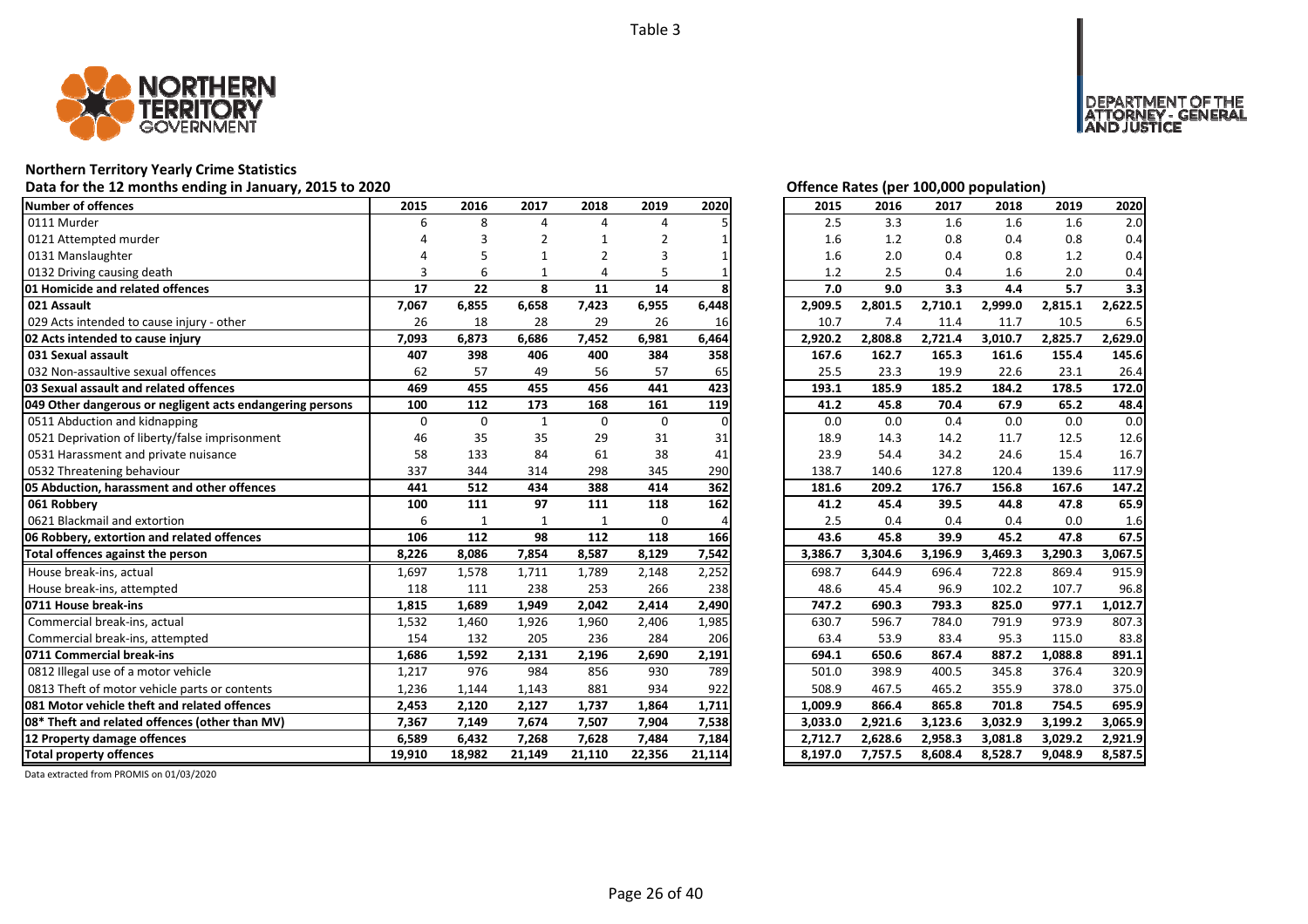

## **Darwin Yearly Crime Statistics**

## Data for the 12 months ending in January, 2015 to 2020<br> **Data for the 12 months ending in January, 2015 to 2020**

| Number of offences                                        | 2015           | 2016           | 2017           | 2018         | 2019           | 2020  | 2015    | 2016    | 2017    | 2018    | 2019    | 2020    |
|-----------------------------------------------------------|----------------|----------------|----------------|--------------|----------------|-------|---------|---------|---------|---------|---------|---------|
| 0111 Murder                                               | $\mathbf{1}$   | 3              | $\mathbf{1}$   | $\Omega$     | $\Omega$       |       | 1.2     | 3.5     | 1.2     | 0.0     | 0.0     | 2.4     |
| 0121 Attempted murder                                     |                | 2              | O              |              |                | ი     | 3.5     | 2.4     | 0.0     | 1.2     | 1.2     | 0.0     |
| 0131 Manslaughter                                         |                |                | O              | 0            | O              |       | 3.5     | 2.4     | 0.0     | 0.0     | 0.0     | 0.0     |
| 0132 Driving causing death                                | $\Omega$       |                | 1              | 0            |                |       | 0.0     | 2.4     | 1.2     | 0.0     | 1.2     | 0.0     |
| <b>01 Homicide and related offences</b>                   | $\overline{7}$ | 9              | $\overline{2}$ | $\mathbf{1}$ | $\overline{2}$ |       | 8.3     | 10.6    | 2.3     | $1.2$   | 2.3     | 2.4     |
| 021 Assault                                               | 1,958          | 1,766          | 1,706          | 1,898        | 1,840          | 1,748 | 2,311.5 | 2,075.8 | 1,989.4 | 2,185.0 | 2,122.7 | 2,056.5 |
| 029 Acts intended to cause injury - other                 | 11             | $\overline{7}$ | 9              | 14           | 6              |       | 13.0    | 8.2     | 10.5    | 16.1    | 6.9     | 5.9     |
| 02 Acts intended to cause injury                          | 1,969          | 1,773          | 1,715          | 1,912        | 1,846          | 1,753 | 2,324.5 | 2,084.1 | 1,999.9 | 2,201.1 | 2,129.6 | 2,062.4 |
| 031 Sexual assault                                        | 136            | 137            | 129            | 131          | 135            | 136   | 160.6   | 161.0   | 150.4   | 150.8   | 155.7   | 160.0   |
| 032 Non-assaultive sexual offences                        | 33             | 25             | 18             | 23           | 24             | 25    | 39.0    | 29.4    | 21.0    | 26.5    | 27.7    | 29.4    |
| 03 Sexual assault and related offences                    | 169            | 162            | 147            | 154          | 159            | 161   | 199.5   | 190.4   | 171.4   | 177.3   | 183.4   | 189.4   |
| 049 Other dangerous or negligent acts endangering persons | 24             | 38             | 36             | 35           | 40             | 21    | 28.3    | 44.7    | 42.0    | 40.3    | 46.1    | 24.7    |
| 0511 Abduction and kidnapping                             | 0              | $\Omega$       | $\Omega$       | $\Omega$     | $\Omega$       | O     | 0.0     | 0.0     | 0.0     | 0.0     | 0.0     | 0.0     |
| 0521 Deprivation of liberty/false imprisonment            | 12             | 14             | 8              | 8            | 5              |       | 14.2    | 16.5    | 9.3     | 9.2     | 5.8     | 9.4     |
| 0531 Harassment and private nuisance                      | 13             | 80             | 32             | 13           | 12             | 18    | 15.3    | 94.0    | 37.3    | 15.0    | 13.8    | 21.2    |
| 0532 Threatening behaviour                                | 108            | 111            | 97             | 61           | 83             | 57    | 127.5   | 130.5   | 113.1   | 70.2    | 95.8    | 67.1    |
| 05 Abduction, harassment and other offences               | 133            | 205            | 137            | 82           | 100            | 83    | 157.0   | 241.0   | 159.8   | 94.4    | 115.4   | 97.6    |
| 061 Robbery                                               | 59             | 52             | 50             | 54           | 60             | 77    | 69.7    | 61.1    | 58.3    | 62.2    | 69.2    | 90.6    |
| 0621 Blackmail and extortion                              | $\overline{2}$ |                | $\mathbf{1}$   | $\mathbf{1}$ | $\Omega$       |       | 2.4     | 1.2     | 1.2     | 1.2     | 0.0     | 1.2     |
| 06 Robbery, extortion and related offences                | 61             | 53             | 51             | 55           | 60             | 78    | 72.0    | 62.3    | 59.5    | 63.3    | 69.2    | 91.8    |
| Total offences against the person                         | 2,363          | 2,240          | 2,088          | 2,239        | 2,207          | 2,098 | 2,789.6 | 2,633.0 | 2,434.9 | 2,577.6 | 2,546.1 | 2,468.3 |
| House break-ins, actual                                   | 726            | 575            | 623            | 555          | 593            | 746   | 857.1   | 675.9   | 726.5   | 638.9   | 684.1   | 877.7   |
| House break-ins, attempted                                | 34             | 13             | 87             | 77           | 60             | 67    | 40.1    | 15.3    | 101.5   | 88.6    | 69.2    | 78.8    |
| 0711 House break-ins                                      | 760            | 588            | 710            | 632          | 653            | 813   | 897.2   | 691.2   | 828.0   | 727.6   | 753.3   | 956.5   |
| Commercial break-ins, actual                              | 363            | 335            | 625            | 552          | 543            | 379   | 428.5   | 393.8   | 728.8   | 635.5   | 626.4   | 445.9   |
| Commercial break-ins, attempted                           | 23             | 25             | 65             | 56           | 36             | 16    | 27.2    | 29.4    | 75.8    | 64.5    | 41.5    | 18.8    |
| 0711 Commercial break-ins                                 | 386            | 360            | 690            | 608          | 579            | 395   | 455.7   | 423.2   | 804.6   | 699.9   | 668.0   | 464.7   |
| 0812 Illegal use of a motor vehicle                       | 512            | 382            | 393            | 344          | 291            | 297   | 604.4   | 449.0   | 458.3   | 396.0   | 335.7   | 349.4   |
| 0813 Theft of motor vehicle parts or contents             | 678            | 554            | 501            | 341          | 357            | 433   | 800.4   | 651.2   | 584.2   | 392.6   | 411.9   | 509.4   |
| <b>1081 Motor vehicle theft and related offences</b>      | 1,190          | 936            | 894            | 685          | 648            | 730   | 1,404.9 | 1,100.2 | 1,042.5 | 788.6   | 747.6   | 858.8   |
| 08* Theft and related offences (other than MV)            | 3,329          | 3,088          | 3,157          | 2,962        | 3,221          | 3,148 | 3,930.1 | 3,629.8 | 3,681.5 | 3,409.9 | 3,715.9 | 3,703.6 |
| 12 Property damage offences                               | 2,491          | 2,336          | 2,554          | 2,496        | 2,003          | 2,048 | 2,940.8 | 2,745.8 | 2,978.3 | 2,873.5 | 2,310.7 | 2,409.4 |
| <b>Total property offences</b>                            | 8,156          | 7,308          | 8,005          | 7,383        | 7,104          | 7,134 | 9,628.6 | 8,590.2 | 9,335.0 | 8,499.5 | 8,195.5 | 8,393.0 |

DEPARTMENT OF THE<br>ATTORNEY - GENERAL ÜŠTICE

| 2015    | 2016    | 2017    | 2018    | 2019    | 2020    |
|---------|---------|---------|---------|---------|---------|
| 1.2     | 3.5     | 1.2     | 0.0     | 0.0     | 2.4     |
| 3.5     | 2.4     | $0.0\,$ | 1.2     | 1.2     | 0.0     |
| 3.5     | 2.4     | 0.0     | 0.0     | 0.0     | 0.0     |
| 0.0     | 2.4     | 1.2     | 0.0     | 1.2     | 0.0     |
| 8.3     | 10.6    | 2.3     | 1.2     | 2.3     | 2.4     |
| 2,311.5 | 2,075.8 | 1,989.4 | 2,185.0 | 2,122.7 | 2,056.5 |
| 13.0    | 8.2     | 10.5    | 16.1    | 6.9     | 5.9     |
| 2,324.5 | 2,084.1 | 1,999.9 | 2,201.1 | 2,129.6 | 2,062.4 |
| 160.6   | 161.0   | 150.4   | 150.8   | 155.7   | 160.0   |
| 39.0    | 29.4    | 21.0    | 26.5    | 27.7    | 29.4    |
| 199.5   | 190.4   | 171.4   | 177.3   | 183.4   | 189.4   |
| 28.3    | 44.7    | 42.0    | 40.3    | 46.1    | 24.7    |
| 0.0     | 0.0     | 0.0     | 0.0     | 0.0     | 0.0     |
| 14.2    | 16.5    | 9.3     | 9.2     | 5.8     | 9.4     |
| 15.3    | 94.0    | 37.3    | 15.0    | 13.8    | 21.2    |
| 127.5   | 130.5   | 113.1   | 70.2    | 95.8    | 67.1    |
| 157.0   | 241.0   | 159.8   | 94.4    | 115.4   | 97.6    |
| 69.7    | 61.1    | 58.3    | 62.2    | 69.2    | 90.6    |
| 2.4     | 1.2     | 1.2     | 1.2     | 0.0     | 1.2     |
| 72.0    | 62.3    | 59.5    | 63.3    | 69.2    | 91.8    |
| 2,789.6 | 2,633.0 | 2,434.9 | 2,577.6 | 2,546.1 | 2,468.3 |
| 857.1   | 675.9   | 726.5   | 638.9   | 684.1   | 877.7   |
| 40.1    | 15.3    | 101.5   | 88.6    | 69.2    | 78.8    |
| 897.2   | 691.2   | 828.0   | 727.6   | 753.3   | 956.5   |
| 428.5   | 393.8   | 728.8   | 635.5   | 626.4   | 445.9   |
| 27.2    | 29.4    | 75.8    | 64.5    | 41.5    | 18.8    |
| 455.7   | 423.2   | 804.6   | 699.9   | 668.0   | 464.7   |
| 604.4   | 449.0   | 458.3   | 396.0   | 335.7   | 349.4   |
| 800.4   | 651.2   | 584.2   | 392.6   | 411.9   | 509.4   |
| 1,404.9 | 1,100.2 | 1,042.5 | 788.6   | 747.6   | 858.8   |
| 3,930.1 | 3,629.8 | 3,681.5 | 3,409.9 | 3,715.9 | 3,703.6 |
| 2,940.8 | 2,745.8 | 2,978.3 | 2,873.5 | 2,310.7 | 2,409.4 |
| 9,628.6 | 8,590.2 | 9,335.0 | 8,499.5 | 8,195.5 | 8,393.0 |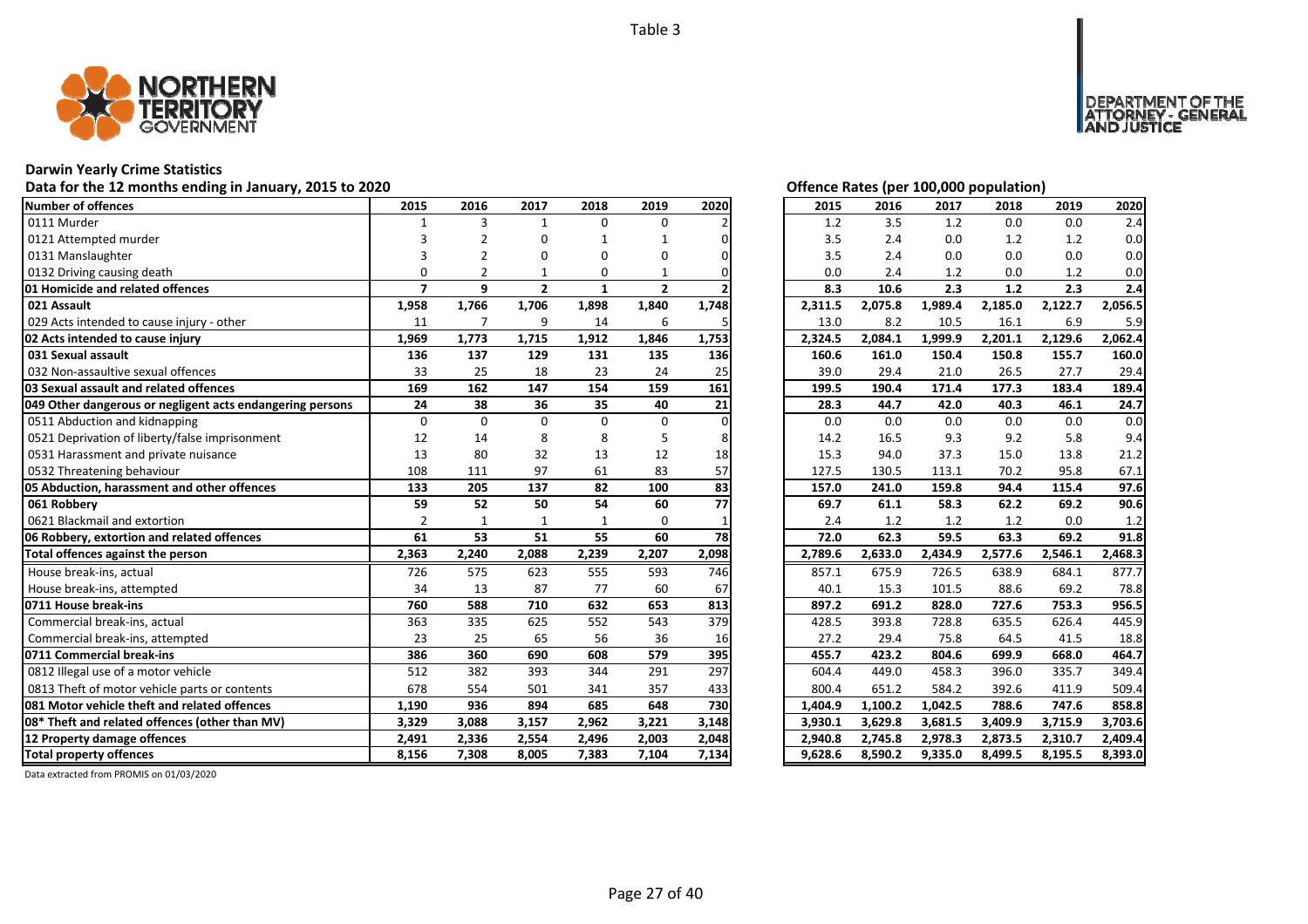

## **Palmerston Yearly Crime Statistics**

## Data for the 12 months ending in January, 2015 to 2020<br>
Data for the 12 months ending in January, 2015 to 2020

| <b>Number of offences</b>                                 | 2015           | 2016           | 2017     | 2018     | 2019           | 2020  | 2015    | 2016    | 2017    | 2018    | 2019    | 2020    |
|-----------------------------------------------------------|----------------|----------------|----------|----------|----------------|-------|---------|---------|---------|---------|---------|---------|
| 0111 Murder                                               | $\Omega$       | $\Omega$       | $\Omega$ | $\Omega$ | $\mathbf{1}$   |       | 0.0     | 0.0     | 0.0     | 0.0     | 2.7     | 2.7     |
| 0121 Attempted murder                                     | ŋ              | n              |          | n        | O              |       | 0.0     | 0.0     | 0.0     | 0.0     | 0.0     | 0.0     |
| 0131 Manslaughter                                         |                |                |          |          |                |       | 3.1     | 0.0     | 0.0     | 0.0     | 2.7     | 0.0     |
| 0132 Driving causing death                                |                |                |          | $\Omega$ | 0              |       | 3.1     | 5.9     | 0.0     | 0.0     | 0.0     | 0.0     |
| 01 Homicide and related offences                          | $\overline{2}$ | $\overline{2}$ | $\Omega$ | 0        | $\overline{2}$ |       | 6.1     | 5.9     | 0.0     | 0.0     | 5.4     | 2.7     |
| 021 Assault                                               | 488            | 444            | 501      | 610      | 543            | 549   | 1,500.1 | 1,299.5 | 1,420.7 | 1,687.5 | 1,474.9 | 1,459.4 |
| 029 Acts intended to cause injury - other                 | 4              | $\mathbf{1}$   | 8        | 5        | $\overline{7}$ |       | 12.3    | 2.9     | 22.7    | 13.8    | 19.0    | 8.0     |
| 02 Acts intended to cause injury                          | 492            | 445            | 509      | 615      | 550            | 552   | 1,512.4 | 1,302.4 | 1,443.4 | 1,701.3 | 1,493.9 | 1,467.4 |
| 031 Sexual assault                                        | 42             | 34             | 31       | 29       | 38             | 48    | 129.1   | 99.5    | 87.9    | 80.2    | 103.2   | 127.6   |
| 032 Non-assaultive sexual offences                        |                | 5              |          | 6        | 8              |       | 21.5    | 14.6    | 19.8    | 16.6    | 21.7    | 18.6    |
| 03 Sexual assault and related offences                    | 49             | 39             | 38       | 35       | 46             | 55    | 150.6   | 114.1   | 107.8   | 96.8    | 124.9   | 146.2   |
| 049 Other dangerous or negligent acts endangering persons | 8              | 8              | 19       | 16       | 14             | 9     | 24.6    | 23.4    | 53.9    | 44.3    | 38.0    | 23.9    |
| 0511 Abduction and kidnapping                             | $\Omega$       | $\Omega$       | $\Omega$ | $\Omega$ | $\Omega$       |       | 0.0     | 0.0     | 0.0     | 0.0     | 0.0     | 0.0     |
| 0521 Deprivation of liberty/false imprisonment            |                |                |          |          | $\overline{2}$ |       | 15.4    | 5.9     | 8.5     | 16.6    | 5.4     | 8.0     |
| 0531 Harassment and private nuisance                      | 3              | 6              |          |          | $\mathbf{1}$   |       | 9.2     | 17.6    | 19.8    | 13.8    | 2.7     | 18.6    |
| 0532 Threatening behaviour                                | 39             | 28             | 35       | 31       | 37             | 42    | 119.9   | 82.0    | 99.2    | 85.8    | 100.5   | 111.6   |
| 05 Abduction, harassment and other offences               | 47             | 36             | 45       | 42       | 40             | 52    | 144.5   | 105.4   | 127.6   | 116.2   | 108.6   | 138.2   |
| 061 Robbery                                               | 11             | 13             | 20       | 13       | 15             | 26    | 33.8    | 38.0    | 56.7    | 36.0    | 40.7    | 69.1    |
| 0621 Blackmail and extortion                              | $\mathbf{1}$   | $\Omega$       | $\Omega$ | $\Omega$ | 0              |       | 3.1     | 0.0     | 0.0     | 0.0     | 0.0     | 0.0     |
| 06 Robbery, extortion and related offences                | 12             | 13             | 20       | 13       | 15             | 26    | 36.9    | 38.0    | 56.7    | 36.0    | 40.7    | 69.1    |
| Total offences against the person                         | 610            | 543            | 631      | 721      | 667            | 695   | 1,875.1 | 1,589.3 | 1,789.3 | 1,994.5 | 1,811.7 | 1,847.5 |
| House break-ins, actual                                   | 252            | 229            | 270      | 355      | 352            | 316   | 774.6   | 670.2   | 765.6   | 982.0   | 956.1   | 840.0   |
| House break-ins, attempted                                | 11             | 18             | 59       | 55       | 43             | 20    | 33.8    | 52.7    | 167.3   | 152.1   | 116.8   | 53.2    |
| 0711 House break-ins                                      | 263            | 247            | 329      | 410      | 395            | 336   | 808.5   | 722.9   | 932.9   | 1,134.2 | 1,072.9 | 893.2   |
| Commercial break-ins, actual                              | 153            | 134            | 143      | 184      | 224            | 126   | 470.3   | 392.2   | 405.5   | 509.0   | 608.4   | 334.9   |
| Commercial break-ins, attempted                           | 9              | 6              | 19       | 17       | 26             | 9     | 27.7    | 17.6    | 53.9    | 47.0    | 70.6    | 23.9    |
| 0711 Commercial break-ins                                 | 162            | 140            | 162      | 201      | 250            | 135   | 498.0   | 409.8   | 459.4   | 556.0   | 679.1   | 358.9   |
| 0812 Illegal use of a motor vehicle                       | 267            | 191            | 182      | 137      | 117            | 116   | 820.8   | 559.0   | 516.1   | 379.0   | 317.8   | 308.4   |
| 0813 Theft of motor vehicle parts or contents             | 253            | 243            | 209      | 204      | 158            | 123   | 777.7   | 711.2   | 592.7   | 564.3   | 429.2   | 327.0   |
| 081 Motor vehicle theft and related offences              | 520            | 434            | 391      | 341      | 275            | 239   | 1,598.5 | 1,270.2 | 1,108.7 | 943.3   | 747.0   | 635.3   |
| 08* Theft and related offences (other than MV)            | 1,049          | 977            | 1,134    | 1,107    | 1,110          | 848   | 3,224.6 | 2,859.5 | 3,215.7 | 3,062.3 | 3,015.0 | 2,254.2 |
| 12 Property damage offences                               | 784            | 749            | 859      | 1,063    | 1,140          | 902   | 2,410.0 | 2,192.2 | 2,435.8 | 2,940.6 | 3,096.5 | 2,397.8 |
| <b>Total property offences</b>                            | 2,778          | 2,547          | 2,875    | 3,122    | 3,170          | 2,460 | 8,539.5 | 7,454.6 | 8,152.6 | 8,636.5 | 8,610.4 | 6,539.4 |

NT OF THE<br>' - GENERAL

**DEPART** 

USTICE

| 2015    |         |         |         |         |         |
|---------|---------|---------|---------|---------|---------|
|         | 2016    | 2017    | 2018    | 2019    | 2020    |
| 0.0     | 0.0     | 0.0     | 0.0     | 2.7     | 2.7     |
| 0.0     | 0.0     | 0.0     | 0.0     | 0.0     | 0.0     |
| 3.1     | 0.0     | 0.0     | 0.0     | 2.7     | 0.0     |
| 3.1     | 5.9     | 0.0     | 0.0     | 0.0     | 0.0     |
| 6.1     | 5.9     | 0.0     | 0.0     | 5.4     | 2.7     |
| 1,500.1 | 1,299.5 | 1,420.7 | 1,687.5 | 1,474.9 | 1,459.4 |
| 12.3    | 2.9     | 22.7    | 13.8    | 19.0    | 8.0     |
| 1,512.4 | 1,302.4 | 1,443.4 | 1,701.3 | 1,493.9 | 1,467.4 |
| 129.1   | 99.5    | 87.9    | 80.2    | 103.2   | 127.6   |
| 21.5    | 14.6    | 19.8    | 16.6    | 21.7    | 18.6    |
| 150.6   | 114.1   | 107.8   | 96.8    | 124.9   | 146.2   |
| 24.6    | 23.4    | 53.9    | 44.3    | 38.0    | 23.9    |
| 0.0     | 0.0     | 0.0     | 0.0     | 0.0     | 0.0     |
| 15.4    | 5.9     | 8.5     | 16.6    | 5.4     | 8.0     |
| 9.2     | 17.6    | 19.8    | 13.8    | 2.7     | 18.6    |
| 119.9   | 82.0    | 99.2    | 85.8    | 100.5   | 111.6   |
| 144.5   | 105.4   | 127.6   | 116.2   | 108.6   | 138.2   |
|         |         |         |         | 40.7    | 69.1    |
| 33.8    | 38.0    | 56.7    | 36.0    |         |         |
| 3.1     | 0.0     | 0.0     | 0.0     | 0.0     | 0.0     |
| 36.9    | 38.0    | 56.7    | 36.0    | 40.7    | 69.1    |
| 1,875.1 | 1,589.3 | 1,789.3 | 1,994.5 | 1,811.7 | 1,847.5 |
| 774.6   | 670.2   | 765.6   | 982.0   | 956.1   | 840.0   |
| 33.8    | 52.7    | 167.3   | 152.1   | 116.8   | 53.2    |
| 808.5   | 722.9   | 932.9   | 1,134.2 | 1,072.9 | 893.2   |
| 470.3   | 392.2   | 405.5   | 509.0   | 608.4   | 334.9   |
| 27.7    | 17.6    | 53.9    | 47.0    | 70.6    | 23.9    |
| 498.0   | 409.8   | 459.4   | 556.0   | 679.1   | 358.9   |
| 820.8   | 559.0   | 516.1   | 379.0   | 317.8   | 308.4   |
| 777.7   | 711.2   | 592.7   | 564.3   | 429.2   | 327.0   |
| 1,598.5 | 1,270.2 | 1,108.7 | 943.3   | 747.0   | 635.3   |
| 3,224.6 | 2,859.5 | 3,215.7 | 3,062.3 | 3,015.0 | 2,254.2 |
| 2,410.0 | 2,192.2 | 2,435.8 | 2,940.6 | 3,096.5 | 2,397.8 |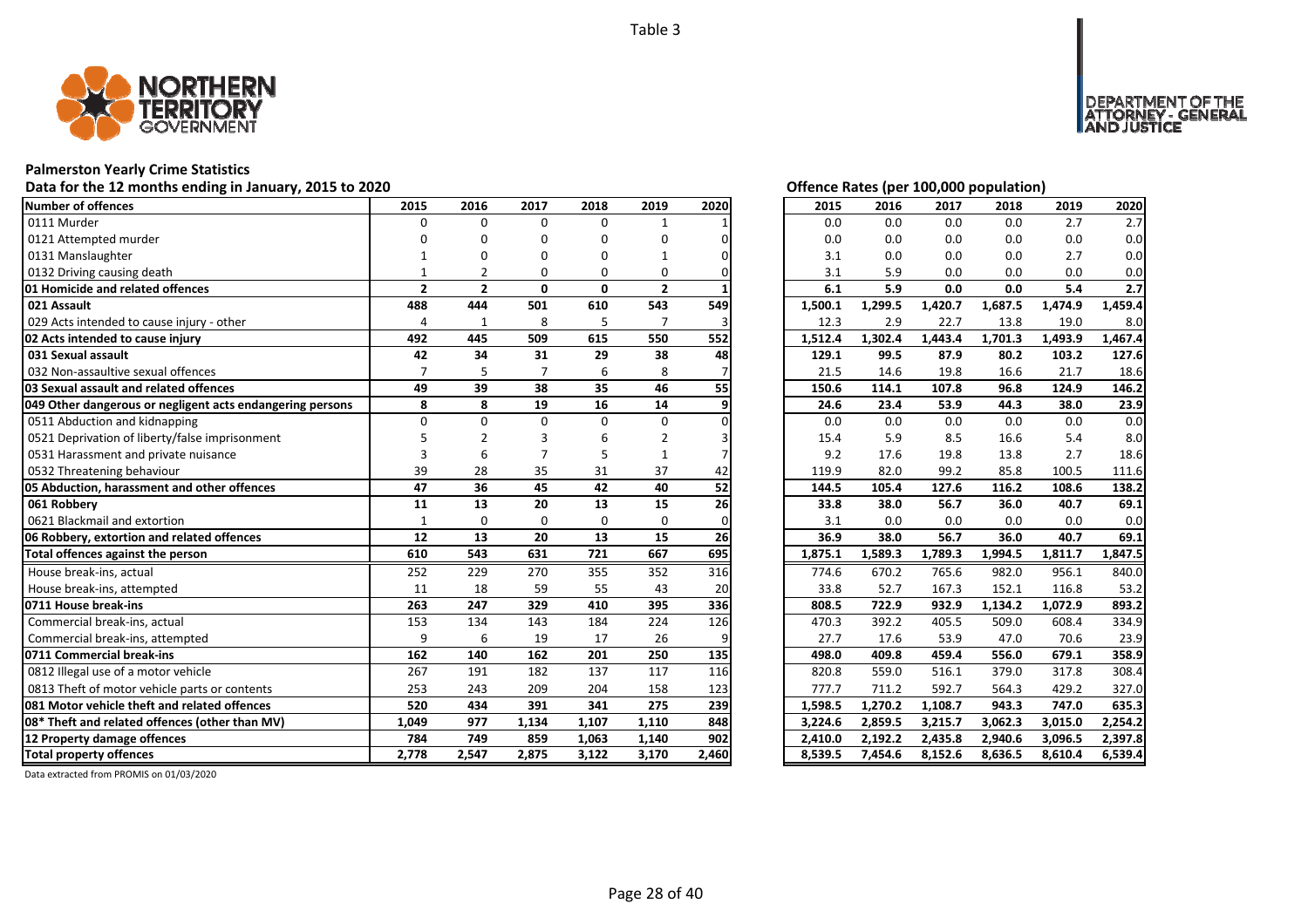

## **Alice Springs Yearly Crime Statistics**

## Data for the 12 months ending in January, 2015 to 2020<br>
Data for the 12 months ending in January, 2015 to 2020

| Number of offences                                        | 2015           | 2016                    | 2017         | 2018                    | 2019           | 2020  | 2015     | 2016     | 2017     | 2018     | 2019     | 2020     |
|-----------------------------------------------------------|----------------|-------------------------|--------------|-------------------------|----------------|-------|----------|----------|----------|----------|----------|----------|
| 0111 Murder                                               |                | $\Omega$                | $\Omega$     | $\Omega$                | $\overline{2}$ |       | 3.5      | 0.0      | 0.0      | 0.0      | 7.5      | 0.0      |
| 0121 Attempted murder                                     |                |                         |              | O                       | U              |       | 0.0      | 0.0      | 3.7      | 0.0      | 0.0      | 0.0      |
| 0131 Manslaughter                                         |                | $\mathfrak z$           | ŋ            | n                       | n              |       | 0.0      | 7.2      | 0.0      | 0.0      | 0.0      | 0.0      |
| 0132 Driving causing death                                |                |                         | O            |                         |                |       | 3.5      | 3.6      | 0.0      | 11.2     | 7.5      | 0.0      |
| 01 Homicide and related offences                          | $\overline{2}$ | $\overline{\mathbf{3}}$ | $\mathbf{1}$ | $\overline{\mathbf{3}}$ | 4              |       | 7.1      | 10.8     | 3.7      | 11.2     | 15.1     | 0.0      |
| 021 Assault                                               | 1,435          | 1,769                   | 1,515        | 1,866                   | 1,630          | 1,491 | 5,077.8  | 6,388.8  | 5,621.3  | 6,984.6  | 6,149.8  | 5,652.4  |
| 029 Acts intended to cause injury - other                 | 5              | 2                       | 5            | $\overline{2}$          | 5              |       | 17.7     | 7.2      | 18.6     | 7.5      | 18.9     | 19.0     |
| 02 Acts intended to cause injury                          | 1,440          | 1,771                   | 1,520        | 1,868                   | 1,635          | 1,496 | 5,095.5  | 6,396.0  | 5,639.9  | 6,992.1  | 6,168.6  | 5,671.4  |
| 031 Sexual assault                                        | 62             | 77                      | 82           | 74                      | 70             | 61    | 219.4    | 278.1    | 304.3    | 277.0    | 264.1    | 231.3    |
| 032 Non-assaultive sexual offences                        |                | 10                      | 8            | 9                       | 8              | 15    | 24.8     | 36.1     | 29.7     | 33.7     | 30.2     | 56.9     |
| 03 Sexual assault and related offences                    | 69             | 87                      | 90           | 83                      | 78             | 76    | 244.2    | 314.2    | 333.9    | 310.7    | 294.3    | 288.1    |
| 049 Other dangerous or negligent acts endangering persons | 25             | 35                      | 36           | 49                      | 40             | 40    | 88.5     | 126.4    | 133.6    | 183.4    | 150.9    | 151.6    |
| 0511 Abduction and kidnapping                             | $\Omega$       | $\Omega$                | $\mathbf{1}$ | $\Omega$                | $\Omega$       |       | 0.0      | 0.0      | 3.7      | 0.0      | 0.0      | 0.0      |
| 0521 Deprivation of liberty/false imprisonment            | $\overline{2}$ |                         |              | $\overline{2}$          |                |       | 7.1      | 21.7     | 26.0     | 7.5      | 18.9     | 15.2     |
| 0531 Harassment and private nuisance                      | 8              |                         |              | 10                      | 2              |       | 28.3     | 25.3     | 11.1     | 37.4     | 7.5      | 7.6      |
| 0532 Threatening behaviour                                | 58             | 61                      | 55           | 86                      | 82             | 67    | 205.2    | 220.3    | 204.1    | 321.9    | 309.4    | 254.0    |
| 05 Abduction, harassment and other offences               | 68             | 74                      | 66           | 98                      | 89             | 73    | 240.6    | 267.3    | 244.9    | 366.8    | 335.8    | 276.7    |
| 061 Robbery                                               | 15             | 30                      | 14           | 31                      | 28             | 35    | 53.1     | 108.3    | 51.9     | 116.0    | 105.6    | 132.7    |
| 0621 Blackmail and extortion                              | $\mathbf{1}$   | $\Omega$                | $\Omega$     | $\Omega$                | $\Omega$       |       | 3.5      | 0.0      | 0.0      | 0.0      | 0.0      | 7.6      |
| 06 Robbery, extortion and related offences                | 16             | 30                      | 14           | 31                      | 28             | 37    | 56.6     | 108.3    | 51.9     | 116.0    | 105.6    | 140.3    |
| Total offences against the person                         | 1,620          | 2,000                   | 1,727        | 2,132                   | 1,874          | 1,722 | 5,732.5  | 7,223.1  | 6,407.9  | 7,980.2  | 7,070.4  | 6,528.2  |
| House break-ins, actual                                   | 366            | 381                     | 322          | 272                     | 542            | 443   | 1,295.1  | 1,376.0  | 1,194.8  | 1,018.1  | 2,044.9  | 1,679.4  |
| House break-ins, attempted                                | 30             | 34                      | 36           | 27                      | 67             | 69    | 106.2    | 122.8    | 133.6    | 101.1    | 252.8    | 261.6    |
| 0711 House break-ins                                      | 396            | 415                     | 358          | 299                     | 609            | 512   | 1,401.3  | 1,498.8  | 1,328.3  | 1,119.2  | 2,297.7  | 1,941.0  |
| Commercial break-ins, actual                              | 276            | 273                     | 364          | 299                     | 338            | 293   | 976.6    | 986.0    | 1,350.6  | 1,119.2  | 1,275.2  | 1,110.8  |
| Commercial break-ins, attempted                           | 40             | 29                      | 34           | 35                      | 57             | 56    | 141.5    | 104.7    | 126.2    | 131.0    | 215.1    | 212.3    |
| 0711 Commercial break-ins                                 | 316            | 302                     | 398          | 334                     | 395            | 349   | 1,118.2  | 1,090.7  | 1,476.8  | 1,250.2  | 1,490.3  | 1,323.1  |
| 0812 Illegal use of a motor vehicle                       | 160            | 150                     | 131          | 137                     | 229            | 164   | 566.2    | 541.7    | 486.1    | 512.8    | 864.0    | 621.7    |
| 0813 Theft of motor vehicle parts or contents             | 129            | 188                     | 284          | 200                     | 246            | 222   | 456.5    | 679.0    | 1,053.8  | 748.6    | 928.1    | 841.6    |
| 081 Motor vehicle theft and related offences              | 289            | 338                     | 415          | 337                     | 475            | 386   | 1,022.6  | 1,220.7  | 1,539.8  | 1,261.4  | 1,792.1  | 1,463.3  |
| 08* Theft and related offences (other than MV)            | 1,283          | 1,413                   | 1,587        | 1,494                   | 1,508          | 1,627 | 4,540.0  | 5,103.1  | 5,888.5  | 5,592.2  | 5,689.5  | 6,168.0  |
| 12 Property damage offences                               | 1,472          | 1,584                   | 1,874        | 1,762                   | 1,752          | 1,838 | 5,208.8  | 5,720.7  | 6,953.4  | 6,595.3  | 6,610.1  | 6.967.9  |
| <b>Total property offences</b>                            | 3,756          | 4,052                   | 4,632        | 4,226                   | 4,739          | 4,712 | 13.290.9 | 14,634.0 | 17,186.7 | 15,818.2 | 17,879.6 | 17,863.4 |

DEPARTMENT OF THE<br>ATTORNEY - GENERAL<br>AND JUSTICE

| 2015     | 2016     | 2017     | 2018     | 2019     | 2020     |
|----------|----------|----------|----------|----------|----------|
| 3.5      | 0.0      | 0.0      | 0.0      | 7.5      | 0.0      |
| 0.0      | 0.0      | 3.7      | 0.0      | 0.0      | 0.0      |
| 0.0      | 7.2      | 0.0      | 0.0      | 0.0      | 0.0      |
| 3.5      | 3.6      | 0.0      | 11.2     | 7.5      | 0.0      |
| 7.1      | 10.8     | 3.7      | 11.2     | 15.1     | 0.0      |
| 5,077.8  | 6,388.8  | 5,621.3  | 6,984.6  | 6,149.8  | 5,652.4  |
| 17.7     | 7.2      | 18.6     | 7.5      | 18.9     | 19.0     |
| 5,095.5  | 6,396.0  | 5,639.9  | 6,992.1  | 6,168.6  | 5,671.4  |
| 219.4    | 278.1    | 304.3    | 277.0    | 264.1    | 231.3    |
| 24.8     | 36.1     | 29.7     | 33.7     | 30.2     | 56.9     |
| 244.2    | 314.2    | 333.9    | 310.7    | 294.3    | 288.1    |
| 88.5     | 126.4    | 133.6    | 183.4    | 150.9    | 151.6    |
| 0.0      | 0.0      | 3.7      | 0.0      | 0.0      | 0.0      |
| 7.1      | 21.7     | 26.0     | 7.5      | 18.9     | 15.2     |
| 28.3     | 25.3     | 11.1     | 37.4     | 7.5      | 7.6      |
| 205.2    | 220.3    | 204.1    | 321.9    | 309.4    | 254.0    |
| 240.6    | 267.3    | 244.9    | 366.8    | 335.8    | 276.7    |
| 53.1     | 108.3    | 51.9     | 116.0    | 105.6    | 132.7    |
| 3.5      | 0.0      | 0.0      | 0.0      | 0.0      | 7.6      |
| 56.6     | 108.3    | 51.9     | 116.0    | 105.6    | 140.3    |
| 5,732.5  | 7,223.1  | 6,407.9  | 7,980.2  | 7,070.4  | 6,528.2  |
| 1,295.1  | 1,376.0  | 1,194.8  | 1,018.1  | 2,044.9  | 1,679.4  |
| 106.2    | 122.8    | 133.6    | 101.1    | 252.8    | 261.6    |
| 1,401.3  | 1,498.8  | 1,328.3  | 1,119.2  | 2,297.7  | 1,941.0  |
| 976.6    | 986.0    | 1,350.6  | 1,119.2  | 1,275.2  | 1,110.8  |
| 141.5    | 104.7    | 126.2    | 131.0    | 215.1    | 212.3    |
| 1,118.2  | 1,090.7  | 1,476.8  | 1,250.2  | 1,490.3  | 1,323.1  |
| 566.2    | 541.7    | 486.1    | 512.8    | 864.0    | 621.7    |
| 456.5    | 679.0    | 1,053.8  | 748.6    | 928.1    | 841.6    |
| 1,022.6  | 1,220.7  | 1,539.8  | 1,261.4  | 1,792.1  | 1,463.3  |
| 4,540.0  | 5,103.1  | 5,888.5  | 5,592.2  | 5,689.5  | 6,168.0  |
| 5,208.8  | 5,720.7  | 6,953.4  | 6,595.3  | 6,610.1  | 6,967.9  |
| 13,290.9 | 14,634.0 | 17,186.7 | 15,818.2 | 17,879.6 | 17,863.4 |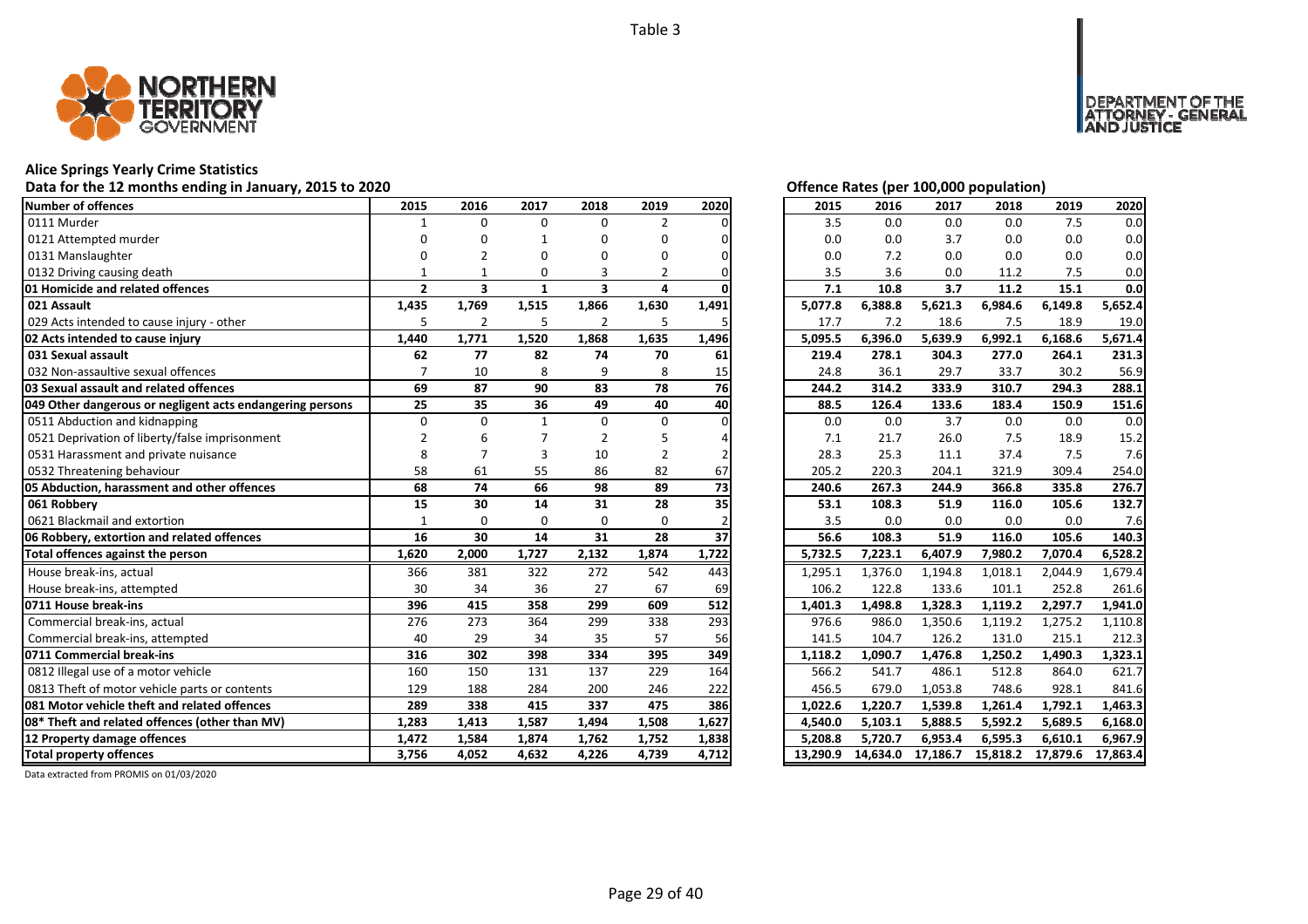

## **Katherine Yearly Crime Statistics**

## Data for the 12 months ending in January, 2015 to 2020<br>
Data for the 12 months ending in January, 2015 to 2020

| Number of offences                                        | 2015           | 2016           | 2017                    | 2018                    | 2019     | 2020  | 2015     | 2016    | 2017    | 2018    | 2019     | 2020     |
|-----------------------------------------------------------|----------------|----------------|-------------------------|-------------------------|----------|-------|----------|---------|---------|---------|----------|----------|
| 0111 Murder                                               |                | 1              | 1                       | $\overline{2}$          | $\Omega$ |       | 9.2      | 9.2     | 9.3     | 18.7    | 0.0      | 9.4      |
| 0121 Attempted Murder                                     |                |                | n                       | n                       | n        |       | 0.0      | 0.0     | 0.0     | 0.0     | 0.0      | 0.0      |
| 0131 Manslaughter                                         |                |                |                         |                         |          |       | 0.0      | 0.0     | 9.3     | 9.4     | 0.0      | 0.0      |
| 0132 Driving causing death                                |                | O              | 0                       | 0                       | 0        |       | 0.0      | 0.0     | 0.0     | 0.0     | 0.0      | 0.0      |
| 01 Homicide and related offences                          | $\mathbf{1}$   | $\mathbf{1}$   | $\overline{2}$          | $\overline{\mathbf{3}}$ | 0        |       | 9.2      | 9.2     | 18.6    | 28.1    | 0.0      | 9.4      |
| 021 Assault                                               | 592            | 432            | 465                     | 535                     | 604      | 461   | 5,449.2  | 3,971.0 | 4,315.9 | 5,007.5 | 5,676.7  | 4,326.6  |
| 029 Acts intended to cause injury - other                 | 1              | 4              | 1                       | $\overline{3}$          | 1        | ი     | 9.2      | 36.8    | 9.3     | 28.1    | 9.4      | 0.0      |
| 02 Acts intended to cause injury                          | 593            | 436            | 466                     | 538                     | 605      | 461   | 5,458.4  | 4,007.7 | 4,325.2 | 5,035.6 | 5,686.1  | 4,326.6  |
| 031 Sexual assault                                        | 30             | 26             | 33                      | 35                      | 29       | 25    | 276.1    | 239.0   | 306.3   | 327.6   | 272.6    | 234.6    |
| 032 Non-assaultive sexual offences                        |                | $\Omega$       | 1                       | 5                       | 3        |       | 46.0     | 0.0     | 9.3     | 46.8    | 28.2     | 46.9     |
| 03 Sexual assault and related offences                    | 35             | 26             | 34                      | 40                      | 32       | 30    | 322.2    | 239.0   | 315.6   | 374.4   | 300.8    | 281.6    |
| 049 Other dangerous or negligent acts endangering persons | $\overline{7}$ | $\overline{2}$ | $\overline{7}$          | 10                      | 5        |       | 64.4     | 18.4    | 65.0    | 93.6    | 47.0     | 75.1     |
| 0511 Abduction and kidnapping                             | $\Omega$       | $\Omega$       | $\Omega$                | $\Omega$                | $\Omega$ |       | 0.0      | 0.0     | 0.0     | 0.0     | 0.0      | 0.0      |
| 0521 Deprivation of liberty/false imprisonment            |                |                |                         |                         |          |       | 36.8     | 9.2     | 37.1    | 9.4     | 9.4      | 9.4      |
| 0531 Harassment and private nuisance                      |                |                | $\Omega$                | 6                       | $\Omega$ |       | 9.2      | 18.4    | 0.0     | 56.2    | 0.0      | 9.4      |
| 0532 Threatening behaviour                                | 20             | 15             | 19                      | 17                      | 17       | 10    | 184.1    | 137.9   | 176.4   | 159.1   | 159.8    | 93.9     |
| 05 Abduction, harassment and other offences               | 25             | 18             | 23                      | 24                      | 18       | 12    | 230.1    | 165.5   | 213.5   | 224.6   | 169.2    | 112.6    |
| 061 Robberv                                               | 6              | 6              | 3                       | $\Delta$                | $\Delta$ |       | 55.2     | 55.2    | 27.8    | 37.4    | 37.6     | 65.7     |
| 0621 Blackmail and extortion                              | $\overline{2}$ | 0              | 0                       | 0                       | 0        |       | 18.4     | 0.0     | 0.0     | 0.0     | 0.0      | 0.0      |
| 06 Robbery, extortion and related offences                | 8              | 6              | $\overline{\mathbf{3}}$ | 4                       | 4        |       | 73.6     | 55.2    | 27.8    | 37.4    | 37.6     | 65.7     |
| Total offences against the person                         | 669            | 489            | 535                     | 619                     | 664      | 519   | 6,158.0  | 4,494.9 | 4,965.7 | 5,793.7 | 6,240.6  | 4,871.0  |
| House break-ins, actual                                   | 70             | 77             | 99                      | 93                      | 138      | 95    | 644.3    | 707.8   | 918.9   | 870.5   | 1,297.0  | 891.6    |
| House break-ins, attempted                                | $\overline{a}$ | $\overline{7}$ | 10                      | 21                      | 15       | 11    | 36.8     | 64.3    | 92.8    | 196.6   | 141.0    | 103.2    |
| 0711 House break-ins                                      | 74             | 84             | 109                     | 114                     | 153      | 106   | 681.1    | 772.1   | 1,011.7 | 1,067.0 | 1,438.0  | 994.8    |
| Commercial break-ins, actual                              | 113            | 96             | 77                      | 102                     | 305      | 162   | 1,040.1  | 882.4   | 714.7   | 954.7   | 2,866.5  | 1,520.4  |
| Commercial break-ins, attempted                           | 11             | 11             | 10                      | 9                       | 30       | 19    | 101.3    | 101.1   | 92.8    | 84.2    | 282.0    | 178.3    |
| 0711 Commercial break-ins                                 | 124            | 107            | $\overline{87}$         | 111                     | 335      | 181   | 1,141.4  | 983.5   | 807.5   | 1,038.9 | 3,148.5  | 1,698.7  |
| 0812 Illegal use of a motor vehicle                       | 53             | 62             | 70                      | 40                      | 45       | 32    | 487.8    | 569.9   | 649.7   | 374.4   | 422.9    | 300.3    |
| 0813 Theft of motor vehicle parts or contents             | 57             | 31             | 21                      | 28                      | 43       | 17    | 524.7    | 285.0   | 194.9   | 262.1   | 404.1    | 159.5    |
| <b>1081 Motor vehicle theft and related offences</b>      | 110            | 93             | 91                      | 68                      | 88       | 49    | 1,012.5  | 854.9   | 844.6   | 636.5   | 827.1    | 459.9    |
| 08* Theft and related offences (other than MV)            | 394            | 304            | 364                     | 351                     | 474      | 388   | 3.626.7  | 2,794.4 | 3,378.5 | 3,285.3 | 4,454.9  | 3,641.5  |
| 12 Property damage offences                               | 396            | 238            | 304                     | 292                     | 407      | 375   | 3,645.1  | 2,187.7 | 2,821.6 | 2,733.1 | 3,825.2  | 3,519.5  |
| <b>Total property offences</b>                            | 1.098          | 826            | 955                     | 936                     | 1,457    | 1,099 | 10,106.8 | 7,592.6 | 8,863.9 | 8,760.8 | 13,693.6 | 10,314.4 |

MENT OF THE<br>NEY - GENERAL

ÜSTICE

**DEPART** 

| 2015     | 2016    | 2017    | 2018    | 2019     | 2020     |
|----------|---------|---------|---------|----------|----------|
| 9.2      | 9.2     | 9.3     | 18.7    | 0.0      | 9.4      |
| 0.0      | 0.0     | 0.0     | 0.0     | 0.0      | 0.0      |
| 0.0      | 0.0     | 9.3     | 9.4     | 0.0      | 0.0      |
| 0.0      | 0.0     | 0.0     | 0.0     | 0.0      | 0.0      |
| 9.2      | 9.2     | 18.6    | 28.1    | 0.0      | 9.4      |
| 5,449.2  | 3,971.0 | 4,315.9 | 5,007.5 | 5,676.7  | 4,326.6  |
| 9.2      | 36.8    | 9.3     | 28.1    | 9.4      | 0.0      |
| 5,458.4  | 4,007.7 | 4,325.2 | 5,035.6 | 5,686.1  | 4,326.6  |
| 276.1    | 239.0   | 306.3   | 327.6   | 272.6    | 234.6    |
| 46.0     | 0.0     | 9.3     | 46.8    | 28.2     | 46.9     |
| 322.2    | 239.0   | 315.6   | 374.4   | 300.8    | 281.6    |
| 64.4     | 18.4    | 65.0    | 93.6    | 47.0     | 75.1     |
| 0.0      | 0.0     | 0.0     | 0.0     | 0.0      | 0.0      |
| 36.8     | 9.2     | 37.1    | 9.4     | 9.4      | 9.4      |
| 9.2      | 18.4    | 0.0     | 56.2    | 0.0      | 9.4      |
| 184.1    | 137.9   | 176.4   | 159.1   | 159.8    | 93.9     |
| 230.1    | 165.5   | 213.5   | 224.6   | 169.2    | 112.6    |
| 55.2     | 55.2    | 27.8    | 37.4    | 37.6     | 65.7     |
| 18.4     | 0.0     | 0.0     | 0.0     | 0.0      | 0.0      |
| 73.6     | 55.2    | 27.8    | 37.4    | 37.6     | 65.7     |
| 6,158.0  | 4,494.9 | 4,965.7 | 5,793.7 | 6,240.6  | 4,871.0  |
| 644.3    | 707.8   | 918.9   | 870.5   | 1,297.0  | 891.6    |
| 36.8     | 64.3    | 92.8    | 196.6   | 141.0    | 103.2    |
| 681.1    | 772.1   | 1,011.7 | 1,067.0 | 1,438.0  | 994.8    |
| 1,040.1  | 882.4   | 714.7   | 954.7   | 2,866.5  | 1,520.4  |
| 101.3    | 101.1   | 92.8    | 84.2    | 282.0    | 178.3    |
| 1,141.4  | 983.5   | 807.5   | 1,038.9 | 3,148.5  | 1,698.7  |
| 487.8    | 569.9   | 649.7   | 374.4   | 422.9    | 300.3    |
| 524.7    | 285.0   | 194.9   | 262.1   | 404.1    | 159.5    |
| 1,012.5  | 854.9   | 844.6   | 636.5   | 827.1    | 459.9    |
| 3,626.7  | 2,794.4 | 3,378.5 | 3,285.3 | 4,454.9  | 3,641.5  |
| 3,645.1  | 2,187.7 | 2,821.6 | 2,733.1 | 3,825.2  | 3,519.5  |
| 10,106.8 | 7,592.6 | 8,863.9 | 8,760.8 | 13,693.6 | 10,314.4 |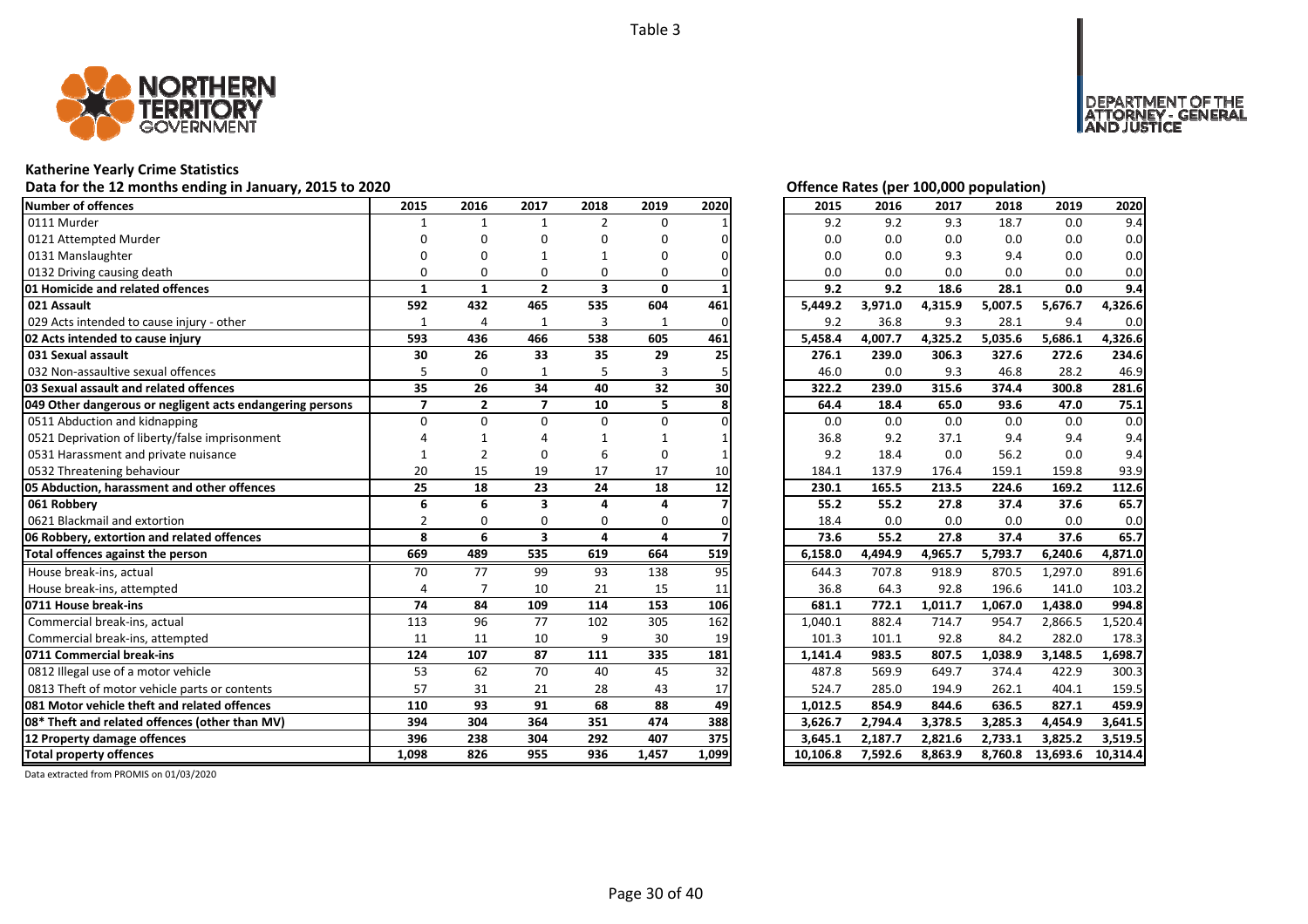

## **Tennant Creek Yearly Crime Statistics**

# Data for the 12 months ending in January, 2015 to 2020<br> **Data for the 12 months ending in January, 2015 to 2020**

| Number of offences                                        | 2015           | 2016                     | 2017           | 2018           | 2019                    | 2020  | 2015    | 2016     | 2017     | 2018     | 2019     | 2020     |
|-----------------------------------------------------------|----------------|--------------------------|----------------|----------------|-------------------------|-------|---------|----------|----------|----------|----------|----------|
| 0111 Murder                                               |                | 1                        | $\mathbf{1}$   | $\mathbf{1}$   | 0                       |       | 28.4    | 29.1     | 29.8     | 30.1     | 0.0      | 0.0      |
| 0121 Attempted murder                                     |                |                          |                |                | በ                       |       | 0.0     | 0.0      | 29.8     | 0.0      | 0.0      | 0.0      |
| 0131 Manslaughter                                         |                |                          |                | n              |                         |       | 0.0     | 0.0      | 0.0      | 0.0      | 30.6     | 0.0      |
| 0132 Driving causing death                                |                |                          | O              | 0              | O                       |       | 28.4    | 0.0      | 0.0      | 0.0      | 0.0      | 0.0      |
| 01 Homicide and related offences                          | $\overline{2}$ | $\mathbf{1}$             | $\overline{2}$ | $\mathbf{1}$   | $\mathbf{1}$            |       | 56.9    | 29.1     | 59.6     | 30.1     | 30.6     | 0.0      |
| 021 Assault                                               | 284            | 266                      | 297            | 312            | 300                     | 266   | 8,079.7 | 7,752.8  | 8,852.5  | 9,394.8  | 9,185.5  | 8,227.7  |
| 029 Acts intended to cause injury - other                 | 0              | $\overline{2}$           | 1              | $\overline{2}$ | $\overline{2}$          | ი     | 0.0     | 58.3     | 29.8     | 60.2     | 61.2     | 0.0      |
| 02 Acts intended to cause injury                          | 284            | 268                      | 298            | 314            | 302                     | 266   | 8,079.7 | 7,811.1  | 8,882.3  | 9,455.0  | 9,246.8  | 8,227.7  |
| 031 Sexual assault                                        | 10             | 6                        | 17             | 12             | 12                      |       | 284.5   | 174.9    | 506.7    | 361.3    | 367.4    | 216.5    |
| 032 Non-assaultive sexual offences                        |                |                          |                | 0              |                         |       | 28.4    | 29.1     | 29.8     | 0.0      | 30.6     | 0.0      |
| 03 Sexual assault and related offences                    | 11             | $\overline{\phantom{a}}$ | 18             | 12             | 13                      |       | 312.9   | 204.0    | 536.5    | 361.3    | 398.0    | 216.5    |
| 049 Other dangerous or negligent acts endangering persons | $\mathbf{2}$   | 6                        | 3              | 3              | $\overline{2}$          |       | 56.9    | 174.9    | 89.4     | 90.3     | 61.2     | 123.7    |
| 0511 Abduction and kidnapping                             | $\Omega$       | $\Omega$                 | $\Omega$       | $\Omega$       | $\Omega$                |       | 0.0     | 0.0      | 0.0      | 0.0      | 0.0      | 0.0      |
| 0521 Deprivation of liberty/false imprisonment            |                |                          |                |                | n                       |       | 28.4    | 0.0      | 59.6     | 90.3     | 0.0      | 30.9     |
| 0531 Harassment and private nuisance                      |                |                          |                |                |                         |       | 56.9    | 29.1     | 59.6     | 0.0      | 30.6     | 0.0      |
| 0532 Threatening behaviour                                |                | q                        | 10             |                | 2                       |       | 142.2   | 262.3    | 298.1    | 150.6    | 61.2     | 247.4    |
| 05 Abduction, harassment and other offences               | 8              | 10                       | 14             | 8              | 3                       |       | 227.6   | 291.5    | 417.3    | 240.9    | 91.9     | 278.4    |
| 061 Robbery                                               | $\Omega$       | $\mathbf{0}$             | 4              | $\mathbf{1}$   | 3                       |       | 0.0     | 0.0      | 119.2    | 30.1     | 91.9     | 154.7    |
| 0621 Blackmail and extortion                              | $\Omega$       | $\Omega$                 | $\Omega$       | $\Omega$       | $\Omega$                | n     | 0.0     | 0.0      | 0.0      | 0.0      | 0.0      | 0.0      |
| 06 Robbery, extortion and related offences                | $\Omega$       | 0                        | 4              | $\mathbf{1}$   | $\overline{\mathbf{3}}$ |       | 0.0     | 0.0      | 119.2    | 30.1     | 91.9     | 154.7    |
| Total offences against the person                         | 307            | 292                      | 339            | 339            | 324                     | 291   | 8,734.0 | 8,510.6  | 10,104.3 | 10,207.8 | 9,920.4  | 9,000.9  |
| House break-ins, actual                                   | 20             | 41                       | 61             | 82             | 126                     | 159   | 569.0   | 1,195.0  | 1,818.2  | 2,469.1  | 3,857.9  | 4,918.0  |
| House break-ins, attempted                                | $\overline{2}$ | $\overline{2}$           | $\overline{7}$ | 4              | 8                       | 16    | 56.9    | 58.3     | 208.6    | 120.4    | 244.9    | 494.9    |
| 0711 House break-ins                                      | 22             | 43                       | 68             | 86             | 134                     | 175   | 625.9   | 1,253.3  | 2,026.8  | 2,589.6  | 4,102.9  | 5,412.9  |
| Commercial break-ins, actual                              | 54             | 82                       | 70             | 101            | 95                      | 143   | 1,536.3 | 2,390.0  | 2,086.4  | 3,041.3  | 2,908.8  | 4,423.1  |
| Commercial break-ins, attempted                           | $\Delta$       |                          | 8              | 6              | 14                      |       | 113.8   | 145.7    | 238.5    | 180.7    | 428.7    | 247.4    |
| 0711 Commercial break-ins                                 | 58             | 87                       | 78             | 107            | 109                     | 151   | 1,650.1 | 2,535.7  | 2,324.9  | 3,221.9  | 3,337.4  | 4,670.6  |
| 0812 Illegal use of a motor vehicle                       | 12             | 6                        | 17             | 13             | 24                      | 15    | 341.4   | 174.9    | 506.7    | 391.4    | 734.8    | 464.0    |
| 0813 Theft of motor vehicle parts or contents             | q              | 5                        | 15             | 14             | 23                      | 17    | 256.0   | 145.7    | 447.1    | 421.6    | 704.2    | 525.8    |
| 081 Motor vehicle theft and related offences              | 21             | 11                       | 32             | 27             | 47                      | 32    | 597.4   | 320.6    | 953.8    | 813.0    | 1,439.1  | 989.8    |
| 08* Theft and related offences (other than MV)            | 123            | 135                      | 181            | 213            | 208                     | 269   | 3,499.3 | 3,934.7  | 5,394.9  | 6,413.7  | 6,368.6  | 8,320.4  |
| 12 Property damage offences                               | 126            | 157                      | 205            | 265            | 283                     | 410   | 3,584.6 | 4,575.9  | 6,110.3  | 7,979.5  | 8.665.0  | 12,681.7 |
| <b>Total property offences</b>                            | 350            | 433                      | 564            | 698            | 781                     | 1,037 | 9,957.3 | 12,620.2 | 16,810.7 | 21,017.8 | 23,913.0 | 32,075.5 |

DEPARTMENT OF THE<br>ATTORNEY - GENERAL ÜŠTICE

| 2015    | 2016     | 2017     | 2018     | 2019     | 2020     |
|---------|----------|----------|----------|----------|----------|
| 28.4    | 29.1     | 29.8     | 30.1     | 0.0      | 0.0      |
| 0.0     | 0.0      | 29.8     | 0.0      | 0.0      | 0.0      |
| 0.0     | 0.0      | 0.0      | 0.0      | 30.6     | 0.0      |
| 28.4    | 0.0      | 0.0      | 0.0      | 0.0      | 0.0      |
| 56.9    | 29.1     | 59.6     | 30.1     | 30.6     | 0.0      |
| 8,079.7 | 7,752.8  | 8,852.5  | 9,394.8  | 9,185.5  | 8,227.7  |
| 0.0     | 58.3     | 29.8     | 60.2     | 61.2     | 0.0      |
| 8,079.7 | 7,811.1  | 8,882.3  | 9,455.0  | 9,246.8  | 8,227.7  |
| 284.5   | 174.9    | 506.7    | 361.3    | 367.4    | 216.5    |
| 28.4    | 29.1     | 29.8     | 0.0      | 30.6     | 0.0      |
| 312.9   | 204.0    | 536.5    | 361.3    | 398.0    | 216.5    |
| 56.9    | 174.9    | 89.4     | 90.3     | 61.2     | 123.7    |
| 0.0     | 0.0      | 0.0      | 0.0      | 0.0      | 0.0      |
| 28.4    | 0.0      | 59.6     | 90.3     | 0.0      | 30.9     |
| 56.9    | 29.1     | 59.6     | 0.0      | 30.6     | 0.0      |
| 142.2   | 262.3    | 298.1    | 150.6    | 61.2     | 247.4    |
| 227.6   | 291.5    | 417.3    | 240.9    | 91.9     | 278.4    |
| 0.0     | 0.0      | 119.2    | 30.1     | 91.9     | 154.7    |
| 0.0     | 0.0      | 0.0      | 0.0      | 0.0      | 0.0      |
| 0.0     | 0.0      | 119.2    | 30.1     | 91.9     | 154.7    |
| 8,734.0 | 8,510.6  | 10,104.3 | 10,207.8 | 9,920.4  | 9,000.9  |
| 569.0   | 1,195.0  | 1,818.2  | 2,469.1  | 3,857.9  | 4,918.0  |
| 56.9    | 58.3     | 208.6    | 120.4    | 244.9    | 494.9    |
| 625.9   | 1,253.3  | 2,026.8  | 2,589.6  | 4,102.9  | 5,412.9  |
| 1,536.3 | 2,390.0  | 2,086.4  | 3,041.3  | 2,908.8  | 4,423.1  |
| 113.8   | 145.7    | 238.5    | 180.7    | 428.7    | 247.4    |
| 1,650.1 | 2,535.7  | 2,324.9  | 3,221.9  | 3,337.4  | 4,670.6  |
| 341.4   | 174.9    | 506.7    | 391.4    | 734.8    | 464.0    |
| 256.0   | 145.7    | 447.1    | 421.6    | 704.2    | 525.8    |
| 597.4   | 320.6    | 953.8    | 813.0    | 1,439.1  | 989.8    |
| 3,499.3 | 3,934.7  | 5,394.9  | 6,413.7  | 6,368.6  | 8,320.4  |
| 3,584.6 | 4,575.9  | 6,110.3  | 7,979.5  | 8,665.0  | 12,681.7 |
| 9,957.3 | 12,620.2 | 16,810.7 | 21,017.8 | 23,913.0 | 32,075.5 |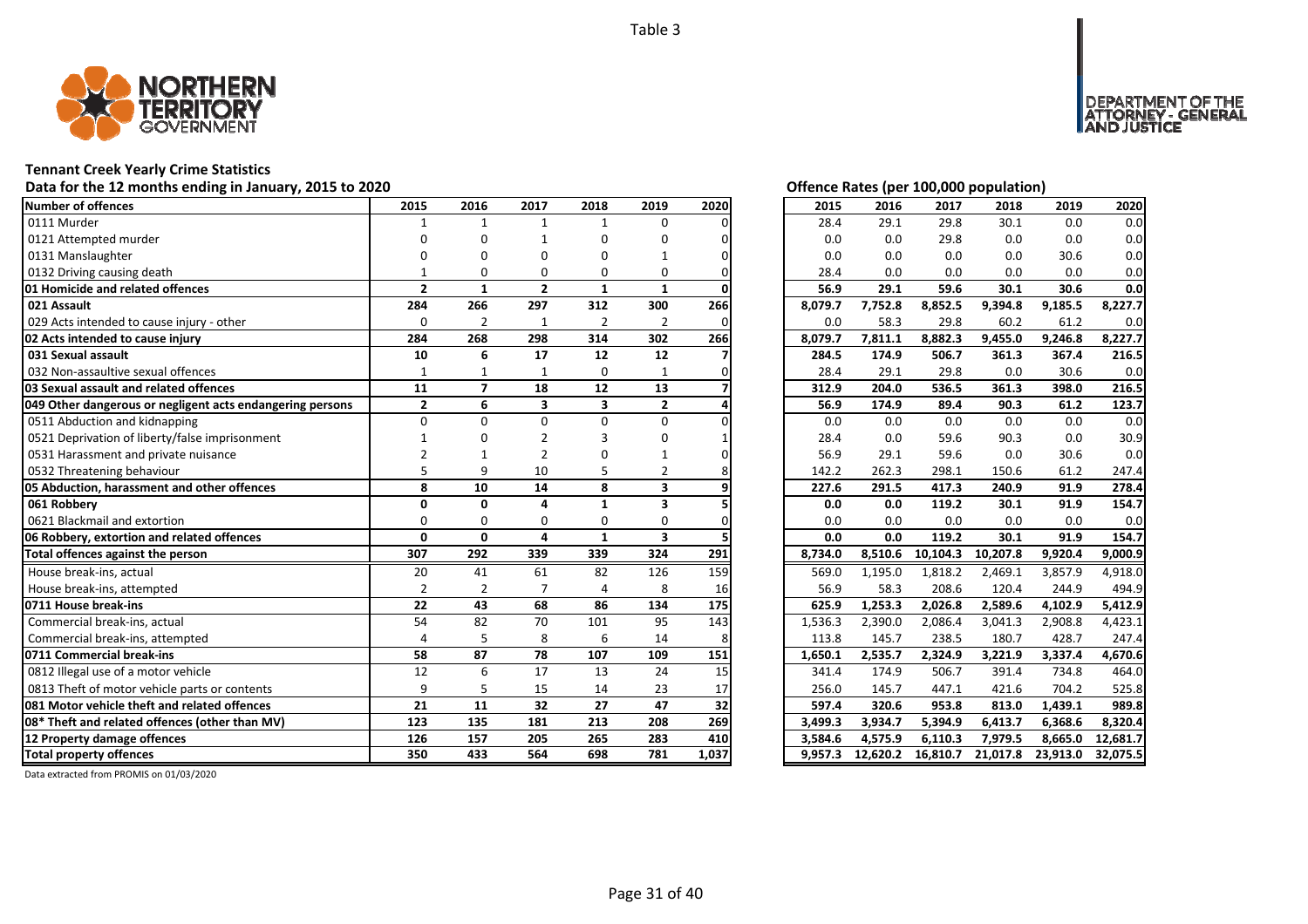

## **Nhulunbuy Yearly Crime Statistics**

## Data for the 12 months ending in January, 2015 to 2020<br>
Data for the 12 months ending in January, 2015 to 2020

| Number of offences                                        | 2015           | 2016           | 2017           | 2018           | 2019                    | 2020 | 2015    | 2016    | 2017    | 2018     | 2019    | 2020    |
|-----------------------------------------------------------|----------------|----------------|----------------|----------------|-------------------------|------|---------|---------|---------|----------|---------|---------|
| 0111 Murder                                               | $\Omega$       | $\Omega$       | $\Omega$       | $\Omega$       | $\Omega$                |      | 0.0     | 0.0     | 0.0     | 0.0      | 0.0     | 0.0     |
| 0121 Attempted murder                                     |                |                | n              | n              | n                       |      | 22.0    | 0.0     | 0.0     | 0.0      | 0.0     | 0.0     |
| 0131 Manslaughter                                         |                |                |                |                | በ                       |      | 0.0     | 0.0     | 0.0     | 0.0      | 0.0     | 0.0     |
| 0132 Driving causing death                                |                | ŋ              | O              | $\Omega$       | O                       |      | 0.0     | 0.0     | 0.0     | 0.0      | 0.0     | 0.0     |
| 01 Homicide and related offences                          | 1              | $\mathbf{0}$   | $\mathbf{0}$   | $\mathbf{0}$   | 0                       |      | 22.0    | 0.0     | 0.0     | 0.0      | 0.0     | 0.0     |
| 021 Assault                                               | 144            | 112            | 106            | 92             | 79                      | 60   | 3,172.5 | 2,608.3 | 3,136.1 | 2,765.3  | 2,415.9 | 1,843.3 |
| 029 Acts intended to cause injury - other                 | 0              | $\mathbf 0$    | $\Omega$       | 0              | 0                       | ი    | 0.0     | 0.0     | 0.0     | 0.0      | 0.0     | 0.0     |
| 02 Acts intended to cause injury                          | 144            | 112            | 106            | 92             | 79                      | 60   | 3,172.5 | 2,608.3 | 3,136.1 | 2,765.3  | 2,415.9 | 1,843.3 |
| 031 Sexual assault                                        | Δ              | $\Delta$       | 7              | 6              | 8                       |      | 88.1    | 93.2    | 207.1   | 180.3    | 244.6   | 122.9   |
| 032 Non-assaultive sexual offences                        | $\Omega$       | $\Omega$       |                |                | 0                       |      | 0.0     | 0.0     | 59.2    | 30.1     | 0.0     | 0.0     |
| 03 Sexual assault and related offences                    | 4              | 4              | 9              | $\overline{ }$ | 8                       |      | 88.1    | 93.2    | 266.3   | 210.4    | 244.6   | 122.9   |
| 049 Other dangerous or negligent acts endangering persons | $\mathbf{1}$   | $\mathbf{1}$   | $\mathbf{0}$   | $\mathbf{1}$   | $\mathbf{1}$            |      | 22.0    | 23.3    | 0.0     | 30.1     | 30.6    | 0.0     |
| 0511 Abduction and kidnapping                             | $\Omega$       | $\Omega$       | U              | $\Omega$       | $\Omega$                |      | 0.0     | 0.0     | 0.0     | 0.0      | 0.0     | 0.0     |
| 0521 Deprivation of liberty/false imprisonment            |                |                |                |                |                         |      | 0.0     | 0.0     | 29.6    | 0.0      | 30.6    | 0.0     |
| 0531 Harassment and private nuisance                      |                |                |                |                |                         |      | 22.0    | 23.3    | 29.6    | 30.1     | 0.0     | 0.0     |
| 0532 Threatening behaviour                                |                |                | 0              |                | 3                       |      | 88.1    | 23.3    | 0.0     | 30.1     | 91.7    | 0.0     |
| 05 Abduction, harassment and other offences               | 5              | $\overline{2}$ | $\overline{2}$ | $\overline{2}$ | 4                       |      | 110.2   | 46.6    | 59.2    | 60.1     | 122.3   | 0.0     |
| 061 Robbery                                               | $\mathbf 1$    | $\overline{2}$ | $\Omega$       | $\mathbf{1}$   | 3                       |      | 22.0    | 46.6    | 0.0     | 30.1     | 91.7    | 92.2    |
| 0621 Blackmail and extortion                              | O              | $\Omega$       | $\Omega$       | $\Omega$       | $\Omega$                |      | 0.0     | 0.0     | 0.0     | 0.0      | 0.0     | 0.0     |
| 06 Robbery, extortion and related offences                | $\mathbf{1}$   | $\overline{2}$ | $\mathbf{0}$   | $\mathbf{1}$   | $\overline{\mathbf{3}}$ |      | 22.0    | 46.6    | 0.0     | 30.1     | 91.7    | 92.2    |
| Total offences against the person                         | 156            | 121            | 117            | 103            | 95                      | 67   | 3,436.9 | 2,817.9 | 3,461.5 | 3,095.9  | 2,905.2 | 2,058.4 |
| House break-ins, actual                                   | 20             | 25             | 13             | 28             | 14                      | 22   | 440.6   | 582.2   | 384.6   | 841.6    | 428.1   | 675.9   |
| House break-ins, attempted                                | $\overline{2}$ |                | $\Omega$       | 3              | $\overline{2}$          |      | 44.1    | 93.2    | 0.0     | 90.2     | 61.2    | 30.7    |
| 0711 House break-ins                                      | 22             | 29             | 13             | 31             | 16                      | 23   | 484.7   | 675.4   | 384.6   | 931.8    | 489.3   | 706.6   |
| Commercial break-ins, actual                              | 16             | 22             | 24             | 60             | 37                      | 13   | 352.5   | 512.3   | 710.1   | 1,803.4  | 1,131.5 | 399.4   |
| Commercial break-ins, attempted                           | $\mathbf{1}$   | $\overline{2}$ | 3              | 8              | $\overline{2}$          |      | 22.0    | 46.6    | 88.8    | 240.5    | 61.2    | 61.4    |
| 0711 Commercial break-ins                                 | 17             | 24             | 27             | 68             | 39                      | 15   | 374.5   | 558.9   | 798.8   | 2,043.9  | 1,192.7 | 460.8   |
| 0812 Illegal use of a motor vehicle                       | 8              | 11             | 8              | 12             | 17                      |      | 176.3   | 256.2   | 236.7   | 360.7    | 519.9   | 153.6   |
| 0813 Theft of motor vehicle parts or contents             | 3              | 8              | $\overline{2}$ | 6              | $\overline{7}$          |      | 66.1    | 186.3   | 59.2    | 180.3    | 214.1   | 122.9   |
| 081 Motor vehicle theft and related offences              | 11             | 19             | 10             | 18             | 24                      |      | 242.3   | 442.5   | 295.9   | 541.0    | 733.9   | 276.5   |
| 08* Theft and related offences (other than MV)            | 86             | 85             | 65             | 106            | 85                      | 69   | 1,894.7 | 1,979.5 | 1,923.1 | 3,186.1  | 2,599.4 | 2,119.8 |
| 12 Property damage offences                               | 59             | 85             | 52             | 114            | 89                      | 61   | 1,299.8 | 1,979.5 | 1,538.5 | 3,426.5  | 2,721.7 | 1,874.0 |
| <b>Total property offences</b>                            | 195            | 242            | 167            | 337            | 253                     | 177  | 4,296.1 | 5,635.8 | 4,940.8 | 10,129.2 | 7,737.0 | 5,437.8 |

DEPARTMENT OF THE<br>ATTORNEY - GENERAL ÜSTICE

| 2015    | 2016    | 2017    | 2018     | 2019    | 2020    |
|---------|---------|---------|----------|---------|---------|
| 0.0     | 0.0     | 0.0     | 0.0      | 0.0     | 0.0     |
| 22.0    | 0.0     | 0.0     | 0.0      | 0.0     | 0.0     |
| 0.0     | 0.0     | 0.0     | 0.0      | 0.0     | 0.0     |
| 0.0     | 0.0     | 0.0     | 0.0      | 0.0     | 0.0     |
| 22.0    | 0.0     | 0.0     | 0.0      | 0.0     | 0.0     |
| 3,172.5 | 2,608.3 | 3,136.1 | 2,765.3  | 2,415.9 | 1,843.3 |
| 0.0     | 0.0     | 0.0     | 0.0      | 0.0     | 0.0     |
| 3,172.5 | 2,608.3 | 3,136.1 | 2,765.3  | 2,415.9 | 1,843.3 |
| 88.1    | 93.2    | 207.1   | 180.3    | 244.6   | 122.9   |
| 0.0     | 0.0     | 59.2    | 30.1     | 0.0     | 0.0     |
| 88.1    | 93.2    | 266.3   | 210.4    | 244.6   | 122.9   |
| 22.0    | 23.3    | 0.0     | 30.1     | 30.6    | 0.0     |
| 0.0     | 0.0     | 0.0     | 0.0      | 0.0     | 0.0     |
| 0.0     | 0.0     | 29.6    | 0.0      | 30.6    | 0.0     |
| 22.0    | 23.3    | 29.6    | 30.1     | 0.0     | 0.0     |
| 88.1    | 23.3    | 0.0     | 30.1     | 91.7    | 0.0     |
| 110.2   | 46.6    | 59.2    | 60.1     | 122.3   | 0.0     |
| 22.0    | 46.6    | 0.0     | 30.1     | 91.7    | 92.2    |
| 0.0     | 0.0     | 0.0     | 0.0      | 0.0     | 0.0     |
| 22.0    | 46.6    | 0.0     | 30.1     | 91.7    | 92.2    |
| 3,436.9 | 2,817.9 | 3,461.5 | 3,095.9  | 2,905.2 | 2,058.4 |
| 440.6   | 582.2   | 384.6   | 841.6    | 428.1   | 675.9   |
| 44.1    | 93.2    | 0.0     | 90.2     | 61.2    | 30.7    |
| 484.7   | 675.4   | 384.6   | 931.8    | 489.3   | 706.6   |
| 352.5   | 512.3   | 710.1   | 1,803.4  | 1,131.5 | 399.4   |
| 22.0    | 46.6    | 88.8    | 240.5    | 61.2    | 61.4    |
| 374.5   | 558.9   | 798.8   | 2,043.9  | 1,192.7 | 460.8   |
| 176.3   | 256.2   | 236.7   | 360.7    | 519.9   | 153.6   |
| 66.1    | 186.3   | 59.2    | 180.3    | 214.1   | 122.9   |
| 242.3   | 442.5   | 295.9   | 541.0    | 733.9   | 276.5   |
| 1,894.7 | 1,979.5 | 1,923.1 | 3,186.1  | 2,599.4 | 2,119.8 |
| 1,299.8 | 1,979.5 | 1,538.5 | 3,426.5  | 2,721.7 | 1,874.0 |
| 4,296.1 | 5,635.8 | 4,940.8 | 10,129.2 | 7,737.0 | 5,437.8 |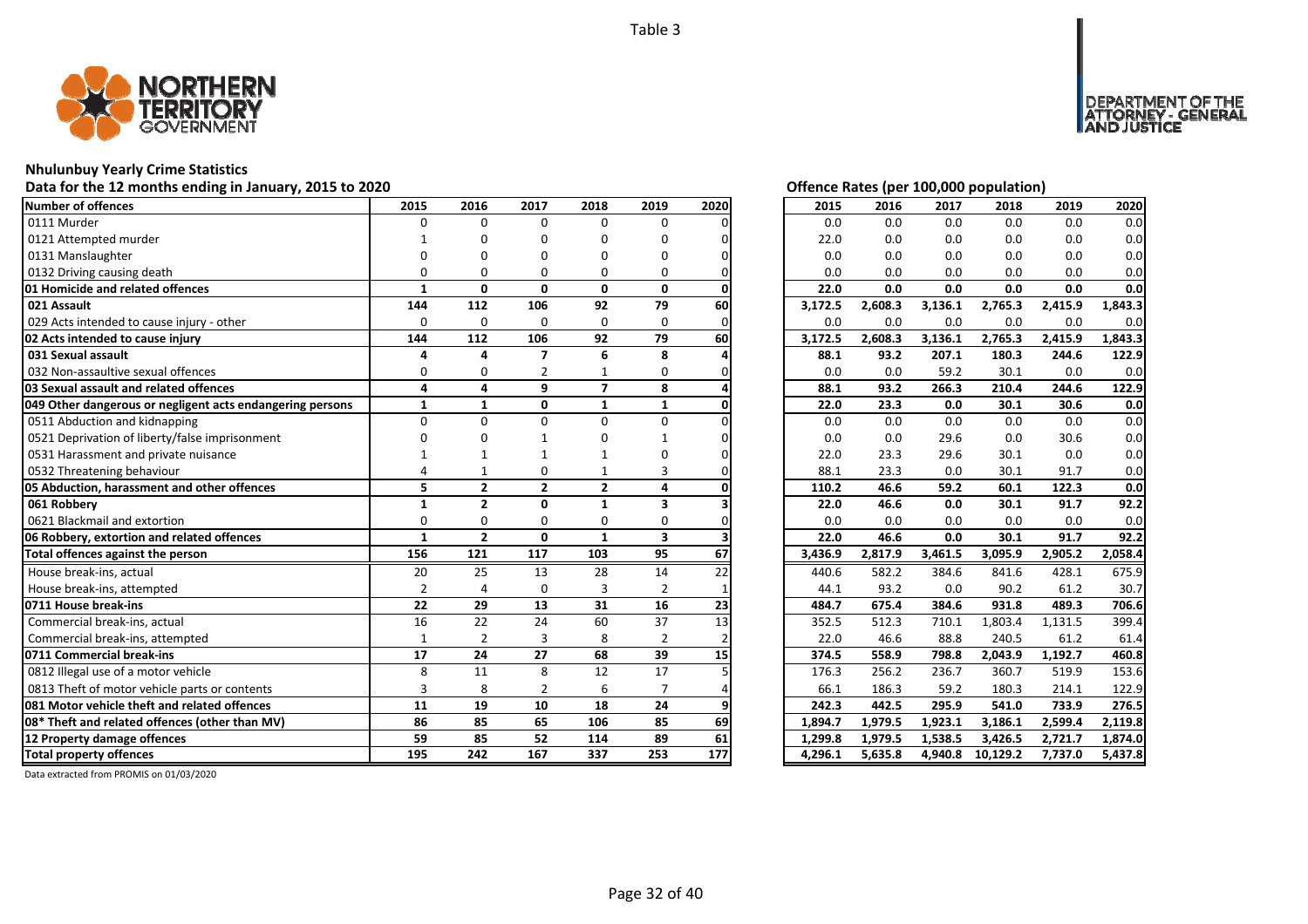

## **NT Balance Yearly Crime Statistics**

## Data for the 12 months ending in January, 2015 to 2020<br> **Data for the 12 months ending in January, 2015 to 2020**

| Number of offences                                        | 2015           | 2016           | 2017         | 2018                    | 2019         | 2020     | 2015    | 2016    | 2017    | 2018    | 2019    | 2020    |
|-----------------------------------------------------------|----------------|----------------|--------------|-------------------------|--------------|----------|---------|---------|---------|---------|---------|---------|
| 0111 Murder                                               | 2              | 3              | $\mathbf{1}$ | $\mathbf{1}$            | $\mathbf{1}$ |          | 2.5     | 3.8     | 1.2     | 1.2     | 1.3     | 1.3     |
| 0121 Attempted murder                                     | $\Omega$       |                | n            | U                       |              |          | 0.0     | 1.3     | 0.0     | 0.0     | 1.3     | 1.3     |
| 0131 Manslaughter                                         |                |                |              |                         |              |          | 0.0     | 1.3     | 0.0     | 1.2     | 1.3     | 1.3     |
| 0132 Driving causing death                                | 0              |                | $\Omega$     |                         | 2            |          | 0.0     | 1.3     | 0.0     | 1.2     | 2.5     | 1.3     |
| 01 Homicide and related offences                          | $\overline{2}$ | 6              | $\mathbf{1}$ | $\overline{\mathbf{3}}$ | 5            |          | 2.5     | 7.6     | 1.2     | 3.7     | 6.3     | 5.0     |
| 021 Assault                                               | 2,166          | 2,066          | 2,068        | 2,110                   | 1,959        | 1,873    | 2,760.0 | 2,610.0 | 2,578.6 | 2,622.6 | 2,452.4 | 2,349.1 |
| 029 Acts intended to cause injury - other                 | 5              | $\overline{2}$ | 4            | 3                       | 5            |          | 6.4     | 2.5     | 5.0     | 3.7     | 6.3     | 3.8     |
| 02 Acts intended to cause injury                          | 2,171          | 2,068          | 2,072        | 2,113                   | 1,964        | 1,876    | 2,766.3 | 2,612.5 | 2,583.5 | 2,626.3 | 2,458.7 | 2,352.9 |
| 031 Sexual assault                                        | 123            | 114            | 107          | 113                     | 92           | 77       | 156.7   | 144.0   | 133.4   | 140.4   | 115.2   | 96.6    |
| 032 Non-assaultive sexual offences                        | 9              | 16             | 12           | 12                      | 13           | 13       | 11.5    | 20.2    | 15.0    | 14.9    | 16.3    | 16.3    |
| 03 Sexual assault and related offences                    | 132            | 130            | 119          | 125                     | 105          | 90       | 168.2   | 164.2   | 148.4   | 155.4   | 131.4   | 112.9   |
| 049 Other dangerous or negligent acts endangering persons | 33             | 22             | 72           | 54                      | 59           | 37       | 42.0    | 27.8    | 89.8    | 67.1    | 73.9    | 46.4    |
| 0511 Abduction and kidnapping                             | $\Omega$       | $\Omega$       | $\Omega$     | $\Omega$                | $\mathbf{0}$ | $\Omega$ | 0.0     | 0.0     | 0.0     | 0.0     | 0.0     | 0.0     |
| 0521 Deprivation of liberty/false imprisonment            | 22             | 12             | 10           | 9                       | 17           | 14       | 28.0    | 15.2    | 12.5    | 11.2    | 21.3    | 17.6    |
| 0531 Harassment and private nuisance                      | 30             | 36             | 39           | 26                      | 22           | 13       | 38.2    | 45.5    | 48.6    | 32.3    | 27.5    | 16.3    |
| 0532 Threatening behaviour                                | 103            | 119            | 98           | 97                      | 121          | 106      | 131.2   | 150.3   | 122.2   | 120.6   | 151.5   | 132.9   |
| 05 Abduction, harassment and other offences               | 155            | 167            | 147          | 132                     | 160          | 133      | 197.5   | 211.0   | 183.3   | 164.1   | 200.3   | 166.8   |
| 061 Robberv                                               | 8              | 8              | 6            | $\overline{ }$          | 5            | ٩        | 10.2    | 10.1    | 7.5     | 8.7     | 6.3     | 11.3    |
| 0621 Blackmail and extortion                              | $\Omega$       | $\Omega$       | $\Omega$     | $\Omega$                | $\Omega$     |          | 0.0     | 0.0     | 0.0     | 0.0     | 0.0     | 1.3     |
| 06 Robbery, extortion and related offences                | 8              | 8              | 6            | $\overline{ }$          | 5            | 10       | 10.2    | 10.1    | 7.5     | 8.7     | 6.3     | 12.5    |
| Total offences against the person                         | 2,501          | 2,401          | 2,417        | 2,434                   | 2,298        | 2,150    | 3,186.8 | 3,033.2 | 3,013.7 | 3,025.3 | 2,876.8 | 2,696.5 |
| House break-ins, actual                                   | 243            | 250            | 323          | 404                     | 383          | 471      | 309.6   | 315.8   | 402.7   | 502.1   | 479.5   | 590.7   |
| House break-ins, attempted                                | 35             | 33             | 39           | 66                      | 71           | 54       | 44.6    | 41.7    | 48.6    | 82.0    | 88.9    | 67.7    |
| 0711 House break-ins                                      | 278            | 283            | 362          | 470                     | 454          | 525      | 354.2   | 357.5   | 451.4   | 584.2   | 568.4   | 658.5   |
| Commercial break-ins, actual                              | 557            | 518            | 623          | 662                     | 864          | 869      | 709.7   | 654.4   | 776.8   | 822.8   | 1,081.6 | 1,089.9 |
| Commercial break-ins, attempted                           | 66             | 54             | 66           | 105                     | 119          | 96       | 84.1    | 68.2    | 82.3    | 130.5   | 149.0   | 120.4   |
| 0711 Commercial break-ins                                 | 623            | 572            | 689          | 767                     | 983          | 965      | 793.8   | 722.6   | 859.1   | 953.3   | 1,230.6 | 1,210.3 |
| 0812 Illegal use of a motor vehicle                       | 205            | 174            | 183          | 173                     | 207          | 160      | 261.2   | 219.8   | 228.2   | 215.0   | 259.1   | 200.7   |
| 0813 Theft of motor vehicle parts or contents             | 107            | 115            | 111          | 88                      | 100          | 106      | 136.3   | 145.3   | 138.4   | 109.4   | 125.2   | 132.9   |
| 081 Motor vehicle theft and related offences              | 312            | 289            | 294          | 261                     | 307          | 266      | 397.6   | 365.1   | 366.6   | 324.4   | 384.3   | 333.6   |
| 08* Theft and related offences (other than MV)            | 1,103          | 1,147          | 1,186        | 1,274                   | 1,298        | 1,189    | 1,405.5 | 1,449.0 | 1,478.8 | 1,583.5 | 1,624.9 | 1,491.2 |
| 12 Property damage offences                               | 1,261          | 1,283          | 1,420        | 1,636                   | 1,810        | 1,550    | 1,606.8 | 1,620.8 | 1,770.6 | 2,033.4 | 2,265.9 | 1,944.0 |
|                                                           | 3,577          | 3,574          | 3,951        | 4,408                   | 4,852        | 4,495    | 4,557.9 | 4,515.0 | 4,926.4 | 5,478.8 | 6,074.1 | 5,637.6 |

DEPARTMENT OF THE<br>ATTORNEY - GENERAL<br>AND JUSTICE

| 2015    | 2016    | 2017    | 2018    | 2019    | 2020    |
|---------|---------|---------|---------|---------|---------|
| 2.5     | 3.8     | 1.2     | 1.2     | 1.3     | 1.3     |
| 0.0     | 1.3     | 0.0     | 0.0     | 1.3     | 1.3     |
| 0.0     | 1.3     | 0.0     | 1.2     | 1.3     | 1.3     |
| 0.0     | 1.3     | 0.0     | 1.2     | 2.5     | 1.3     |
| 2.5     | 7.6     | 1.2     | 3.7     | 6.3     | 5.0     |
| 2,760.0 | 2,610.0 | 2,578.6 | 2,622.6 | 2,452.4 | 2,349.1 |
| 6.4     | 2.5     | 5.0     | 3.7     | 6.3     | 3.8     |
| 2,766.3 | 2,612.5 | 2,583.5 | 2,626.3 | 2,458.7 | 2,352.9 |
| 156.7   | 144.0   | 133.4   | 140.4   | 115.2   | 96.6    |
| 11.5    | 20.2    | 15.0    | 14.9    | 16.3    | 16.3    |
| 168.2   | 164.2   | 148.4   | 155.4   | 131.4   | 112.9   |
| 42.0    | 27.8    | 89.8    | 67.1    | 73.9    | 46.4    |
| 0.0     | 0.0     | 0.0     | 0.0     | 0.0     | 0.0     |
| 28.0    | 15.2    | 12.5    | 11.2    | 21.3    | 17.6    |
| 38.2    | 45.5    | 48.6    | 32.3    | 27.5    | 16.3    |
| 131.2   | 150.3   | 122.2   | 120.6   | 151.5   | 132.9   |
| 197.5   | 211.0   | 183.3   | 164.1   | 200.3   | 166.8   |
| 10.2    | 10.1    | 7.5     | 8.7     | 6.3     | 11.3    |
| 0.0     | 0.0     | 0.0     | 0.0     | 0.0     | 1.3     |
| 10.2    | 10.1    | 7.5     | 8.7     | 6.3     | 12.5    |
| 3,186.8 | 3,033.2 | 3,013.7 | 3,025.3 | 2,876.8 | 2,696.5 |
| 309.6   | 315.8   | 402.7   | 502.1   | 479.5   | 590.7   |
| 44.6    | 41.7    | 48.6    | 82.0    | 88.9    | 67.7    |
| 354.2   | 357.5   | 451.4   | 584.2   | 568.4   | 658.5   |
| 709.7   | 654.4   | 776.8   | 822.8   | 1,081.6 | 1,089.9 |
| 84.1    | 68.2    | 82.3    | 130.5   | 149.0   | 120.4   |
| 793.8   | 722.6   | 859.1   | 953.3   | 1,230.6 | 1,210.3 |
| 261.2   | 219.8   | 228.2   | 215.0   | 259.1   | 200.7   |
| 136.3   | 145.3   | 138.4   | 109.4   | 125.2   | 132.9   |
| 397.6   | 365.1   | 366.6   | 324.4   | 384.3   | 333.6   |
| 1,405.5 | 1,449.0 | 1,478.8 | 1,583.5 | 1,624.9 | 1,491.2 |
| 1,606.8 |         |         |         |         |         |
|         | 1,620.8 | 1,770.6 | 2,033.4 | 2,265.9 | 1,944.0 |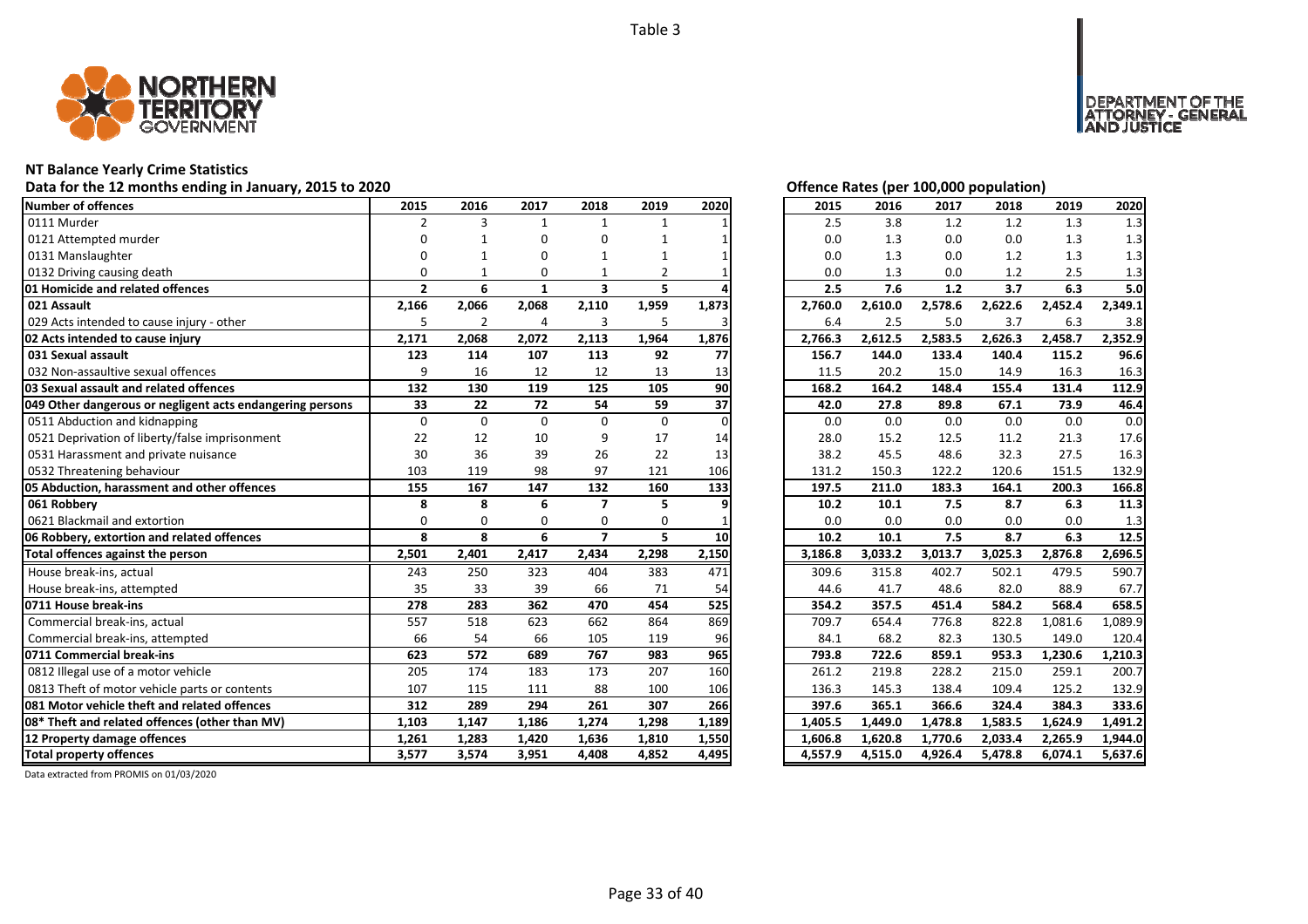

## **Northern Territory Yearly Assault Statistics**

Data for the 12 months ending in January, 2015 to 2020<br> **Data for the 12 months ending in January, 2015 to 2020** 

| Domestic violence                     | Alcohol involvement                              | 2015  | 2016  | 2017  | 2018  | 2019  | 2020  | 2015    | 2016    | 2017    | 2018    | 2019    | 2020    |
|---------------------------------------|--------------------------------------------------|-------|-------|-------|-------|-------|-------|---------|---------|---------|---------|---------|---------|
| DV involved                           | Alcohol involved                                 | 2,553 | 2,388 | 2,172 | 2,516 | 2,500 | 2,113 | 1,051.1 | 975.9   | 884.1   | 1,016.5 | 1,011.9 | 859.4   |
|                                       | No alcohol involved                              | 1,197 | 1,175 | 1,276 | 1,199 | 1,058 | 1,167 | 492.8   | 480.2   | 519.4   | 484.4   | 428.2   | 474.6   |
|                                       | Not known                                        | 432   | 495   | 467   | 534   | 570   | 581   | 177.9   | 202.3   | 190.1   | 215.7   | 230.7   | 236.3   |
| <b>DV</b> involved Total              |                                                  | 4,182 | 4,058 | 3,915 | 4,249 | 4,128 | 3,861 | 1,721.7 | 1,658.4 | 1,593.5 | 1,716.6 | 1,670.9 | 1,570.3 |
| DV not involved                       | Alcohol involved                                 | 1,406 | 1,322 | 1,241 | 1,565 | 1,248 | 997   | 578.9   | 540.3   | 505.1   | 632.3   | 505.1   | 405.5   |
|                                       | No alcohol involved                              | 790   | 755   | 799   | 852   | 808   | 826   | 325.2   | 308.6   | 325.2   | 344.2   | 327.0   | 336.0   |
|                                       | Not known                                        | 689   | 720   | 703   | 757   | 771   | 764   | 283.7   | 294.2   | 286.1   | 305.8   | 312.1   | 310.7   |
| <b>DV</b> not involved Total          |                                                  | 2,885 | 2,797 | 2,743 | 3,174 | 2,827 | 2,587 | 1,187.8 | 1,143.1 | 1,116.5 | 1,282.3 | 1,144.3 | 1,052.2 |
| Total assaults                        |                                                  | 7,067 | 6,855 | 6,658 | 7,423 | 6,955 | 6,448 | 2,909.5 | 2,801.5 | 2,710.1 | 2,999.0 | 2,815.1 | 2,622.5 |
| Assaults with alcohol involved        |                                                  | 3,959 | 3,710 | 3,413 | 4,081 | 3,748 | 3,110 | 1,629.9 | 1,516.2 | 1,389.2 | 1,648.8 | 1,517.1 | 1,264.9 |
| Assaults with no alcohol involved     |                                                  | 1,987 | 1,930 | 2,075 | 2,051 | 1,866 | 1,993 | 818.1   | 788.7   | 844.6   | 828.6   | 755.3   | 810.6   |
|                                       | Assaults with alcohol involvement unknown        | 1,121 | 1,215 | 1,170 | 1,291 | 1,341 | 1,345 | 461.5   | 496.5   | 476.2   | 521.6   | 542.8   | 547.0   |
|                                       | 1% of assaults associated with domestic violence | 59.2% | 59.2% | 58.8% | 57.2% | 59.4% | 59.9% |         |         |         |         |         |         |
| % of assaults associated with alcohol |                                                  | 56.0% | 54.1% | 51.3% | 55.0% | 53.9% | 48.2% |         |         |         |         |         |         |

| 2015    | 2016    | 2017    | 2018    | 2019    | 2020    |
|---------|---------|---------|---------|---------|---------|
| 1.051.1 | 975.9   | 884.1   | 1.016.5 | 1,011.9 | 859.4   |
| 492.8   | 480.2   | 519.4   | 484.4   | 428.2   | 474.6   |
| 177.9   | 202.3   | 190.1   | 215.7   | 230.7   | 236.3   |
| 1,721.7 | 1.658.4 | 1.593.5 | 1.716.6 | 1.670.9 | 1.570.3 |
| 578.9   | 540.3   | 505.1   | 632.3   | 505.1   | 405.5   |
| 325.2   | 308.6   | 325.2   | 344.2   | 327.0   | 336.0   |
| 283.7   | 294.2   | 286.1   | 305.8   | 312.1   | 310.7   |
| 1.187.8 | 1.143.1 | 1.116.5 | 1.282.3 | 1.144.3 | 1.052.2 |
| 2,909.5 | 2,801.5 | 2,710.1 | 2,999.0 | 2,815.1 | 2,622.5 |
| 1.629.9 | 1,516.2 | 1,389.2 | 1.648.8 | 1,517.1 | 1,264.9 |
| 818.1   | 788.7   | 844.6   | 828.6   | 755.3   | 810.6   |
| 461.5   | 496.5   | 476.2   | 521.6   | 542.8   | 547.0   |

Data extracted from PROMIS on 01/03/2020

#### **Darwin Yearly Assault Statistics**

### Data for the 12 months ending in January, 2015 to 2020<br> **Data for the 12 months ending in January, 2015 to 2020**

| Domestic violence                     | Alcohol involvement                              | 2015  | 2016  | 2017  | 2018  | 2019  | 2020  | 2015    | 2016    | 2017    | 2018    | 2019    | 2020    |
|---------------------------------------|--------------------------------------------------|-------|-------|-------|-------|-------|-------|---------|---------|---------|---------|---------|---------|
| DV involved                           | Alcohol involved                                 | 500   | 463   | 422   | 502   | 530   | 546   | 590.3   | 544.2   | 492.1   | 577.9   | 611.4   | 642.4   |
|                                       | No alcohol involved                              | 144   | 114   | 131   | 133   | 149   | 135   | 170.0   | 134.0   | 152.8   | 153.1   | 171.9   | 158.8   |
|                                       | Not known                                        | 100   | 123   | 111   | 125   | 107   | 108   | 118.1   | 144.6   | 129.4   | 143.9   | 123.4   | 127.1   |
| DV involved Total                     |                                                  | 744   | 700   | 664   | 760   | 786   | 789   | 878.3   | 822.8   | 774.3   | 874.9   | 906.8   | 928.2   |
| DV not involved                       | Alcohol involved                                 | 637   | 590   | 498   | 594   | 504   | 443   | 752.0   | 693.5   | 580.7   | 683.8   | 581.4   | 521.2   |
|                                       | No alcohol involved                              | 238   | 191   | 216   | 237   | 235   | 205   | 281.0   | 224.5   | 251.9   | 272.8   | 271.1   | 241.2   |
|                                       | Not known                                        | 339   | 285   | 328   | 307   | 315   | 311   | 400.2   | 335.0   | 382.5   | 353.4   | 363.4   | 365.9   |
| DV not involved Total                 |                                                  | 1,214 | 1,066 | 1,042 | 1,138 | 1,054 | 959   | 1,433.2 | 1,253.0 | 1.215.1 | 1,310.1 | 1,215.9 | 1,128.2 |
| <b>Total assaults</b>                 |                                                  | 1,958 | 1,766 | 1,706 | 1,898 | 1,840 | 1,748 | 2,311.5 | 2,075.8 | 1.989.4 | 2,185.0 | 2.122.7 | 2,056.5 |
| Assaults with alcohol involved        |                                                  | 1,137 | 1,053 | 920   | 1,096 | 1,034 | 989   | 1,342.3 | 1,237.7 | 1,072.8 | 1,261.7 | 1,192.9 | 1,163.5 |
| Assaults with no alcohol involved     |                                                  | 382   | 305   | 347   | 370   | 384   | 340   | 451.0   | 358.5   | 404.7   | 426.0   | 443.0   | 400.0   |
|                                       | Assaults with alcohol involvement unknown        | 439   | 408   | 439   | 432   | 422   | 419   | 518.3   | 479.6   | 511.9   | 497.3   | 486.8   | 492.9   |
|                                       | 1% of assaults associated with domestic violence | 38.0% | 39.6% | 38.9% | 40.0% | 42.7% | 45.1% |         |         |         |         |         |         |
| % of assaults associated with alcohol |                                                  | 58.1% | 59.6% | 53.9% | 57.7% | 56.2% | 56.6% |         |         |         |         |         |         |
|                                       |                                                  |       |       |       |       |       |       |         |         |         |         |         |         |

| 2015    | 2016    | 2017    | 2018    | 2019    | 2020    |
|---------|---------|---------|---------|---------|---------|
| 590.3   | 544.2   | 492.1   | 577.9   | 611.4   | 642.4   |
| 170.0   | 134.0   | 152.8   | 153.1   | 171.9   | 158.8   |
| 118.1   | 144.6   | 129.4   | 143.9   | 123.4   | 127.1   |
| 878.3   | 822.8   | 774.3   | 874.9   | 906.8   | 928.2   |
| 752.0   | 693.5   | 580.7   | 683.8   | 581.4   | 521.2   |
| 281.0   | 224.5   | 251.9   | 272.8   | 271.1   | 241.2   |
| 400.2   | 335.0   | 382.5   | 353.4   | 363.4   | 365.9   |
| 1.433.2 | 1.253.0 | 1.215.1 | 1.310.1 | 1.215.9 | 1.128.2 |
| 2,311.5 | 2,075.8 | 1,989.4 | 2,185.0 | 2,122.7 | 2,056.5 |
| 1,342.3 | 1,237.7 | 1,072.8 | 1,261.7 | 1,192.9 | 1,163.5 |
| 451.0   | 358.5   | 404.7   | 426.0   | 443.0   | 400.0   |
| 518.3   | 479.6   | 511.9   | 497.3   | 486.8   | 492.9   |
|         |         |         |         |         |         |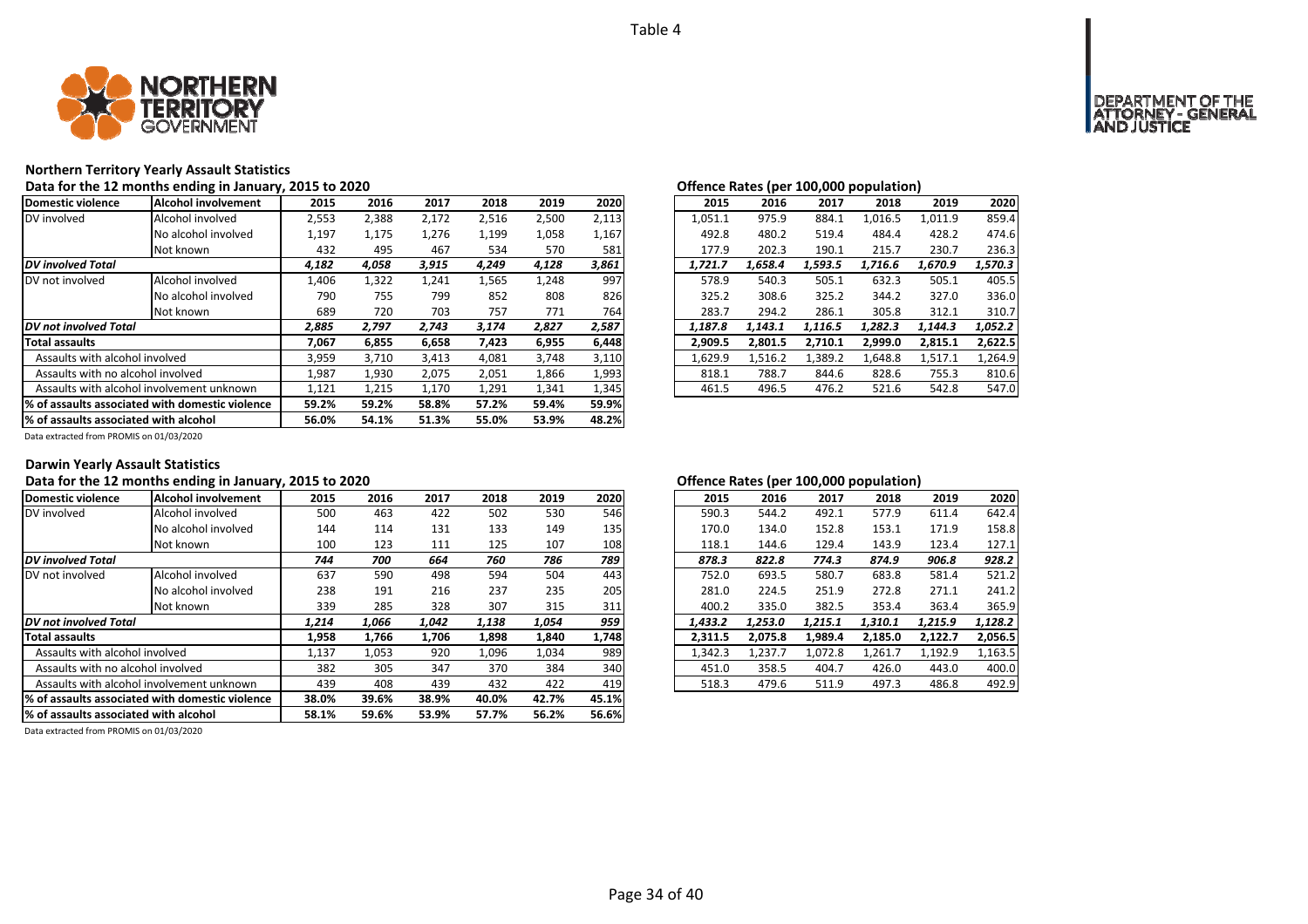

#### **Palmerston Yearly Assault Statistics**

#### Data for the 12 months ending in January, 2015 to 2020<br> **Data for the 12 months ending in January, 2015 to 2020**

| Domestic violence                     | <b>Alcohol involvement</b>                                                                                             | 2015  | 2016  | 2017  | 2018  | 2019  | 2020  | 2015    | 2016    | 2017    | 2018    | 2019    | 2020    |
|---------------------------------------|------------------------------------------------------------------------------------------------------------------------|-------|-------|-------|-------|-------|-------|---------|---------|---------|---------|---------|---------|
| DV involved                           | Alcohol involved                                                                                                       | 152   | 129   | 146   | 172   | 180   | 155   | 467.2   | 377.6   | 414.0   | 475.8   | 488.9   | 412.0   |
|                                       | No alcohol involved                                                                                                    | 68    | 68    | 75    | 85    | 75    | 89    | 209.0   | 199.0   | 212.7   | 235.1   | 203.7   | 236.6   |
|                                       | Not known                                                                                                              | 42    | 33    | 41    | 49    | 47    | 49    | 129.1   | 96.6    | 116.3   | 135.6   | 127.7   | 130.3   |
| <b>DV</b> involved Total              |                                                                                                                        | 262   | 230   | 262   | 306   | 302   | 293   | 805.4   | 673.2   | 742.9   | 846.5   | 820.3   | 778.9   |
| DV not involved                       | Alcohol involved                                                                                                       | 91    | 63    | 79    | 133   | 95    | 81    | 279.7   | 184.4   | 224.0   | 367.9   | 258.0   | 215.3   |
|                                       | No alcohol involved                                                                                                    | 60    | 93    | 86    | 88    | 80    | 97    | 184.4   | 272.2   | 243.9   | 243.4   | 217.3   | 257.9   |
|                                       | Not known                                                                                                              | 75    | 58    | 74    | 83    | 66    | 78    | 230.5   | 169.8   | 209.8   | 229.6   | 179.3   | 207.3   |
| DV not involved Total                 |                                                                                                                        | 226   | 214   | 239   | 304   | 241   | 256   | 694.7   | 626.3   | 677.7   | 841.0   | 654.6   | 680.5   |
| <b>Total assaults</b>                 |                                                                                                                        | 488   | 444   | 501   | 610   | 543   | 549   | 1,500.1 | 1,299.5 | 1,420.7 | 1,687.5 | 1,474.9 | 1,459.4 |
| Assaults with alcohol involved        |                                                                                                                        | 243   | 192   | 225   | 305   | 275   | 236   | 747.0   | 561.9   | 638.0   | 843.7   | 747.0   | 627.4   |
| Assaults with no alcohol involved     |                                                                                                                        | 128   | 161   | 161   | 173   | 155   | 186   | 393.5   | 471.2   | 456.5   | 478.6   | 421.0   | 494.4   |
|                                       | 132<br>127<br>91<br>113<br>359.7<br>266.3<br>Assaults with alcohol involvement unknown<br>117<br>115<br>326.1<br>365.2 |       | 306.9 | 337.6 |       |       |       |         |         |         |         |         |         |
|                                       | % of assaults associated with domestic violence                                                                        | 53.7% | 51.8% | 52.3% | 50.2% | 55.6% | 53.4% |         |         |         |         |         |         |
| % of assaults associated with alcohol |                                                                                                                        | 49.8% | 43.2% | 44.9% | 50.0% | 50.6% | 43.0% |         |         |         |         |         |         |

|                |      |      |      |      |      |  |         | $\mathbf{r}$ |         | .       |         |         |
|----------------|------|------|------|------|------|--|---------|--------------|---------|---------|---------|---------|
| .5             | 2016 | 2017 | 2018 | 2019 | 2020 |  | 2015    | 2016         | 2017    | 2018    | 2019    | 2020    |
| 52             | 129  | 146  | 172  | 180  | 155  |  | 467.2   | 377.6        | 414.0   | 475.8   | 488.9   | 412.0   |
| 58             | 68   | 75   | 85   | 75   | 89   |  | 209.0   | 199.0        | 212.7   | 235.1   | 203.7   | 236.6   |
| 12             | 33   | 41   | 49   | 47   | 49   |  | 129.1   | 96.6         | 116.3   | 135.6   | 127.7   | 130.3   |
| 2              | 230  | 262  | 306  | 302  | 293  |  | 805.4   | 673.2        | 742.9   | 846.5   | 820.3   | 778.9   |
| $\overline{1}$ | 63   | 79   | 133  | 95   | 81   |  | 279.7   | 184.4        | 224.0   | 367.9   | 258.0   | 215.3   |
| òб             | 93   | 86   | 88   | 80   | 97   |  | 184.4   | 272.2        | 243.9   | 243.4   | 217.3   | 257.9   |
| '5             | 58   | 74   | 83   | 66   | 78   |  | 230.5   | 169.8        | 209.8   | 229.6   | 179.3   | 207.3   |
| 6              | 214  | 239  | 304  | 241  | 256  |  | 694.7   | 626.3        | 677.7   | 841.0   | 654.6   | 680.5   |
| 8              | 444  | 501  | 610  | 543  | 549  |  | 1.500.1 | 1,299.5      | 1,420.7 | 1,687.5 | 1,474.9 | 1,459.4 |
| IЗ             | 192  | 225  | 305  | 275  | 236  |  | 747.0   | 561.9        | 638.0   | 843.7   | 747.0   | 627.4   |
| 28             | 161  | 161  | 173  | 155  | 186  |  | 393.5   | 471.2        | 456.5   | 478.6   | 421.0   | 494.4   |
|                | 91   | 115  | 132  | 113  | 127  |  | 359.7   | 266.3        | 326.1   | 365.2   | 306.9   | 337.6   |
|                |      |      |      |      |      |  |         |              |         |         |         |         |

Data extracted from PROMIS on 01/03/2020

### **Alice Springs Yearly Assault Statistics**

## Data for the 12 months ending in January, 2015 to 2020<br> **Data for the 12 months ending in January, 2015 to 2020**

| Domestic violence                     | Alcohol involvement                             | 2015  | 2016  | 2017  | 2018  | 2019  | 2020  | 2015    | 2016    | 2017    | 2018    | 2019    | 2020    |
|---------------------------------------|-------------------------------------------------|-------|-------|-------|-------|-------|-------|---------|---------|---------|---------|---------|---------|
| DV involved                           | Alcohol involved                                | 659   | 759   | 621   | 733   | 643   | 549   | 2,331.9 | 2.741.2 | 2,304.2 | 2.743.7 | 2,426.0 | 2,081.3 |
|                                       | No alcohol involved                             | 110   | 160   | 153   | 125   | 98    | 145   | 389.2   | 577.8   | 567.7   | 467.9   | 369.7   | 549.7   |
|                                       | Not known                                       | 83    | 137   | 94    | 128   | 140   | 167   | 293.7   | 494.8   | 348.8   | 479.1   | 528.2   | 633.1   |
| <b>DV</b> involved Total              |                                                 | 852   | 1,056 | 868   | 986   | 881   | 861   | 3.014.9 | 3.813.8 | 3.220.7 | 3.690.7 | 3,323.9 | 3,264.1 |
| DV not involved                       | Alcohol involved                                | 295   | 356   | 332   | 466   | 341   | 230   | 1,043.9 | 1,285.7 | 1,231.9 | 1.744.3 | 1,286.5 | 871.9   |
|                                       | No alcohol involved                             | 172   | 169   | 165   | 206   | 182   | 184   | 608.6   | 610.4   | 612.2   | 771.1   | 686.7   | 697.6   |
|                                       | Not known                                       | 116   | 188   | 150   | 208   | 226   | 216   | 410.5   | 679.0   | 556.6   | 778.6   | 852.7   | 818.9   |
| DV not involved Total                 |                                                 | 583   | 713   | 647   | 880   | 749   | 630   | 2.063.0 | 2.575.0 | 2.400.7 | 3.293.9 | 2,825.9 |         |
| <b>Total assaults</b>                 |                                                 | 1,435 | 1,769 | 1,515 | 1,866 | 1,630 | 1,491 | 5,077.8 | 6.388.8 | 5.621.3 | 6,984.6 | 6,149.8 | 5,652.4 |
| Assaults with alcohol involved        |                                                 | 954   | 1,115 | 953   | 1,199 | 984   | 779   | 3,375.8 | 4,026.9 | 3,536.0 | 4,487.9 | 3,712.5 | 2,953.2 |
| Assaults with no alcohol involved     |                                                 | 282   | 329   | 318   | 331   | 280   | 329   | 997.9   | 1,188.2 | 1,179.9 | 1,239.0 | 1,056.4 | 1,247.3 |
|                                       | Assaults with alcohol involvement unknown       |       | 325   | 244   | 336   | 366   | 383   | 704.2   | 1,173.8 | 905.3   | 1,257.7 | 1,380.9 | 1,452.0 |
|                                       | % of assaults associated with domestic violence | 59.4% | 59.7% | 57.3% | 52.8% | 54.0% | 57.7% |         |         |         |         |         |         |
| % of assaults associated with alcohol |                                                 | 66.5% | 63.0% | 62.9% | 64.3% | 60.4% | 52.2% |         |         |         |         |         |         |

| 2015    | 2016    | 2017    | 2018    | 2019    | 2020    |
|---------|---------|---------|---------|---------|---------|
| 2,331.9 | 2,741.2 | 2,304.2 | 2,743.7 | 2,426.0 | 2,081.3 |
| 389.2   | 577.8   | 567.7   | 467.9   | 369.7   | 549.7   |
| 293.7   | 494.8   | 348.8   | 479.1   | 528.2   | 633.1   |
| 3.014.9 | 3,813.8 | 3,220.7 | 3,690.7 | 3,323.9 | 3.264.1 |
| 1,043.9 | 1,285.7 | 1,231.9 | 1,744.3 | 1,286.5 | 871.9   |
| 608.6   | 610.4   | 612.2   | 771.1   | 686.7   | 697.6   |
| 410.5   | 679.0   | 556.6   | 778.6   | 852.7   | 818.9   |
| 2,063.0 | 2,575.0 | 2,400.7 | 3,293.9 | 2,825.9 | 2,388.4 |
| 5,077.8 | 6,388.8 | 5,621.3 | 6,984.6 | 6,149.8 | 5,652.4 |
| 3,375.8 | 4,026.9 | 3,536.0 | 4,487.9 | 3,712.5 | 2,953.2 |
| 997.9   | 1,188.2 | 1.179.9 | 1,239.0 | 1,056.4 | 1,247.3 |
| 704.2   | 1,173.8 | 905.3   | 1,257.7 | 1,380.9 | 1,452.0 |
|         |         |         |         |         |         |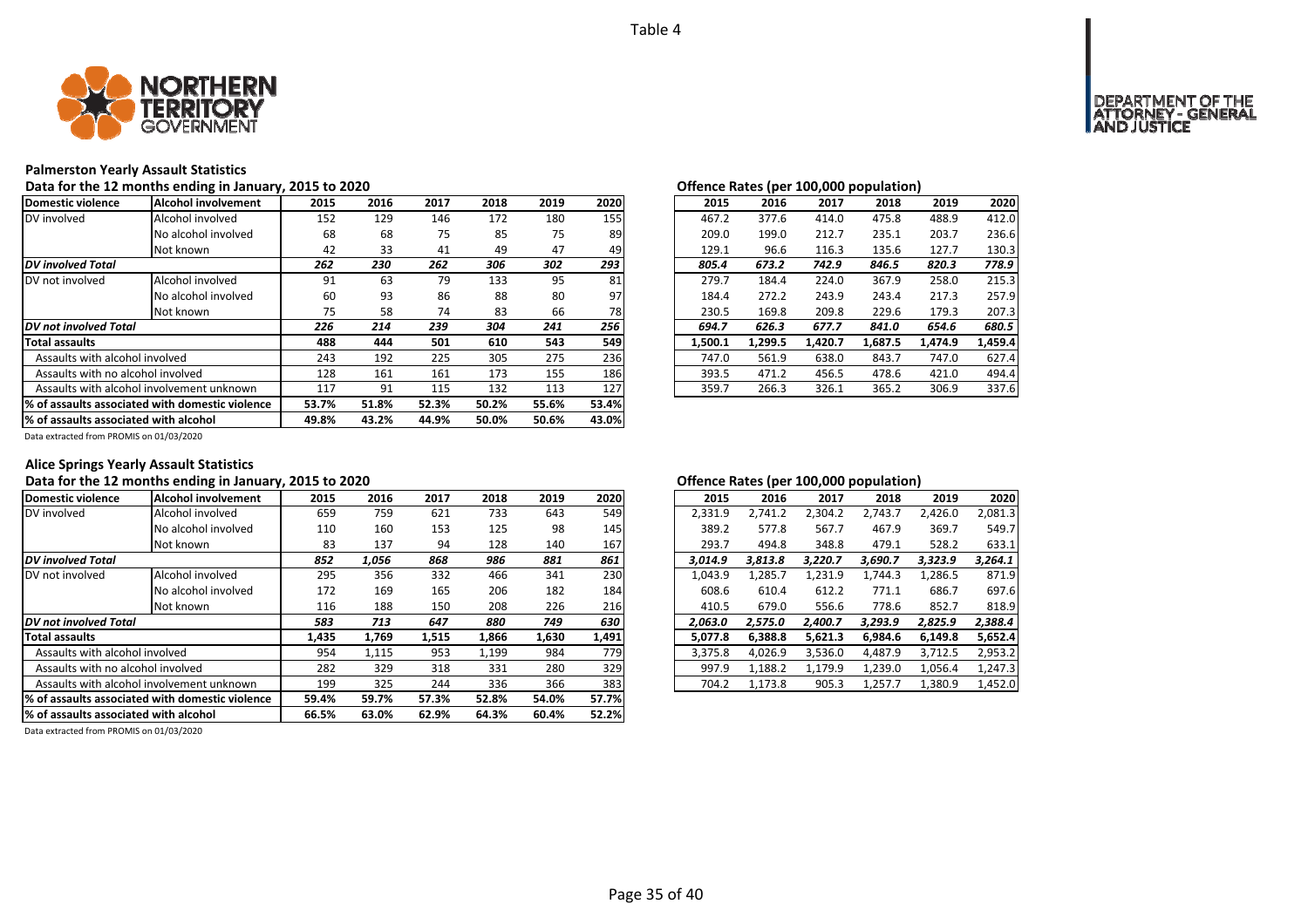

#### **Katherine Yearly Assault Statistics**

Data for the 12 months ending in January, 2015 to 2020<br> **Data for the 12 months ending in January, 2015 to 2020** 

| Domestic violence                 | Alcohol involvement                                                                          | 2015  | 2016  | 2017  | 2018  | 2019  | 2020  | 2015    | 2016    | 2017    | 2018    | 2019    | 2020    |
|-----------------------------------|----------------------------------------------------------------------------------------------|-------|-------|-------|-------|-------|-------|---------|---------|---------|---------|---------|---------|
| DV involved                       | Alcohol involved                                                                             | 322   | 254   | 231   | 259   | 340   | 231   | 2,963.9 | 2,334.8 | 2,144.1 | 2,424.2 | 3,195.5 | 2,168.0 |
|                                   | No alcohol involved                                                                          | 45    | 29    | 61    | 59    | 51    | 62    | 414.2   | 266.6   | 566.2   | 552.2   | 479.3   | 581.9   |
|                                   | Not known                                                                                    | 39    | 30    | 22    | 36    | 39    | 36    | 359.0   | 275.8   | 204.2   | 337.0   | 366.5   | 337.9   |
| <b>DV</b> involved Total          |                                                                                              | 406   | 313   | 314   | 354   | 430   | 329   | 3,737.1 | 2,877.1 | 2,914.4 | 3,313.4 | 4,041.4 | 3,087.8 |
| DV not involved                   | Alcohol involved                                                                             | 122   | 72    | 86    | 102   | 87    | 65    | 1,123.0 | 661.8   | 798.2   | 954.7   | 817.7   | 610.0   |
|                                   | No alcohol involved                                                                          | 24    | 12    | 25    | 37    | 45    | 45    | 220.9   | 110.3   | 232.0   | 346.3   | 422.9   | 422.3   |
|                                   | Not known                                                                                    | 40    | 35    | 40    | 42    | 42    | 22    | 368.2   | 321.7   | 371.3   | 393.1   | 394.7   | 206.5   |
| <b>DV</b> not involved Total      |                                                                                              | 186   | 119   | 151   | 181   | 174   | 132   | 1,712.1 | 1,093.9 | 1,401.5 | 1,694.1 | 1,635.3 | 1,238.9 |
| <b>Total assaults</b>             |                                                                                              | 592   | 432   | 465   | 535   | 604   | 461   | 5,449.2 | 3,971.0 | 4,315.9 | 5,007.5 | 5,676.7 | 4,326.6 |
| Assaults with alcohol involved    |                                                                                              | 444   | 326   | 317   | 361   | 427   | 296   | 4,086.9 | 2,996.6 | 2,942.3 | 3,378.9 | 4,013.2 | 2,778.0 |
| Assaults with no alcohol involved |                                                                                              | 69    | 41    | 86    | 96    | 96    | 107   | 635.1   | 376.9   | 798.2   | 898.5   | 902.3   | 1,004.2 |
|                                   | Assaults with alcohol involvement unknown                                                    | 79    | 65    | 62    | 78    | 81    | 58    | 727.2   | 597.5   | 575.5   | 730.1   | 761.3   | 544.3   |
|                                   | 1% of assaults associated with domestic violence                                             | 68.6% | 72.5% | 67.5% | 66.2% | 71.2% | 71.4% |         |         |         |         |         |         |
|                                   | 64.2%<br>68.2%<br>67.5%<br>70.7%<br>1% of assaults associated with alcohol<br>75.0%<br>75.5% |       |       |       |       |       |       |         |         |         |         |         |         |

|                |      |      |      |      |      | œ<br>r - r - - |         |         |         |         |         |         |
|----------------|------|------|------|------|------|----------------|---------|---------|---------|---------|---------|---------|
| .5             | 2016 | 2017 | 2018 | 2019 | 2020 |                | 2015    | 2016    | 2017    | 2018    | 2019    | 2020    |
| $\overline{2}$ | 254  | 231  | 259  | 340  | 231  |                | 2.963.9 | 2.334.8 | 2.144.1 | 2.424.2 | 3.195.5 | 2,168.0 |
| 15             | 29   | 61   | 59   | 51   | 62   |                | 414.2   | 266.6   | 566.2   | 552.2   | 479.3   | 581.9   |
| 9؛             | 30   | 22   | 36   | 39   | 36   |                | 359.0   | 275.8   | 204.2   | 337.0   | 366.5   | 337.9   |
| 6              | 313  | 314  | 354  | 430  | 329  |                | 3.737.1 | 2,877.1 | 2.914.4 | 3,313.4 | 4.041.4 | 3,087.8 |
| $\overline{2}$ | 72   | 86   | 102  | 87   | 65   |                | 1,123.0 | 661.8   | 798.2   | 954.7   | 817.7   | 610.0   |
| 24             | 12   | 25   | 37   | 45   | 45   |                | 220.9   | 110.3   | 232.0   | 346.3   | 422.9   | 422.3   |
| ŀO             | 35   | 40   | 42   | 42   | 22   |                | 368.2   | 321.7   | 371.3   | 393.1   | 394.7   | 206.5   |
| 6              | 119  | 151  | 181  | 174  | 132  |                | 1.712.1 | 1.093.9 | 1.401.5 | 1.694.1 | 1.635.3 | 1,238.9 |
| 12             | 432  | 465  | 535  | 604  | 461  |                | 5.449.2 | 3,971.0 | 4.315.9 | 5,007.5 | 5,676.7 | 4,326.6 |
| 14             | 326  | 317  | 361  | 427  | 296  |                | 4.086.9 | 2,996.6 | 2.942.3 | 3,378.9 | 4.013.2 | 2,778.0 |
| 59             | 41   | 86   | 96   | 96   | 107  |                | 635.1   | 376.9   | 798.2   | 898.5   | 902.3   | 1.004.2 |
| و،             | 65   | 62   | 78   | 81   | 58   |                | 727.2   | 597.5   | 575.5   | 730.1   | 761.3   | 544.3   |
|                |      |      |      |      |      |                |         |         |         |         |         |         |

Data extracted from PROMIS on 01/03/2020

### **Tennant Creek Yearly Assault Statistics**

## Data for the 12 months ending in January, 2015 to 2020<br> **Data for the 12 months ending in January, 2015 to 2020**

| Domestic violence                     | <b>Alcohol involvement</b>                      | 2015  | 2016  | 2017  | 2018  | 2019  | 2020  | 2015    | 2016    | 2017    | 2018    | 2019    | 2020    |
|---------------------------------------|-------------------------------------------------|-------|-------|-------|-------|-------|-------|---------|---------|---------|---------|---------|---------|
| DV involved                           | Alcohol involved                                | 185   | 138   | 159   | 215   | 149   | 140   | 5,263.2 | 4.022.2 | 4,739.2 | 6.474.0 | 4,562.2 | 4,330.3 |
|                                       | No alcohol involved                             | 24    | 25    | 32    | 25    | 25    | 32    | 682.8   | 728.7   | 953.8   | 752.8   | 765.5   | 989.8   |
|                                       | Not known                                       | q     | 16    | 19    | 21    | 32    | 23    | 256.0   | 466.3   | 566.3   | 632.3   | 979.8   | 711.4   |
| <b>DV</b> involved Total              |                                                 | 218   | 179   | 210   | 261   | 206   | 195   | 6.202.0 | 5.217.1 | 6.259.3 | 7,859.1 | 6,307.4 | 6,031.5 |
| DV not involved                       | Alcohol involved                                | 43    | 65    | 61    | 36    | 41    | 32    | 1,223.3 | 1,894.5 | 1,818.2 | 1,084.0 | 1,255.4 | 989.8   |
|                                       | No alcohol involved                             | 12    | 12    | 19    |       | 34    | 23    | 341.4   | 349.8   | 566.3   | 210.8   | 1.041.0 | 711.4   |
|                                       | Not known                                       | 11    | 10    |       | 8     | 19    | 16    | 312.9   | 291.5   | 208.6   | 240.9   | 581.8   | 494.9   |
| DV not involved Total                 |                                                 | 66    | 87    | 87    | 51    | 94    | 71    | 1,877.7 | 2,535.7 | 2,593.1 | 1,535.7 | 2,878.1 | 2,196.1 |
| <b>Total assaults</b>                 |                                                 | 284   | 266   | 297   | 312   | 300   | 266   | 8,079.7 | 7,752.8 | 8,852.5 | 9,394.8 | 9,185.5 | 8,227.7 |
| Assaults with alcohol involved        |                                                 | 228   | 203   | 220   | 251   | 190   | 172   | 6,486.5 | 5,916.6 | 6,557.4 | 7,558.0 | 5,817.5 | 5,320.1 |
| Assaults with no alcohol involved     |                                                 | 36    | 37    | 51    | 32    | 59    | 55    | 1,024.2 | 1.078.4 | 1,520.1 | 963.6   | 1,806.5 | 1,701.2 |
|                                       | Assaults with alcohol involvement unknown       |       | 26    | 26    | 29    | 51    | 39    | 569.0   | 757.8   | 775.0   | 873.2   | 1,561.5 | 1,206.3 |
|                                       | % of assaults associated with domestic violence | 76.8% | 67.3% | 70.7% | 83.7% | 68.7% | 73.3% |         |         |         |         |         |         |
| % of assaults associated with alcohol |                                                 | 80.3% | 76.3% | 74.1% | 80.4% | 63.3% | 64.7% |         |         |         |         |         |         |

|                |      |      |      |      |                 |         |         |         | . .     |         |         |
|----------------|------|------|------|------|-----------------|---------|---------|---------|---------|---------|---------|
| .5             | 2016 | 2017 | 2018 | 2019 | 2020            | 2015    | 2016    | 2017    | 2018    | 2019    | 2020    |
| 35             | 138  | 159  | 215  | 149  | 140             | 5.263.2 | 4.022.2 | 4,739.2 | 6.474.0 | 4,562.2 | 4,330.3 |
| ؛4             | 25   | 32   | 25   | 25   | 32              | 682.8   | 728.7   | 953.8   | 752.8   | 765.5   | 989.8   |
| 9              | 16   | 19   | 21   | 32   | 23              | 256.0   | 466.3   | 566.3   | 632.3   | 979.8   | 711.4   |
| 8              | 179  | 210  | 261  | 206  | 195             | 6.202.0 | 5.217.1 | 6.259.3 | 7.859.1 | 6.307.4 | 6.031.5 |
| ŀЗ             | 65   | 61   | 36   | 41   | 32 <sub>l</sub> | 1,223.3 | 1.894.5 | 1,818.2 | 1.084.0 | 1,255.4 | 989.8   |
| $\overline{2}$ | 12   | 19   |      | 34   | 23              | 341.4   | 349.8   | 566.3   | 210.8   | 1,041.0 | 711.4   |
| .1             | 10   |      | 8    | 19   | 16              | 312.9   | 291.5   | 208.6   | 240.9   | 581.8   | 494.9   |
| 6              | 87   | 87   | 51   | 94   | 71              | 1.877.7 | 2.535.7 | 2.593.1 | 1,535.7 | 2.878.1 | 2.196.1 |
| 14             | 266  | 297  | 312  | 300  | 266             | 8.079.7 | 7.752.8 | 8,852.5 | 9.394.8 | 9,185.5 | 8.227.7 |
| 28             | 203  | 220  | 251  | 190  | 172             | 6.486.5 | 5.916.6 | 6,557.4 | 7.558.0 | 5.817.5 | 5,320.1 |
| 6              | 37   | 51   | 32   | 59   | 55              | 1.024.2 | 1.078.4 | 1.520.1 | 963.6   | 1.806.5 | 1,701.2 |
| 0              | 26   | 26   | 29   | 51   | 39              | 569.0   | 757.8   | 775.0   | 873.2   | 1,561.5 | 1,206.3 |
|                |      |      |      |      |                 |         |         |         |         |         |         |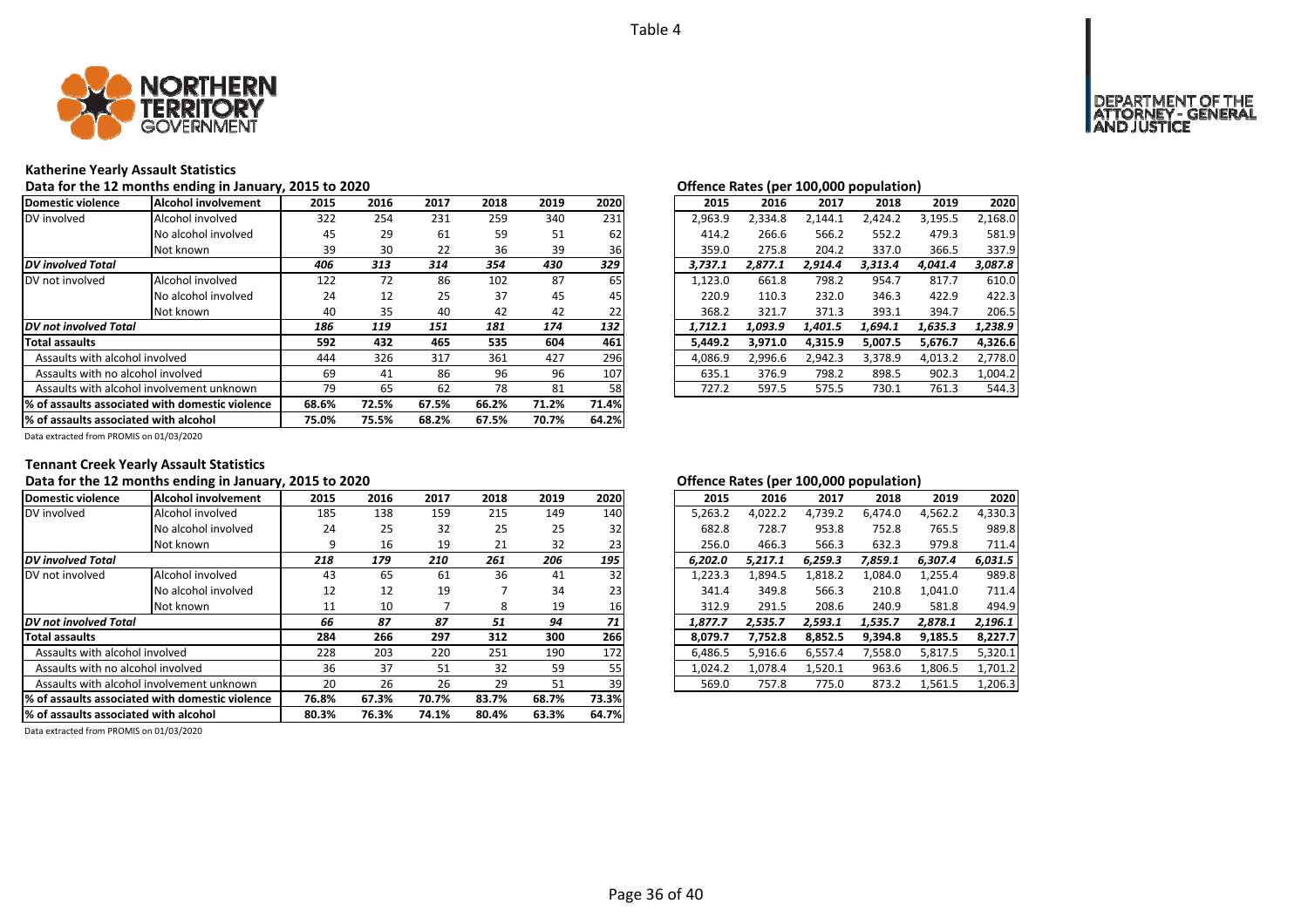

#### **Nhulunbuy Yearly Assault Statistics**

### Data for the 12 months ending in January, 2015 to 2020<br> **Data for the 12 months ending in January, 2015 to 2020**

| Domestic violence                                | Alcohol involvement | 2015  | 2016  | 2017  | 2018  | 2019  | 2020  | 2015    | 2016    | 2017    | 2018    | 2019    | 2020    |
|--------------------------------------------------|---------------------|-------|-------|-------|-------|-------|-------|---------|---------|---------|---------|---------|---------|
| DV involved                                      | Alcohol involved    | 64    | 49    | 44    | 34    | 38    | 25    | 1,410.0 | 1.141.1 | 1,301.8 | 1.021.9 | 1.162.1 | 768.0   |
|                                                  | No alcohol involved | 22    | 13    | 15    | 9     |       |       | 484.7   | 302.7   | 443.8   | 270.5   | 91.7    | 153.6   |
|                                                  | Not known           |       |       | ь     |       | з     |       | 22.0    | 163.0   | 177.5   | 150.3   | 91.7    | 30.7    |
| <b>DV</b> involved Total                         |                     | 87    | 69    | 65    | 48    | 44    | 31    | 1,916.7 | 1,606.9 | 1,923.1 | 1,442.7 | 1.345.6 | 952.4   |
| DV not involved                                  | Alcohol involved    | 40    | 33    | 28    | 27    | 27    | 20    | 881.3   | 768.5   | 828.4   | 811.5   | 825.7   | 614.4   |
|                                                  | No alcohol involved | 11    | 4     | 9     | 9     |       |       | 242.3   | 93.2    | 266.3   | 270.5   | 91.7    | 153.6   |
|                                                  | Not known           | ь     | 6     | 4     | 8     |       |       | 132.2   | 139.7   | 118.3   | 240.5   | 152.9   | 122.9   |
| DV not involved Total                            |                     | 57    | 43    | 41    | 44    | 35    | 29    | 1,255.8 | 1,001.4 | 1,213.0 | 1,322.5 | 1,070.3 | 890.9   |
| <b>Total assaults</b>                            |                     | 144   | 112   | 106   | 92    | 79    | 60    | 3,172.5 | 2.608.3 | 3,136.1 | 2,765.3 | 2,415.9 | 1,843.3 |
| Assaults with alcohol involved                   |                     | 104   | 82    | 72    | 61    | 65    | 45    | 2,291.3 | 1,909.6 | 2,130.2 | 1,833.5 | 1,987.8 | 1,382.5 |
| Assaults with no alcohol involved                |                     | 33    | 17    | 24    | 18    | 6     | 10    | 727.0   | 395.9   | 710.1   | 541.0   | 183.5   | 307.2   |
| Assaults with alcohol involvement unknown        |                     |       | 13    | 10    | 13    | 8     |       | 154.2   | 302.7   | 295.9   | 390.7   | 244.6   | 153.6   |
| 1% of assaults associated with domestic violence |                     | 60.4% | 61.6% | 61.3% | 52.2% | 55.7% | 51.7% |         |         |         |         |         |         |
| % of assaults associated with alcohol            |                     | 72.2% | 73.2% | 67.9% | 66.3% | 82.3% | 75.0% |         |         |         |         |         |         |

|    |      |      |      |      |                 |         |         |         | . .     |         |         |
|----|------|------|------|------|-----------------|---------|---------|---------|---------|---------|---------|
| 5  | 2016 | 2017 | 2018 | 2019 | 2020            | 2015    | 2016    | 2017    | 2018    | 2019    | 2020    |
| 54 | 49   | 44   | 34   | 38   | 25              | 1.410.0 | 1.141.1 | 1,301.8 | 1.021.9 | 1,162.1 | 768.0   |
| :2 | 13   | 15   | 9    | 3    |                 | 484.7   | 302.7   | 443.8   | 270.5   | 91.7    | 153.6   |
| 1  |      | 6    | 5    | 3    |                 | 22.0    | 163.0   | 177.5   | 150.3   | 91.7    | 30.7    |
| 7  | 69   | 65   | 48   | 44   | 31              | 1.916.7 | 1.606.9 | 1,923.1 | 1.442.7 | 1.345.6 | 952.4   |
| ١O | 33   | 28   | 27   | 27   | <b>20</b>       | 881.3   | 768.5   | 828.4   | 811.5   | 825.7   | 614.4   |
| .1 | 4    | 9    | 9    |      |                 | 242.3   | 93.2    | 266.3   | 270.5   | 91.7    | 153.6   |
| 6  | 6    | 4    | 8    | 5    | 4               | 132.2   | 139.7   | 118.3   | 240.5   | 152.9   | 122.9   |
|    | 43   | 41   | 44   | 35   | 29              | 1.255.8 | 1.001.4 | 1.213.0 | 1,322.5 | 1.070.3 | 890.9   |
| 14 | 112  | 106  | 92   | 79   | 60              | 3.172.5 | 2.608.3 | 3,136.1 | 2,765.3 | 2,415.9 | 1,843.3 |
| 14 | 82   | 72   | 61   | 65   | 45              | 2.291.3 | 1.909.6 | 2.130.2 | 1,833.5 | 1.987.8 | 1,382.5 |
| ١З | 17   | 24   | 18   | 6    | 10 <sup>1</sup> | 727.0   | 395.9   | 710.1   | 541.0   | 183.5   | 307.2   |
| 7  | 13   | 10   | 13   | 8    |                 | 154.2   | 302.7   | 295.9   | 390.7   | 244.6   | 153.6   |
|    |      |      |      |      |                 |         |         |         |         |         |         |

Data extracted from PROMIS on 01/03/2020

### **NT Balance Yearly Assault Statistics**

### Data for the 12 months ending in January, 2015 to 2020<br> **Data for the 12 months ending in January, 2015 to 2020**

| Domestic violence                                | Alcohol involvement | 2015  | 2016  | 2017  | 2018  | 2019  | 2020  | 2015    | 2016    | 2017    | 2018    | 2019    | 2020    |
|--------------------------------------------------|---------------------|-------|-------|-------|-------|-------|-------|---------|---------|---------|---------|---------|---------|
| DV involved                                      | Alcohol involved    | 671   | 596   | 549   | 601   | 620   | 467   | 855.0   | 752.9   | 684.5   | 747.0   | 776.2   | 585.7   |
|                                                  | No alcohol involved | 784   | 766   | 809   | 763   | 657   | 699   | 999.0   | 967.7   | 1,008.7 | 948.3   | 822.5   | 876.7   |
|                                                  | Not known           | 158   | 149   | 174   | 170   | 202   | 197   | 201.3   | 188.2   | 217.0   | 211.3   | 252.9   | 247.1   |
| <b>DV</b> involved Total                         |                     | 1,613 | 1,511 | 1,532 | 1,534 | 1,479 | 1,363 | 2,055.3 | 1.908.8 | 1,910.2 | 1,906.6 | 1,851.5 | 1,709.5 |
| DV not involved                                  | Alcohol involved    | 178   | 143   | 157   | 207   | 153   | 126   | 226.8   | 180.7   | 195.8   | 257.3   | 191.5   | 158.0   |
|                                                  | No alcohol involved | 273   | 274   | 279   | 268   | 229   | 267   | 347.9   | 346.1   | 347.9   | 333.1   | 286.7   | 334.9   |
|                                                  | Not known           | 102   | 138   | 100   | 101   | 98    | 117   | 130.0   | 174.3   | 124.7   | 125.5   | 122.7   | 146.7   |
| DV not involved Total                            |                     | 553   | 555   | 536   | 576   | 480   | 510   | 704.6   | 701.1   | 668.3   | 715.9   | 600.9   | 639.6   |
| <b>Total assaults</b>                            |                     | 2,166 | 2,066 | 2,068 | 2,110 | 1,959 | 1,873 | 2,760.0 | 2,610.0 | 2,578.6 | 2,622.6 | 2,452.4 | 2,349.1 |
| Assaults with alcohol involved                   |                     | 849   | 739   | 706   | 808   | 773   | 593   | 1,081.8 | 933.6   | 880.3   | 1,004.3 | 967.7   | 743.7   |
| Assaults with no alcohol involved                |                     | 1,057 | 1,040 | 1,088 | 1,031 | 886   | 966   | 1,346.9 | 1,313.8 | 1,356.6 | 1,281.4 | 1,109.2 | 1,211.6 |
| Assaults with alcohol involvement unknown        |                     | 260   | 287   | 274   | 271   | 300   | 314   | 331.3   | 362.6   | 341.6   | 336.8   | 375.6   | 393.8   |
| 1% of assaults associated with domestic violence |                     | 74.5% | 73.1% | 74.1% | 72.7% | 75.5% | 72.8% |         |         |         |         |         |         |
| % of assaults associated with alcohol            |                     | 39.2% | 35.8% | 34.1% | 38.3% | 39.5% | 31.7% |         |         |         |         |         |         |

| 2016    | 2017    | 2018    | 2019    | 2020    |
|---------|---------|---------|---------|---------|
| 752.9   | 684.5   | 747.0   | 776.2   | 585.7   |
| 967.7   | 1,008.7 | 948.3   | 822.5   | 876.7   |
| 188.2   | 217.0   | 211.3   | 252.9   | 247.1   |
| 1,908.8 | 1,910.2 | 1,906.6 | 1,851.5 | 1,709.5 |
| 180.7   | 195.8   | 257.3   | 191.5   | 158.0   |
| 346.1   | 347.9   | 333.1   | 286.7   | 334.9   |
| 174.3   | 124.7   | 125.5   | 122.7   | 146.7   |
| 701.1   | 668.3   | 715.9   | 600.9   | 639.6   |
| 2,610.0 | 2,578.6 | 2,622.6 | 2,452.4 | 2.349.1 |
| 933.6   | 880.3   | 1,004.3 | 967.7   | 743.7   |
| 1,313.8 | 1,356.6 | 1,281.4 | 1,109.2 | 1,211.6 |
| 362.6   | 341.6   | 336.8   | 375.6   | 393.8   |
|         |         |         |         |         |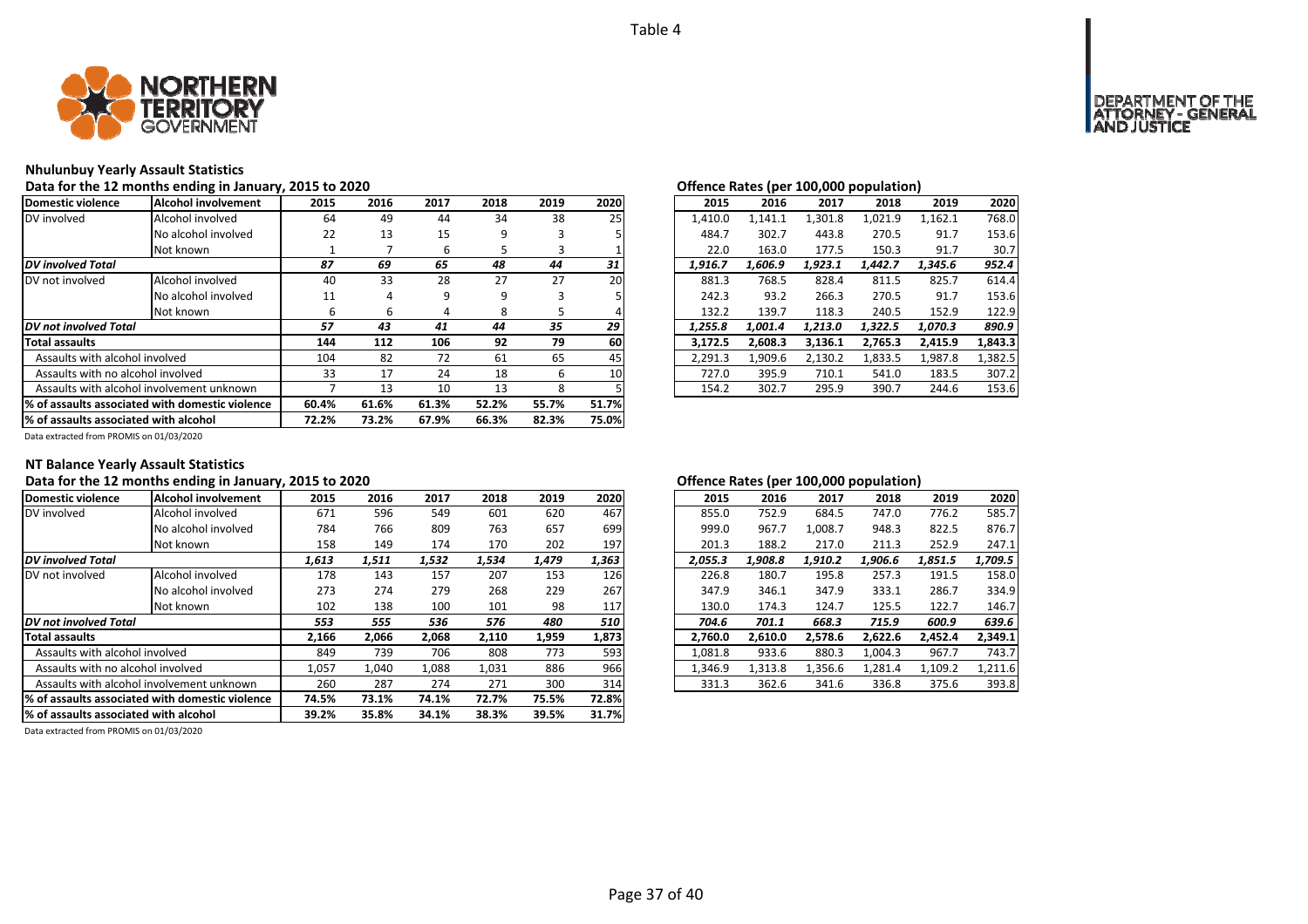Glossary



**Northern Territory Crime Statistics Data through January 2020**

| Assault                                            | The direct (and immediate/confrontational) infliction of force, injury or violence upon a person or the threat of such force,<br>injury or violence where there is an apprehension that the threat could be enacted, excluding offences of a sexual nature.                                                                                |
|----------------------------------------------------|--------------------------------------------------------------------------------------------------------------------------------------------------------------------------------------------------------------------------------------------------------------------------------------------------------------------------------------------|
| <b>Actual Break-in</b>                             | Gaining unlawful entry, either forced or unforced, to a dwelling or other premises.                                                                                                                                                                                                                                                        |
| Attempted Break-in                                 | Attempting but failing to gain unlawful entry to a dwelling or other premises.                                                                                                                                                                                                                                                             |
| <b>Attempted Murder</b>                            | Attempted, unlawful intentional killing of another person, where death did not actually result.                                                                                                                                                                                                                                            |
| <b>Break-in</b>                                    | Unlawful entry with intent of dwellings and other premises (excludes trespassing). Includes actual and attempted break-<br>lins.                                                                                                                                                                                                           |
| Commercial Break-in                                | A break-in at a property that is not a residential dwelling. Includes commercial and other non-residential premises.                                                                                                                                                                                                                       |
| Domestic Violence                                  | Domestic violence includes any of the following conduct committed by a person against someone with whom the person<br>is in a domestic relationship: conduct causing harm (such as sexual or other assault), damaging property, intimidation or<br>stalking, economic abuse or attempting or threatening to commit these types of actions. |
| <b>Driving Causing Death</b>                       | In the Northern Territory, this offence group is used for hit and run offences resulting in death. Other traffic-related<br>deaths are categorised as dangerous or negligent acts endangering persons.                                                                                                                                     |
| <b>Homicide and Related</b><br><b>Offences</b>     | The actual or attempted unlawful killing of a person, including murder, manslaughter, attempted murder and driving<br>causing death.                                                                                                                                                                                                       |
| House Break-in                                     | A break-in at a property that is a residential dwelling.                                                                                                                                                                                                                                                                                   |
| Illegal Use of Motor Vehicle                       | The taking of a vehicle illegally and without permission, with the intent of temporarily depriving the owner or possessor of<br>its use.                                                                                                                                                                                                   |
| Manslaughter                                       | Unlawful killing of another person without the intent to kill or with impaired capacity of one's mind.                                                                                                                                                                                                                                     |
| Motor Vehicle Theft and<br><b>Related Offences</b> | Includes illegal use of motor vehicle, theft of a motor vehicle and theft of motor vehicle parts or contents.                                                                                                                                                                                                                              |
| Murder                                             | Unlawful intentional killing of another person.                                                                                                                                                                                                                                                                                            |

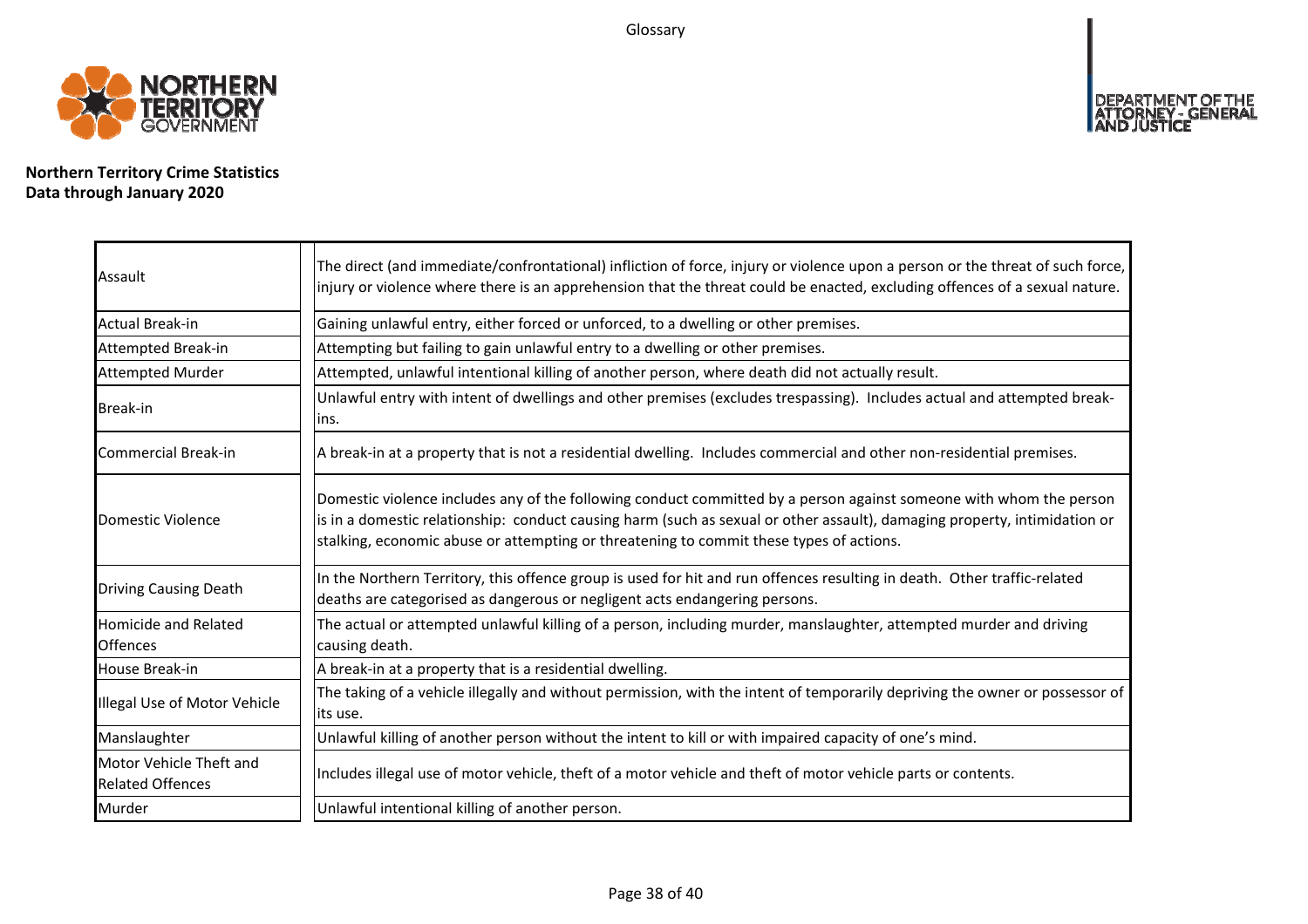Glossary



## **Northern Territory Crime Statistics Data through January 2020**

| Non-Assaultive Sexual<br><b>Offences</b>    | Offences of a sexual nature that do not involve physical contact or intended contact, and where the victim does not give<br>consent, gives consent as a result of intimidation or deception, or consent is proscribed. Includes child pornography,<br>voyeurism and wilful exposure. |
|---------------------------------------------|--------------------------------------------------------------------------------------------------------------------------------------------------------------------------------------------------------------------------------------------------------------------------------------|
| Northern Territory Balance                  | The Northern Territory Balance is the area of the Northern Territory that lies outside of the six urban centres of Darwin,<br>Palmerston, Alice Springs, Katherine, Tennant Creek and Nhulunbuy.                                                                                     |
| Offence                                     | An action that contravenes an act of law in force in the Northern Territory or the Commonwealth.                                                                                                                                                                                     |
| Theft and Related Offences                  | A broad category involving the unlawful taking or obtaining of money, goods or services without the use of force, or the<br>receipt or handling of stolen money or goods. Includes offences such as stealing and shoplifting.                                                        |
| <b>Property Damage</b>                      | The unlawful destruction, damage, or defacement of property, including vandalism, graffiti and interfering with a motor<br>vehicle causing damage.                                                                                                                                   |
| Robbery                                     | A broad category involving theft of property with the use or threat of immediate force.                                                                                                                                                                                              |
| Sexual Assault                              | Physical contact or intended contact of a sexual nature where the victim does not give consent, gives consent as a result of<br>intimidation or deception, or consent is proscribed. Includes rape (actual, intended and attempted) and incest.                                      |
| Theft of Motor Vehicle Parts<br>or Contents | The taking of parts or contents from a motor vehicle illegally and without permission.                                                                                                                                                                                               |

Definitions are based on the Australian and New Zealand Standard Offence Classification system of 2011, published by the Australian Bureau of Statistics.